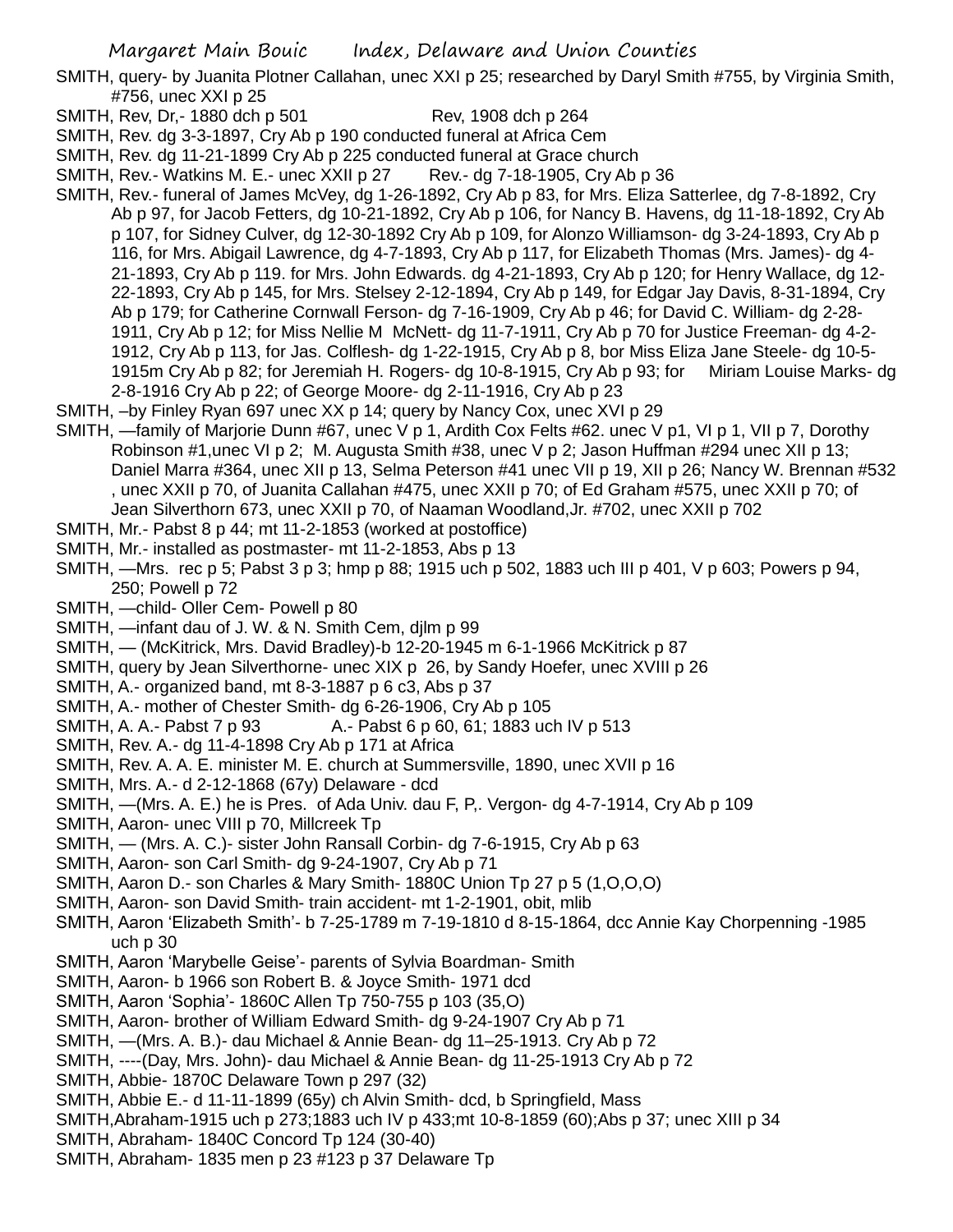SMITH, Col. Abraham- Powers p 112, 195

- SMITH, Abraham 'Betsey/Elizabeth'- 1908 dch p 405; dcb p 19; Freshwater p 188; 1840C Scioto Tp (40-50); 1850C Sc Tp 2 476 p 149 (53,NJ); 1860C Leesburg Tp 449 (69,NJ)
- SMITH, Abraham B. 'Nancy J. Kemp'- m 9-20-1868 ucm (Hearl
- SMITH, Abraham,Jr.- son Abraham & Elizabeth Smith- 1850C Scioto Tp 2476 p 150 (17,O)
- SMITH, Abraham B. 'Nancy J. Kemp'- m 9-20-1868 ucm 4434
- SMITH, Abraham 'Clara'- 1964, 1971, 1980 dcd
- SMITH,Abraham-son David & Elizabeth Smith-1880C Claibourne-Richwood 92-97 p 9 (3,O,O,O)
- SMITH, Abraham F.- son A. R. & N,. J. Smith- tcmc p 4
- SMITH, Abraham- father of James- 1900C Dover Tp 207-209 p 9B (58,Va.Va.Va)- wid
- SMITH, Abraham L.' Clara I.'- b 8-10-1925 d 3-20-1992 (66) son John L. & Annie Lowe Smith-- Smith
- SMITH, Abraham R.- father-n-law of Franklin & Rose M. Bowdre- 1910C Dover Tp 108-113 p 5B (72,Wva,WVa,.WVA) wid
- SMITH, Abram C. 'Mary A. Johnson'-m 8-7-1858 ucm 2756;unec IV p 28, XII p 30, slip,XVIII p 47
- SMITH, A. D.- brother Wendell P. Smith- Smith
- SMITH, Ada- 1870C Delaware Town p 293 (18)
- SMITH, Ada- 1949 ucd
- SMITH, Ada I. B 4-21-1874 dau Charles G. & Harriet L. Ketch Smith- Ketch Bible, unec VI p 39; 1900C Darby Tp 87-93 p 4B (26,O,O,O)
- SMITH, Ada (McIntire, Mrs. Herbert J. "Mac")- Smith
- SMITH, Ada Mae Heim (Mrs. Jacob Ruben)- b 1-5-1890 m 5-1-1908 d 5-1-1960 dau Emmanuel & Haddie Dumond Heim- Smith
- SMITH, Ada May (Mrs. George A.)- d (32) dg 3-5-1907, Cry Ab p 22
- SMITH, Ada Newhouse (Mrs. Stewart)- b 5-6-1876 m 2-2-1896 d 5-2-1899 dau Bokescreek Cem p 56, Powell p 235; Pabst 3 p 13; Richey 5,6; dau Adam & Martha Cowgill Newhouse- Newhouse 1317365 p 43; obit Lester Ward, mlib (brown);1880C Scioto Tp 52-54 (4,O,O,Pa)
- SMITH, Adaline A. Cowles (Mrs. Jacob H.)- m 1-20-1853 dcm
- SMITH, Adaline/Ada T. b 10-21-1854 dau James S. & Amanda Perry Smith- 1883 uch V p 257; 1870C Darby Tp 158-146 p 21 (15,O)
- SMITH, Adaline Theresa (Davis, Mrs. A. A.)- b 7-31-1821 d 9-20-1895 Universalist minister, dg 9-27-1895 Cry Ab p 39
- SMITH, Adaloska- ch George J. & Angeline Smith- 1860C Leesburg Tp 580 (5,O); 1870C Leesburg Tp 37-38 p 5 (15,O)
- SMITH, Adam- d 9-14-1877 Thompson Tp dcd
- SMITH, Adam 'Sarah'- son Conrad Smith- dcw Bk 2 p 277; hadc p 52; 1840C Thompson Tp p 111 (20-30); 1850C Thomson Tp 71 p 188 (37,O); 1870C Thompson Tp p 502 (69\*)
- SMITH, Adam- b 1964 son Peter G. & Carolyn S. Smith- 1969, 1971 dcd
- SMITH, Adda J. Greene (Mrs. John N.)- m 11-27-1878 ucm 6375; 1880C York Tp 269 (21,O,NY,NY)
- SMITH, Addah (Mrs. G. A.)- d (32y4m) pneumonia- dg 3-8-1907, Cry Ab p 23
- SMITH, Addie- 1870C Delaware Tp p 270 (5)
- SMITH, Addie Barnett (Mrs. Minor)- parents of John F.,Beulah, Charles, etc Smith- Smith
- SMITH, Addie- b 1-1888 dau William & Eunice Sprat Smith- 1900C Tp 216-231 p 9B (12,O,O,O)
- SMITH, Addie (Hawley, Mrs. Delano)- m 11-28-1872 ucm 5180 dau Larkin & Lydia Smith- 1870C Milford 22 p 2  $(17, 0)$
- SMITH, Addie (Haws, Mrs. )(Hoover, Mrs. Elmo)- b 10-9-1903 d 4-16-1986 (82) bur Jamestown- Smith
- SMITH, Addie J.- b 1858 d 1893 New Millcreek Cem Liberty Tp, lptw p 19
- SMITH, Addie T.- dau James S. & Amanda Perry Smith- 1860C Darby Tp 483-455 p 64 (5,O); 1880C Darby Tp 170 p 18 (25,O,O,Vt); 1900C Darby Tp 106-112 p 58 (45,O,O,O)
- SMITH, Addison H.- son John W. & Ester A. Smith- 1860C Darby Tp 447-449 p 63 (2,O)
- SMITH, Adelbert- 1870C Delaware Tp p 271 (5)
- SMITH, Adelbert- 1908 dch p 405; Pabst 3 p 32, 6 p 11
- SMITH, Adelbert- son William Avery Smith- dg 3-11-1954
- SMITH, Adeline Darling (Hawley, Mrs. Delano John)- b 9-13-1853 m 11-28-1872 d 11-25-1942 dau Larkin & Lydia Fairbank Darl8n Smith- ped Ruth Genevieve Hawley Muth by Albert M. Muth 530, 5
- SMITH, Adeline Meyers (Mrs. John Irwin)- b 1843 d 1928 ped Shirley Gilbert Mapes #76 21; unec VI p 35 SMITH, Adline- 1870C Oxford Tp p 434 (33)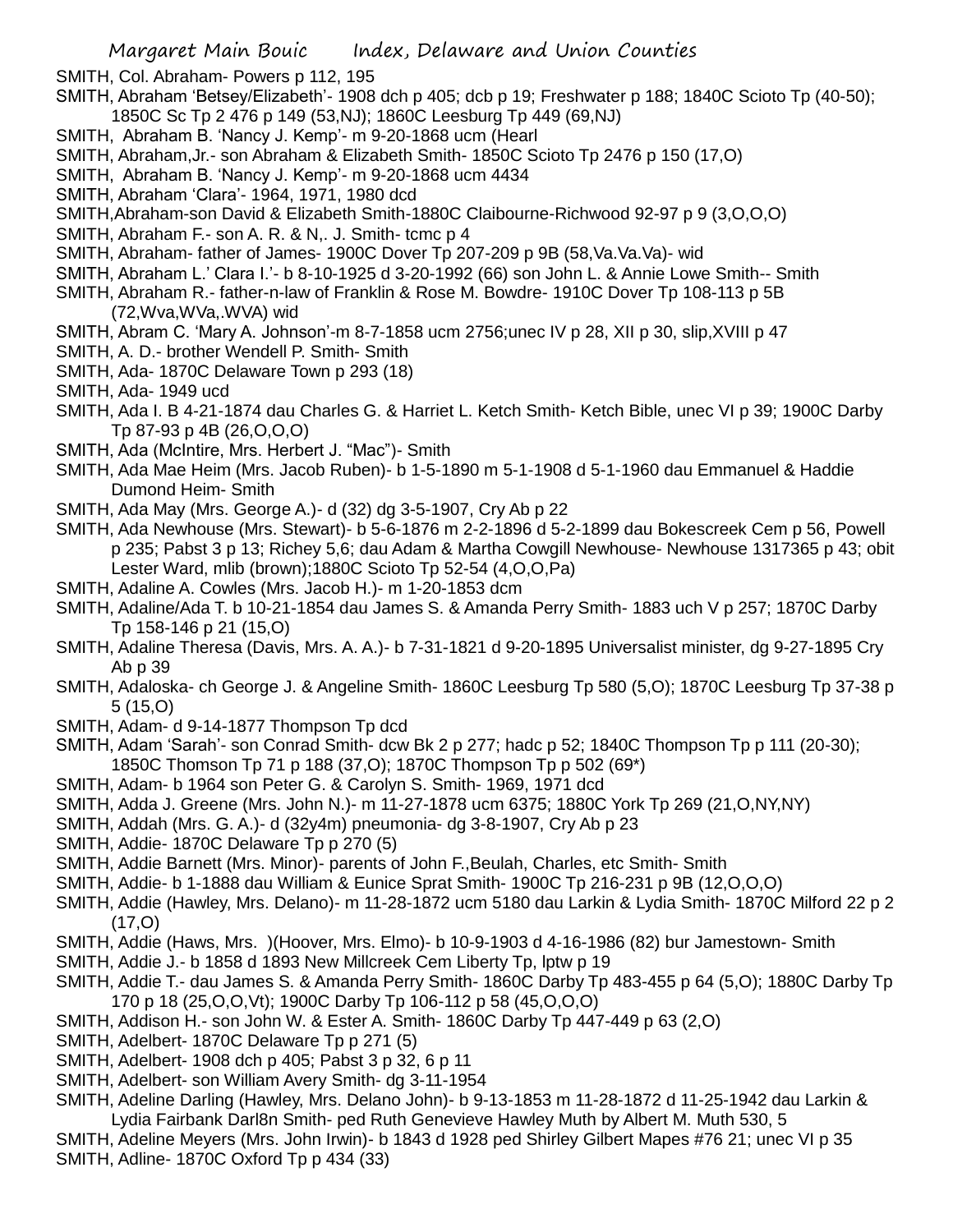SMITH, Adnie W. (76-1904) Jackson Tp uninf p 12

- SMITH, A. E.- 1908 dch p 520
- SMITH, Dr. A. E.- father of Seth Vergon South- dg 11-24-1905 Cry Ab p 64
- SMITH, Agnes M.- 1961, 1964 dcd
- SMITH, M. Agnes Hennesay (Mrs. Lewis G.)- mt 1-24-1855; Abs p 18
- SMITH, Agnes (Mrs. ) (Holly, Mrs. )- mother of Robert J Smith- Smith
- SMITH, Agnes Hopkins (Mrs. Virgil)- m 9-8-1913- Giffen (164251)
- SMITH, Agnes (MacPherson, Mrs. William)- b 4-25-1818 m 4-9-1840 d 1-6-1901- dcc Maxson Greene 29
- SMITH, Agnes Steitz (Mrs. Elza)- parents of Charles R. "Grinny", Caroline Seiter- Smith
- SMITH, Aileen J Edwards (Mrs. Merle G.)- b 9-22-1928 d 11-21-1981 Lima- obit, mlib, Marion St
- SMITH, Aimee F. Ministeri (Mrs. Michael A.)- m 9-7-1996- dau Vincent & Francie Ministeri- Smith
- SMITH, Major Gen A. J.- McKitrick p 311
- SMITH, A. J.- 1883 uch IV p 500
- SMITH, A. J.- sold property, moving to Indiana- mt 3-4-1885 Abs p 13
- SMITH, A. J.- d 12-6-1894 (76-3-28) Genoa Tp son Alex Smith- dcd; Pabst 6 p 64; hadc p 26 (1849 Genoa Tp); dg 8-9-1895, Cry Ab p 32
- SMITH, A. J.- d 8-21-1870 (36) Oakdale Cem 232
- SMITH, Mrs. A. J.- dau Henry E. & —Thomson Howard- dg 3-1-1907, Cry Ab p 22
- SMITH, A. J.- son Alexander Smith- dcw Bk 3 p 373; 1908 dch p 300
- SMITH, A. J. 'Elizabeth Taylor'- b 1834 d 8-21-1870 soldier moved here 10-27-1885, Oakdale I p 168 (C-34)
- SMITH, Dr. A. J. 'Henrietta D.'- mt 3-19-1884 p1c6, Abs p 5
- SMITH, A. J. 'N.'- their infant son d 4-8-867 (1d) Claibourne Cem p 4
- SMITH, A. J. 'Sarah A. Redding; m 3-12-1864 ucm 3560, unec IV p 65, XXI p 29
- SMITH, A. L. 1915 uch p 456; 1883 uch V p 425, 592, 598
- SMITH, Alan E. 'Norma J.'- 1977, 1979, 1981 ucd
- SMITH, Alan R.- d 2-5-1968 (19) bur W. Va- son Abraham L. Smith- Smith
- SMITH, Alayna- b 1967 ch Timothy E. & Mareda L. Smith- 1971 dcd
- SMITH, Albert- 1908 dch p 405; Pabst 7 p 83
- SMITH, Albert- 1883 uch IV p 493
- SMITH, Albert- honorary pallbearer for Edwin P. Sunders- dg 3-23-1915, Cry Ab p 31
- SMITH, Albert 'Emeline Rebecca Newton'- m 8-26-1852 ; unec VII p 57
- SMITH, Albert- son Catherine Carpenter- Pabst 6 p 97
- SMITH, Albert C.- son Abraham —Reymolds Smith- 1880 dch p 703
- SMITH, Albert C.-son Joseph & Emaline Smith-1880C Liberty Tp Un Co 155-159 p 17 (9,O,O,O)
- SMITH, Albert C. 'Maude E. Martin'- m 9-5-1895 ucm (Hearl)
- SMITH, Albert- son Don & Carrie Smith, brother D. L. Smith- Smith
- SMITH, Rev. Albert Edwin- Pabst 1 p 71 3 p 27; Dr.- 1976 dch p 105
- SMITH, Albert 'Emily Maria Meier'- b 3-23-1798 m 5-3-1825- Weiser p 202
- SMITH, Albert- son George W. & Esther Smith- 1860C Leesburg Tp 448 (10/12,O); 1870C Leesburg Tp 252- 262 p 32 (10,O); 1880C Leesb. Tp 42 p 26 (19,O,O,O)
- SMITH, Albert 'Hannah Marie Green'- m 1875, dg 1-15-1915, Cry Ab p 1
- SMITH, Albert- son James R. & Anna Masters Smith- 1883 uch V p 522
- SMITH, Albert J. 'Ellie Johnson'- b 11-1845 m 7-4-1868 ucm 4402 d 7-1873 son James H. & Anne Smith-1883 uch IV p 521, V p 552, 553
- SMITH, Albert J.- son Albert I. & Helen M. Johnson Smith- 1883 uch V p 552; 1915 uch p 328; 1880C York Tp 156 (7,O,O,O)
- SMITH, Albert J. 'Helen'- d 7-12-1872 (26-7-17) Somersville Cem, York Cem p 21; 1860C York Tp 1258-1266 p 169 (14,O); 1870C York Tp 214-209 p 28 (24,O)
- SMITH, Albert J.- son James K. Smith- 1850C York Tp 359-364 p 56 (5,O)
- SMITH, Albert J. 'Maggie Eaton'- Smith; obit Otis, W., mlib (brown)
- SMITH, Albert- son John & Salinda Smith- 1880C Leesburg Tp 42 p 4 (1,O,O,O)
- SMITH, Albert L. 'Caturah'- 1870C Leesburg Tp 101-103 p 12 (55,Va); 1880C Richwood 232-245 p 22  $(66$ .Va.Va.Va $)$
- SMITH, Albert- d 9-15-1851 (1-9-5) Marlborough Cem, Powell p 291 son M. & A. Smith
- SMITH, Albert 'Lela Veller Dean'- Nash p 272
- SMITH, Albert- son Leo & Almeda May Kehl Smith- Weiser p 535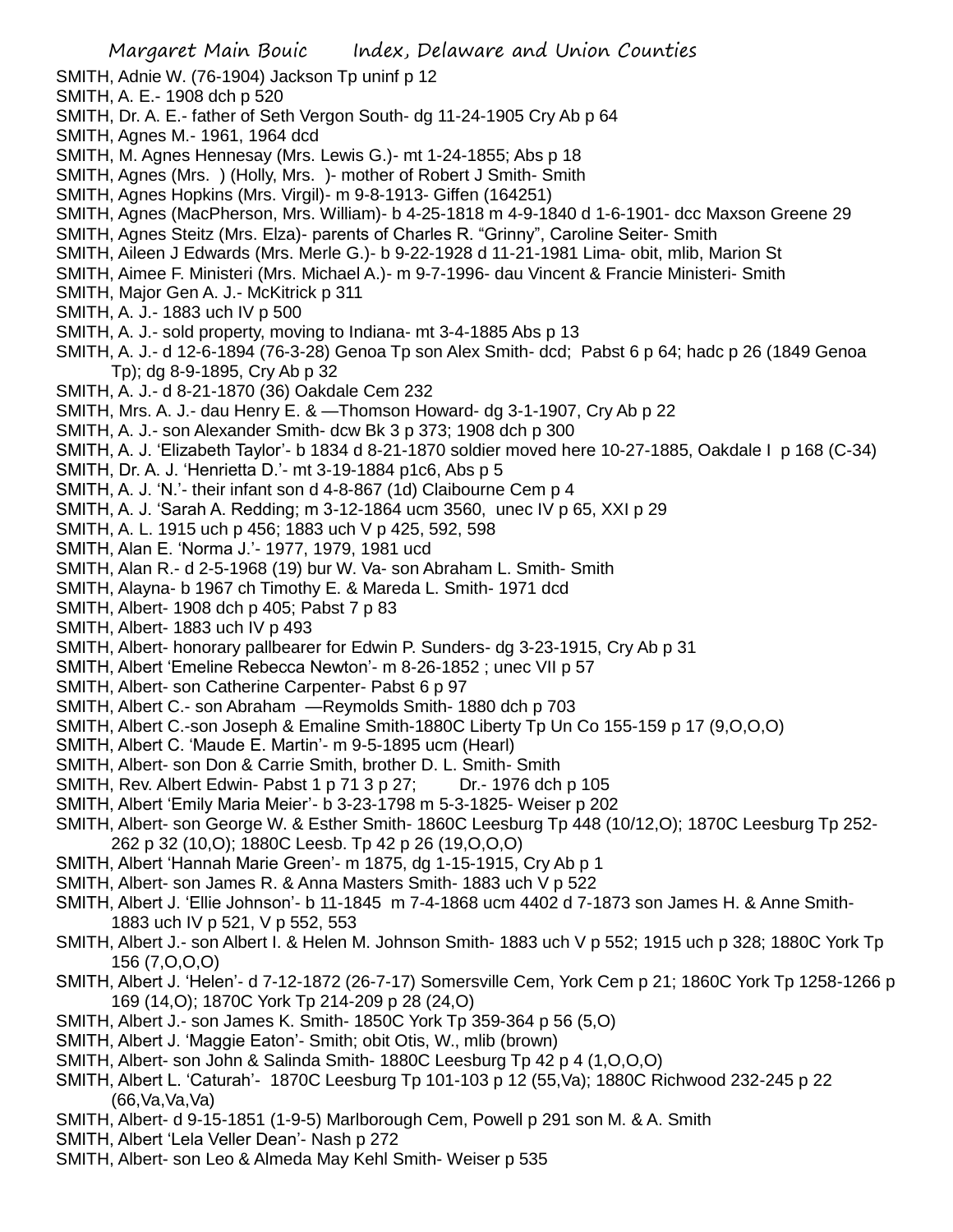- SMITH, Albert 'Lorna L. Draper'- b 1902 d 1926 son Frank & Hattie Gearhart Smith- ped M. Augusta Smith Smith #38 2; unec IV p 3
- SMITH, Albert 'Maggie Eaton'- parents of Gelia Leola Stuart- Smith
- SMITH, Albert 'Mary'- parents of Carrie Smith Thurston- dg 4-5-1907, Cry Ab p 33
- SMITH, Albert 'Maude'- b 10-1870 d 1916 Raymond Cem, lptw p 36; 1900C Liberty Tp Un Co 289-296 p 13A (29,O,O,O) m 6y
- SMITH, Albert 'Maude Martin'- parents of Charles W. Smith- Smith
- SMITH, Albert Melvin 'Wilma Leach'- m 4-26-1912 m 9-14-1918 son Walker G. & Margaret Jane Knecht Smith-Weiser p 276
- SMITH, Albert P.- 1870C Berlin Tp p 233 (37\*)
- SMITH, Albert P.- 1870C Orange Tp p 425 (2)
- SMITH, Albert R. 'Mary A. Dutcher'- m 5-27-1858 dcm; 1908 dch p 405
- SMITH, Albert- son Rodney & Delila Smith- dg 5-26-1893, Cry Ab p 122; 1850C Berlin Tp 2035 p 123 (18,O)
- SMITH, Albert T. 'Mary'- 1959 ucd Albert T. teacher Irwin, 1925-1928 unec XXII p 19
- SMITH, Albert 'Welthea Celina'- Abp (1089)
- SMITH, Albertis- ch Lorin & Sarah Smith- 1850C Berlin Tp 1916 p 119 (7,O)
- SMITH, Albertice- 1870C Berlin Tp p 227 (30)
- SMITH, Albertus- Pabst 3 p 32, 6 p 12, 13
- SMITH, Alcinda Jenkins (Mrs. Harold)- b 10-6-1901 d 11-10-1994 (93) Oakdale I p 52 (E-R53-1) dau Reese & Sarah Pickrell Jenkins- Smith; 1959, 1962, 1967, 1971, 1973, 1975, 1977, 1979, 1981, 1983 ucd; obit Warren Eugene, mlib
- SMITH, Alden C. 'Mary Canny'- b 8-25-1914 d 11-16-1970 (56) bur Springfield- Smith
- SMITH, Alden 'Elizabeth Goldsberry'- m 8-3-1865 ucm 3757; 1860C Allen Tp 837-847 p 115 (17,O); 1883 uch IV p 477, 536; unec XXI p 66
- SMITH, C. Alden 'Hazel M.'- d 1965- Smith
- SMITH, Alden 'Martha A. Ream'- m 11-28-1867 ucm 4291
- SMITH, Alden 'Orpha'- ped Ted Clifton 27
- SMITH, Alen W.- d 2-22-1880 (28y) Brown Tp, dcd
- SMITH, Aletha (Eaton, Mrs. David)- m 4-13-1869 ucm 4537
- SMITH, Aletha- dau Edward & Hannah Elliott Smith- 1850C Paris Tp 1261-1252 p 167 (6,O)
- SMITH, Aletha Mae (Tague, Mrs. James Dean)- m 8-27-1932 m 5-1-1949 dau Shelby Earl & Vera Dorothy Stauffer Smith- Weiser p 275
- SMITH, Aletha- dau William & Sarah Smith- 1850C Allen Tp 1495-1514 p 222 (9,O)
- SMITH, Alex- 1980 dcd
- SMITH, Alex- d Wed. (30) Oakdale , mt 5-17-1905 p2c2; son John Smith- Abs p 13
- SMITH, Alex 'Ann'- 1850C Allen Tp 1557-1577 p 231 (42,Pa)
- SMITH, Alexander- uccp p 36, witness, JB 4 p 98
- SMITH, Alexander- 1915 uch p 465; 1883 uch V p 188
- SMITH, Alexander- 1835 men p 28 108 p 48 Genoa Tp
- SMITH, Alexander- witness est John Hawley, JB 4 p 98 (4-25-1848) uccp p 36
- SMITH, Alexander- runaway, dcga !2-1824, Jan 1825 p 27, Del Patron & Franklin Chronicle
- SMITH, Alexander- d 5-10-1905 (35y3m) Oakdale (333E) I p 52 )(E-R53-1)- son John & Mary J. Smith-1880C Allen Tp 13-15 p 2 (10,O,O,O)
- SMITH, Alexander 'Martha Williams- 1880 dch p 322, 606, 609, 854; 1908 dch p 107, 275, 453; hmp p 119, picture p 322, 323; hadc p 26; Pabst 6 p 62; 1820C Genoa Tp; 1835 men p 26 #23 p 44 Genoa Tp (Allex); 1850C Genoa Tp 308 p 32 (66,Pa)
- SMITH, Alexander 'Nancy Stewart'- m 8-12-1852 dcm; dcw Bk 3 p 373, will
- SMITH, Dr. Alexander 'Virginia'- b 3-11-1851/2 committed suicide 9-4-1912 Pottersburg; obit, mlib, bur Jamestown, Green Co; 1880C Allen Tp 148-159 p 16 (25,O,O,O); 1900C Allen Tp 218-224 p 6A (49,O); 1910C Allen Tp 27-28 p 3 (58, O,Va,O) m 38y
- SMITH, Alfarato- 1870c Berlin Tp p 237 (11)
- SMITH, Alfred- Pabst 1 p 76
- SMITH, Alfred G.- son John & Lena A. Smith- 1910C Union Tp 122 p 6A (8,O, Ger,Ger)
- SMITH, Alfred L. 'Jennie R. Elliott'- m 12-24-1867 ucm 4303; 1870C Leesburg Tp 102-100 p 13 (25,O)
- SMITH, Alfred L.- son Willis R. & Ann Smith- Pabst 8 p 88
- SMITH, Alfred M.- son William J. & Nancy M. Smith- 1883 uch V p 552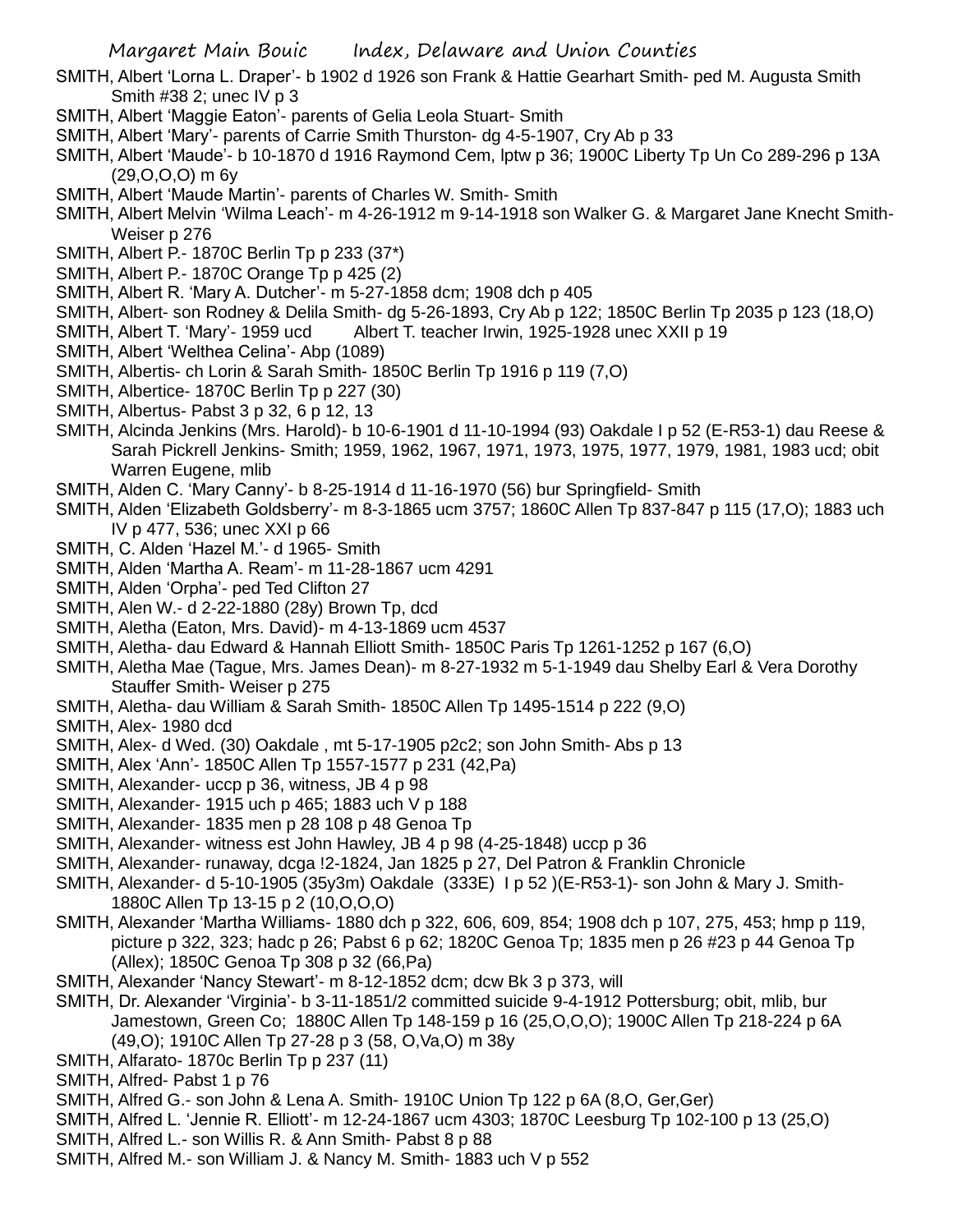- SMITH, Alfrida- 1870C Liberty Tp Un Co 394 (25)
- SMITH, Algarette- b 3-1884 dau Joseph & Emelina Smith- 1900C Liberty Tp Un Co 154-158 p 7A (16,O,O,O)
- SMITH, Algarvey Maherter (Mrs. Japeth B.)- m 2-14-1864 ucm 3540
- SMITH, Alice- 1870C Delaware Tp p 277 (10)
- SMITH, Alice, d today Marysville funeral at St. Paul's Delaware ; dg 1-30-1891, Cry Ab p 45
- SMITH, Alice Ada (Kepner, Mrs. William)- m 8-14-1906 m 12-28-1934 dau John Milton & Minnie Moore Smith-Weiser p 97
- SMITH, Alice Ada (Schlesinger, Mrs. Emanuel)(Osborn, Mrs. Franklin A.)- b 3-18-1880 ,m(1) 6-28-1900 (2) 11- 24-1919 d 12-1953 dau James W. & Mary Elizabeth Weiser Smith- Weiser p 97
- SMITH, Alice (Bettilyon, Mrs. Gordon)- Weiser p 416
- SMITH, Alice- b ca 1874 dau David H. & Harriet Brown Smith- WBrown VI p 768
- SMITH, Alice (Mrs. Edward)- 1910C Marysville 100-89 p 4A (40,O,O,O) m 20y, 2 ch
- SMITH, Alice- dau Edward & Hannah Elliott Smith- 1870C Paris Tp 256-257 p 35 (18,O)
- SMITH, Alice E. Hyatt (Mrs. William C.)- b 1-23-1915 d 6-30-1989 (74) Oak Grove Cem- Smith
- SMITH, Alice- dau Elmer Smith, funeral Sat. Ashley Cem- dg 11-7-1916, Cry Ab p 105
- SMITH, Alice E. (Mello, Mrs. )- sister Robert H. Smith, Jr.- Smith
- SMITH, Alice- b 2-25-1880 Delaware Town- twin dau George & E. J. Woodlick Smith- dcbirths
- SMITH, Alice (Hagelgans, Mrs. )- dau Lewis Whitney & Iola Briggaman Smith- Smith
- SMITH, Alice- b 1954 dau Isaac R. & Barbara Smith- 1969, 1971 dcd
- SMITH, Alice Jean (Sheppard, Mrs. Bill)- dau Roy & Bertha Hayslip Smith- Smith
- SMITH, Alice- dau John T. & Lavana Simmons Smith- 1880C Unionville 199 p 22 (10,O,O,O)
- SMITH, Alice June (Borland, Mrs. )- dau Harry Haver & Hazel W. Needles Smith- Smith; obit Haver, mlib (brown)
- SMITH, Alice L.- 1973, 1975 ucd
- SMITH, Alice Louraine (Defoor, Mrs. Marshall)- b 9/8-17-1926 m 3-16-1945 dau Shelby Earl & Vera Dorothy Stauffer Smith- Weiser p 274
- SMITH, Alice L. Osbn (Farthing, Mrs. Charles "Chuck" Farthing,Sr.- m 7-29-1983 Smith
- SMITH, Alice M.- 1860C Marysville 1552-1545 p 204 (4,O)
- SMITH, Alice Maine (Mrs. Herbert)- b 12-4-1855 m 10-11-1880 dau Avery & Laura Baldwin Maine- Asp 1708
- SMITH, Alice Margaret Peterson(Mrs. Joseph Thurston)-m 9-13-1944 div 6-1962-McKitrick p 166
- SMITH, Alice Marie- b 9-30-1902 Orange Tp dau L. M. & Minnie Slane Smith- dcbirths
- SMITH, Alice Messmer (Mrs. Clarence L.)- m 11-23-1934 obit Clarence L., mlib
- SMITH, Alice Mildred Roynon (Mrs. G. Willis''Jake")- b 1-17-1916 d 2–7-1996 (80) bur Carey- dau Harlan F. & Emma l. Dible Roynon- Smith
- SMITH, Alice- b 1970 dau Paul Jr. & Bonnie Smith- 1971 ucd
- SMITH, Alice (Robinson, Mrs. Edgar Sutton)- b 10-1855 d 4-10-1939 dau Andrew & Jane Futhey Smith-McKitrick p 132
- SMITH, Alice (Sinclair, Mrs. William)- m 11-17-1803 dau Samuel Smith- dcc Susan Cain Jackson 127
- SMITH, Alice Stout (Mrs. George)- m 3-8-1889 ucm (Hearl)
- SMITH, Alice T.- dau Samuel S. & Elizabeth Smith- 1870C Claibourne Tp 92-90 p 12 (12,O)
- SMITH, Alice Victoria (Clifton, Mrs. Noah D.)- b 11-11-1867 Allen Co m 10-2-1886 Delphos d 3-13-1924 bur VanWert- - dau Joseph Randall/Randolph & Susan Hoover Smith- ped Ted Clifton 3; 1870C Dover Tp 12 p 2 (2,O)
- SMITH, Alice (Wetzel, Mrs. Arthur)- m 10-26-1879 ucm 6572
- SMITH, Alice (Whipple, Mrs. Joseph)- dau Edward & Amphillis Angell Smith- Whipple p 10
- SMITH, Alice W. Owen (Mrs. J. H.)- 1880 dch p 814
- SMITH, Alison- b 1981 ch Dale & Christie A. Smith- 1981, 1983 ucd
- SMITH, Alison Elizabeth- dau Rowland & Jane Graebner Smith- Smith
- SMITH, Allan- Nash p 379
- SMITH, Allan Ray- son Abraham L. & Clara I. Smith- Smith
- SMITH, Allen- son Abraham & Clara Smith- 1964 (16) dcd
- SMITH, Allen- son Bill E. & Betty A. Smith- 1961 dcd (15)
- SMITH, Allen/Allan- son Denton & Myrtle Bidwell Smith- Smith; obit Denton; obit Wendell, mlib
- SMITH, Allen L.-son Clara B. Allen Smith- Smith
- SMITH, Allen 'Laura Maine'- m 11-25-1855- Asp (897)
- SMITH, Allan Lynn- son Amor L. Sr. & Glenna Mae Morris Smith- Smith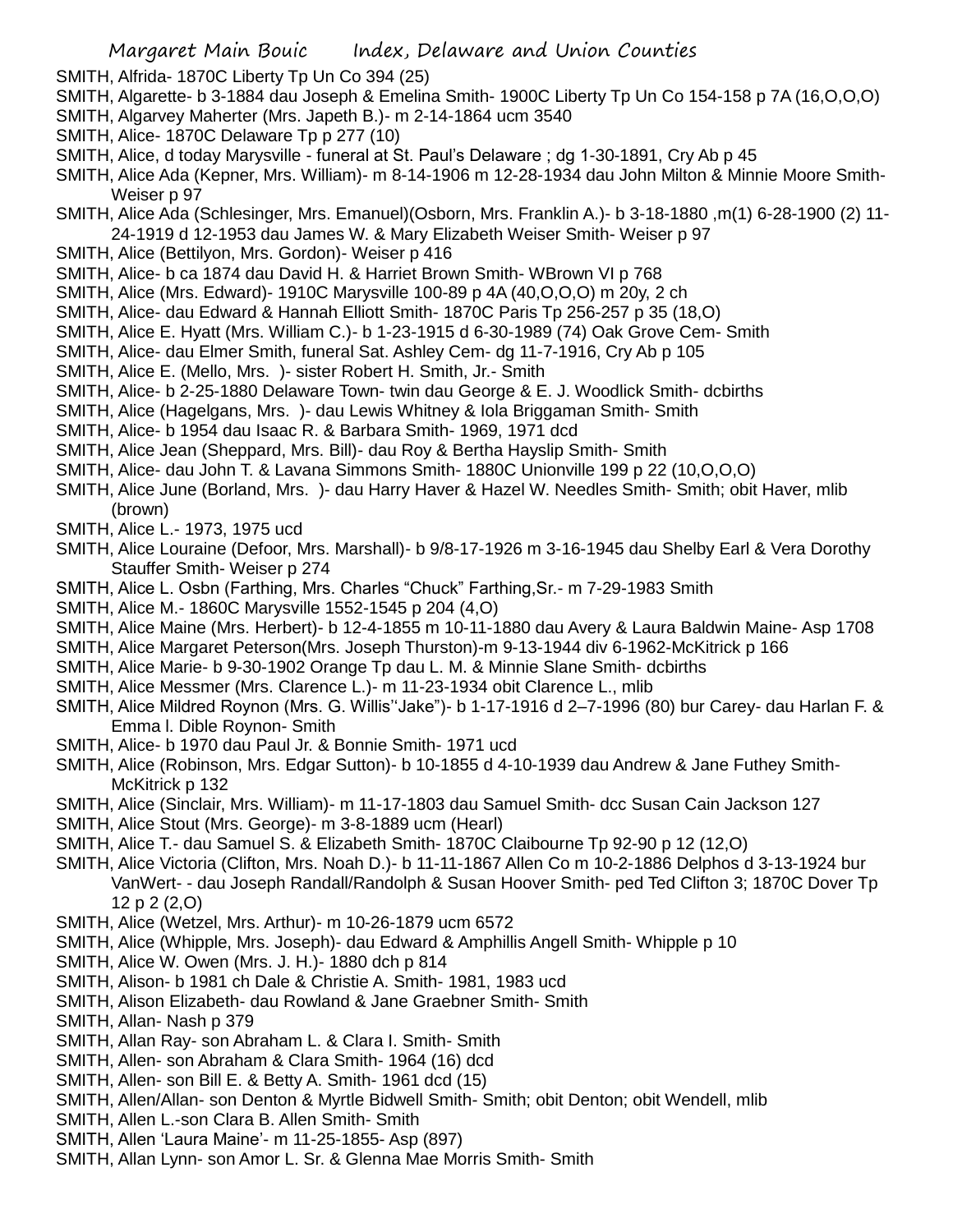SMITH, Allen Michael 'Pinkie'- d 3-30-1998 (42) son Herbert H. & Beatrice Smith- bur Rich Hill- Smith SMITH, —(Mrs.Allen J.)- dau W. S. Sherman- d Friday- dg 8-17-1909, Cry Ab p 54

- SMITH, Allen Ray- son Leonard E. & Helen Clark Smith- Weiser p 274
- SMITH, Allie L. (Burris, Mrs. William M.)- m 10-8-1874 ucm 5552; mt 10-14-1874, mt 3 p 2,3
- SMITH, Allie- dau Edward & Hannah Elliott Smith- dumch p 93
- SMITH, Allward- 1880 dch p 462; Pabst 6 p 4
- SMITH, Allwood- 1870C Delaware Town p 346 (74\*)
- SMITH, Alma Fisher (Mrs. Conrad)-b 10-1848 m 4-12-1877 ucm 6053- 1880C Claibourne Tp 102-107 p 10 (31,O,O,O); 1900C Claib. Tp 10-11 p 1A (51,O,O,O)
- SMITH, Alma J. Weiser (Mrs. George L.)- b 9-22-1910 m 1-18-1929 dau Charles A. & Hannah E. Hauck Weiser - Weiser p 508
- SMITH, Alma Lou (Westfall, Mrs. )- dau Forrest & Nellie L. Bishop Smith- Smith
- SMITH, Alma M.- b 5-1895 dau George W. & Esther L. Smith- 1900C York Tp 223 p 10A (5,O,ILL,O)
- SMITH, Alma G. (McPherson, Mrs. George L.)- m 2-14-1937dau Forest & Anna Taylor Smith- Smith; obit Howard, mlib (brown)
- SMITH, Alma Rhetta- d 6-30-1899 (17-9-9-) Genoa Tp dcd
- SMITH, Alma S. (Mrs. Conrad)- 1910C Claibourne SP 140-141 p 67B (61,O,O,O) m 33y 1ch
- SMITH, Almeda May Kehl (Mrs. Leo)- dau Dwingli & Pricilla Tyson Kehl- Weiser p 535
- SMITH, Almena- 1870C Delaware Town p 309 (53\*)
- SMITH, Almina Eaton (Mrs. Francis)- m 9-17-1870 ucm 4773; 1880C Allen Tp 204-217 p 21 (37,O,O,O)
- SMITH, Almina- dau John W. & Esther Smith- 1870C Marysville-Paris Tp 190 p 21 (14,O)
- SMITH, Almina (Koons, Mrs. Brice)- m 8-2-1851 ucm 1692; 1915 uch p 1107
- SMITH, Almira Bidwell- d 10-31-1943 (62) bur Pleasant Hill, obit mlib
- SMITH, Almira Birch (VanBrimmer, Mrs. Jacob)(Mrs. Nehemiah)- d 12-15-1881 (64-2-6) Marlborough Cem p 154, Powell p 291; dumch p 239, 240, 258; 1880 dch p 792
- SMITH, Almira Cone (Mrs. Jacob F.)- m 1-5-1865 dcm d (79) dg 6-30-1916, Cry Ab p 72
- SMITH, Almira Cowles (Mrs. Elijah)- dcq Forest Shoemaker 19
- SMITH, Almira (Mrs. Elijah W.)- d 4-2-1849 (59-6-11) Ashley Cem- Powell p 187
- SMITH, Almira Gott (Mrs. William DeForest)- b 5-21-1809 d 1-22-1861 Milford Cem, Un Al p 22 dau Story Gott; 1883 uch V p 247; 1850C Union Tp 1324-1342 p 198 (42,NY); 1860C Darby Tp 457-459 p 65 (51,NY)
- SMITH, Almira- dau John W. & Esther Smith- 1870C Marysville-Paris Tp 190 p 21 (14,O)
- SMITH, Almira Maine (Mrs. Hallett)- b 2-28-1813 m 1-1-1834 dau Samuel & Susannah Palmer Maine- Asp 700 SMITH, Almira- dau Nelson & Ann Jane Crawford Smith- 1860C Leesburg Tp 412 (1,O)
- SMITH, Almira- dau Zachariah B. & Margaret L. Smith- 1850C Claibourne Tp 211 p 33 (13,O)
- SMITH, Dr. Almon R. 'Barbara'- son Esther Smith- Smith parents of Kerry Smith
- SMITH, Almond 'Meriah/Maria Rodman'- b 8-10-1808 m 5-14-1829 d 10-16-1847 (39-2-6) Marlborough Cem p 149- dcc Helen Wornstaff Kern 18; dumch p 390; dcga p 46 Del Pat & Fr Pat; ped Margaret Norene
	- Hopper Mutchler #640 20; unec XIV p 10; 1840C Marlborough Tp 49 (30-40)
- SMITH, Almond- d 6-1-1888 (40y) Oxford Tp son Almond & Mariah Rodman Smith- dcd
- SMITH, Al 1840C Milford 539 (40-50)
- SMITH, Almyra- dau William R. & Rebecca Smith- 1850C York Tp 394-401 p 61 (18,O)
- SMITH, Alom- 1835 men p 44 #19 p 79 Oxford Tp
- SMITH, Alomoretta- b 3-21-1882 Berkshire Tp dau Charles & Mary d. Fowler Smith- dcbirths
- SMITH, Alonzo- d 3-27-1887 (16y1m) New Millcreek Cem, Liberty Tp, lptw p 20
- SMITH, Alonzo- 1880C Liberty Tp 155-159 p 17 (16,O,O,O)
- SMITH, Alonzo- killed by lightning (65) dg 8-3-1909, Cry Ab p 50
- SMITH, Alonzo- son John & Emma J. Smith- 1870C Allen Tp 252-241 (3,O)
- SMITH, Alonzo- son John & Sarah A. Smith- 1880C Taylor Tp 130-131 p 12 (4,O,O,O)
- SMITH, Alonzo- b 1961 lived with Lee W. & Margaret J. Starks- 1971, 1973 ucd
- SMITH, Alonzo 'Lucinda'- 1870C Liberty Tp Un Co 243 p 29 (29,O)
- SMITH, Alonzo 'Rebecca Figley'- m 12-25-1873 ucm 5415; 1860C Liberty Tp un Co 1135-1145 p 154 (19,O); 1880C Lib Tp 4647 p 6 (39,O,O,O)
- SMITH, Alonzo W.- son Lafayette & Mary Smith- 1870C Jackson Tp 15 p 3 (10,O)
- SMITH, Alrida- dau John & Mary J. Smith- 1880C Allen Tp 13-15 p 2 (16,O,O,O)
- SMITH, Alsenia E.- dau Nelson & Ann Jane Crawford Smith- 1883 uch V p 447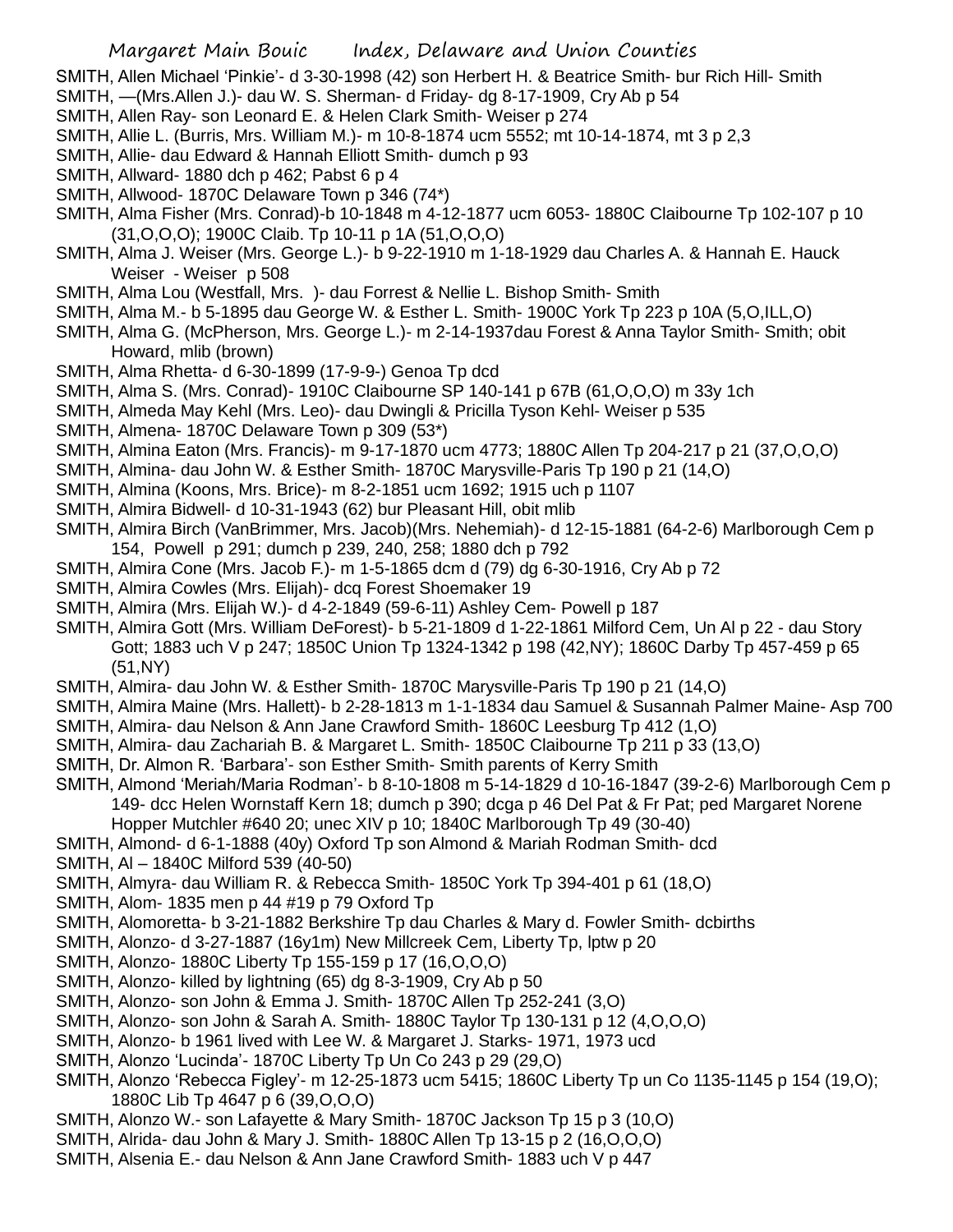SMITH, Alsina E.- dau Wilson & Anne J. Smith- 1870C Leesburg Tp 232-240 p 30 (11,O)

- SMITH, Alsina (McVay, Mrs. William B.)- m 11-11-1874 ucm 5573; mt 3 p 4; mt 12-2-1874
- SMITH, Alta- 1870C Genoa Tp p 354 (1)
- SMITH, Alta (Mrs. Great)- obit Weldon R., mlib
- SMITH, Alta Mae (Prosceno, Mrs. )- dau Rev. Ephraim & Emily E. Conn Smith- Smith
- SMITH, Altazette- b 5-1889 dau Joseph & Emaline Smith- 1900C Liberty Tp Un C0 154-158 p 7A (11,O,O,O)
- SMITH, Althea- dau Edward & Hannah Elliott Smith- 1860C Paris Tp 1252 (6,O)
- SMITH, Alton H. son Newton Smith- dg 3-24-1905 Cry Ab p 17, dg 3-31-1905, Cry Ab p 18
- SMITH, Alva- 1915 uch p 877
- SMITH, Alva- b 1799 d 1887 Oak Grove Cem- Smith d 6-20-1886 (87-1-25) Delaware b Granby Mass,- dcd
- SMITH, Alva(h)- Pabst 6 p 48, 65; 1835 men p 5 #34 p 2 Berkshire Tp; 1840C Berkshire Tp p 184 (20-30)
- SMITH, Alva A.- d 1-14-1877 (4-7-9) York Cem p 27, son R. W. & R. H.
- SMITH, Alva Jordean- b 1-7-1941 son Joe Porter & Georgia Dean Bentley Smith- Nash p 272
- SMITH, Alva 'Katharine'- d 6-18-1887 (74) mt 6-18-1887, Abs p 35; 1880C Jerome Tp 265-275 p 29 (74,Pa) banker
- SMITH, Alvaro- 1870C Delaware Town p 318 (23\*)
- SMITH, Alvera A.- b 6-17-1849 d 1-31-1923 Unionville Cem, DJ p 38; 1900C Darby Tp 169-176 p 8B (50,O,Vt,O), 4 ch 3 living
- SMITH, Alvia Andrews (Mrs. David)- Smith
- SMITH, Alvin- 1870C Liberty Tp p 394 (22)
- SMITH, Alvin G.- son Mrs. Maud Fout- Smith
- SMITH, Alvin G. 'Martha Swick'- Newhouse (1382), p 83; 1880C Scioto tp 235-252 (32)
- SMITH, Alvin- son John M. & Naomi Carver Smith- 1880 dch p 671
- SMITH, Alvin b 12-28-1847 n 9-18-1873 d 7-22-1921 adopted son of Lewis W. & Rachel A. Smith- dcc Vera Griffiths Hedges 10
- SMITH, Alvin Jay 'Deloras Jean Tague'- b 2-24-1934 m 11-9-1952 son Shelby Earl & Vera Dorothy Stauffer Smith- Weiser p 275
- SMITH, Alvin T.- brother Ray C. Smith- Smith
- SMITH, Alvira Andrews "Vide"(Mrs.Rev. David)- m 7-226-1876 ucm 5904 dau Monroe & Anna Sager Andrews-1915 uch p 793, 1090; mt 3 p 30 (Vide)
- SMITH, Alvira A. (Harbert, Mrs. William J.)- b 2-10-1848 m 10-4-1866 ucm 4046 d 12-21-1924 Milford Cem, Un Al p 15- dau Orson & Irene Kimball Smith- 1915 uch p 580; opc 412; 1880 dch p 727; unec XXII p 68; 1850C Darby Tp 1694-1714 p 250 (2,O); 1860C Union Tp 639-645 p 90 (12,O); 1880C Scioto Tp 191- 203 (32,O,Vt,Vt)
- SMITH, Alvira (Brungart, Mrs. George Bloomer)- Weiser p 607
- SMITH, Alvira J.- dau James & Hester Smith- 1850C York Tp 404-411 p 63 (4,O)
- SMITH, Alvy- 1870C Delaware Town p 297 (70\*)
- SMITH, Alwood 'Martha Joy'- b 3-19-1796 d 6-17-1884 son William & Lucinda Witter Smith- 1880 dch p 645, 648; 1908 dch p 782; dcb p 8; Poe p 24; Powell p 93; dcq GDr:10; hadc p 18, 20; CCC (1849 Brown Tp); 1835 men p 13 #11 p 17 Berlin Tp; 1840C Berlin Tp p 205 (40-50); 1850C Berlin Tp 2043 p 124 (54,Mass)
- SMITH, Alwood- son William P. & Rosetta Smith- 1850C Berlin Tp 2042 p 123 (2,O)
- SMITH, Alysia Marguerite (Howell, Mrs. Arthur)- b 2-1-1896 Eng m 1929 Eng, d 1-22-1996 (99)- dau Vernon & Marguerite Barnett Smith- Smith
- SMITH, Alzadia Billesbach (Mrs. Paul)- 1985 uch p 113
- SMITH, Amand (Mrs. Joseph) -b 2-1868 1900C Dover Tp 176-178 p 8 (32,O,O,O) m 10y
- SMITH, Amanda Atwood (Mrs. )(Hager, Mrs. Simeon III)- dau John & Theresa Atwood)- 1985 uch p 56
- SMITH, Amanda (Mrs. Benjamin)- Plain City Cem, unec VII p 64
- SMITH, Amanda F. J.- d 10-15-1878 (4y9d) dau W. C. & H. R.- Broadway Cem, lptw p 69
- SMITH, Amanda Gibson (Mrs. Benjamin F.)- b 11-20-1812 d 1-21-1894 (81-2-1) Liberty Cem , dg1--26-1894,
- Cry Ab p 150; 1880 dch p 717; 1850C Orange Tp 1811 p 115 (36,NY); 1870C Orange Tp p 425 (56\*) SMITH, Amanda- dau Gilbert Smith- dcw Bk 3 p 405
- SMITH, Amanda (Hager, Mrs. Simon)- m 12-27-1843 ucm 934; unec VI p 15
- SMITH, Amanda Harrod (Mrs. Jacob)- Madison Co, unec V p 48
- SMITH, Amanda Hessner (Mrs. Harrison)- m 12-7-1865 ucm 3867; unec XXII p 21
- SMITH, Amanda- dau James & Sarah Il. Smith- 1860C Leesburg Tp 528 (10,O)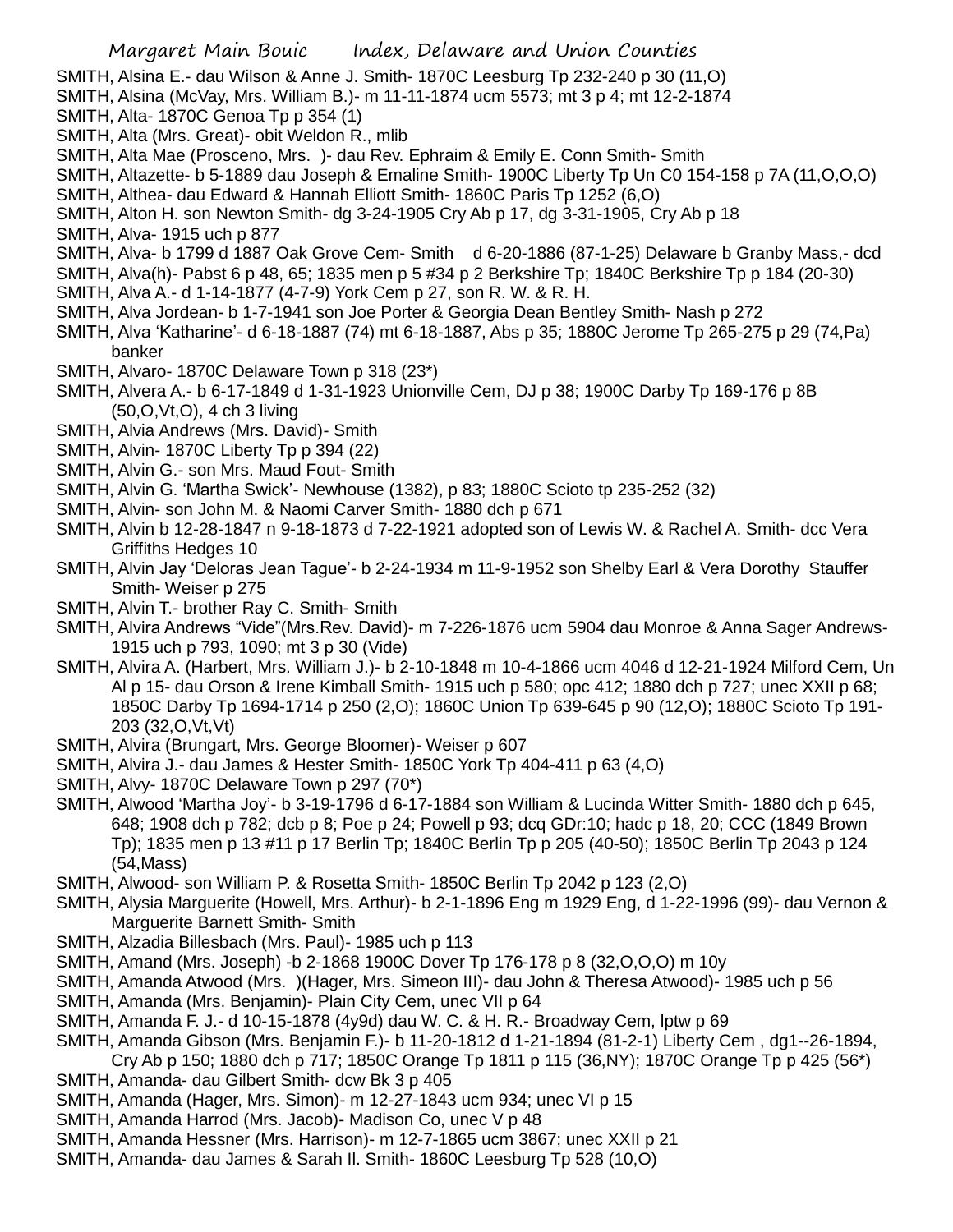SMITH, Amanda J.(Mrs. J. R.)- b 1-13-1868 d 6-27-1904 (36-4-13) Mount Herman Cem, djlm p 15; mt 7-13- 1904 p 10c6; Abs p 19

- SMITH, Amanda J. Myers (Mrs. Joseph R.)- m 9-24-1891 ucm (Hearl)
- SMITH, Amanda Linnaberry (Mrs. William)- m 12-30-1844 dcm
- SMITH, Amanda McAdow (Mrs. Christopher)- m 1-15-1859 ucm 2828; unec XIX p 7
- SMITH, Amanda M. (Davidson, Mrs. Samuel)- m 5-11-1848 dcm
- SMITH, Amanda Moore (Mrs. Jacob H.)- m 9-2-1862 dcm
- SMITH, Amanda Perry (Mrs. James S.)- b 3-3-1835 m 9-8-1853 dau James & Susan Lawrence Perry- 1883 uch V p 257; 1860C Darby Tp 453-455 p 64 (30,Vt); 1870C Darby Tp 158-146 p 21 (35,Vt); 1880C Darby Tp 170 - 15 (45,Vt,Mass,Mass); 1900C Darby Tp 106-112 p 5B (65,Vt.Mass,Mass) m 47y, 4 ch, 2 living
- SMITH, Amanda (Snook, Mrs. Henry)- m 5-16-1852 ucm 1805; unec VII p 57
- SMITH, Amanda Stotler (Mrs. Henry Cay)- Smith
- SMITH, Amanda (Mrs. William)- 1850C Harlem Tp 596 p 55 (18,NJ)
- SMITH, Amanda- dau William R. & Rebecca Smith- 1850C York Tp 394-401 p 61 (2,O)
- SMITH, Amanda Williams (Mrs. Hutson Sterling)- b 1876 d 8-19-1948 Sec C. York Cem p 79; obit Arch, mlib (brown)
- SMITH, Amanetta- b 11-11-1868 ch Josephus & Eliza Ann Earhart Smith- 1883 uch V p 447
- SMITH, Amarett (Scofield, Mrs. Lyman)- m 12-22-1841; 1915 uch p 782
- SMITH, Amber (Mrs. Terrell Scott)- Smith
- SMITH, Amelia A. Coon (Mrs. William Ralph)- Newhouse (13823) p 83
- SMITH, Amelia- b 12-1885 dau David & Harriet Brown- 1900C Dover Tp 195-197 p 9A (14,O,O,O)
- SMITH, Amelia W. (Mrs. Alvah) d 11-14-1873 (71y9m) b 1802 d 1873 Oak Grove Cem, Powell p 441; dg 11- 21-1873, Cry Ab p 110; 1870C Delaware Town p 297 (68)
- SMITH, Amelia- dau William & Mary Smith- 1850C Delaware Town 1116 p 85 (9,O)
- SMITH, Amelia- dau Willis R. & Ann Smith- Pabst 8 p 88
- SMITH, Ameline B.-1860C Paris Tp 1422-1412 p 189 (13,O)lived with Peyton B. & Matilda Smith
- SMITH, Amey C. (Mrs. Raymond M.)- 1971, 1973, 1975, 1977, 1979, 1983 ucd
- SMITH, Amie- dau Lizzie Smith- 1880C Marysville 415-459 p 31 (9,O,O,O)
- SMITH, Amie (Kuhn, Mrs. Michael D. Jr.)- b 1974 m 10-31-19-- dau Wm. E.. Sr. & Connie Smith- Smith; 1977, 1979, 1981, 1983 ucd
- SMITH, Amilia- b 9-17-1875 Delaware Town dau W. A. & Eliza M. Jennings Smith- dcbirths
- SMITH, Amma (Mason, Mrs. )- sister Homer H. Smith- Smith Sisters Sextet- Smith
- SMITH, Ammi G. 'Ella Freeman'- m 11-5-1895 (Hearl)
- SMITH, Amon D. 'Felida Coons'- m 12-10-1874 ucm 5597 d 12-10-1880 (26-9-12) York Cem- son Jane Smithmt 12-22-1880, Abs p 2; mt 3 p 6; 1860C York Tp 1205-1215 p 162 (6,O); 1880C Washington Tp 235- 244 p 26 (26,O,NJ,NJ)
- SMITH, Amos- son Daniel & Grace Smith- 1850C Troy Tp 2624 p 137 (4,O)
- SMITH, Amos- son Henry & Forrest Dudley Smith- Smith
- SMITH, Amy, Miss- (60-1939) d 8-23-1940 Liberty Tp uninf p 25
- SMITH, Amy A.- b 1877 d 1940 Sec A. York Cem p 56; 1910C Liberty Tp 177 p 7B (33,O,O,O)
- SMITH, Amy Andrews (Mrs. Spencer E.)- m 6-12/15-1842 ucm 800 dau Alden & Orpha Andrews- ped Ted Clifton 13 ; unec V p 60
- SMITH, Amy Ann dau Nathan & Rhoda Love Smith- 1908 dch p 694
- SMITH, Amy C. (Mrs. Ray N.)- 1967, 1981 ucd
- SMITH, Amy (Mrs. E. G)- 1949 ucd
- SMITH, Amy (Gehrig, Mrs. Jim)- dau Ron & Judith B. Boley Smith- Smith
- SMITH, Amy Jo Kuhn (Mrs. Darren Dominic)- m 6-26- dau Ray & Gail Kuhn- Smith
- SMITH, Amy- b 4-17-1878/7 dau Philander H. & Lucy Wyeth Smith- 1880C York Tp 272 (3,O,O,O); 1900C
- Claibourne Tp 49 p 3A (22,O,O,O); Un Co. Journal 8-26-1940 p 6
- SMITH, Amy- b 1961 dau Russell & Norma Nelson Smith- Smith; 1971, 1973, 1975, 1977, 1979, 1981 ucd SMITH, Amy (Mrs. Steven- parents of Hannah Marie Smith- Smith-
- SMITH, Anabel Mae Wiley (Mrs. Delbert)- b 6-17-1913 d 2-7-1991 977) Fairview Mem. Pk- dau leroy & Norma Reece Wiley- Smith
- SMITH, Anabell (Wright, Mrs. Willard)- dau Jessie Charles & Diasy M. Crouch Smith- Smith
- SMITH, Ancil 'Mary Ethel'- m 5-31-1930, obit Mary Ethel, mlib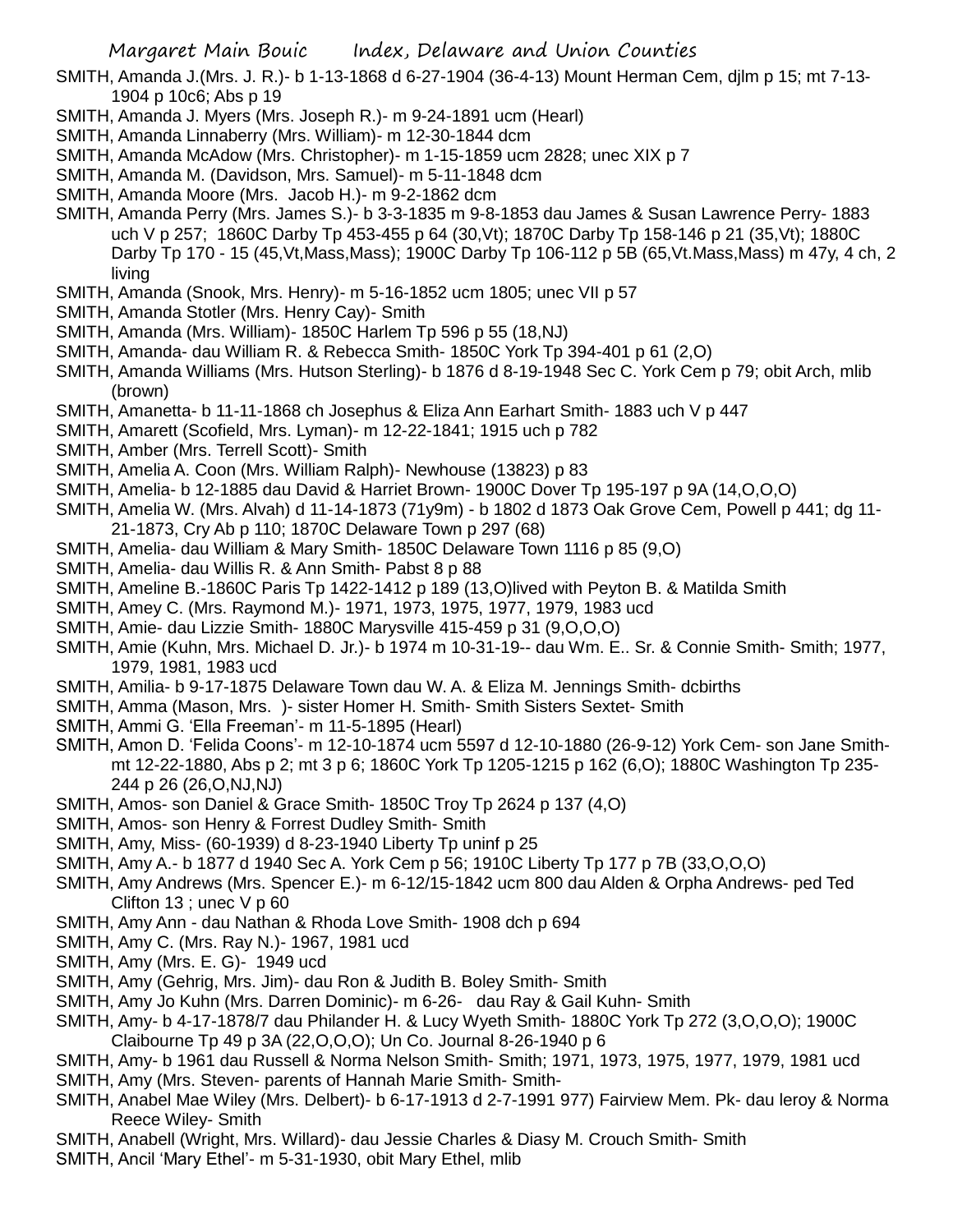SMITH, Anda F.- brother William T. Smith- 1910C Leesburg Tp 89-91 p 1A (33,O,O,O)

- SMITH, Andrea Jean- b 5-12-1976 dau Tom Smith, dau Nancy Wise- Smith
- SMITH, Andrea (Lorig, Mrs. )- dau Frank Graham Smith- Smith
- SMITH, Andrea Marie Mascara (Mrs. Richard Kenneth)- m 6-21-1969 dau Alvert J. Mascara- Smith SMITH, Andrew- 1980 dcd
- SMITH, Andrew- d 9-22-1864 (68) Smith Cem, djlm p 99
- SMITH, Andrew J.- performed marriage, 1857; unec XVIII p 19
- SMITH, Andrew J.- 1880C York Tp 273 p 27 (25,O,O,O), farm laborer
- SMITH, Andrew 'Jane Futhey'- b 5-18-1825 m 1-11-1853 d 5-16-1905 son David & Caherine/Katharine McKitrick Smith- McKitrick p 72, 132
- SMITH, Andrew J. 'Bolucia F. Caulkins'- m 3-10-1855 dcm
- SMITH, Andrew 'Catharine "Katie"- 1860C Darby Tp 312-314 p 45 (40,Bav); 1870C Paris Tp 238 p 32 (52,Bav)- 1880C Paris Tp 537-387 p 54 (61,Ger,Ger,Ger)
- SMITH, Andrew J.- hjt picture p 169. 196; 1883 uch IV p 457
- SMITH, Andrew J. 'Delilah Inskeep'- m 11-29/8-1855 ucm 2357, unec VIII p 35 , XVII p 42
- SMITH, Andrew J. 'Elizabeth Latemore'- m 3-28-1867 ucm 4163
- SMITH, Andrew J. 'Henrietta Rose'- m 5-23-1862 ucm 1811; unec VII p 57
- SMITH, Andrew Jackson 'Mary Glass'- b 8-8-1818 m 9-28/24-1842 dcm d 12-6-1894 (76-3-27)- son Alexander & Martha Williams Smith- 1880 dch p 854; dg 12-7-1894, 12-14-1894, Cry Ab p 186; 1850C Genoa Tp 472 p 46 (31,O); 1870C Genoa Tp p 354 (51\*); hadc p 26; dcw Bk 4 p 362 (38) exec; dcw Bk 4 p 327 (34) appr.
- SMITH, Andrew- b 6-12-1992 son Patrick & Marilyn Burns Smith- St. Paul p 21
- SMITH, Andrew J. 'Sarah A. Redding'- b 1830 m 3-12-1864 ucm 3560; d 1-25-1905 McKendree Cem, djlm p 5- son Stephen & Christina Howard Smith-; 1883 uch IV p 541,V p 447; 1850c Leesburg Tp (20,O);1880C Leeesburg Tp 49 (50,O,O,O); query by Diane Becker, unec XVI p 26; More Howers ; unec XIII p 28 (d 7-18-1905)
- SMITH, Andrew J.- son Andrew J. & Sarah Reading/Redding Smith- 1883 uch V p 447; 1880C Leesburg Tp 49 p 5 (6,O,O,O)
- SMITH, Andrew Jackson.- son Stephen & Christina Howard Smith- unec XXI p 9, XXII p 61; 1840C Leesburg Tp 110 (10-15); 1850C Leesburg Tp 275-278 (20,O)
- SMITH, Andrew- son Paul & Grace Auman Smith- Weiser p 775
- SMITH, Andrew- son William & Celestia Smith- 1850C Concord Tp 2210 p 130
- SMITH, Andy- 1870C Delaware Town p 295 (20)
- SMITH, Andy- 1870c Scioto Tp p 492 (29)
- SMITH, Angel (Hudson, Mrs. David)- m 10-9-1993 dau Bobby & Rose Smith- Smith
- SMITH, Angela- b 1974 dau Charles R. & Kathleen Smith- 1981 ucd
- SMITH, Angela (Mrs. Chris)- Smith
- SMITH, Angela Lynn (Combs, Mrs. Craig Richard)- b 1974 m 5-20-2000- dau Jeffrey A. & Becky Smith- Smith; 1977, 1981, 1983 ucd
- SMITH, Angela Leah- b 6-21-1979 dau Christopher Frank & Regina Forsythe Smith St. Paul p 85
- SMITH, Angela (Fedele, Mrs. )- b 1968 dau Raymond N. & Amey C. Smith- Smith; 1971. 1973, 1975, 1977, 1979, 1981, 1983 ucd
- SMITH, Angela Renee- b 3-20-1982 Bellefonatine- dau Gary Franklin & Margaret Jane Foulk Smith- Sage letter 15024
- SMITH, Angela- b 1972 dau Bobby D. & Kathleen Smith- 1981, 1983 ucd
- SMITH, Angela L. (Schwartz, Mrs. Joel A.)- m 12-23-1995 dau Jeff & Becky Smith- Smith
- SMITH, Angeline (Mrs. George J.)- 1860C Leesburg Tp (23,NY); 1870C Lees. Tp 37-38 p 5 (33,N
- SMITH, Angie- b 1974 ch Charles & Kathleen Smith- 1975, 1979 ucd
- SMITH, Anida (Mrs. Benjamin)- unec VIII p 10
- SMITH, Anita K. (Mrs. Richard D.)- 1980 dcd
- SMITH, Anita Mae. (Mrs. Herman Harrison)- dau Harold A. & Ruth E. DeWeese Smith- Smith
- SMITH, Anita (Oldaker, Mrs. )- b 1965 dau William R. & Karen S. Smith- Smith; 1967, 1973, 1975, 1977, 1979 1981, 1983 ucd; 1969, 1971 dcd
- SMITH, Ann- mt 7 -4-1855
- SMITH, Ann- b 9-17-1882 Oxford Tp d 9-18-1882 Ashley- dcbirths; dcd
- SMITH, Ann (Mrs. Alex)- 1850C Allen Tp 1557-1577 p 231 (42,Pa)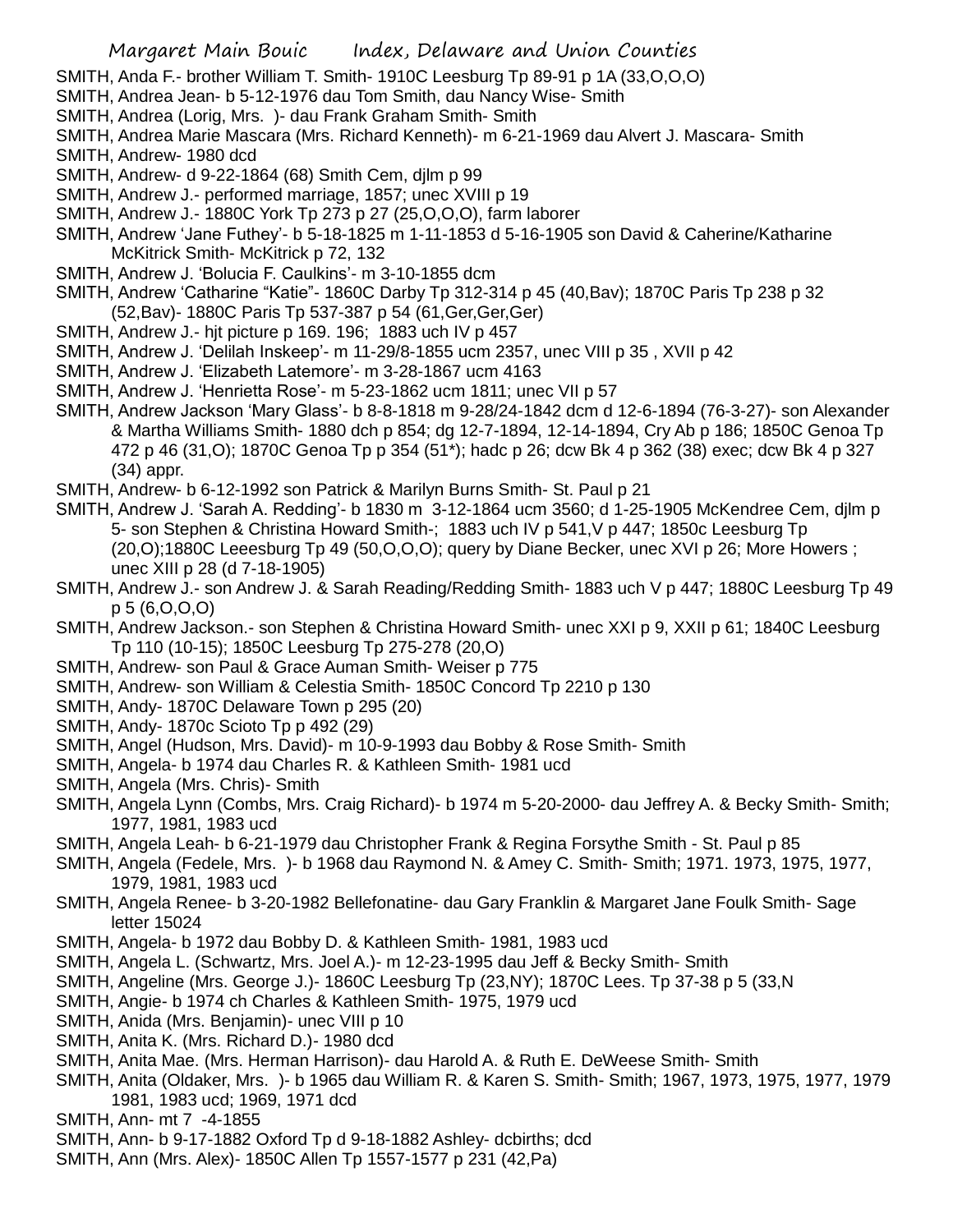SMITH, Ann Amanda (Holland, Mrs. )- b 1-13-1819 dau James & Ann Buckworth Smith- Nash p 112

SMITH, Ann Atcheson (Mrs.Anthony Wayne)- ped Don Stuart Cameron by Finley Ruan # 697 11; unec XX p 21 SMITH, Ann Ballard (Mrs. Frank E.)- obit Frank E., mlib

- SMITH, Ann Buckworth (Mrs. James)- m 6-30-1800 dau Samuel & Ann Buckworth- Nash p 112
- SMITH, Ann C.- b 1816 d 1869 Oak Grove Cem- Powell p 441
- SMITH, Ann- dau Delmer W. & Maxine Smith- 1949 ucd
- SMITH, Ann (Dewar, Mrs. William)- dau Paul Frederick & Cleo P. Thompson Smith- Thompson 13225421; obit Cleo, mlib (brown)
- SMITH, Ann E.- 1870C Berlin Tp p 237 (17)
- SMITH, Ann E. (Alspaugh, Mrs. Levi Renaldo)- b 9-22-1859 d 2-21-1930- Weiser p 659
- SMITH, Ann E. Babcock (Mrs. James)- m 11-15-1841 dcm
- SMITH, Ann Elizabeth (Mrs. )(Norton, Mrs. William W.)- b 1828 m(2) 1-18-1847 ucm 1194- dau William DeForest & Elmira Gott Smith- 1883 uch V p 247; unec VI p 69
- SMITH, Ann Elizabeth Wilson (Mrs. Robert Amacy)- m 4-5-1986 dau Donald G. & Betty Wilson- Smith
- SMITH, Ann Felkner (Mrs. Julius)- b 1825 dau George & Susan Wininger Felkner- Hutchisson p 27
- SMITH, Ann E. (Norton, Mrs. William W.)- m 1-18-1847 ucm 1194
- SMITH, Ann Hall (Mrs. Lester Ward)- obit Lester Ward, mlib (brown)
- SMITH, Ann (Jackson, Mrs. Stephen M.0- m 11-24-1836 madison Co, unec VIII p 68
- SMITH, Ann Jane Crawford (Mrs. Nelson)- m 5-27-1853 d 8-25-1873- 1883 uch V p 446, 447
- SMITH, Ann- dau John & Caroline Smith- 1860C Allen Tp 707-713 p 97 (4,Md)
- SMITH, Ann Jean (Gevic, Mrs. )- dau William A. & Audrey K. Burton Smith- Smith
- SMITH, Ann- dau Joseph F. & Della Smith- Smith
- SMITH, Ann Lyon (Mrs. Randall- m 1840, d 1868; dg 11-30-1906, Cry Ab p 135, 5 sons, 3 daus
- SMITH, Ann M. (Mrs. George J.)- 1880C Marysville 60 p 1 (46,O,Irel,Delaware)
- SMITH, Ann M. (Mrs. Lawrence F.)- Smith; 1969, 1971 dcd
- SMITH, Ann (Mrs. Murray)- parents of Shelly Smith Ervin- Smith
- SMITH, Ann (Noteman, Mrs. William)- m 9-28-1817 Madison Co, unec IV p 30
- SMITH, Ann O.- 1870C Radnor Tp p 471 (40)
- SMITH, Ann Randolph- dau John Kermit & Marion Rudolph Longworth Smith- Maugans Anc p 3
- SMITH, Ann Rapole (Mrs. Arthur)- obit Frank, mlib (brown)
- SMITH, Ann Smith (Mrs. Eleazer C.)- m 10-14-1857 ucm 2612; mt 10-21-1857 ; unec XVIII p 33
- SMITH, Ann- exec of John Smith est- mt 7-4-1855, Abs p 19
- SMITH, Ann (Mrs. )\_ sister Mrs. Susan P. Cummins- dg 3-2-1915, Cry Ab p 22
- SMITH, Ann (Mrs. Wain)- 1860C Claibourne Tp 777-760 p 102 (26,O)
- SMITH, Ann- dau Wain & Ann Smith- 1860C Claibourne Tp 777-760 p 102 (3,O)
- SMITH, Ann (Mrs. Willis)- Pabst 8 p 88
- SMITH, Anna- buried Flint Cem dg 8-19-1898, Cry Ab p 163
- SMITH, Anna- interment 4-1-1935 Unionville Cem, DJ p 49
- SMITH, Anna- dau Abraham & Elizabeth Smith- 1850C Scioto tp 2476 p 150 (13,O)
- SMITH, Anna- dau Anthony W. Smith- 1870Cc Jackson Tp 144-135 p 20 (11)
- SMITH, Anna (Mrs. Arthur)- b 1867 d 1944 Raymond Ceml lptw p 27
- SMITH, Anna Belle Raypoole (Mrs. Arthur)- m 6-13-1886 ucm (Hearl); obit Emery C., obit, Frank, mlib (brown)
- SMITH, Anna Catharine (Pabst, Mrs. Walter)- b 7-13-1898 m 11-25-1932 d 10-13-1976 dau Charles Webster & Nellie May Hall Smith- 1976 dch p 30; Nash p 305, 338, 344; Pabst 1 p 1,2,12,15; 8 p 1, 26, 27, 28, 29,
	- 31, 35, 36, 37, 42; btp p 15; Pabst Pion I p 101; CCC p 111, 112
- SMITH, Anna- sister Charles Stanton Smith Smith
- SMITH, Anna (Cooper, Mrs. )- dau Wm. Penn Smith- dg 3-27-1908 Cry Ab p 121
- SMITH, ----(Adkins, Mrs. B. J.)- dau Wm. Penn Smith- dg 3-27-1908 Cry Ab p 121
- SMITH, Anna (Craig, Mrs. )- dau Charles & Mary Braun Smith- dg 12-22-1944; dg 4-2-1909, Cry Ab p 21
- SMITH, Anna (Daniels, Mrs. Nathan)- m 4-27-1846 dcm
- SMITH, Anna E.- b 1856 d 1936 Unionville Cem, DJ p 39; 1910C Darby Tp 111 p 5B (54,O,O,O) div, 1 ch
- SMITH, Anna (Mrs. E. C.)- 1860C Darby Tp 473-475 p 67 (62,Vt)
- SMITH, Anna (Mrs. Eleazer C.)- m 10-14-1857 ucm 2612; mt 10-21-1857, m slip, unec XII p 15
- SMITH, Anna Eliza Jane Nash (Mrs. Charles Webster)- 1976 dch p 91
- SMITH, Anna E. Salyards (Mrs. George W.)- m 12-19-1875 ucm 5803; mt 3 p 20, mt 1-12-1876
- SMITH, Anna F.- dau Mary C. Smith- 1880C Scioto Tp 57 (13,O,Saxony, Bav)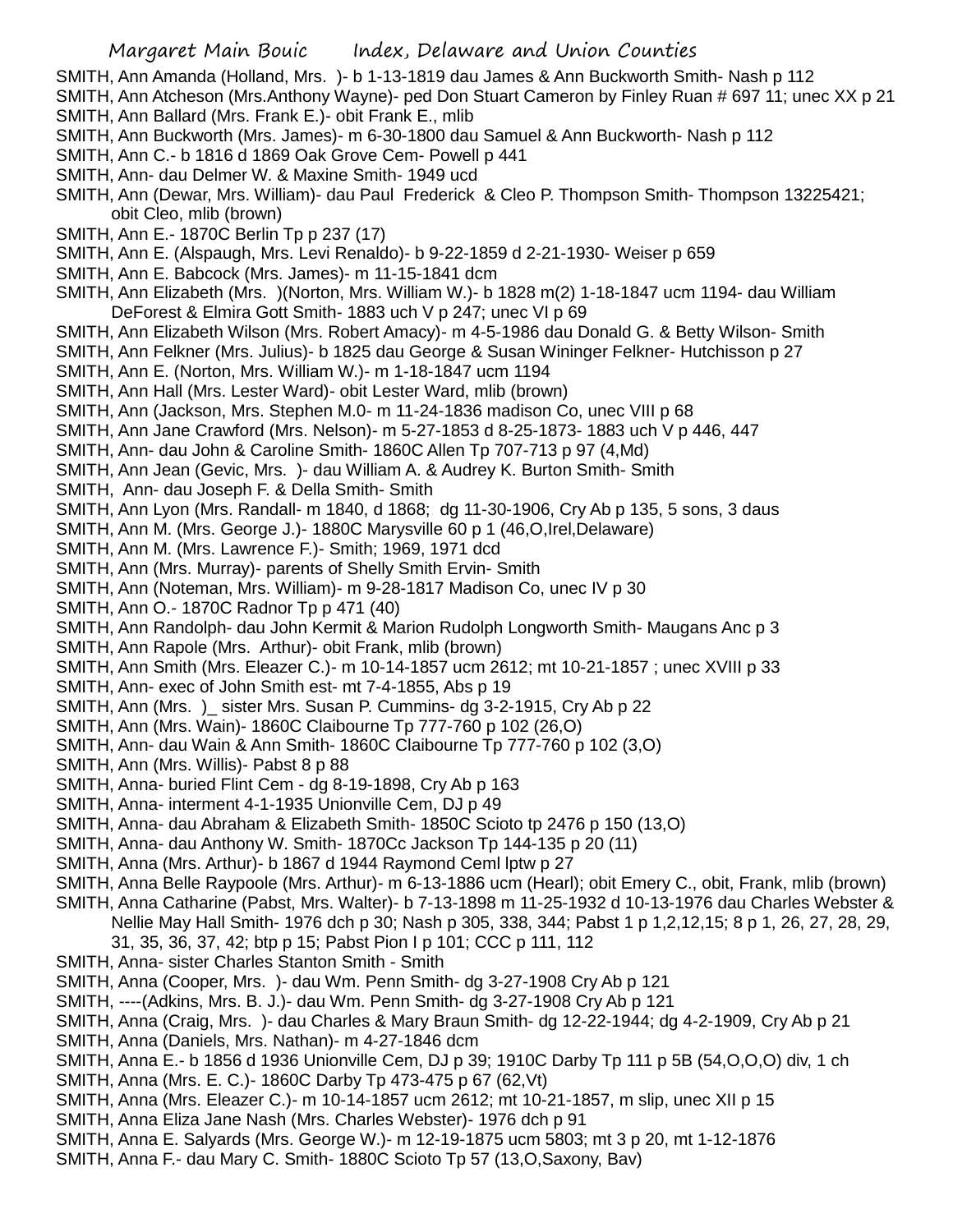SMITH, Anna (Mrs. Forest W.)- 1910C Claibourne SP 139-140 p 6B(29,O,O,O) m 10y, 3 ch, 2 living

- SMITH, Anna G. 'Ella E.'- b 12-1880; 1900C Claibourne Tp 315-332 p 13B (29,O,O,O) m 5y
- SMITH, Anna Hall (Mrs. Lester Ward)- b 12-13-1897 Pickaway Co or 12-30-1898 m 1918 d 9-28-1975 Oakdale II p 146 (M-R13-2)- dau George & Mary Ellis Hall; Newhouse (131732) obit, mlib (brown);
	- Smith; obit Donald W. mlib (brown); Sbc p 27; 1949, 1959, 1962, 1967, 1971 ucd
- SMITH, Anna (Howard, Mrs. Harvey A.)- m 4-12-1836 dcm d 3-4-1837 (18-7-1) dau Abraham & Betsey Smithdbg p 19
- SMITH, Anna (Mrs. James B.)- d 4-27-1850 (47-6-3) Somersville Cem, York Cem p 21
- SMITH, Anna (Mrs. James R.)- ujec XVI p 29, 38
- SMITH, Anna Jane Crawford (Mrs. Nelson)- b 2-5-1836 d 8-25-1873 or 9-27-1873; ped Juanita Belle Plotner Callahan 27; unec XVII p 46; 1860C Lelesburg Tp 412 (24,O)
- SMITH, Anna Jane- dau Samuel & Sarah Jane Batten Smith- Nash p 113
- SMITH, Anna J. (Mrs. Henry)- 1959, 1962 ucd
- SMITH, Anna (Mrs. Jerome)- 1880C Jerome Tp 215-231 p 25 (50,O,O,O)
- SMITH, Anna (Mrs. John)- d 4-26/23-1869 (71-10-14) Bigelow Cem R4; unec V p 56
- SMITH, Anna (Mrs. )- aunt of John F. Bennett- 1915 uch p 667
- SMITH, Anna (Johnson, Mrs. Francis L.)- m 12-1-1873 ucm 5389
- SMITH, Anna- d 10-16-1970 (78) Fargo Cem- aunt of Kenneth Smith- Smith
- SMITH, Anna (Kreis, Mrs. Daniel)- m 11-1882 dau Ferdinand Smith- dumch p 406
- SMITH, Anna L.- dau Charles & Mary Smith- 1880C Union Tp 27 p 5 (4,O,O,O)
- SMITH, Anna L. (Mrs. W. C.)- 1983 ucd
- SMITH, Anna (LeMay, Mrs. Louis)- m 6-16-1891 ucm (Hearl)
- SMITH, Anna M.- b 1869 d 1954 Oakdale II p 84 (H-R18-2)
- SMITH, Anna M.- 1870C Berlin Tp p 233 (31)
- SMITH, Anna M. (Mrs. )- dau N. P. & Lucy Hewett- mt 1-25-1892; Abs p 33
- SMITH, Anna Marie- b 1895 d 1953 New Millcreek Cem p 42
- SMITH, Anna Maude- dau Marshall & Marian A. Brosn Smith- dumch p 425
- SMITH, Anna M. (Mrs. C. Hansel)- 1964 dcd
- SMITH, Anna M. Smith (Mrs. James W.)- m 7-28-1898 ucm (Hearl); 1910C Dover Tp 20 p 1B (40,O,O,O) m 11y, 1 ch
- SMITH, Anna Mae (Mrs. )- d 8-23-1959 (68) bur Athens Co- Smith
- SMITH, Anna M.- d 8-14-1831 (1-5-5) Bigelow Cem, dau John & Anna Smith; unec V p 56
- SMITH, Anna M.- dau Lemuel Smith- 1870C York Tp 193189 p 25 (7,O)
- SMITH, Anna Masters (Mrs. Judge James R.)- d 1850; 1883 uch V p 522, 552
- SMITH, Anna Miller (Mrs.Rev. Jay E.)- d 1953- Smith
- SMITH, Anna M. (Spees, Mrs. Clarence M.)- b 9-17- 1916 d 1-27-1994 (77) dau William C. & Mary Hoefler Smith- Smith
- SMITH, Anna Neilson (Mrs. Jonathan)(Randall, Mrs. Edward)- dau William & Nancy Neilson- dcc HCC 19; MSH 27; MAM, 15; FCL 19; Pabst 2 p 63; 6 p 96, 97, 98, 101; Neilson p 1
- SMITH, Anna (Randall, Mrs. Jay)- dau Jacob & Carrie Williams Smith- Smith; obit John Jacob, mlib
- SMITH, Anna Ransome (Mrs. James)- Smith; obit Russell J., mlib (brown)
- SMITH, Anna Riddle (Mrs. Elijah) m 11-26-1829 Madison Co, unec V p 40
- SMITH, Anna- dau Samuel S. & Elizabeth Smith- 1870C Claibourne Tp 92-90 p 12 (8,O)
- SMITH, Anna Taylor (Mrs. Forest)- Smith; obit Howard, mlib (brown)
- SMITH, Anna Twining, Mrs. Charles E.)- dau Hiram & Lovey Pease Twining- 1880 dch p 703
- SMITH, Anna (Weaver, Mrs. )- dau Joe E. & Mary Bennett Smith- Smith
- SMITH, Anna (Mrs. William)- b 5-31-1869 d 8-14-1954 (85) Oakdale Cem- dau Thomas & Thersa Wilber Smith obit, mlibS
- SMITH, Annabel M. Wiley (Mrs. Delbert R.)- m 4-24-1934 Smith
- SMITH, Annabelle Ross (Mrs. Howard)- Smith
- SMITH, Annabelle (Wright, Mrs. Willard)- dau Jesse Charles & Daisy M. Crouch Smith- Smith
- SMITH, Anne (Edgar. Mrs. Bill)- m 7-21-1987 dau Gary Smith & Judy Ohnsman -Smith; mt 12-7-1984
- SMITH, Anne (Garned, Mrs. )- heir of Silas Smith- dcw Bk 2 p 108
- SMITH, Anne (Hendren, Mrs. Dr. W.)- cousin Dr. T. R. Smith- Fowler p 116
- SMITH, Anne (Mrs. John)- 1850C Union Tp 1276-1294 p 191 (51,Vt)
- SMITH, Anne J. (Mrs. Wilson)- 1870C Leesburg Tp 232-240 p 29 (30,O)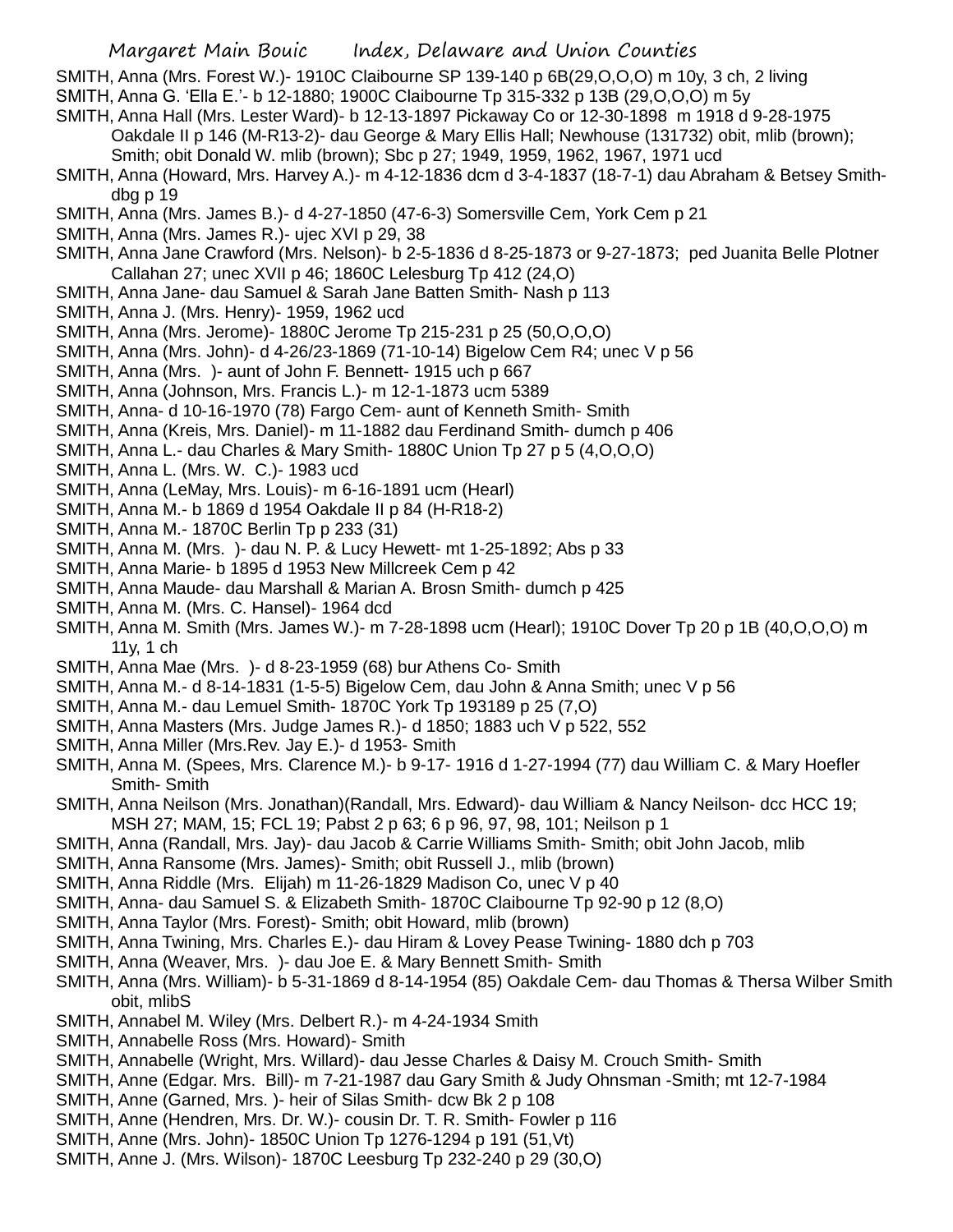SMITH, Anne- dau Judith Curry Smith- 1985 uch p 107

- SMITH, Anna Mae (Hines, Mrs. Jack)- dau Amor L. Sr. & Glenna Mae Morris Smith- Smith
- SMITH, Anne Moore (Mrs. Henry)- m 3-2-1812 Madison Co, unec IV p 21
- SMITH, Anne (Mrs. Maurice)- Smith
- SMITH, Anne (Parks, Mrs. Elisha)- m 3-16-1780 Powers Pat p 135
- SMITH, Anne (Mrs. Paul)- 1964, 1969, 1971 dcd
- SMITH, Annia- 187OC Concord Tp p 265 (13)
- SMITH, Annie- Pabst 1 p 68
- SMITH, Annie- 1870C Marysville 101 p 12 (21,O) domestic servant
- SMITH, Annie Choice (Mrs. Robert H.)- Smith
- SMITH, Annie Estelle Leatherman (Mrs. Faris Earl)- b 9-24-1883 d 12-8-1958 dau Jacob Caleb Harlan & Amanda Elizabeth Freshour Leatherman- Maugans Anc p 79
- SMITH, Annie Frances (Hurlbert, Mrs. Robert)(Loving, Mrs. Dr. Starling)- dg 4-7-1896, Cry Ab p 67
- SMITH, Annie- dau John & Emma J. Smith- 1870C Allen Tp 252-241 (12,Md)
- SMITH, Annie Lowe (Mrs. John l.)- Smith parents of Abraham L. Smith
- SMITH, Annabel M. (Mrs. Delbert R., Sr.) 1961, 1964, 1969, 1971, 1980 dcd
- SMITH, Annabelle (DeWar, Mrs. Dr. Don)- dau Paul Frederick & Cleo Thompson Smith- 1985 uch p 137
- SMITH, Annabelle (Maxwell, Mrs. David)- m 1-16-1934- Smith
- SMITH, Annalou (Mrs. William C.)- 1971, 1973 ucd
- SMITH, Annes Mason (Mrs. )(Rabold, Mrs. Raymond Alexander)- b 6-27-1902 m(2) 11-17-1945- Weiser p 716
- SMITH, Annette C. (Auer, Mrs. Fred J.)- b 5-31-1858 Galion d 3-23-1920 Oakdale I p 34 (E-R32-2)
- SMITH, Annette (Mrs. Frederick)- parents of Tucker Dwight
- SMITH, Anson- interment 3-6-1882 Mitchell Cem, DJ p 24
- SMITH, Anson- son John W. & Esther Smith- 1870C Marysville-Paris Tp 190 p 22 (12,O)
- SMITH, Anson H. 'Lida Robinson'- m 12-3-1879 ucm 6604; 1880C Darby Tp 162 p 17 (22,O,O,O)
- SMITH, Anson H. 'Sarah Flowers'- m 10-23-1890 ucm (Hearl)
- SMITH, Anthony- d 11-18-1902 (?) Brown Tp, infirmary- dcd
- SMITH, Anthony- 1870C Delaware Tp p 276 (46\*)
- SMITH, ---- b 11-18-1867 Troy Tp son Anthony & Catherine Smith- dcbirths
- SMITH, Anthony Paul- son Fredrick Smith- Smith- engaged to Julie Schweinfrth
- SMITH, Anthony Ryan- b 4-1-1978 Bellefontaine- son Gary Franklin & Margaret Jayne Foulk Smith- Sage letter 15023
- SMITH, Anthony Wayne 'Ann Atcheson'- b 1832 d 1914 -ped Don Stuart Cameron by Finley Ryan #697 10; unec XX p 21; 1870C Jackson Tp 141-135 p 20 (36,O); blacksmith
- SMITH, ---- b 11-18-1867 Troy Tp son Anthony & Catharine Smith- dcbirths
- SMITH, Anthony- d 4-24-1844 (3m24d) Eversole Cem, p 2- son William & Celesta Smith- 1880 dch p 536; 1908 dch p 136; Pabst 2 p 87
- SMITH, Anthrastis- b 10-12-1865 ch Josephus & Eliza Ann Earhart Smith- 1883 uch V p 447
- SMITH, Anya Brinley- b 7-17-1998 dau Edward & Jessica Brinley Smith- Smith
- SMITH, April- b 1971 ch Bobby D. & Kathleen Slone Smith- Smith; 1975, 1981, 1983 ucd
- SMITH, Arad- 1860C Leesburg Tp 378 (60,Pa)
- SMITH, Araline- dau Sylvenis & Mary Colver Smith- 1850C Taylor Tp 1085-1102 p 161 (1,O)
- SMITH, Arcena (Mason, Mrs. Thomas)- m 8-20-1829 dcga p 47, Del Pat & Fr Chron; Powers p 316
- SMITH, Arch- pallbearer for Miss Grace Kellar- dg 6-5-1908, Cry Ab p 138
- SMITH, Archa- son James G. & Amanda Perry Smith- 1860C Darby Tp 453-455 p 61 (1,O); 1870C Darby Tp 158-146 p 21 (11,O)
- SMITH, Arch E.- son James S. & Amanda Perry Smith- 1880C Darby Tp 170 p 18 (21,O,O,VT
- SMITH, Archibald- land, 1823; unec XII p 51; 1835 men p 55 #46 p 101 Scioto Tp
- SMITH, Archibale L.- b 10-1895 son Emily Smith- 1900c Jerome Tp 87-94 p 4A (4,O,O,O) Pl City
- SMITH, Archie- d today (35) mt 1-8-1896 p5c3; Abs p 1
- SMITH, Archie Ford 'Catherine Rosella Rabold'- b 1-8-1910 m 6-22-1933- Weiser p 722
- SMITH, Arch M. 'Vera Dell Southard''Bessie E. McMahon'- b 6-30-1903 (2) 1954 d 9-22-1972 York Cem Sec B. p 72-son Hutson & Amanda Williams Smith- Smith; obit mlib (brown); 1949, 1962, 1967 ucd
- SMITH, Ardith M. Juelke (Mrs. Lloyd A.)- m 2-8-1939 dau Albert J. & Maude M. Juelke- Smith- 1949, 1959,
- 1962, 1967, 1971, 1973, 1975, 1977, 1979, 1981, 1983 ucd
- SMITH, Ardythe K. (Mrs. Sam)- 1971, 1973, 1975 ucd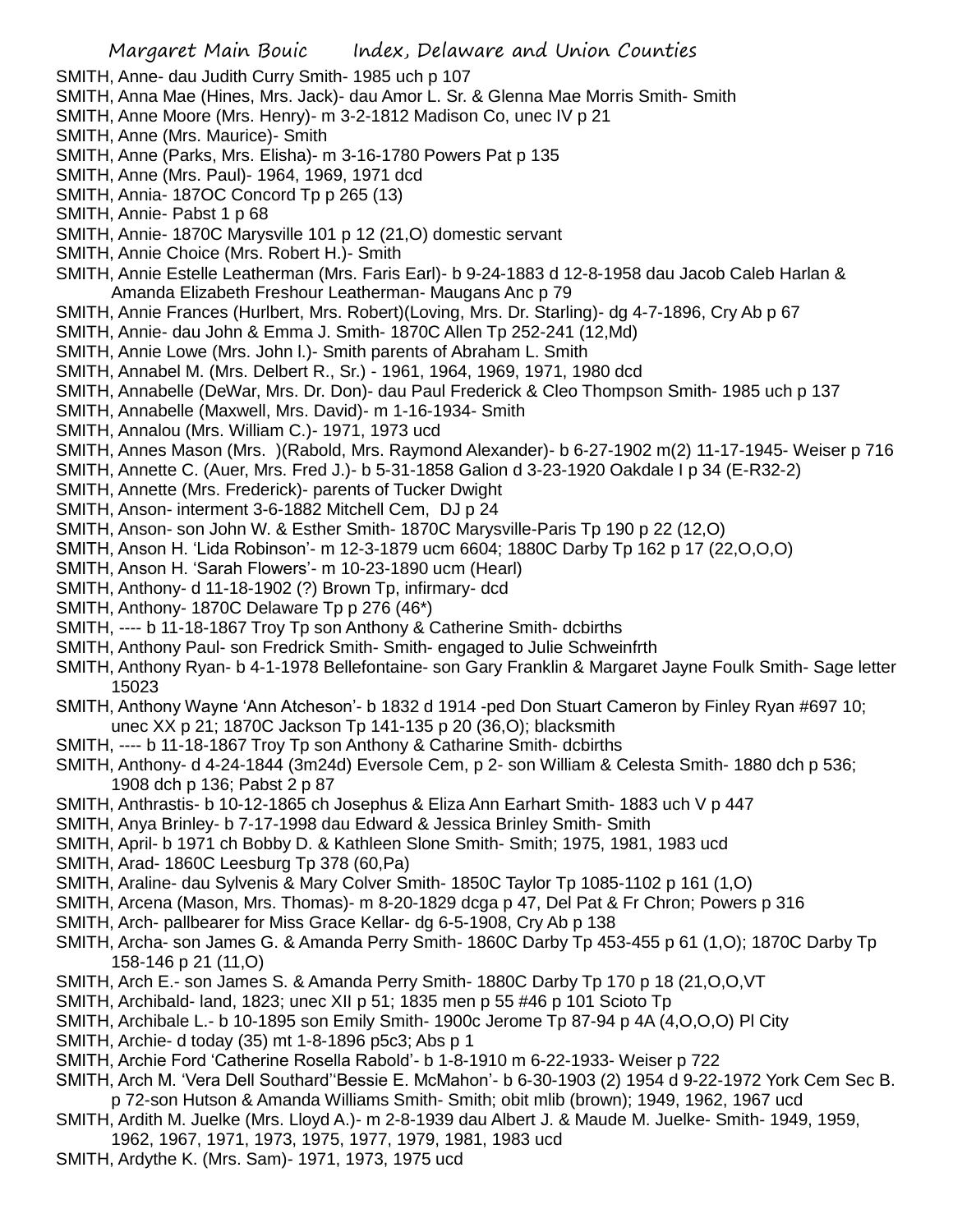- SMITH, Arena (Hines, Mrs. Edward)- m 10-4-1876 ucm (Hearl)dau Hannah Smith- 1870C Liberty Tp Un Co 220 p 26 (13,O)
- SMITH, Arlen- son A. Edward & Thelma Pinyerd Smith- Smith
- SMITH, Arlena- dau Job & Mary Smith- 1860C Liberety Tp Un C0 1135-1145 p 54 (14,O)
- SMITH, Arlene Marie (Sayre, Mrs. Charles Walter)- b 12-19-1918 m 2-5-1947 d (77)-LaRue Cem- dau Arliss Olin & Bertha Marie Stevens Smith- Smith
- SMITH, Arline- dau Matilda M. Smith- 1870C Paris Tp 171-172 p 23 (20,O)
- SMITH, Arline Virginia- b 3-8-1919 dau Virgil & Agnes Hopkins Smith- Giffen 1642513
- SMITH, Arliss Olin 'Bertha Marie Stevens'- parents of Helen L. Britenstine, Ray Olin Smith- Smith
- SMITH, Armina (Mrs. Samuel)- 1850C Harlem Tp 579 p 54 (48,Ct)
- SMITH, Arminda- dau William R. & Rebecca Smith- 1850C York Tp 394-401 p 61 (6,O)
- SMITH, Arnold- son Joseph F. & Della Smith- Smith
- SMITH, Arthena (Mrs. Fred)- 1959, 1962, 1967, 1971, 1973, 1975, 1977, 1979, 1981, 1983 ucd
- SMITH, Arnold E.- 1971 dcd
- SMITH, Arthur- 1870C Radnor Tp p 471 (10)
- SMITH, Rev. Arthur- conducted funeral of Margaret Ann Steele Wherry; dg 1915, Cry Ab p 46
- SMITH, Arthur 'Anna B. Raypoole'- m 6-13-1886 ucm (Hearl); obit Arthur, mlib (brown)
- SMITH, A. J. 'Sarah A. Redding'- m 3-12-1864 ucm (Hearl)
- SMITH, Arthur 'Anna Belle Rapole'- b 1863 d 1943 Raymond Cem, lptw p 27- Smith; obit Emery C., mlib (brown); obit Frank, mlib (brown)
- SMITH, Arthur Earl. 'Dorothy Marie Brown '- b 5-26-1918 m 7-4-1940-d 6-16-1995 (77) Forest Grove Cem son Earl & Lulu Edwards Smith- Smith; parents of Paul A. Smith- Smith
- SMITH, Arthur- son Earl G. & Lula Edwards Smith- Smith
- SMITH, Arthur E.- brother George E. Smith- Smith
- SMITH, Arthur E.- son Lemuel Smith- 1860C Marysville 1552-1545 p 204 (6/12,O)'; 1870C York Tp 193-189 p 25 (9,O); 1880C York Tp 167 (20,O,O,O)
- SMITH, —(Mrs. Arthur)- 1964 dcd, Sunbury
- SMITH, Arthur- son Elizabeth Smith- 1880C Jerome Tp 180-195 p 21 (17,O,O,O)
- SMITH, Arthur- son Jessie M. Smith- Smith
- SMITH, Arthur- brother Joseph W. Smith- Smith
- SMITH, Arthur- pallbearer for Mrs. Mary E. Smith- dg 11-29-1910, Cry Ab p 17
- SMITH, Arthur- b 7-9-1890 Delaware Town son Orrie & Ella Stimmel Smith- dcbirths
- SMITH, Arthur W.- son Benson W. & Martha Smith- 1880C Washington Tp 68-70 p 8 (7,O, Can,O)
- SMITH, Arthur- son Wilmer J. & Grace Alma Smith- Smith
- SMITH, Artie- d 12-30-1877 (4m10d) son T. V. & J. F.- Claibourne Cem p 22
- SMITH, Arville Draper (Mrs. William)- m 9-19-1872 ucm 5133; 1880C Liberty Tp Un Co 72-73 p 8 (23,O,NY,NY); 1900C Allen Tp 133-137 p 6B (42,O,NY,O); 1910C Millcreek Tp 14 (54,O,NY,O) m 30 y, 11 ch, 9 living
- SMITH, Arvin Ralph 'Mary Lucille Frost'- m 3-2-1946 obit Mary Lucille, mlib
- SMITH, Arynette (Mrs. George)- 1850C Delaware Town 1146 p 87 (25,O)
- SMITH, A. S. 'Jane'- djlm p 99
- SMITH, Asa J. 'Rosa M. Gosnel'- son-in-law of Hester Gosnel- 1880C Leesburg Tp 30 p 3 (26,O)
- SMITH, Ascinth- ch Joseph & Lydia Smith- 1850C Trenton Tp 934 p 75 (4,O)
- SMITH, Asena (Hines, Mrs. Edward B.)- m 10-4-1876 ucm 5943
- SMITH, Asher- son Jonathan & Anna Smith- Pabst 6 p 97, 98
- SMITH, Ashley- sister Marcy Smith- Smith
- SMITH, A. T. 'Mary'- 1949 ucd
- SMITH, Atha Geneva (Gilbert, Mrs. Ralph)- b 1891 d 1924 Ks dau Samuel James B. & Lena Susan Geiger Smith- ped Shirley Gilbert Mapes, #76 5; unec VI p 35
- SMITH, Athera- dau Joseph & Louisa Smith- 1880C Leesburg Tp 90 p 9 (14,O,O,O)
- SMITH, Atta (Wallace, Mrs. Justice W.)- m 4-25-1886 ucm (Hearl)
- SMITH, Auburn- Madison Co Democrat, 1879; unec XII p 34
- SMITH, Audra Ellese Cline (Mrs. Rev. Brian Jay)- m 11-18-1978 dau Kenneth W. Cline- Smith
- SMITH, Audrey A/K Burton. (Mrs. William A.)- b 2-26-1916 Ky d 12-28-1995 (79)Fairview Mem. Pk- dau William & Hannah Meadows Burton- Smith1961, 1964, 1971 dcd
- SMITH, Augusta Fletcher (Cruikshank, Mrs. George H.)- dau Alwood & Martha joy Smith- dcq GER 5; 1880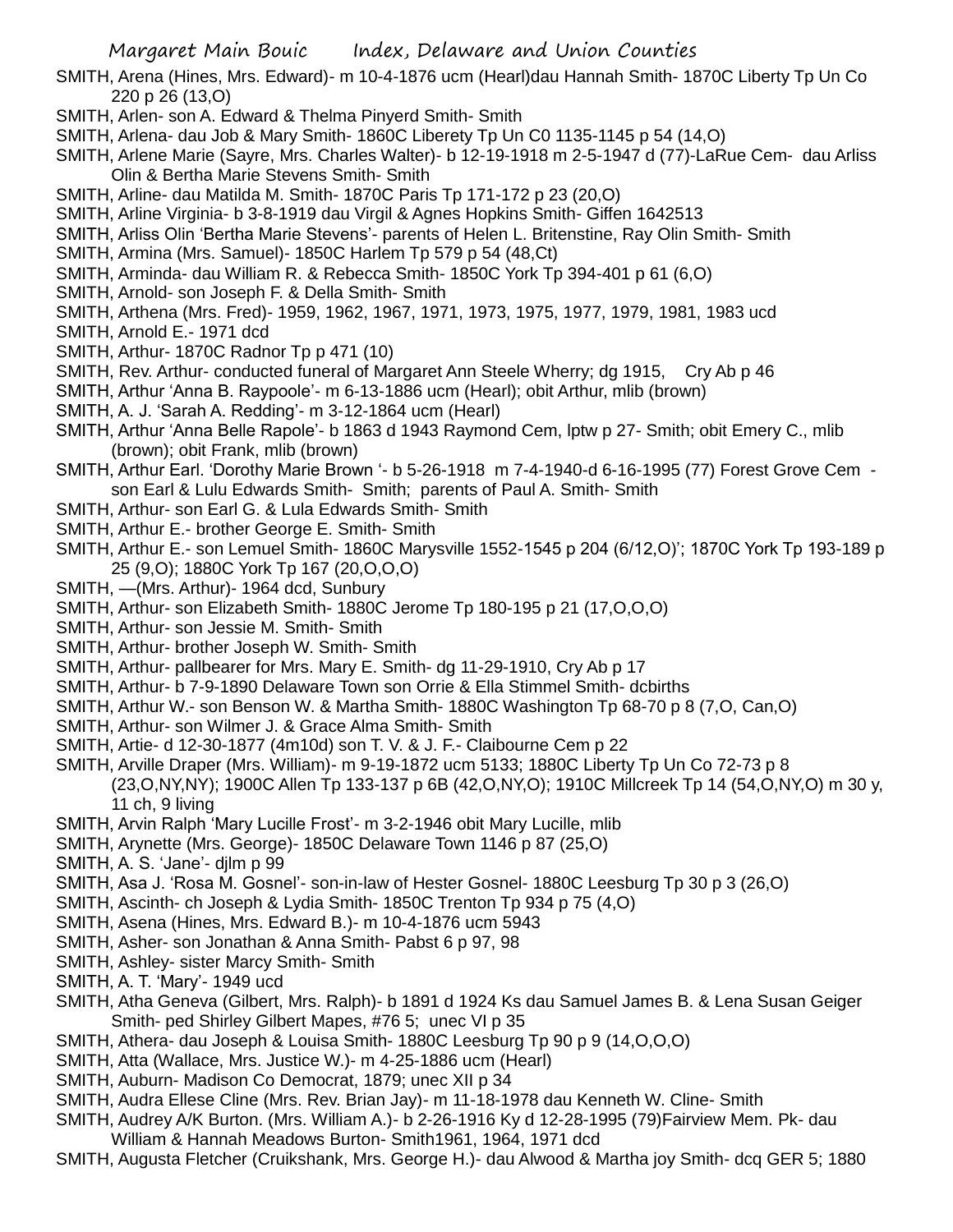dch p 646; 1908 dch p 782

- SMITH, M. Augusta (Mrs. Frederick)- dau Albert & Lorna L. Draper Smith- # 38; unec I p 19, V p 14, XII p 3; query on Gearhart; unec II p 33, research on Finch, Wiles, Dilsaver; ped 1 ; unec IV, p 2,3
- SMITH, Augusta Hathaway (Mrs. Charles W.)- b 10-1-1842 m 5-2-1872- dumch p 396; 1910C liberty Tp Un Co 168 p 7B (67,O,Mass,Mass)- m 51y, 2 ch
- SMITH, Augusta (McNulty, Mrs. C. J.)- 1880 dch p 690
- SMITH, Augustus son George J. & Angelina Smith- 1860C Leesburg Tp 580(2,O); 1870C Leesburg Tp 37-38 p 5 (13,O)
- SMITH, Aulbri Lynn- b 1-10-1993 dau Lori Jane Griett- St. Paul p 6
- SMITH, Austin- son Edward & Mae Smith- Smith
- SMITH, Austin W.'Nellie Comston'- b 7-20-1904 d 3-26-1990 (85) Ashley Union Cem- Smith
- SMITH, Ava,Sr.- pallbearer for J. R. Corbin- dg 6-29-1914, Cry Ab p 61
- SMITH, Ava M.(Epps, Mrs. John)- b 10-1896 m 8-9-1913 dau James & Nellie D. Smith- Smith; 1900C Allen Tp 157-161 p 7B (3,O,O,O)
- SMITH, Avery- b 12-11-1884 son Herbert & Alice Maine Smith- Asp 2349
- SMITH, Avilda (Arnold, Mrs. Orange)- d 1833 (39) Old Kilb. Cem p 8- dau Daniel & Mehitable Smith
- SMITH, Avis (Mrs. Frank Graham)- Smith; 1961, 1964, 1969, 1971 dcd
- SMITH, Rev. A. W- conducted funeral of Mrs. Mary E. Watterfield- dg 2-21-1913; Cry Ab p 18
- SMITH, A. Ward- son J. L. Smith- Sand p 4
- SMITH, b 1-24-1900 Orange Tp dau A. W. & Jesse Clark Smith- dcbirths
- SMITH, B.- 1961, 1964 dcd, Sharon Tp
- SMITH, B. Jane- 1870C Marlborough Tp p 412 (18)
- SMITH, Balie (Miller, Mrs. Albert)- sister Frank E. Smith- Smith
- SMITH, Banks- 1870C Harlem Tp p 367 (6)
- SMITH, Banum- son Jacob B. & Mary J. Smith- 1870C Paris Tp 154-155 p 21 (8,O)
- SMITH, Barb (Mrs. Gary)- Smith
- SMITH, Barbara (Mrs.Dr. Almon R.)- Smith; 1979, 1981, 1983 ucd
- SMITH, Barbara Ann Buchmann (Mrs. Lawrence E.)- b 9-25-1923 dau John B. & Sterilla Vinola Morris Buchmann, Maugans Anc p 125
- SMITH, Barbara (Mrs. Craig)- Smith
- SMITH, Barbara (Detrick, Mrs. Andrew)- dau Lorsing & Florence Moder Smith- Smith; obit Florence, mlib (brown)
- SMITH, Barbara- dau Donald & Dorothy Smith- 1949 ucd
- SMITH, Barbara (Mrs. Eugene)- Smith
- SMITH, Barbara (Mrs. Isaac R.)- 1969, 1971 dcd
- SMITH, Barbara J. (Mrs. Denver)- 1977, 1979, 1981, 1983 ucd
- SMITH, Barbara Jo (Morgan, Mrs. Dale E.)- m 12-13-1964 dau Donald E. & Dorothy Mae Hoskins Smith-**Smith**
- SMITH, Barbara- dau Ret. Major Lawrence Smith- Smith; dg 5-24-1984
- SMITH, Barbara Lee (Galehouse, Mrs. John Stan)- m 10-18-1964 dau Joseph B. & Mary E. Sink Smith- Smith; mlib
- SMITH, Barbara L. (Mrs. Harvey C.)- 1961, 1964, 1969, 1971, 1980 dcd
- SMITH, Barbara (Metcalf, Mrs. )- dau Edgar & Sarah Jane Shoaf Smith- Smith
- SMITH, Barbara (Morgan, Mrs. )- dau Donald E. & Dorothy Hoskins Smith- Smith
- SMITH, Barbara (Mrs. Paul A.)- Smith
- SMITH, Barbara- dau Robert Gordon & Geraldine Smith- Smith
- SMITH, Barbara- b 1955 dau Russell Lloyd & Emma Marie Zimmer Smith- Smith; 1964, 1969 dcd
- SMITH, Barbara (Stockwell, Mrs. Dexter)- m 10-8-1844 dcm
- SMITH, Barbara (Wood, Mrs. )- dau Howard & Annabelle Ross Smith- Smith
- SMITH, Barbary- 1860C Paris Tp 1400-1389 p 186 (65,Ger)
- SMITH, Barbary- dau James D. & Shady Smith- 1850C York Tp 424-431 p 65 (3,O)
- SMITH, Barbra- dau Andrew & Catharine Smith- 1860C Darby Tp 312-314 p 45 (11,Md); 1870C Paris Tp 238- 239 p 32 (20,Md)
- SMITH, Barbra- dau Aaron & Sophia Smith- 1860C Allen Tp 750-755 p 103 (15,O)
- SMITH, Barry A. 'Patricia Louise Glassburn'- m 9-10-1976 son Charles Smith- Smith
- SMITH, Barry- son Barry A. & Patricia Louise Glassburn- Smith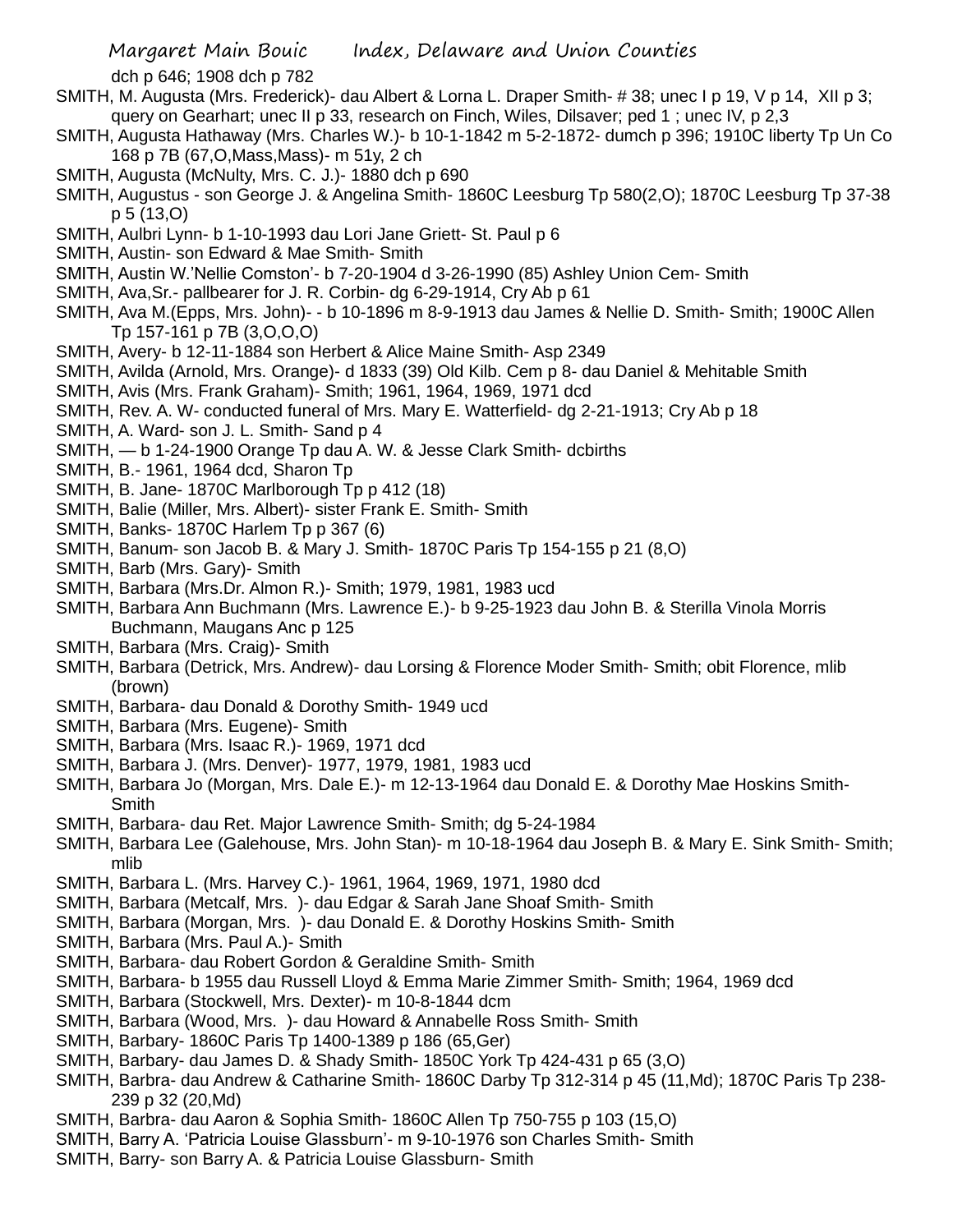- SMITH, Barry- son Gerald & Lois Smith- Smith
- SMITH, Barsheba- ch Daniel & Grace Smith- 1850C Troy Tp 2624 p 137 (21,O)
- SMITH, Barsheba J.- ch William P. & Rosetta Smith- 1850C Berlin Tp 2042 p 123 (16,O)
- SMITH, Bartholomew 'Ellen Barry'- m 2-6-1855 dcm
- SMITH, B. E.- 1880 dch p 256
- SMITH, Beatrice (Mrs. Herbert H.)(Strickland, Mrs. )- mother of Allen Michael Smith- Smith
- SMITH, Beatrice M. ( Mrs. Roy R.)- 1980 dcd
- SMITH, Beatrice- b 2-10-1888 Genoa Tp dau Reid & Ada Horlocker Smith- dcbirths
- SMITH, Beatrice (Reish, Mrs. Gene)- m 5-26-1956- Weiser p 608
- SMITH, Beatrice (Roebuck, Mrs. )- sister Charles Taylor Smith- dau Augusta Allen- Smith
- SMITH, Becky- b 1978 dau Charles E. & Debbie J. Smith- 1980 dcd
- SMITH, Becky (Mrs. Jeffrey A.)(Fisher, Mrs. )- Smith- mother of Angela L. 1977, 1981, 1983 ucd
- SMITH, Becky (Mrs. Jim)- Smith
- SMITH, Becky M. (Mrs. Jefferson/Jeffrey)- 1973, 1975, 1979 ucd
- SMITH, Belinda Bennet (Mrs. Henry)- m 3-6-1835/6 ucm 360; unec III p 8
- SMITH, Belinda Derfey (Mrs. John)- m 2-5-1867 ucm (Hearl)
- SMITH, Bell- 1880C Taylor Tp 137-138 p 13 (17,O,O,O) servant
- SMITH, Bell- ch Horace F. & Maria Elliott Smith- 1880 dch p 717
- SMITH, Belle (Gleason, Mrs. )- dau Wm. N. & Rhoda E. Adams Smith- dg 4-19-1907, Cry Ab p 37
- SMITH, Belle (Kingman, Mrs. Elmore I.)- dumch p 333
- SMITH, Belle Mumford (Mrs.Rufus)- m 9-27-1866 ucm 4042; mt 2-13-1884, Abs p 4; unec XXII p 40, 68
- SMITH, Belle Wornstaff (Mrs. Hall C.)- d 1-13-1975 (750 dau Wesley Wornstaff- Smith
- SMITH, Belva- unvmec p 30
- SMITH, Belvie (Tatman, Mrs. Emory)- b 8-2-1935 m 6-6-1956 d 12-19-1987 (52) Forest Grove cem- dau Willard I. & Elizabeth M. North Smith- Smith; 1949 ucd
- SMITH, Belvin B. 'Sarah E.'- 1900C Claibourne Tp 264-280 p 11B (58,Ky,Ky,KY)
- SMITH, Belvin Paul 'Dorothy Irene Maize'- m 1933 d 1979- Smith
- SMITH, ------(Mrs Benjamin ) -dau Henry B. Cullins- dg 4-14-1914, Cry Ab p 112
- SMITH, Benjamin 'Amanda'- Plain City Cem, unec VII p 64
- SMITH, Benjamin 'Anida'- unec VIII p 10
- SMITH, Benjamin C. 'Jane Richardson'- m 11-12-1856 dcm
- SMITH, Benjamin D.- b 5-12-1837 d 4-19-1840 probably son Wm. De Ferest & Almira Smith- Un Al p 22
- SMITH, Benjamin F. 'Amanda Gibson'- d 2-22-1860 dg 1-26-1894, Cry Ab p 150; 1880 dch p 717; 1908 dch p 419, 661; 1850C Orange Tp 1811 p 115 (39,Vt)
- SMITH, —(Case, Mrs. Ralph)- dua Benjamin F. & Amanda Gibson Smith- dg 1-26-1894, Cry Ab p 150
- SMITH, —(Owen, Mrs. F. A.)- dau Benjamin F. & Amanda Gibson Smith- dg 1-26-1894, Cry Ab p 150
- SMITH, Benjamin F.- son Andrew J. & Sarah Ann Redding Smith- 1883 uch V p 447; More Howers; 1880C Leesburg Tp 49 p 5 (1,O,O,O)
- SMITH, Benjamin F. 'Mary E.'- b 1887 d 1-11-1939 Sec O York Cem p 100
- SMITH, Benjamin- son James & Hester Smith- 1850C York Tp 404-411 p 63 (7,O)
- SMITH, Benjamin 'Phoebe Price'- m 7-24-1845 ucm 1062; unec VI p 31, XXI p 41
- SMITH, Benjamin- son Timothy & Harriet Smith- 1860C Jackson Tp 1042-1057 p 138 (8,O)
- SMITH, Dr. Benjamin Vernon- 1976 dch p 106
- SMITH, Benjamin V. 'Jennie Rebecca Dodge'- m 8-2-1888 ucm (Hearl); 1915 uch p 785: Dodge 7
- SMITH, Bennett- Pabst 1 p 5
- SMITH, Benoni 'Ruth Pendleton'- Asp p 32
- SMITH, Bensom M.- Sunbury p 57
- SMITH, Benson W. 'Martha Dilsaver'- m 1-19-1865 dcm; 1870C Richwood 30-29 p 4 (32,Canada); 1880C Washington Tp 68-71 p 8 (40,Can,NY,Can)
- SMITH, Berkeley Morrison 'Mildred L. Mulvaine'- b 1901 d 1972 Claibourne Cem p 99; 1985 uch p 100, 181; 1973, 1975, 1979, 1981 ucd
- SMITH, Berkeley Mulvaine 'Janice E. Bevis'- b 1931 m 9-1952 son Berkeley Morrison & Mildred L. Mulvaine Smith- 1985 uch p 100; obit, mlib (brown); 1971, 1977, 1981 ucd; Smith
- SMITH, Berkeley "Bud" son Berkeley & Mildred Mulvina Smith- obit Berleley, mlib (brown)
- SMITH, Bernedene L. (Mrs. John R.)- 1980 dcd
- SMITH, Bernice (Blackburn, Mrs. George Alfred)- b 7-19-1907 d 8-3-1982 (75) bur W. Liberty Cem- dau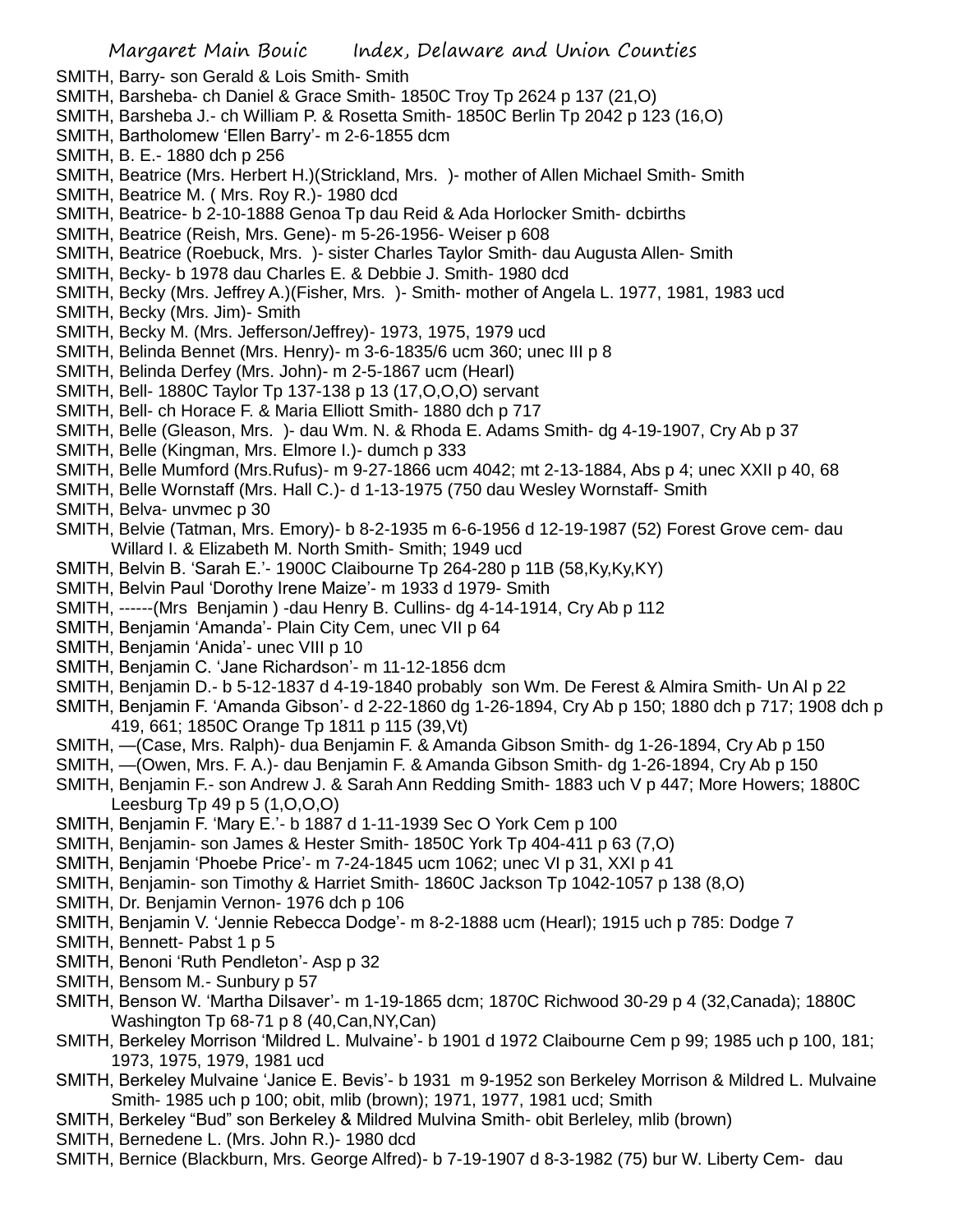Joseph E. & May/Mae Bennett Smith- Smith

- SMITH, Bernice B. (Mrs. Thomas J.)(Shepherd, Mrs. James R.)- m(20 12-31-1966, 1961, 1964 dcd SMITH,
- Bernice Ilene (Sharron, Mrs. )- dau John Orlando "Smitty" Smith- Smith
- SMITH, Bernice (Long, Mrs. )- dau Denton & Myrtle Bidwell Smith- obit Denton; obit Wendell D., mlib; Smith
- SMITH, Bernice M. (Ford, Mrs. )- dau Stephen H. & Florence Bell Parmer Smith- Smith
- SMITH, Bernice Stoneburner (Mrs. Freeman L.)- d 2-13-1963- obit Freeman L, mlib
- SMITH, Bernis E.'Ruby B.'- brother Daisy Hunter, Guy E.- Smith; 1961, 1964, 1969, 1971, 1980 dcd
- SMITH, Berry (Frederick, Mrs. )- dau Charles Myron "Chizzie" & Mary E. Arnold Smith- Smith
- SMITH, Bert- 1949 ucd; Richwood, R2
- SMITH, Bert- dg 10-29-1897 Cry Ab p 133 Mary C. Wilson d at his home 3
- SMITH, Bert- d Friday, Mt. Vernon- dg 6-16-1914, Cry Ab p 129
- SMITH, Bertha McKitrick p 136
- SMITH, Bertha A.- dau Henry C. & Martha A. Smith- 1880C Claibourne Tp 155-163 p 15 (12,O,O,O)
- SMITH, Bertha- dau Carl S,mith- dg 9-24-1907, Cry Ab p 71
- SMITH, Bertha Cook (Mrs. Noah)- obit D. John, mlib (brown)
- SMITH, Bertha (Dennis, Mrs.Herman )(Andrews, Mrs.Frank)- d 1-17-1980 (76) Lancaster Cem- dau Nettie L. Smith- Smith
- SMITH, Bertha (Mrs. Donald W.)- 1959 ucd
- SMITH, Bertha E.- dau Mr. & Mrs. Leslie Smith- obit John "Jack", mlib
- SMITH, Bertha Elizabeth Walling (Mrs. Max)- b 10-21-1915 m 3-6-1937- Weiser p 634
- SMITH, Bertha Hayslip (Mrs. Roy)- d 8-30-1972- Smith
- SMITH, Bertha (Heil, Mrs. Claude)- sister Frank E. Smith- Smith
- SMITH, Bertha Irne (Warner, Mrs. Jesse Ellsworth)- Maugans Anc p 69
- SMITH, Bertha Jane Cook (Mrs. N. Q.)- Smith- parents of Pearl Overly
- SMITH, Bertha L., Miss d 12-28-1961 (83) Glendale Cem- sister Ethel Vansickle- Smith
- SMITH, Bertha Leota Johnson (Mrs. Newton C.)- b 11-1-1899 d 2-10-1988 (88) bur W. Liberty- dau Burley & Blanche Williams Johnson- Smith
- SMITH, Bertha L.- dau Hawley & Dessie M. Smith- 1910C Dover Tp 104-109 p 5A (10,O,O,O)
- SMITH, Bertha Marie Stevens (Mrs. Arliss Olin)- parents of Helen L. Brittenstine- Smith
- SMITH, Bertha Miller (Mrs. Robert)- b 4-13-1878- Weiser p 775
- SMITH, Bertha- dau Morris R. & Mary C. Rabb Smith- Smith
- SMITH, Bertha (Mrs. Robert S.)- d 3-14-1967 (88) bur Radnor Cem- Smith
- SMITH, Bertha Rosetta (Douglass, Mrs. John Exter)- m 12-13-1905- dg 1-13-1914, Cry Ab p 85
- SMITH, Bertha (Rucker, Mrs. )- dau Leslie & Elsie Emma Gottier Smith- obit Elsie Emma, mlib (brown); obit John Howard, mlib
- SMITH, Bertha (Ulery, Mrs. )- dau Clarence E. & Nellie I. Smith- Smith
- SMITH, Bertha (Winter, Mrs. Blair)- dau Huston & Amanda Williams Smith- Smith; obit Huston, obt Arch, mlib (brown)
- SMITH, Bertie Carpenter (Mrs. Clifford E.)- dau Frederick A. & Mary Ellen Carpenter- dcq Marion Smith Hagelgans 3; Pabst 6 p 96, 103
- SMITH, Bertrand- d 6-1914 (62) Smith; dg 6-16-1914, Cry Ab p 129, 130
- SMITH, Bertrand 'Sarah S. Harsh'- 1908 dch p 619; hadc p 91
- SMITH, Besse Albertina Shultz (Mrs. Carl Cornelius)- b 4-9-1884 m 4-19-1905 dau Luther Leroy & Amanda Almina Courtright Shultz- Weiser p 834
- SMITH, Bessie- Liberty Rebecca Lodge 1897; unec XVI p 58
- SMITH, Bessie (Boger, Mrs. Alvin)- Schultz p 7
- SMITH, Bessie Emma (Mrs. )- da 7-12-1977 (92) bur Elyria- Smith; mother of Dr. Elden Smith
- SMITH, Bessie (Finley, Mrs. Clyde H.)- Maugans Anc p 160
- SMITH, Bessie- b 5-21-1880 Scioto Tp- dau Fred & Sarah Hughes Smith- dg 12-22-1944; dcbirths
- SMITH, Bessie (Goff, Mrs. Oscar D.)- m 1-16-1976- Smith
- SMITH, Bessie Jane (Schwab, Mrs. Walter)- dau Isaac M. & Stella May Carroll Smith- Weiser p 550
- SMITH, Besse Kautz (Mrs. Leroy)- Maugans Anc p 3
- SMITH, Bessie Lee (Mrs. John W.)- b 10-1880 d 9-25-1929 (48) Oakdale Cem 4 174 (F61) I p 115 (F-R4-8); 1900C Taylor Tp 224-25 p 1B (19,O,M,O)
- SMITH, Bessie McMahon (Mrs. Arch M.)- m 1954; obit Arch, mlib (brown); 1959, 1962, 1967, 1971, 1973 ucd
- SMITH, Bessie M. Clifton (Mrs. Edward D.)- b 1886 d 8-10-1930 Oakdale II p 59 (G-R14-14)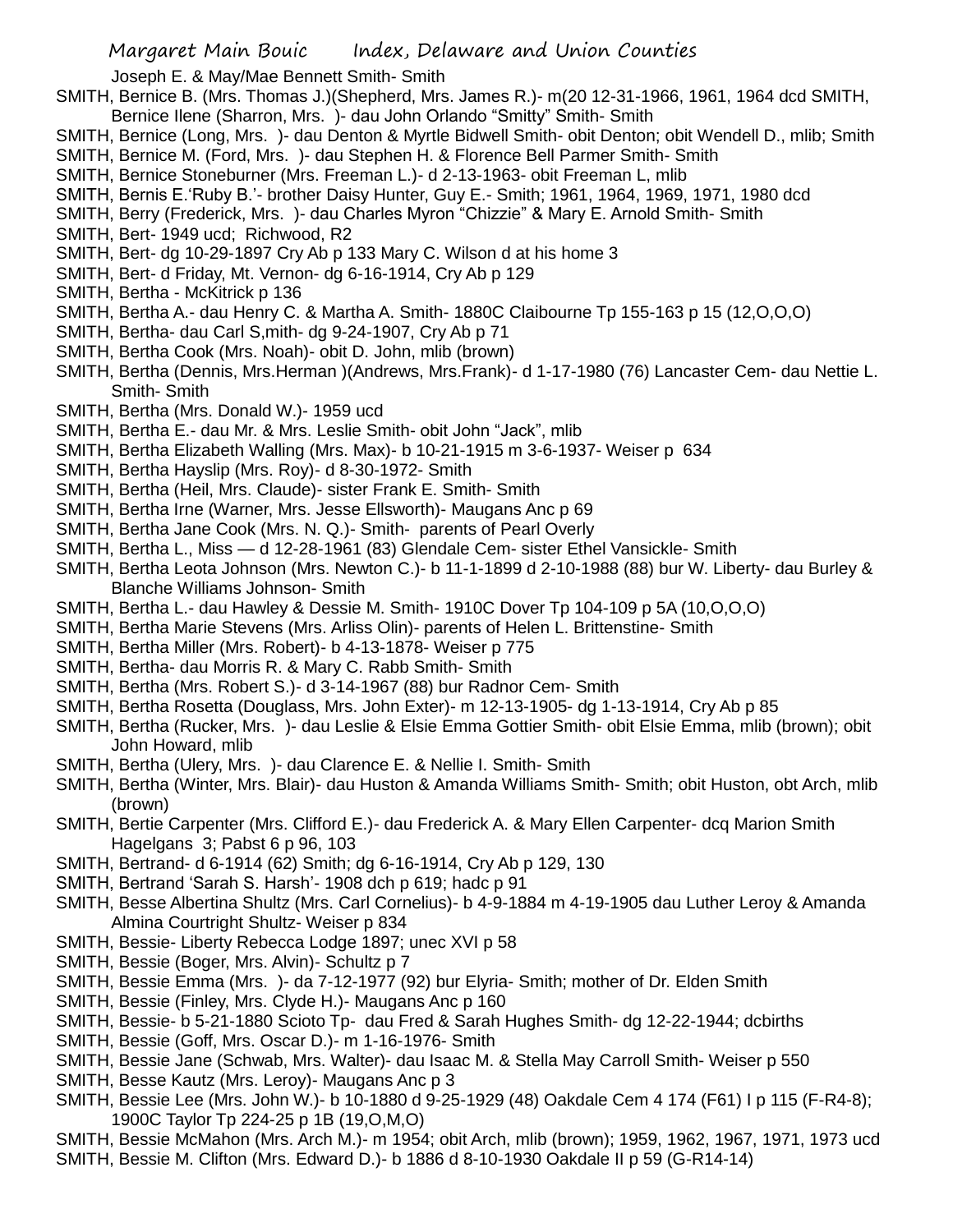- SMITH, Bessie O. Davis (Mrs. William)- b 6-1872 dau Joseph & Rosalia DeHaven Davis- 1900C Union Tp 5963 p 3B (18,O,O,O) 1 ch
- SMITH, Bessie (Rikes, Mrs. )- dau Joe E. & Mary Bennett Smith- Smith
- SMITH, Bessie Shaw (Mrs. John W.)- parents of Dorothy Jean, Esther- Smith
- SMITH, Bessie- b 3-17-1882 Delaware Town dau William C. & Jermima Hoopman Smith- dcbirths
- SMITH, Bessie (Mrs. William C.)- cousin George E. & Sarah S. Kilbury- 1910C Jerome Tp 62-66 p 3A (50) m 28y, 2 ch 1 living
- SMITH, Beth Ann- b 2-20-1970 dau Dale & Karen Smith- Smith
- SMITH, Beth Ann (Savage, Mrs. Randy)- dau John F. & Susan A. Smith- Smith
- SMITH, Bethel- b 1728; 1883 uch V p 246
- SMITH, Bethesby- ch Nathan & Rhoda Love Smith- 1908 dch p 694
- SMITH, Betsey- d 11-23-1829 (25-11-4) Smith Cem, R6, Madison To unec VII p 37
- SMITH, Betsey (Mrs. E. D.)- Smith Cem, Madison Co, unec VII p 37
- SMITH, Betsey/Elizabeth (Mrs. Abraham)-; dcg p 19; 1850C Scioto Tp 2476 p 149 (53,NJ); 1860C Leesburg Tp 449 (61,NJ)
- SMITH, Betsey Cranston (Mrs. Rosalvo)- dau John R. & Betsey Lathrop Cranston- dumch p 265
- SMITH, Betsey (Dale, Mrs. John)- lic m 3-25-1834 ucm 320; unec III p 7
- SMITH, Betsey (Jameson, Mrs. Robert)- Africa Cem- dau John Smith- Powell p 180
- SMITH, Betsy- Powers p 76
- SMITH, Betsy McCloud (Mrs. Richard)- b 1803 m 12-5-1822 ucm 39 d 1829; pec Maxine Lombard White #2, 27; 1883 uch III p 283; unec II p 13, 29
- SMITH, Betsy M. (Bigelow, Mrs. J. C.)- m 7-28-1847 ucm 1232; unec VII p 25
- SMITH, Betsy Todd (Mrs. )- dau William & Jane/Jean Shelton Todd- Maugans Anc p 199
- SMITH, Betsy Wheeler (Mrs. Ephraim)- m 121-2-1845 dcm
- SMITH, Bette (Mrs. Ed)- parents of Dan Smith- Smith
- SMITH, Bette- dau Leonidas H. & Elizabeth Smith- 1870C Marysville-Paris Tp 270. 273 p 31 (14,O)
- SMITH, Bettie (Mrs. Bob)- m 11-1961- Smith
- SMITH, Betty- 1980 dcd -3887 Shoemaker Rd.
- SMITH, Betty A. (Mrs. Bill B.)- 1961 dcd
- SMITH, Betty (Barton, Mrs. Walter)- dau Ancil & Mary Ethel Smith- obit Mary Ethel, mlib
- SMITH, Betty (Brungart, Mrs. Lloyd)- Weiser p 610
- SMITH, Betty F. (Mrs. Cecil C.)- 1961, 1964, 1969, 1971, 1980 dcd
- SMITH, Betty Hough (Mrs. David)- m 2-28-1942- Smith
- SMITH, Betty Jane (Metzger, Mrs. Edwin Stanley)- b 3-17-1921 m 3-5-1940- Weiser p 365
- SMITH, Betty Jean- b 8-28-1954 dau George R. & Betty Newsom Smith- Smith
- SMITH, Betty Jean- b 8-1981 dau Norman Dale & —Brown Smith- Smith
- SMITH, Betty Joan (Mrs. )- dau John Jacob Smith- Smith; obit John Jacob, mlib
- SMITH, Betty Katherine (Mrs. Charles Emory)- m 1960 d 3-1-1984 (78) cremated- Smith
- SMITH, Betty Kay (Penhorwood, Mrs. Marion A.)- b 12-12-1925 m 7-3-1944 d 5-27-1996 (70) York Cem- dau P. Frederick & Cleo Thompson Smith- 1985 uch p 137; Smith
- SMITH, Betty Lee Ghent (Mrs. Harold A.)- m 12-14-1952- Smith
- SMITH, Betty (Lee, Mrs. Louis)- dau Clarence & Gladys O. Smith -Gladys, mlib (brown)
- SMITH, Betty (Lee, Mrs. Louis)- dau Joseph B. & Mary E. Sink Smith- Smith
- SMITH, Betty (Mrs. Linden)- Smith
- SMITH, Betty Lloyd (Mrs. Earl B.)- obit Earl B., mlib
- SMITH, Betty Lou- dau Harold & Edna M. Smith- 1959(12), 1962 ucd
- SMITH, Betty (Mrs. Lloyd)- 1964 dcd
- SMITH, Betty L. (Mrs. Thomas)- 1971, 1973, 1977, 1979 ucd
- SMITH, Betty Louise- sister Robert "Bob", Mary Enslow, Ralph, Walter, etc Smith
- SMITH, Betty (Mitchell, Mrs. )- dau Edgar & Sarah Jane Shoaf Smith- Smith
- SMITH, Betty Newsome (Mrs. George M.)- m 12-20-1952- Weiser p 509
- SMITH, Betty Offhill (Mrs. George,Jr.)- dau Walter & Bertha Maugans Offhill- Maugans Anc p 21
- SMITH, Betty (Penhorwood, Mrs. Marion)- m 7-3-1944 dau Fred & Cleo Thompson Smith- Thompson 1325423; obit Cleo P.,mlib (brown)
- SMITH, Betty (Mrs. Richard)- parents of Kathryn Mary Ripper- Smith
- SMITH, Betty (Mrs. Robert J.)- 1979 ucd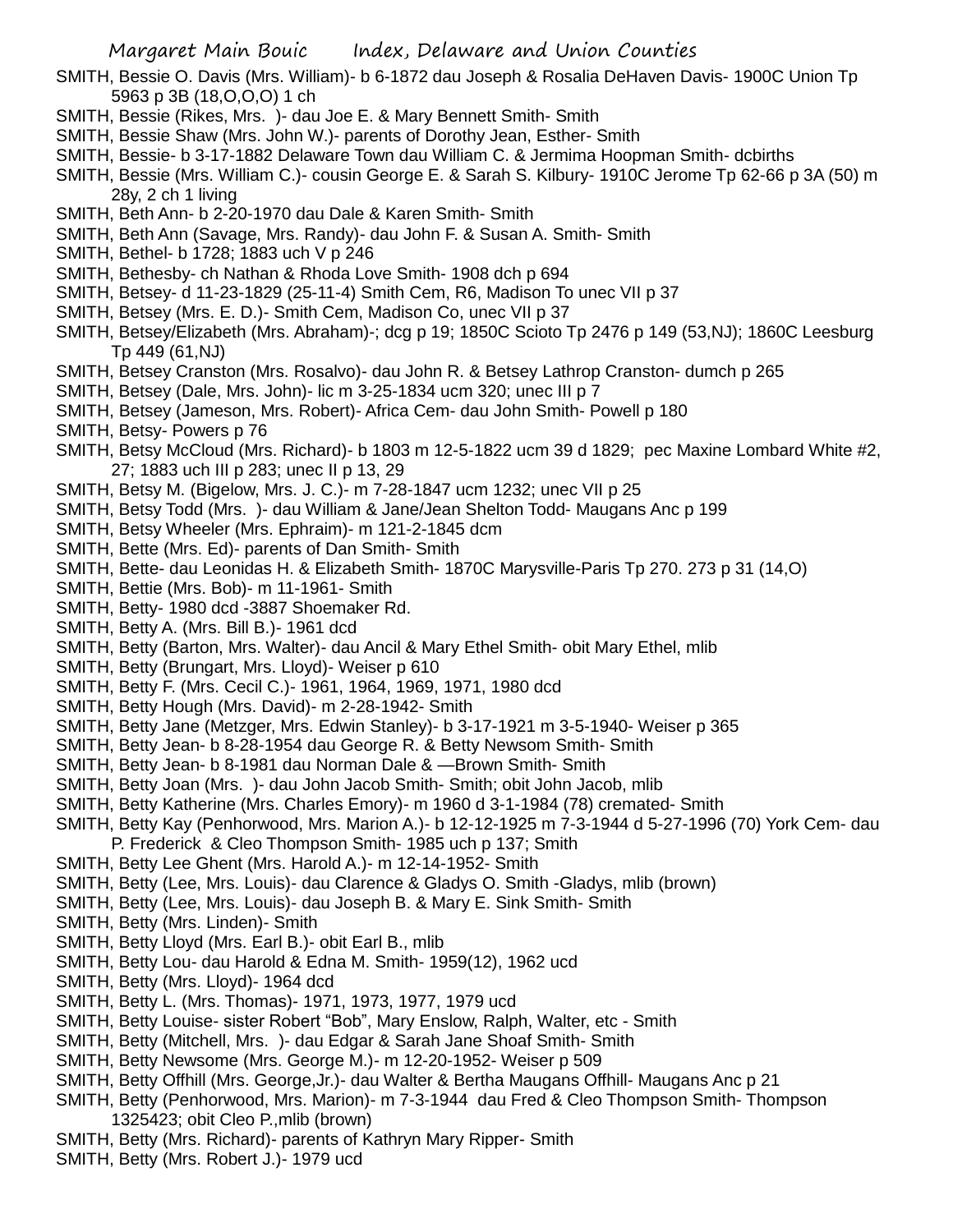- SMITH, Betty (Salyer, Mrs. Art)- dau Harold L. & Edna M. Buffenbarger Smith- Smith
- SMITH, Betty (Welshimer, Mrs. LeRoy)- dau Clarence & Gladys O. Smith- Smith; obit Gladys, mlib (brown)
- SMITH, Betty Nilson ( Mrs. Elden)- 1976 dch p 207; Smith; Pabst 8 p 91
- SMITH, Betty Wright (Mrs. Charles Emory)- parents of Charles Myron, Margaret Ann Tillman- Smith
- SMITH, Beulah (Eaggleston, Mrs. Richard)- Oakdale II p 110 (K-R1-2)
- SMITH, Beulah (Mrs. James)- b 1905 York Cem, Sec E p 89
- SMITH, Beulah(---Kramer, Mrs. )- dau Freeman L. Sr. & Bernice Stoneburner Smith- obit Freeman, mlib
- SMITH, Beulah (Ramey, Mrs. )- dau Minor & Addie Barnett Smith- Smith
- SMITH, Beverly (Coleman, Mrs. Franklin P.)- dau Newton C. & Bertha Leota Johnson Smith- Smith
- SMITH, Beverly (Mrs. John M.)- Smith
- SMITH, Beverly (Mrs. Robert H. Jr.)- Smith
- SMITH, Beverly A. (Sellers, Mrs. Dr. Keith L.)- m 10-30- dau Jim & Rita Smith- Smith
- SMITH, Beverly Sue- dau Porter Alden & Donna Barnes Smith- Smith
- SMITH, B. F. 'Amanda'- 1850C Orange Tp 1811 p 115 (39,Vt)
- SMITH, B. H.- CCC (1875 Orange Tp)
- SMITH, Biancy- ch Nathan & Rhoda Love Smith- 1908 dch p 694
- SMITH, Bill B. 'Betty A.'- 1961 dcd
- SMITH, Bill- son Bill B. & Betty A. Smith- 1961 (12) dcd
- SMITH, Bill 'Connie'- Smith
- SMITH, Bill- son Donald & Dorothy Hoskins Smith- Smith
- SMITH, Billy,Jr. 'Denise'- Smith parents of Byron Karl Smith- Smith
- SMITH, Billy Joe- b 1956 son Jack B. & Mary McGlothlin Smith- Smith. 1961, 1969, 1971, 1980 dcd
- SMITH, Billy- son Minor & Addie Barnett Smith- Smith
- SMITH, Billy- son Walter J. & Helen A. Smith- 1964 dcd (8)
- SMITH, Birt C.- 1910C Richwood 295-302 p 11A (27,O,O,O) teacher, boarder
- SMITH, Blair Shultz 'Laura Jane Giffin'- b 6-18-1922 m 10-26-1942 son Carl Cornelius & Besse Albertina Shultz Shultz- Weiser p 635
- SMITH, Blake Coleman- b 5-6-1980- son Gary Smith- Smith
- SMITH, Blanch- New Millcreek Cem p 34
- SMITH, Blanch- dau H. C. & Susannah Smith- 1870C Jerome Tp 33 p 4 (2,O)
- SMITH, Blanche E., Miss d Wednesday (24) tuberculosis; dg 9-18-1914, Cry Ab p 149
- SMITH, Blanche (Mrs. )- d 11-23-1973 mother of Francis Smith- Smith
- SMITH, Blanche Irene Thomas (Mrs. Clarence Norton)- m 6-18-1948- Nash p 338
- SMITH, Blanche J. (Jenkins, Mrs. )(Mrs. J. C.)- d 6-12-1969 (82) Marlborough Cem- Smith
- SMITH, Blanche (Reynolds, Mrs. )- sister Robert H. Smith- Smith
- SMITH, Blanche- d 1-4-1884 Ks (6y1m) dau Rufus & Belle Smith- mt 2-13-1884, Abs p 4
- SMITH, Blanche S. (Mrs. J. C.)- 1964, 1969, 1971 dcd, Ashley
- SMITH, Dr. Bles- Sandusky p 1
- SMITH, Bob- son Elza & Agnes Steitz Smith- Smith
- SMITH, Bobbie- dau Victor E. & Reva Smith- Smith
- SMITH, Bobby D. 'Kathleen Slone'- b 11-15-1939 m 12-5-1966 d 5-19-1992 (52) York Cem- son David F. & Versie Mosley Smith- Smith 1975, 1983 ucd
- SMITH, Bobby- b 1968 son Bobby D. & Kathleen Slone Smith- Smith; 1975, 1983 ucd
- SMITH, Bobby- b 1967 son William R. & Karen Smith- 1977, 1979, 1981, 1983 ucd
- SMITH, Bonnie- dau Charles & Marion Boring Smith- Smith
- SMITH, Bonnie (Mrs. Paul,Jr.)- 1971 ucd
- SMITH, Bonnie (Webb, Mrs. Ed)- dau William A. & Audrey K. Burton Smith- Smith
- SMITH, Borden W.- son William R. & Lola Smith- Smith
- SMITH, B. P.'Sarah E.'- d 1-20-1922 (81-11-12) Claibourne Cem p 62
- SMITH, Brandi- dau N. Dale Smith- Smith
- SMITH, Branda Lee- b 9-22-1973 son Timothy Lee & Brenda Joyce Dodge Smith- Freshwater p 213
- SMITH, Brenda (Ga/ompf, Mrs. )- dau David & Betty Hough Smith- Smith
- SMITH, Brenda-b 1952 dau Jack B & Mary Smith- 1961, 1969, 1971 dcd
- SMITH, Brenda Joyce Dodge (Mrs. Timothy Lee)- b 12-4-1947 m 12-4-1965 dau Benjamin Thomas & Lorraine Gilliam Dodge- Freshwater p 213; Dodge
- SMITH, Brenda J. (James, Mrs. )- dau Merle G. & Aileen J. Smith- obit Aileen J., mlib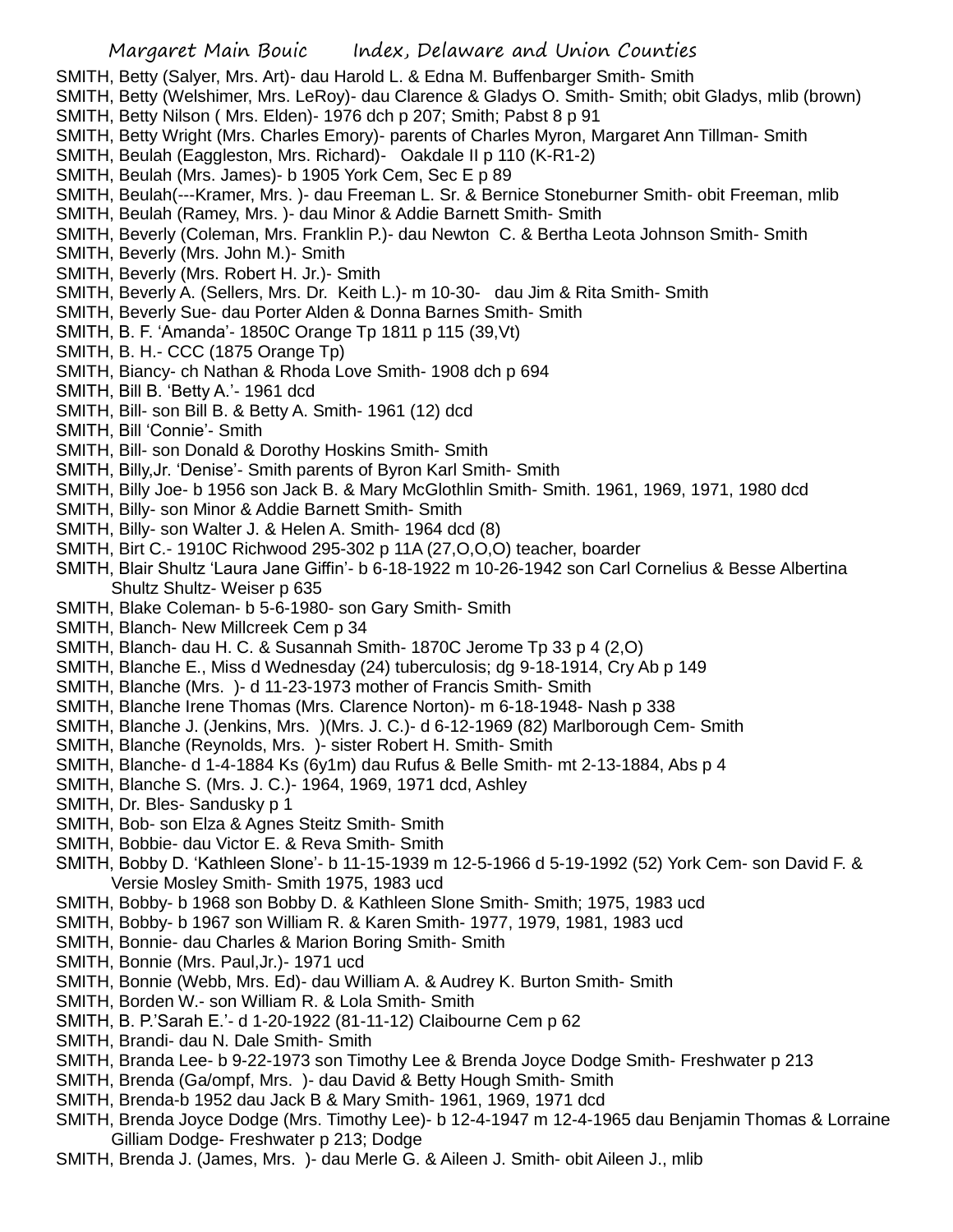Margaret Main Bouic Index, Delaware and Union Counties SMITH, Brenda Marie - dau Jack B. & Mona L. McGlothlin Smith- Smith SMITH, Brenda (Olney, Mrs. )- dau Robert J. & Rose Smith- Smith SMITH, Brent- son Paul & Virginia Graham Smith- Graham 161476; Taylor 11776 SMITH, Brent 'Rae Ann Bowen'- m 11-28-1981- son Robert L. Smith- Smith SMITH, Brian- b 1964 son Harold W. & Helen J. Smith- 1971, 1973, 1975, 1977, 1979, 1981 ucd SMITH, Brian Jay 'Audra Ellese Cline'- m 11-18-1978 son A. Earl Smith,Jr.- Smith SMITH, Brian 'Kim'- son Harold A. & Betty Lee Ghent Smith- Smith SMITH, Brian M.- son Robert H.,Jr. & Beverly Smith- Smith SMITH, Brian Neal- b 5-28-1980 son Randall Ellen & Gwen Ellen Wells Smith- Smith SMITH, Brian Paul- b 1-3-1961 son Paul & Virginia Graham Smith- Graham 161475; Taylor 11775 SMITH, Brian- b 1958 son Roy L. & Rose Smith- 1964, 1969, 1971, 1980 dcd SMITH, Brian.Bryan- b 1966 son William & Gracie Smith- 1973, 1975, 1977, 1979 ucd SMITH, Brett Anthony- b 11-8-2002 triplet son Tom & Cindy Hughes Smith- Smith SMITH, Brewster Holmes 'Georgia Katharine Elelund'- m 6-16-1932- Weiser p 797 SMITH, Bruce A. 'Laurie'- 1980 dcd SMITH, Rev. Brian 'Audra Cline'- Smith SMITH, Brian- son Phil & Ella Smith- Smith SMITH, Brittany Alexandria- b 8-23-1997-dau Nathan & Kim Smith- Smith SMITH, Brittany Ryan- b 10-24-1980 son Derrel Michael & —Orahood Smith- Smith SMITH, Bruce- son Harold A. & Betty Lee Ghent Smith- Smith SMITH, Bryan/Brian- son Robert C. & Carolyn Smith- 1969, 1971, 1980 dcd SMITH, Bryer Thomas- b 11-8-2002 triplet son Tom & Cindy Hughes Smith- Smith SMITH, Bryce Michael - b 11-8-2002 triplet son Tom & Cindy Hughes Smith- Smith SMITH, Burt 'Martha Estell Spauling'- m 9-1889; dg 8-19-1892 Cry Ab p 100 SMITH, Burt- stepfather of Mayme Wilson, dg 10-26-1897, Cry Ab p 132 SMITH, B. W.'M'- 1993 uch IV p 523- lptw p 135 SMITH, Byron Karl- b 12-9-1997 son Billy,Jr. & Denise Smith- Smith SMITH, Byron Douglas- b 2-5-1955 son Blair Shultz & Laura Jane Giffin Smith- Weiser p 635 SMITH, C. 1908 dch p 427; 1883 uch V p 243 SMITH, \_\_\_(Mrs. C.)- Pabst 2 p 67, 68 SMITH, Caero- dau E. D. & Betsey Smith- d 4–27-1846 (14months) Smith Cem, unec VII p 37 SMITH, C. (Mrs. J.)- dbg p 17 SMITH, Caleb 'Eliza Meeker'- 1835 men p 35 #102 p 54 Harlem Tp; 1880 dch p 736 SMITH, Caleb- heir of Silas Smith- dcw Bk 2 p 108 SMITH, Calvin- d 5-3-1889 (62-1-24) dcd SMITH, Calvin- son Arad Smith- 1883 uch IV p 523; 1860C Leesburg Tp 378 (20,Pa) SMITH, Calvin 'Elizabeth Daily'-son David & Catherine Willey Smith-1880 dch p 796;1908 dch p 836 SMITH, Calvin- son Job & Mary Smith- 1860C Liberty Tp 1135-1145 p 154 (17,O) SMITH, Calvin- b 1967 son Nancy A. Smith- 1983 ucd SMITH, Calvin C. 'Ida Mae Shannon'- b 10-24-1862 m 9-23-1882 son Thomas & Isabel Mulvaine Smith-1870C Claibourne Tp 207-205 p 26 (8,O); unec IX p 15 SMITH, Calvin L.- son Wm. A. & Mary Philona McFarlin Smith- dg 1-23-1914, Cry Ab p 87 SMITH, Camelia Gooding (Mrs. Thomas R.)- 1908 dch p 692 SMITH, Cameron- son Ricky A. Smith,Sr.- Smith SMITH, Camille A. (Mrs. Fred L.)- 1967 ucd; 1980 dcd SMITH, Camille (Morrison, Mrs. )- dau Charles Taylor & Doris L. Ferguson Smith- Smith SMITH, Candace- dau Chester & Sophronia Smith- 1850C Genoa Tp 291 p 30 (11,O) SMITH, Candace (Worthington, Mrs. John H.)- b 1828 d 1883 dau Richard & Betsy McCloud Smith- ped Maxine Lombard White #2 13; unec XX p 29; 1915 uch p 1106 SMITH, Candide- b 8-9-1968 ch Joseph Thurston & Vesta M. Cump Smith- McKitrick p 167 SMITH, Candy- dau Herbert R. & Mildred D. Chapman Smith- Smith SMITH, Carey- dau H. J. & Leerey Smith- 1880C Jackson Tp 2 p 22 (7,O,O,O) SMITH, Carey Joe- son Norman Dale & —Brown Smith- Smith

- SMITH, Carey- son Wm. A. & Mary T. Smith- 1880C Richwood 360-378 p 34 (10,O,O,O)
- SMITH, Carl- 1910C Richwood 295-302 p 11A (29,O,O,O) lawyer, boarder
- SMITH, Carl C.- 1980 dcd; 4850 Cols. Pike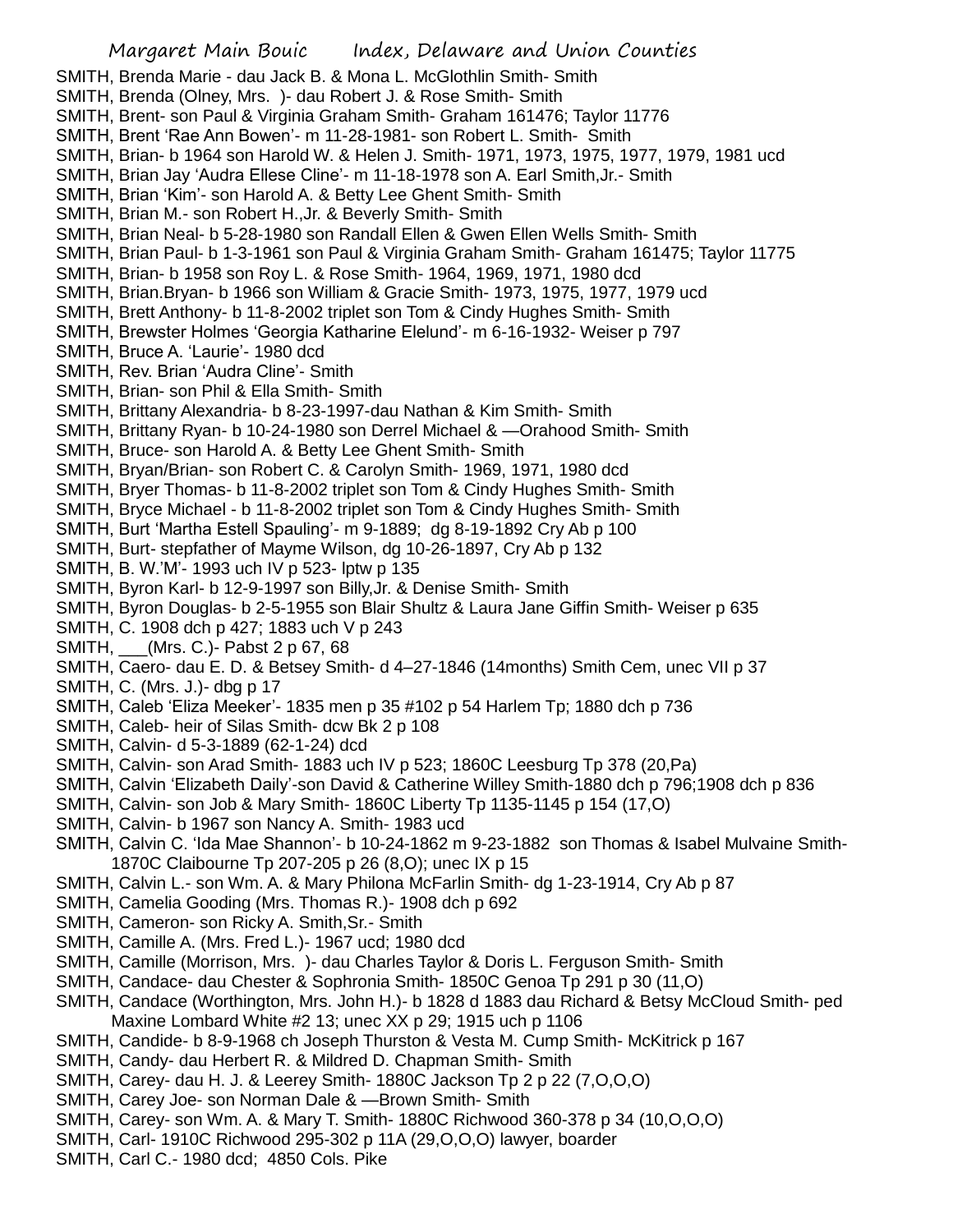- SMITH, —(Mrs. Carl)- dg 9-24-1907, Cry Ab p 71
- SMITH, Carl C. 'Carolyn L.'- 1973, 1975, 1977, 1979, 1981, 1983 ucd
- SMITH, Carl C.- b 7-27-1896 Orange Tp son Frank & Louisa Kunze Smith- dcbirths
- SMITH, Carl- son C. Hansel & Anna M. Smith- 1964 (11) dcd
- SMITH, Carl- son Clovis W. & Martha Smith- 1961 (12), 1964 dcd
- SMITH, Carl C. 'Myrtle F. Gooding'- m 2-26-1919 d 2-17-1971 (74) Oak Grove Cem- Smith; Smith; 1961, 1964. 1969 dcd
- SMITH, Carl Cornelius- b 1-20-1946 son Blair Shultz & Laura Jane Giffin Smith- Weiser p 635
- SMITH, Carl D.- d 11-6-1989 (75) bur London- obit, mlib
- SMITH, Carl D.- son John & Lena A. Smith- 1910C Union Tp 122 p 6A (2,O, Ger,Ger)
- SMITH, Carl- son Denton & Myrtle Bidwell Smith- obit Denton, mlib; obit Wendell D., mlib
- SMITH, Carl- son Amor L. Sr. & Glenna Mae Morris Smith- Smith
- SMITH, Carl- pallbearer for Henry Kunze- dg 1-15-1915, Cry Ab p 5
- SMITH, Carl H.- 1969, 1971 dcd
- SMITH, Carl;.Jr.- b 1953 son Carl H. Smith- 1969, 1971 dcd
- SMITH, Carl 'Laura'- 1910C Richwood 237-215 p 9A (30,O,O,O) m 5y
- SMITH, Carl Leroy 'Ethel B. Gabriel'- b 1896 m 1917 d 1966 (65) Claibourne Cem p 105- son Stewart & Ada Newhouse Smith- opc 529; Newhouse 131731 p 43; Smith; Sbc p 29, 46; obit Ethel, mlib (brown) ; 1910C Dover Tp 135-139 p 6A (13,O,O,O)
- SMITH, Carl Leslie 'Rose Opal Freshwater'- m 5-24-1924- Freshwater p 175, 181
- SMITH, Carl R.- son Harold H. & Dolores E. Smith- Smith
- SMITH, Carl- son Ruth Smith, brother Lud Frank Smith- Smith
- SMITH, Carl W.- son Helen May Smith- dg 9-9-1953
- SMITH, Carl W.- d 2-21-1985 (85) Akron- Oak Grove Cem- Smith
- SMITH, Carl- father of William Edward Smith- dg 9-24-1907, Cry Ab p 7
- SMITH, Carla Marie (Jacobs, Mrs. Rodney Kevin)- b 1963 m 8-1-1987 dau Carl C. & Carolyn L. Smith- 1973, 1981, 1983 ucd
- SMITH, Carlotta Cornelia (Gilbert, Mrs. David Guy)- b 8-8-1916 m 6-1-1941 dau Carl Cornelius & Besse Albertina Shultz Smith- Weiser p 635
- SMITH, Carmi 'Sarah Bishop'- son James Ward & Esther Alderman Smith-dcq Thomas Graham 10
- SMITH, Carol Eileen (Starr, Mrs. Les)- b 1958 dau Frank E. & Lurlienne Smith- Smith; 1959, 1962, 1967, 1971, 1973, 1975, 1977, 1979, 1981 ucd
- SMITH, Carol- dau George E. & Gertrude Smith- Smith
- SMITH, Carol Grace (Sweeting, Mrs. John Richard)- b 2-13-1938 m 3-9-1957- Weiser p 285
- SMITH, Carol Jean (Bowdre, Mrs.Jack)- d 12-27-1980 (52) bur Claibourne Cem- dau Carl Leroy & Ethel B. Gabriel Smith- obit Ethel, mlib (brown); Newhouse 131713; 1949 ucd
- SMITH, Carol (Mrs. Richard L.)- 1975 ucd
- SMITH, Carol (Schiff, Mrs. Duke/David)- dau Wendell D. & Helen E. Zahn Smith- obit Wendell D., mlib; obit Helen Zahn, mlib (brown);
- SMITH, Carol (Schiff, Mrs. David)- dau Lafayette & Helen E. Smith- obit Ethel, mlib (brown)
- SMITH, Carol (Shuster, Mrs. Bruce)- m 3-8-1970 dau Charles O. & Dorothea Mae Morris Smith- Smith; 1961 (11) dcd
- SMITH, Carol (Simpson, Mrs. )- dau Charles O. & Dorothea Mae Smith- Smith
- SMITH, Carol (Tumbleson, Mrs. Larry)- dau G. Willis & Alice Mildred Roynon Smith- Smith
- SMITH, Carol- dau Wendell D. & Helen Smith- 1949, 1959(16) ucd; 1969 dcd
- SMITH, Carole Suzanne (Mrs. Weyman Terrell)- d 5-2-1998 (55) Ga- dau Florence Fisher- Smith
- SMITH, Caroline- 1870C Delaware Town p 322 (17)
- SMITH, Caroline Augusta Clark (Mrs. Charles Wesley)- unec I p 18
- SMITH, Caroline Augusta Hathaway (Mrs. Charles Wesley)- b 1842 m 5-2-1872 d 1914 Raymond Cem, lptw p31 dau Ebenezer G. & Almira Loring Hathaway- 1883 uch V p 553; 1915 uch p 1093; 1880C York Tp 273 (38,O,Mass,Mass)
- SMITH, Caroline (Bailey, Mrs. William)- m 12-7-1862 ucm 3382, unec XX p 56
- SMITH, Caroline (Belveal/Belville, Mrs. Ira)- m 8-29-1861 ucm 3214 d 8-4-1864, unec XX p 19; 1883 uch V p 78
- SMITH, Caroline B.- dau Payton B. & Matilda A. Smith- 1850c Paris Tp 682-696 p 103 (4,O)
- SMITH, Caroline- dau Charles G. & Mary Smith- 1860C Scioto Tp 851-852 (1)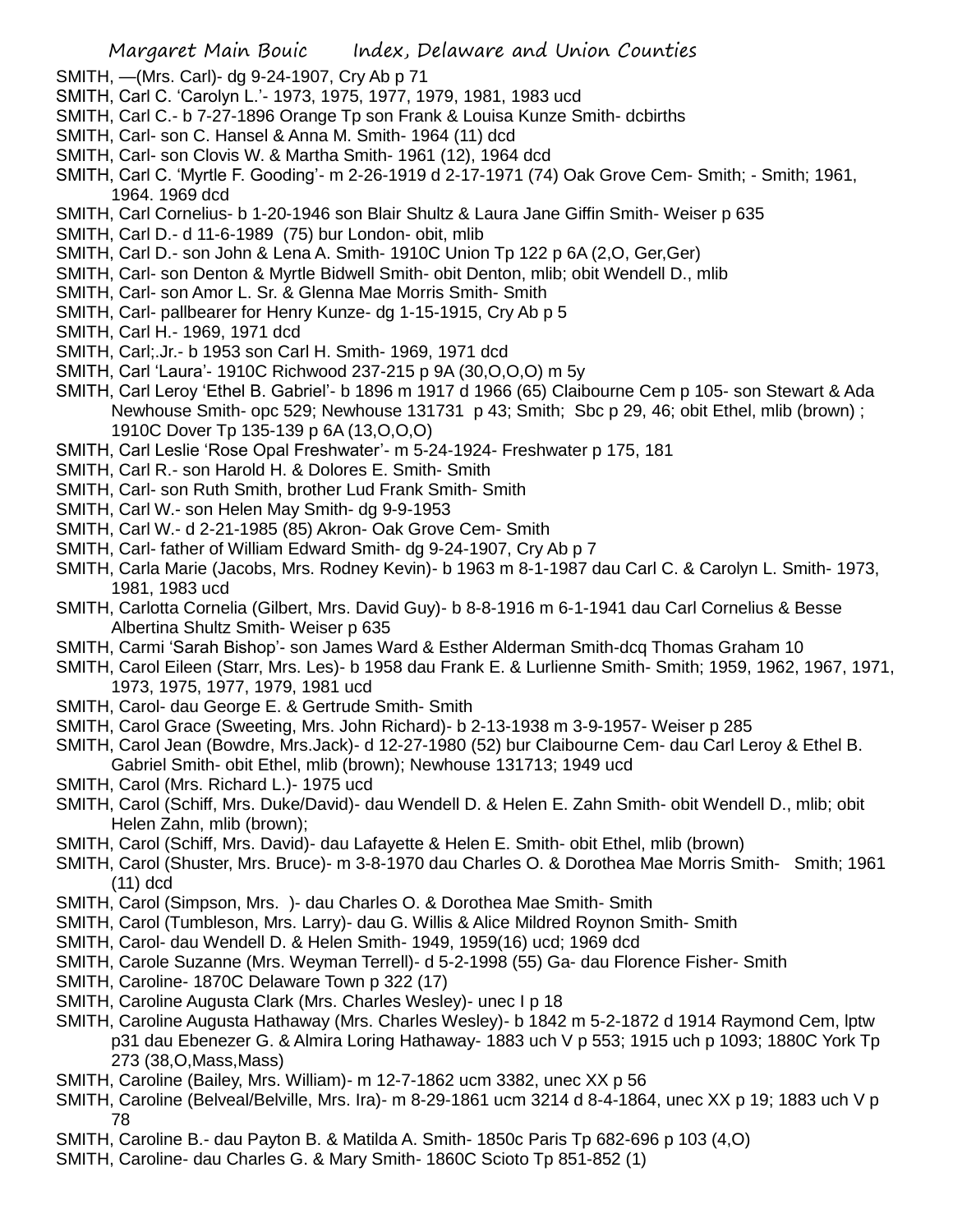SMITH, Caroline Hammond (Mrs. John)- Smith; obit Francis/Frank M., mlib (brown)

- SMITH, Caroline Jane Allgire (Eyman, Mrs. Everett Taylor)- b 7-16-1921 dau William Lester & Roween Minerva Kahle Allgire adopted by Degrasse Fox Smith- Weiser p 686
- SMITH, Caroline (Mrs. John)- 1860C Allen Tp 707-713 p 97 (32,Eng)
- SMITH, Caroline L.- dau Orson & Irene Kimball Smith- 1915 uch p 580; 1850C Darby Tp 1694-1714 p 250 (9,O); unec VI p 57; 1860C Union Tp 639-645 p 90 (19,Vt)
- SMITH, Caroline M. (Mrs. Charles W.)- b 10-1842; 1900C York Tp 173 p 8A (57,O,Mass,Mass)- m 28y
- SMITH, Caroline (Mrs. Peter)- 1964 dcd
- SMITH, Caroline Skates (Mrs. John William)- m 2-14-1863 dcm
- SMITH, Caroline (Mrs. William)- obit Denton, mlib
- SMITH, Caroline Smith (Mrs. William)- 1822 dcga p 4 Del Pat & Frank Chronicle
- SMITH, Carolyn (Barnett, Mrs. Frank)- dau Gordon & Esther Campbell Smith- Smith
- SMITH, Carolyn- dau James E. & Disie Smith- 1959 ucd (14)
- SMITH, Carolyn L. (Mrs. Carl C.)- 1973, 1981, 1983 ucd
- SMITH, Carolyn Lemaster (Mrs. Stephen Charles)- m 6-27-1970 dau Earlie Lemaster- Smith
- SMITH, Carolyn (Mrs. Norman D.)- 1973 ucd
- SMITH, Carolyn (Oelker, Mrs. Richard)- dau Reece & Lena Hill Smith- Smith
- SMITH, Carolun- b 9-1881 dau Philander & Lucy Wyeth Smith- 1900C Liberty Tp Un C0 49 p 3A (18,O,O,O)
- SMITH, Carolyn/ Caroline (Mrs. Robert C.)- 1969, 1971, 1980 dcd
- SMITH, Carolyn S. (Mrs. Peter S.)- 1961, 1969, 1971 dcd
- SMITH, Carolyn Sue Simms (Mrs. William Joseph)- m 2-12-1983 dau Pamela Simms- Smith
- SMITH, Carolyn Sue (Rausch, Mrs. Steven Donald)- m 1990 dau Mr. and Mrs. Kenneth Fawley- Smith
- SMITH, Carrey- b 5-10-1870 Berkshire Tp son Newton & Nettie Sherman Smith- dcbirths
- SMITH, Carrie- 1870C Radnor Tp p 471 (15)
- SMITH, Carrie A. (Latham, Mrs. Calvin M.)- m 10-5-1858 dcm
- SMITH, Carrie B. (Mrs. Isaac B.)- b 7-1874; 1900C Claibourne Tp 12-115 p 1B (25,O,O,O)
- SMITH, Carrie (Cave, Mrs. Gilbert)- dau Jacob & Carrie Williams Smith- Smith; obit John Jacob, mlib
- SMITH, Carrie (Mrs. Don)- parents of D. L. Smith- Smith
- SMITH, Carrie Evaline (Hopper, Mrs. Charles Henry)- b 9-7-1867 m 9-10-1885 d 8-23-1955 dau Reuben Potter & Margaret Ann Terry Smith-ped Margaret Norene Hopper #640 5; unec XIX p 10
- SMITH, Carrie F. (Mrs. Stanton)- 1964 dcd
- SMITH, Carrie Folger (Mrs. )- d 12–16-1984 Sunbury Mem. Pk- Smith
- SMITH, Carrie (Mrs. Henry)- Pabst 5 p 12, 13, 15
- SMITH, Carrie I.- b 8-11-1869 Scioto Tp dau Wm. A. & Telmar Smith- dcbirhts
- SMITH, Carrie (Mrs. John)- 1850C Oxford Tp 2686 p 152 (42,Pa)
- SMITH, Carrie L.- 1870C Orange Tp p 425 (8m)
- SMITH, Carrie- dau Peter & Caroline Smith- 1964 (5) dcd
- SMITH, Carrie (Thurston, Mrs. Joseph Wilson)- b -7-29-1859 m 11-7-1883 dg 4-5-1907; only dau of Albert & Mary Smith- dg 4-5-1907, Cry Ab p 33
- SMITH, Carrie (Sanders, Mrs, )- sister William I. (Jack)Smith- Smith
- SMITH, Carrie White (Mrs. John W.)- m 10-1-1898 ucm (Hearl)
- SMITH, Carrie- dau William & Philena Smith- 1870C Scioto Tp 167 p 485 (1,O)
- SMITH, Carrie Williams (Mrs. Jacob)- Smith; obit John Jacob, mlib
- SMITH, Carroll Eugene- b 7-25-1913 d 7-16-1976 son Fred B. & Edna B. Shirk Smith- Smith; obit, mlib (brown); obit Edna, mlib (brown)
- SMITH, Carroll 'Grace M. Klinger'- d 10-4-1997- Smith
- SMITH, ------(Smallwood, Mrs. ) dau Fred B. & Edna B. Smith- obit Edna, mlib (brown)
- SMITH, Carroll K. "Smitty" 'Grace'- b 3-30-1921 d 10-4-1997 (76) Oak Grove Cem- son Harold & Myrtle Eageon Smith- Smith
- SMITH, Carry- b 10-20-1891 Ric Tp Tr County- dau Elmor & Margaret Hoffur Smith- dcbirths
- SMITH, Carry L.- b 9-24-1884 Concord Tp dau James & Amanda Duffey Smith- dcbirths
- SMITH, Carter- son Edward & Ruth Carter Smith- Maugans Anc p 136
- SMITH, Carylon Fae Hutchins (Mrs. Leland)- b 3-21-1947 m 12-22-1969 dau Earl James & Berniece Snow Hutchins -McKitrick p 150
- SMITH, Cassie Lynn- b 1-12-1979 dau Robert L. & Vickie Lynne Cole Smith- Smith
- SMITH, Cassius- son Calvin & Elizabeth Daily Smith- 1880 dch p 796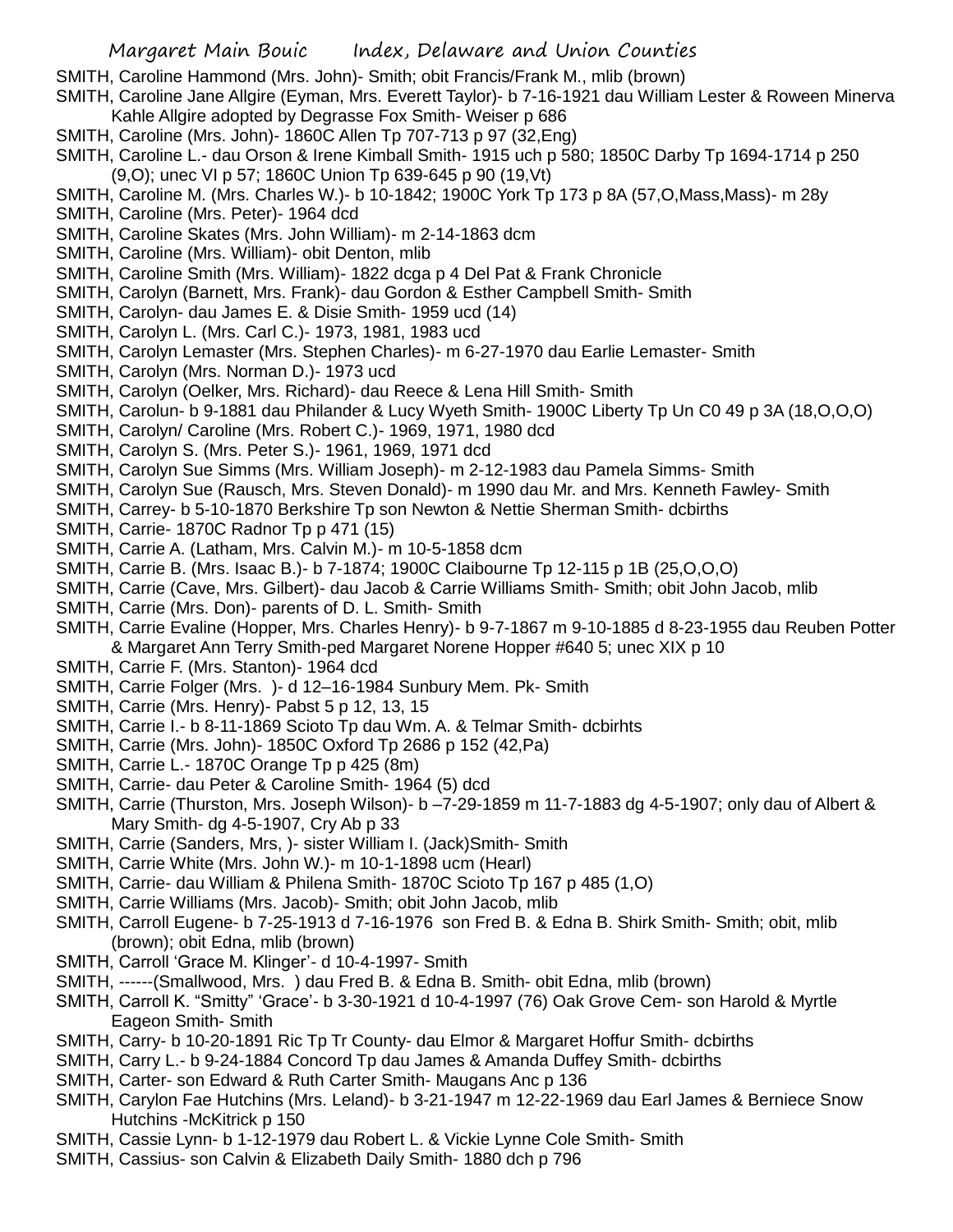- SMITH, Catharine- Pabst 2 p 87
- SMITH, Catharine- 1870C Delaware Tp p 276 (45)
- SMITH, Catherine- 1850C Concord Tp 2220 p 130 (7,O)
- SMITH, Catharine (Mrs. )- 1860C Paris Tp 1354-1344 (59,Ger)
- SMITH, Catherine- d (84) Ebenezer Cem, dg 1-8-1907 Cry Ab p 3
- SMITH, Catharine (Mrs. Andrew)- 1860C Darby Tp 312-314 (41,Bav); 1870C Paris Tp 238-239 p 32 (53,Bav); 1880C Paris Tp 537-587 p 54 (62,Ger,Ger,Ger)
- SMITH, Catherine- 1870C Troy Tp p 522 (36\*)
- SMITH, Catherine (Mrs. )- d Saturday (84) interment Crawford Co, dg 1-8-1907 Cry Ab p 3,4
- SMITH, Catherine A.- 1870C Delaware Town p 331 (36)
- SMITH, Catherine A. (Mrs. Christopher)- 1860C York Tp 1210-1220 p 163 (20,O); 1870C York Tp 45-44 p 6 (29,O)
- SMITH, Catherine A.- dau Elijah C. & Elisa W. Smith- 1850C Darby Tp 1709-1779 p 252 (25,Vt); unec VI p 56
- SMITH, Catherine- guardian, partition- mt 12-29-1858, Ab p 31
- SMITH, Catharine A. Stephens (Mrs. Eleazer C.)- m 2-12-1850 ucm 1500; unec VII p 59; 1883 uch V p 257; 1860C Darby Tp 474-476 p 67 (37,Vt)
- SMITH, Catherine Becker (Mrs. Walter H.)- obit Joseph B., mlib (brown); Smith
- SMITH, Catharine (Bernard, Mrs. Augustua M.)- m 5-26-1880
- SMITH, Catherine (Bolinger, Mrs. Jacob)- 1880 dch p 808
- SMITH, Catherine C. (Appleman, Mrs. Thomas E.)- d 2-1-1985 (85) bur Auburn, Ind.- dau William P. & Estella Howard Smith- Appleman
- SMITH, Catharine Carpenter (Mrs. D. D.)- dau Lyman & Nancy Lewis Carpenter- dumch p 160; Pabst 6 p 97
- SMITH, Catherine Cline (Mrs. Ignatius)- b 1819 d 1902 ped M. August Smith Smith 9; unec IV p 3
- SMITH, Catharine Colver (Mrs. Hiram)- dau Charles & Olive Colver- 1883 uch V p 383
- SMITH, Catharine (Mrs. Elesas C.)- 1870C Darby Tp 17 8154 p 22 (44,Vt); 1880C Darby Tp 145 (54,Vt,Vt,Vt)
- SMITH, Catherine (Mrs. Farnum J.)- d 1968- Smith
- SMITH, Catharine- adm of Francis Smith- dcga p 8 Del Patron & Franklin C.
- SMITH, Catherine- dau Gilbert & Ellen Smith- dcw Bk 3 p 405; 1850C Concord Tp 129 (17,O)
- SMITH, Catharine (Gray, Mrs. Peter)- dau Stephen & Christina Howard Smith- m 8-20-1857 ucm 2589; unec XII p 12. XVIII p 19; More Howers; mt 9-2-1857, 12-29-1858; 1840C Leesburg Tp 115 (-5); 1850C Leesburg Tp 275-278 p 42 (16,O)
- SMITH, Catharine (Hensel, Mrs. George)- m 9-13-1861 dcm
- SMITH, Catherine Howard (Ms. J. H.)- dau Henry & Catherine Thompson Howard- 1908 dch p 870
- SMITH, Catherine Irene -b 9-9-1946 dau Merle & Nellie Jewel Morris Walker Smith- Weaver 12941131
- SMITH, Catherine- b 1958 dau Jack & Sally Dragge Smith- Maugans Anc p 173
- SMITH, Catharine (Mrs. James)- 1860C Paris Tp 1299-1288 p 172 (43,Va)
- SMITH, Catherine(Knachel/Knechel, Mrs. John)-m 2-21-1847dcm; dau Jacob Smith- dcw Bk 3 p 230
- SMITH, Catharine Kuhn (Mrs. Robert James)- m 4-22-1824 d 4-29-1825 bur Md; 1883 uch V p 651
- SMITH, Catherine L. (Mrs. Thomas A.)- Smith
- SMITH, Catherine McKitrick- b 10-19-1867 d 12-26-1952 dau Andrew & Jane Futhey Smith- McKitrick p 132
- SMITH, C/Katharine (McKitrick, Mrs. John Jefferson)- m 11-6-1859- McKitrick p 100, 101
- SMITH, Catherine M. Fegley (Mrs. Farnum)- d 4-23-1968 (47) Oak Grove Cem- dau Ralph Fegley- Smith
- SMITH, Catherine M. Fleming (Mrs. Horatio G.)- d 1-7-1879 (66-8-4) Newhouse Cem p 1- dau Matthew & Marion Champion Fleming- Powers p 128; 1850C Scioto Tp 2424 p 147 (38,O); 1870C Sc Tp p 485 (58)
- SMITH, Catharine Stone (Mrs. Harvey)- m 11-11-1849 ucm 1470; 1860C Liberty Tp 1086-1096 p 148 (28,O)
- SMITH, Catharine Stout (Mrs. Harvey)- m 11-11-1849 ucm 1470; unec VII p 46, XIII p 20
- SMITH, Catharine (Thompson, Mrs. LaFayette)- m 2-2-1878 ucm 6200
- SMITH, Catharine (Ward, Mrs. James)- m 5-25-1855 dcm
- SMITH, Catharine Willey (Mrs. David)- 1880 dch p 796
- SMITH, Catharine- dau William & Mary B. Smith- 1870C Millcreek Tp 39 p 5 (9,O)
- SMITH, Catherine- dau William & Rebecca Smith- 1850C Genoa Tp 309 p 32 (19,O)
- SMITH, Cathy- b 1959 dau D. L. & Mary M. Smith- 1969, 1971 dcd
- SMITH, Cathy (Eddy, Mrs. Tom)- Smith
- SMITH, Cathy- b 1965 dau Ethel Smith- 1980 dcd
- SMITH, Cathy- dau Glenn D. & Estjer Clo Boggs Smith- Smith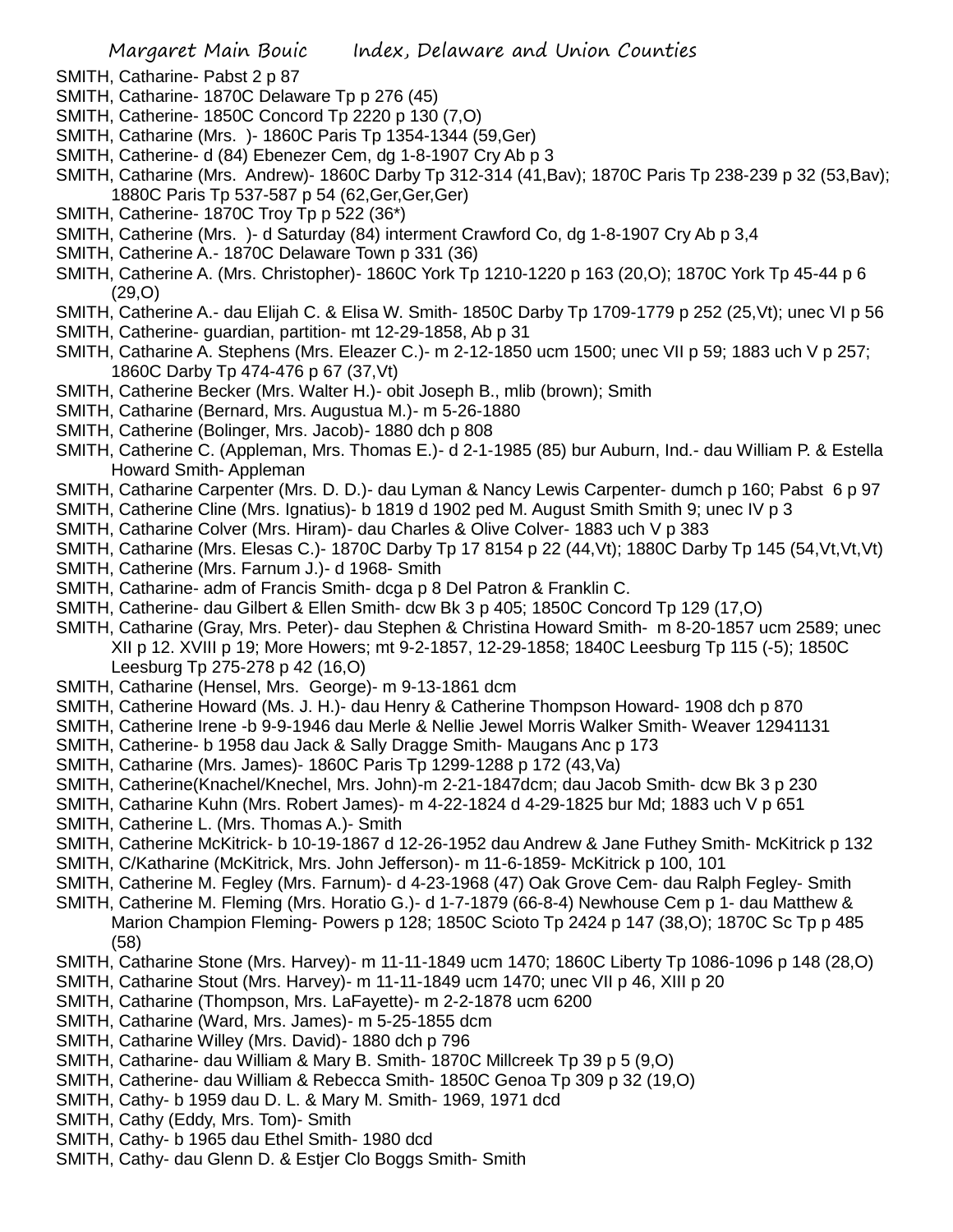SMITH, Cathy (Mrs. Jerry)- 1981, 1983 ucd

- SMITH, Caturah (Mrs. Albert L.)- 1870C Leesburg Tp 101-103 p 12 (44,NJ); 1880C Richwood 232-245 p 22 (58,NJ,NJ,NJ)
- SMITH, C. B.- 1980 dcd
- SMITH, ---d 8-22-1881 Plain City Cem, infant dau of C. B. & M.- unec VII p 51
- SMITH, —b d 3-17-1884 d 3-31-1884 infant dau of C. B. & M. Plain City Cem- unec VII p 51
- SMITH, C. C.- 1908 dch p 431; pallbearer for J. R. Corbin- dg 6-29-1915- Cry Ab p 61
- SMITH, —(C. C, Mrs.)- mother of Frank P. McDonald- mt 2-27-1907 p2c1, Abs p 36
- SMITH, ----(Mrs. C. D.)- dau Henry Clay Strohn- dg 2-1-1916, Cry Ab p 17
- SMITH, C. E.- btp p 15; CCC p 31 (1875 Berlin Tp)
- SMITH, Cecil A.- b 1906 d 1943 ch Albert & Maude Smith- Raymond Cem, lptw p 36
- SMITH, Cecil C. 'Betty F.- 1961, 1964, 1969, 1971, 1980 dcd
- SMITH, Cecil- son Cecil C. & Betty Smith- 1961(10), 1964 dcd
- SMITH, Cecil E.- grandson Marion B. & Emma F. Smith- 1910C Jerome Tp 14-15 p 1B (9,O,O,O)
- SMITH, Cecil- son Ida Belle Smith- Smith
- SMITH, Cecil W. 'Jeraldine'- b 1917 d 11-3-1975 (58) Waldo Cem- son Lloyd & Nora Kaelber Smith- Smith; Giffen 1642521
- SMITH, Cecilia- b 1874 d 1932- New Millcreek Cem p 25
- SMITH, Celesta Courtright/Crattinger (Mrs. William)- m 2-2-1843 ucm 864 d 10-25-1887 (81-2-21) Eversole Cem p 2; unec VI p 3; dcd Concord Tp
- SMITH, Celestia- Pabst 8 p 64, 69
- SMITH, Celia Jane (Richie/Richey, Mrs. Clark)- b 1841 m 11-11-1857 ucm 2631- dau William DeForest & Almira Gott Smith-1883 uch V p 247; unec XVIII p 33
- SMITH, Celia- dau Nathan & Rhoda Love Smith- 1908 dch p 694
- SMITH, Celia Potter (Mrs. H. H/R.)- dau Israel & Phoebe C. Whipple Potter- 1880 dch p 814; 1908 dch p 630; dg 6-19-1914, dg 6-23-1914, Cry Ab p 130
- SMITH, Celish- 1870C Concord Tp p 258 (50)
- SMITH, Ceri Anne- b 7-19-1965 dau Joseph Thurston & Vesta Mae Crump Smith- McKitrick p 167
- SMITH, C. F. 'Emma'- 1915 uch p 134; 1883 uch V p 402; 1880C Richwood 244-258 p 23 (28,O,Mass,O), carpenter
- SMITH, C. F. (Mrs. )- dau Frederick Augustus Carpenter- dg 2-20-1914, Cry Ab p 96
- SMITH, C. G.- b 1819 d 1875 Oak Grove Cem, Powell p 440
- SMITH, C. H,- 1883 uch V p 596
- SMITH, Champ 'Shirley'- son of J. Grant & Grethel Vess Smith- Smith; 1971, 1980 dcd; parents of Dr. Tari Anderson
- SMITH, Chancy W 'Harriet E. John'- m 11-8-1853 dcm
- SMITH, Chancey W.- 1870C Berlin Tp p 235 (40\*)
- SMITH, Charity- dau Henry & Ruth Colver Smith- 1883 uch V p 211
- SMITH, Charity (Russell, Mrs. James)- m 2-10-1828 ucm 144; unec XX p 26; 1883 uch III p 288
- SMITH, Charlene (Acheson, Mrs. Charles D.)- Acheson
- SMITH, Charlene Fae Benedict (Mrs. Robert Glenn)- b 3-5-1937 m 9-21-1947 dau Elbert Stewart & Ruth Morris Benedict- Nash p 345
- SMITH, Charles- Union Co1835- unec XVI p 31; 1883 uch IV p 557
- SMITH, Charles- to Ohio, 1866 with Melville, Constant, Ingram- dg 3-26-1897 Cry Ab p 111
- SMITH, Charles- b 1804 d 9-15-1878 (74) dcg p 8, 11, Powell p 93, 95
- SMITH, Charles- class leader M. E. church at Newton- unec XVII p 39
- SMITH, Charles- d 10-18-1859 (71), mt 11-8-1859 (71) Liberty Tp, Abs p 37; 1883 uch V p 392, 396
- SMITH, Charles- bus driver, Washington Tp unec XIX p 31
- SMITH, Charles- 1908 dch p 150, 405
- SMITH, Charles- 1870C Concord Tp p 263 (39\*)
- SMITH, Charles- 1870C Delaware Town p 296 (63\*)
- SMITH, Charles- 1870C Delaware Town p 331 (11)
- SMITH, Charles- 1870C Scioto Tp p 485 (24)
- SMITH, Charles- 1870C Delaware Tp p 276 (8)
- SMITH, Charles- 1870C Berlin Tp p 232 (9)
- SMITH, Charles- d Saturday, dg 6-15-1906, Cry Ab p 103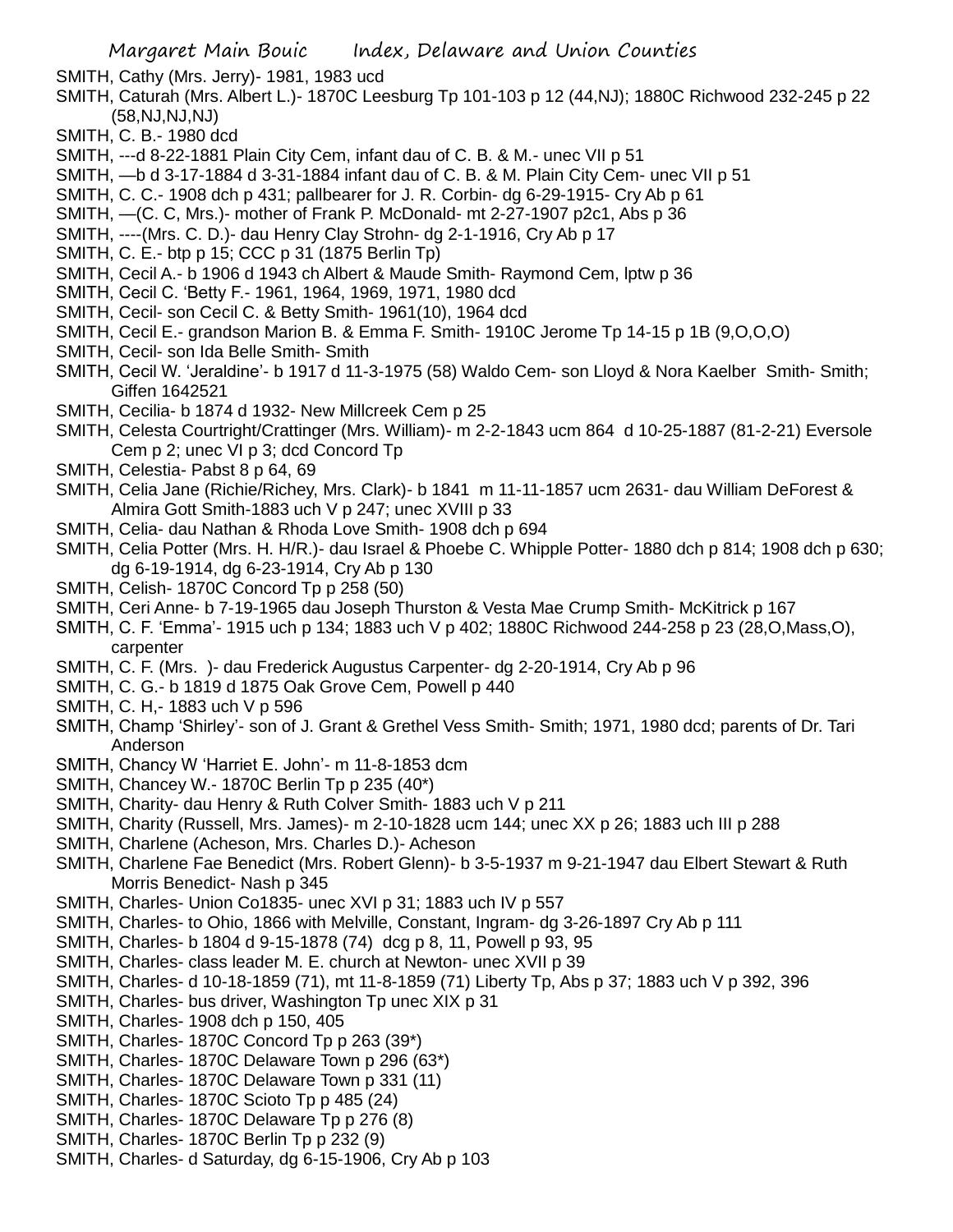SMITH, Charles- pallbearer for Mrs. R. D. Conger- dg 8-2-1910, Cry Ab p 142

- SMITH, Charles- d yesterday (28) dg 1-20-1891, Cry Ab p 44
- SMITH, —(Mrs. Charles)- d Boston (80) bur Providence M.A.- dg 11-13-1894, Cry Ab p 184
- SMITH, —(Mrs. Charles)- d Monday (80y6m) dg 4-2-1909, Cry Ab p 21
- SMITH, Charles- son Aaron & Sophia Smith- 1860C Allen Tp 750-755 p 103 (9,O)
- SMITH, Charles Albert- b 12–15-1943 son Joe Porter & Georgia Jean Bentley Smith- Nash p 272
- SMITH, Charles- son Alex & Ann Smith- 1850C Allen Tp 1557-1577 p 231 (13,O)
- SMITH, Charles B.- son Almra Bidwell Smith- obit Almira, mlib
- SMITH, Charles- son Barry & Patricia Smith- Smith
- SMITH, Charles- dg 9-24-1907 Cry Ab p 71 brother William Edward Smith
- SMITH, Charles B.- son Gilbert Smith- dcw Bk 3 p 405
- SMITH, Charles B.- son Dr. Lowell H. & Mary Schuster Smith- dg 1-15-1909, Cry Ab p 4
- SMITH, Charles B. 'Mary'- 1850C Scioto Tp 851 (41)
- SMITH, Charles B. 'Mary Bennett'- m 11-11-1856 dcm
- SMITH, Charles Jr.- 1883 uch V p 396
- SMITH, Charles- son Carl Smith- dg 9-24-1907, Cry Ab p 71
- SMITH, Charles,Jr.- son Charles F. & Ruth L. Smith- 1962 ucd
- SMITH, Charles- son Charles H. & Elanor Tallman Smith- 1915 uch p 1093
- SMITH, Charles II- b 1958 son Charles T. & Doris Smith- 1967, 1971, 1973, 1975, 1977 ucd
- SMITH, Charles C.- b 7-17-1883 Troy Tp son —Robertson- dcbirths
- SMITH, Charles C.- son Eleazar C., Jr. & Catherine A. Stephens- 1883 uch V p 257; 1860C Darby Tp 474-476 p 67 (6,O); 1870C Darby Tp 170-158 p 22 (16,O)
- SMITH, Charles C. 'Harriet "Hattie" L. Ketch'- m 6-15-1873 ucm 5284; Ketch Bible, unec VI p 39 1900C Darby Tp 87-93 p 4B (46,O,Vt,Vt) m 27y; 1910C Darby Tp 20 p 1B (57,O,O,O) m 33y
- SMITH, Charles- son Chester & Sophronia Smith- 1850C Genoa Tp 291 p 30 (3,O)
- SMITH, Charles Christopher- b 1965 son Charles & Patricia Pauver Smith- Maugans Anc p 173
- SMITH, Charles C.- son J. F. & Margaret Almira Cone Smith- 1880 dch p 540, 806; dg 6-30-1916, Cry Ab p 72
- SMITH, Charles D.- son Earl & Esther C. Bradford Smith- Smith
- SMITH, Charles- son Daniel & Nancy Smith- 1850C Genoa Tp 288 p 30 (22,O)
- SMITH, Charles 'Debbie'- Smith
- SMITH, Charles DeForest- b 9-1-1857 d 9-18-1958 son W. H. & E. R., Unionville Cem, DJ p 32
- SMITH, Charles E.- 1870C Genoa Tp p 361 (22)
- SMITH, Charles E. 'Anna Twining'- b 1837 d 1882; dcg p 80. Powell p 93 son Rodney Smith- 1908 dch p 405; 1880 dch p 703; Pabst 3 p 23, - p 36, 52, 68; 1850C Berlin Tp 2035 p 123 (14,O); 1870C Berlin Tp p 233 (34\*)
- SMITH, Charles E. 'Betty'- b 10-13-1898 d 10-16-1962 bur Orlando- son Walter H. & Katherine Smith- Smith
- SMITH, Charles E. 'Kathleen'- Smith parents of Jennifer Lynn Smith Jackson
- SMITH, Charles E.- son Charles O. & Dorothea Mae Morris Smith- Smith; 1961(4), 1964, 1969, 1971 dcd
- SMITH, Charles E. 'Debbie J.'- 1980 dcd
- SMITH, Charles- son Edward & Lillie Weaver Smith- Smith
- SMITH, Charles E.- parents of Julia kay- Smith
- SMITH, Charles Edward 'Mary Brown'- b 6-28-1872 d 2-26-1932 son James W. & Mary Elizabeth Weiser-Smith- Weiser p 96
- SMITH, Charles 'Eleanor T.'- 1949 ucd
- SMITH, Charles 'Elizabeth Brown'- m 11-29-1854 dcm
- SMITH, Charles 'Elizabeth'- 1949 ucd
- SMITH, Charles Emory 'Betty Katherine Wright'- m 1960- Smith- parents of Charles M., Margaret
- SMITH, Charles F. 'Ellen Baker'- m 8-19-1844 dcm
- SMITH, Charles- heir of Forrest Meeker- dcw Bk 2 p 414
- SMITH, Charles- son Frank E. & Ruth Riley Smith- obit Frank E., mlib
- SMITH, Rev. Charles G. 'Ella E. (Luella Jane) English- m 10-5-1892- Smith
- SMITH, Charles- son Glenn Lee & Violet Dickerson Smith- Smith
- SMITH, Charles G. 'Ruby K.'- 1964, 1969 dcd
- SMITH, Charles 'Harriett'- 1850C Harlem Tp 625 p 56 (39,Pa); 1870C Harlem Tp p 367 (58\*)
- SMITH, Charles Hathaway- d 11-25-1955 SR Sec C York Cem p 84
- SMITH, Charles H. 'Della Zimmerman'- b 5-23-1859 m 5-28-1891 d 112-28-1945 (86) Rushylvania Cem- obit,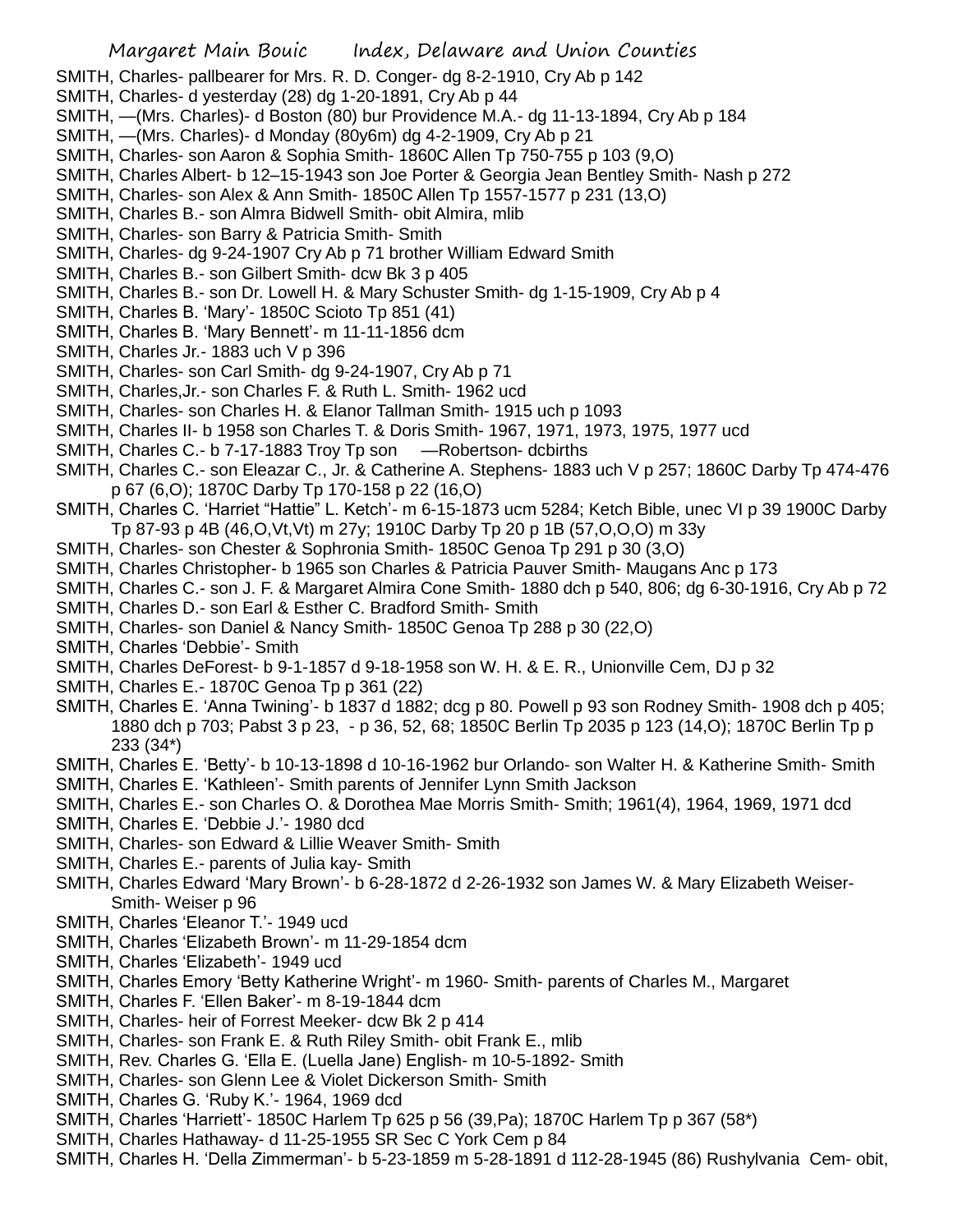mlib

- SMITH, Charles H. 'Eleanor Tallman'- m 6-23-1904 son Charles W. & Augusta C. Hathaway Smith- dumch p 396; 1915 uch p 1093; 1883 uch V p 553; 1880C York Tp 273 (1,O,O,O)
- SMITH, Charles H. 'Hattie E.'- 1910C Claibourne SP 70 p 3B (46,O,France,O) m 22y
- SMITH, Charles- b 4-1879 son Henry & Mary Smith- 1900C Marysville 1st ward 10 p 1A (21,O,Ger,O) barber
- SMITH, Charles- b 8-16-1881 Concord Tp son Henry & Martha Frees Smith- dcbirths
- SMITH, Charles- son Herman C. Smith- dg 12-24-1915, Cry Ab p 101
- SMITH, Charles- brother Henry Arthur Smith- dg 6-12-1894, Cry Ab p 170
- SMITH, Charles H. 'Kathleen- 1975, 1981 ucd
- SMITH, Charles H. 'Mary C.'- 1880C Claibourne Tp 52-54 p 5 (33,O,Mass,Mass)- carpenter
- SMITH, Charles H. 'Phebe P.'- b 1863 d 1930 Price Cem, djlm p 57
- SMITH, Charlie J.- 1870C Delaware Town p 311 (9)
- SMITH, Charles- son James & Catherine Smith- 1860C Paris Tp 1249-1288 (10,O)
- SMITH, Charles- son John C. Smith- 1959 (6) ucd
- SMITH, Charles- d 3-22-1839 (10y7d) Bigelow Cem- son John & Anna Smith- unec V p 56
- SMITH, Charlie- b 10-1887 d 1921 Milford Cem, Un Al p 65- son John & Laura Smith- 1900C Union Tp 32-34 p 2B (12,O,O,O)
- SMITH, Charles- son John H. & Mary Smith- 1880C Marysville 297-326 p 20 (1,O,Ger,O)
- SMITH, Charles 'Julia E. Sullivan'- m 4-13-1889 ucm (Hearl)
- SMITH, Charles- son Joseph W. & Helen A. Smith- Smith
- SMITH, Charles 'Kathi'- parents of Nathan Smith- Smith
- SMITH, Charles Kenneth- son Fred & Mary Lou Miller Smith- b 3-1957- Graham 1456324
- SMITH, Charles L.- son Francis J. & Eliza Smith- 1850C Berlin Tp 2044 p 124 (10,O)
- SMITH, Charles M.- consent unec IV p 17
- SMITH, Charles M.- son Harold H. & Dolores E. Smith- Smith
- SMITH, Charles 'Mahala Elliott'- m 6-22-1872 ucm 5111
- SMITH, Charles 'Marian Boring'- Smith
- SMITH, Charles 'Mary'- opc 736
- SMITH, Charles 'Mary Braun'- dg 12-22-1944
- SMITH, Charles 'Mary E. Arnold'- m 12-27-1941- Smith
- SMITH, Charles "May"- mt 8-31-1881 p 2c4 (one twin bur 8-20-1881, other 8-26-1881) Abs p p 5; 1880C Union Tp 27 p 5 (29,O,O,O)
- SMITH, Charles Myron "Chizzie"'Mary Arnold'- b 3-7-1922 d 1-8-1996 (73) WWII- son Charles Emory & Betty Katherine Wright Smith- Smith
- SMITH, Charles 'Nikki Held'- parents of Deborah Madison Smith- Smith
- SMITH, Charles O. 'Dorothea Mae Morris'- d 10-27-1992 (64) Fairview Mem. Pk- son Charles E. & Lillie Weaver Smith- Smith; 1961, 1964, 1969, 1971 dcd
- SMITH, Charles P.- d 4-6-1840 (2y3m) son Capt. E. C. & Irena Smith- Smith Cem R5, Madison Co, unec VII p 37
- SMITH, Charles P.- d 1-19-1891 (27y22d) son George S. Smith- dcd
- SMITH, Charles 'Patricia Fauver'- b 1939 m 1961 son Vernard & Martha Ellen Walker Smith- Maugans Anc p 173
- SMITH, Charles- brother Paul V. Smith- Smith
- SMITH, Charles 'Peggy'- 1969 dcd
- SMITH, Charles 'Phebe'- dcw Bk 3 p 398
- SMITH, Charles R,- son Albert I. & Helen M. Johnson Smith- 1883 uch V p 552; 1880C York Tp 156 (9,O,O,O)
- SMITH, Charles R. "Grinny" 'Grace Doyle'- b 11-30-1922 d 3-6-1996 (73) Fairview Mem. Pk- son Elza & Agnes Steitz Smith- Smith
- SMITH, Charles Ray 'Kathleen Sue Loker'- m 8-15-1971 son John C. & Mary Louis Smith- Smith; 1962 (11) ucd
- SMITH, Charles Ray- son John C. & Louise Thompson Smith- Smith
- SMITH, Charles R. 'Grace L.'- 1969, 1971, 1980 dcd
- SMITH, Charles 'Ruth'- 1959, 1962 ucd
- SMITH, Charles 'Sallie G.'- mt 12-10-1902 p4c2, Abs p 23
- SMITH, Charles 'Sarah'- 1883 uch V p 538; dumch p 395
- SMITH, Charles 'Sarah Godfrey'- b 1-21-1789 m 1814 d 10-18-1859 Raymond Cem, lptw p 31; mt 11-2-1859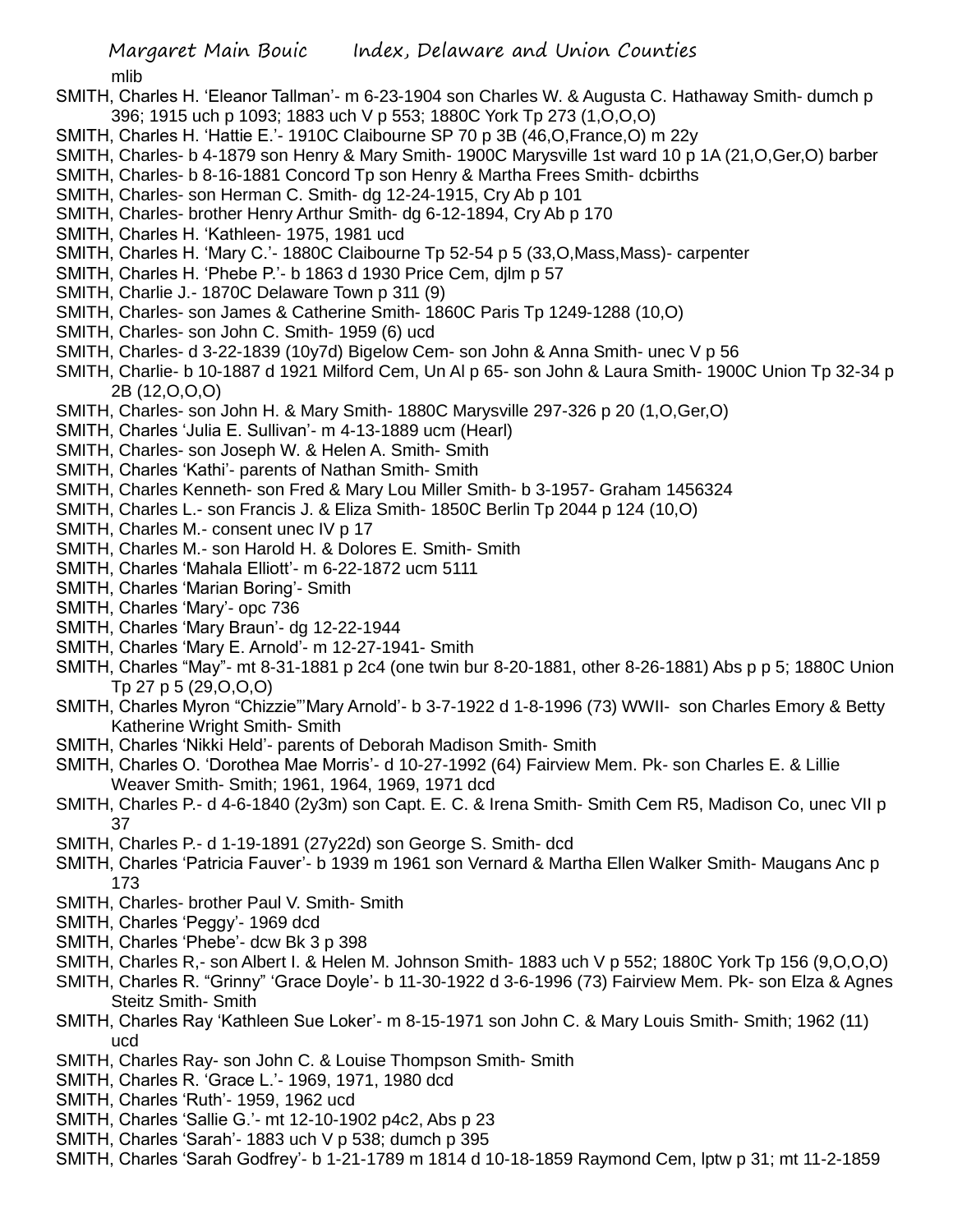(71) 1883 uch V p 553; 1850C Liberty Tp, Un Co 860-877 p 129 (61,Va)

- SMITH, Charles 'Savilla Campbell'- 1908 dch p 759
- SMITH, Charles S.- York Cem p 84
- SMITH, Charles S. 'Edna Criswell'- m 6-5-1884 ucm (Hearl)
- SMITH, Charles S.- son George J. & Ann M. Smith- 1880C Marysville 11-13- p 1 (20,O,Va,O)
- SMITH, Charles- son Minor & Addie Barnett Smith-Smith
- SMITH, Charles- heir of Silas Smith- dcw Bk 2 p 108
- SMITH, Charles Stanton 'Carrie F.'- d 9-15-1964 975) bur Sunbury- Smith
- SMITH, Charles Taylor 'Doris L. Ferguson''- m 1947 d 5-11-1987 (62)- son Augusta Allen- Smith; 1967, 1971, 1973, 1975, 1977, 1979, 1981, 1983 ucd
- SMITH, Charles T.'Janet'- son Charles Taylor & Doris l. Ferguson Smith- Smith
- SMITH, Charles- son Thomas P. & Sophia Smith- 1850C Brown Tp 2899 p 160 (6,O)
- SMITH, Charles- son Thomas & Theresa Smith- 1880C Allen Tp 155-167 p 16 (13,O,Pa,O)
- SMITH, Charles- son Thomas Y. & Jennie Farrier Smith- 1860C Richwood 309-326 p 29 (6,O,O,O)
- SMITH, Charles Warren- son William De Forest & Elmie Gott Smith- 1883 uch V p 247; 1850C Union Tp 1324- 1342 p 198 (18,NY)
- SMITH, Charles W.- son Charles & Harriet Smith- 1850C Harlem Tp 625 p 56 (5,O)
- SMITH, Charles W.- b 8-15-1873 Delaware Town son John L. & Margaret Wiser Smith- dcbirths
- SMITH, Charles Weiser 'Virginia Hamilton'- b 1-10-1922 m 1-29-1942 son John Milton & Minnie Moore Smith-Weiser p 97
- SMITH, Charles Wesley 'Augusta Caroline Hathaway- b 3-31-1833 m 5-2-1872 d 1919 son Charles & Sarah Godfrey Smith- dumch p 395; 1915 uch p 1092, 1093; 1883 uch III p 331, 338, IV p 512, 184C Liberty Tp 486 (5-10); 1850C Lib Tp 860-877 p 59 (17,O); 1870C York Tp 139-136 p 18 (34,O); 1900C York Tp 173 p 8A (67,O,WVa,Pa); veteran 1861-1865
- SMITH, Charles Webster 'Anna Eliza Jane Nash'- b 8-31-1872 son Henry Norton & Helen Florilla Doty Smith-Nash p 309, 332, 338, 343, 344; btp p 2; 1976 dch p 81; CCC p 8, 61, 62
- SMITH, Charles Webster 'Nellie May Hall''Jessie Gooding'- m(1) 1893 son Henry Norton & Helen Doty Smith-Smith; CCC p 109, 110, 111, 112, 122
- SMITH, -----b 4-1-1900 Berlin Tp son Charles W. & Nellie Hall Smith- dcbirths
- SMITH, Charles Wesley 'Caroline Augusta Clark'- b ca 1841, Raymond Cem, lptw p 31; query- unec I p 18; 1880c York Tp 273 (46,O,Va,Pa); 1910C Liberty Tp 168 p 7B (77,O,Va,Pa) m 51y
- SMITH, Charles- d 9-15-1878 (74y1d) Berlin Tp d Mass- son William & Lucinda Smith- dcd SMITH, Charles William- son William Smith- 1908 dch p 405; Pabst 2 p 33, 57, 59, 71
- SMITH, Charles W. 'Marion Boring'- b 11-4-1905 m 4-5-1930 d 12-7-1985 (80) Middleburg Cem- son Albert & Maude Martin Smith- Smith
- SMITH, Charles W.- son Mrs. Maud Fout- Smith
- SMITH, Charles W.- b 4-12-1880 Kingston Tp son Wm. H. & Louisa Roloson Smith- dcbirths
- SMITH, Charley (72-1952) Paris Tp, uninf p 30
- SMITH, Charley B.- b 5-16-1876 d 1-4-1882 Plain City Cem, R4; unec VII p 51
- SMITH, Charley- d Sat (4y) croup, son M. B. Smith- mt 1-23-1884, Abs p 3
- SMITH, Charley H.- b 9-1878 son Charles Wesley & Caroline Augusta Hathaway Smith- 1900C York Tp 173 p 8A (21,O,O,O)
- SMITH, Charley- son H. J. & Leerey Smith- 1880C Jackson Tp 2 p 22 (9,O,O,O)
- SMITH, Charlie- 1959 ucd
- SMITH, Charley- b 8-21-1872 Berkshire Tp son H. N. & Hellen Doty Smith- dcbirths
- SMITH, Charlotte- b 10-31-1832 d 2-4-1908, dg 2-11-1908, Cry Ab p 106
- SMITH, Charlotte Florence (Vail, Mrs. Merrill J.)- m 1928 Oakdale II p 139 (M-R5-13) dau Frank & Mary Ellen Johnson Smith- Smith
- SMITH, Charlotte (Mrs. John)- Pabst Pion II p 222
- SMITH, Charlotte- dau John & Carrie Smith- 1850C Oxford Tp 2686 p 152 (18,Pa)
- SMITH, Charlotte- dau Larkin & Lydia Smith- 1870C Milford 22 p 2 (19,Mass)
- SMITH, Charlotte (Mills, Mrs. )- dau Abraham L. & Clara L. Smith- Smith
- SMITH, Charlott- dau Noah & Eveline Smith- 1850C York Tp 405-412 p 63 (13,O)
- SMITH, Charlotte (Radebaugh, Mrs. Benjamin F.)- m 2-21-1855 ucm 2244; unec IV p 66, VIII p 35, XVII p 6
- SMITH, Charlotte (Vail, Mrs. )- sister Ward Smith- Smith
- SMITH, Charlotte Welch (Mrs. John)- m 7-21-1807 onwq I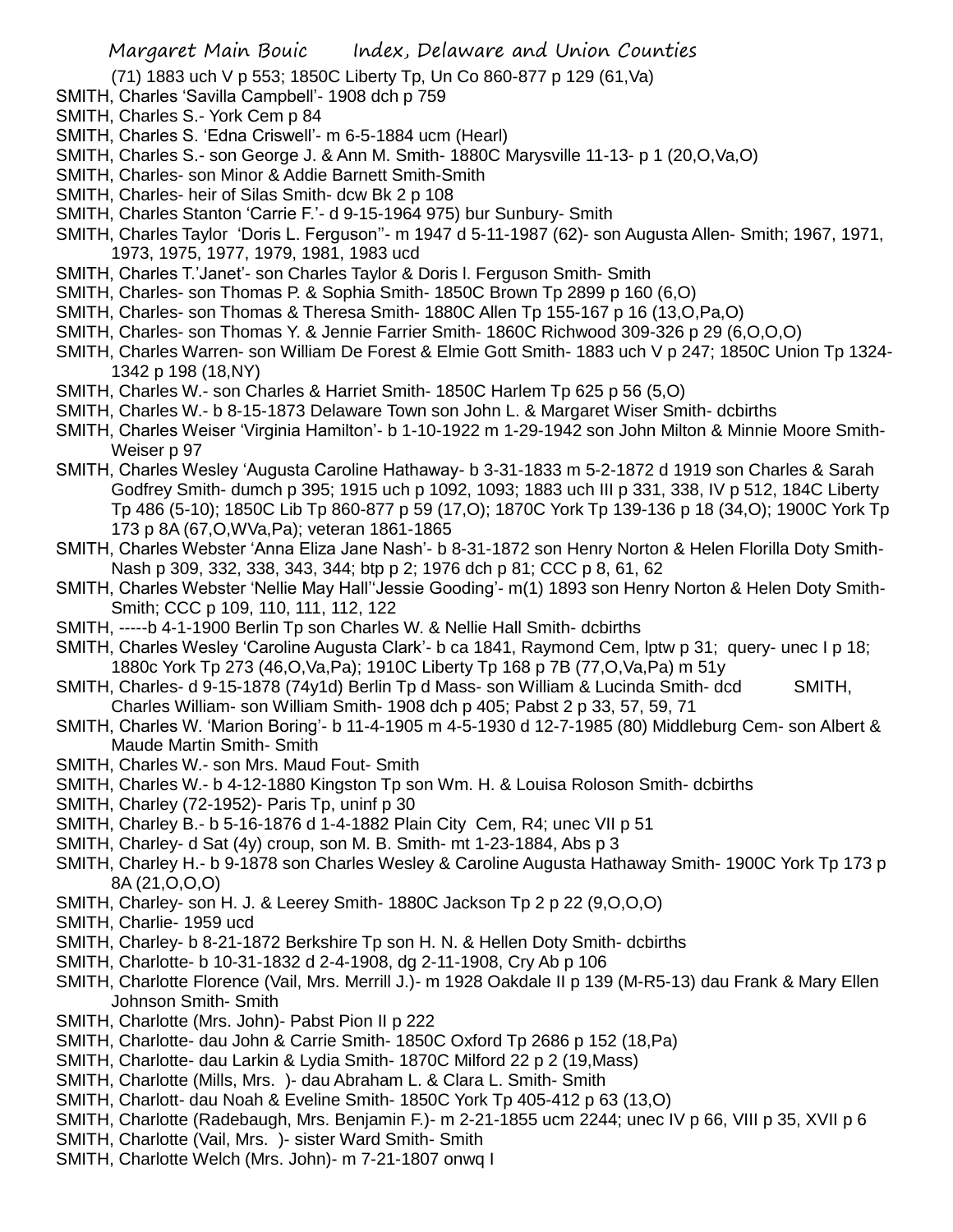- SMITH, Chauncey- hmp p 164
- SMITH, Chauncey A.- 1910C Marysville 292-251 p 12B (31,O,Pa,O) wid; teacher
- SMITH, Chauncey 'Eliza Maine'- m 3-1-1899- Asp (2109)
- SMITH, Chauncey F.- b 5-5-1858 d 1-17-1923 (64-8-12) York Cem p 55 son Samuel G. & Phiolarna Ford Smith- 1883 uch V p 553; 1870C Taylor Tp 46-45 p 6 912,O); 1880C York Tp 147 (22,O,Pa,O)
- SMITH, Chauncey R. Luva/Leeva R. Wilcox'- b 5-5-1858 m 9-2-1904 d 1-17-1923 (64-8-12) Sec A. York Cem p 53, mt 7-12-1905 p1c1, Abs p 18, 7-18-1905 p6c9, Abs p 19; 1900C York Tp 1 p 1A (42,O,Pa,O) teacher
- SMITH, Chauncey W. 'Henrietta "Nettie" Roloson'- m 8-30-1865 dcm d 1879; 1908 dch p 269, 405; Pabst 1 p 62, 69; 3 p 30, 6 p 9; 1880 dch p 288, 703; btp p 11, 12; Lackey p 1; dg 1-9-1914, dg 1-16-1914 Cry Ab p 84, 1-16-1914 1850C Berlin Tp 2035 p 123 (20,O)
- SMITH, —d 7-7-1905 infant son Chauncey F. & Luva R. Smith- Sec A. York Cem p 53
- SMITH, Chella Mathews (Kyrk, Mrs. Homer)(Mrs. Rex)- dau Hiram & Ida Ella Hanawalt Mathews- Freshwater p 206
- SMITH, Cherie- b 1959 dau Frederick W. & Arthena Smith- Smith;1962, 1967, 1971, 1973, 1975, 1977 ucd; engaged to David Carpenter
- SMITH, Cheryl Ann- dau Dr. Elden T. & Bettty Nilson Smith- Smith
- SMITH, Cheryl (Kuhn, Mrs. Hal)- sister N. Dale Smith- Smith
- SMITH, Cheryl L. (Smith-Combs, Mrs. Shawn)- b 1974 dau Leland R. & Kathleen Smith- Smith; 1977, 1979, 1981, 1983 ucd
- SMITH, Dr. Cheryl (Rausch, Mrs. Kevin)- m 11-13- 1993 dau Crim & Winnie Smith- Smith
- SMITH, Cheryl- b 1953 dau William C. & Anna Lou Smith- 1971 ucd
- SMITH, Chester- 1835 men p 6 #59 p 3 Berkshire Tp; 1840C Berkshire Tp 186 Galena (30-40); hadc p 26
- SMITH, Chester- son Mrs. A. Smith, brother Mrs. J. B. Driver, Mamie Smith- dg 6-26-1906, Cry Ab p 105
- SMITH, Chester C. 'Glendora Jones'- m 12-27-1927 parents of Vea Joan Smith- Smith; 1964, 1969, 1971 dcd
- SMITH, Chester C.- son Samuel H. & Ethel Smith- Smith
- SMITH, Chester- son David F. & Versie Mosley Smith- Smith
- SMITH, Chester 'Sophronia'- Pabst 6 p 45; 1850C Genoa Tp 291 p 30 (45,Pa); 1870C Genoa Tp p 361 (64\*)
- SMITH, Chip- son N. Dale Smith- Smith
- SMITH, Chloe Ann (Gale, Mrs. Nathan C.)- m 6-12-1828 dcga p 43, Del Pat & Fr Chron
- SMITH, Chloe (Mrs. David)- dcw Bk 1 p 46
- SMITH, Chloe- exec. of David Smith- dcga p 22, Del Pat & Chron
- SMITH, Chloe- dau Jerome & Lizzie Smith- 1910C Union Tp 48-45 p 3A (6,O,O,O)
- SMITH, Chloe (Scott, Mrs. Asa)- Pabst 1 p 12, 13
- SMITH, Chloe (Shoemaker, Mrs. Frank)- b 1/11-5-1836 m 11-18-1858 d 1902 Marlborough Cem p 172- dau Almond & Maria Rodman Smith- 1880 dch p 797; dumch p 388, 390
- SMITH, Chris E. 'Angela'- son Harold A. & Ruth E. DeWeese Smith- Smith
- SMITH, Chris '—Forsythe'- son Frank Smith- Smith
- SMITH, Chris- b 1964 ch Joe D. & Sharon Smith- 1973, 1975, 1977, 1979, 1981, 1983 ucd
- SMITH, Christa- 1870C Concord Tp p 263 (10)
- SMITH, Christie- dau Myron & Marilyn Marjorie Carr Smith- 1985 uch p 22
- SMITH, Christian 'Malinda E. Organ'- m 3-18-1852 ucm 1783 d 9-13-1878 (55y10m) Union Christian Church Cem, lptw p 90; unec VII p 58; 1860C Paris Tp 1301-1290 p 172 (37,Va); 1870C Paris Tp 258-259 p 35 (47,O)
- SMITH, Christiana Howard (Mrs. Stephen)- d 6-21-1857 (57-8-6) Maple Del Cem, djlm p 94; uccp p 41, JB4 p 282, mt 7-8-1857 Abs p 25; unec II p 45m XXII p 61; ped Margaret Main Bouic 27; 1883 uch V p 447; More Howers; 1840c Leesburg Tp 110 (40-50); 1850C Leesburg Tp 275-278 p 42 (53,Va)
- SMITH, Christiana Young (Mrs. Davis)- parents of J. Grant & Edna Crozier Smith- Smith
- SMITH, Christianna- dau Jacob & Charitianna Smith- 1850C Delaware Tp 1389 p 98 (6,O)
- SMITH, Christianna Yeager (Mrs. Jacob)- m 10-15-1838; 1850C Delaware Tp 1389 p 98 (32,Ger)
- SMITH, Christie A. (Mrs. Dale)- 1981, 1983 ucd
- SMITH, Christina Margaret (Mrs. Jacob)- dcw Bk 4 p 220(24) exec.
- SMITH, Christine- b 1971 dau Daniel R. & Linda Smith- 1977 ucd
- SMITH, Christi(ne)- b 1962 ch Harold T. & Gena C. Smith- 1967, 1971, 1973 ucd
- SMITH, Christine Nicole- b 6-30-1981 dau Rev. Brian & Audra Cline Smith- Smith
- SMITH, Christine- dau Theresa Ellen Gallup Smith- Smith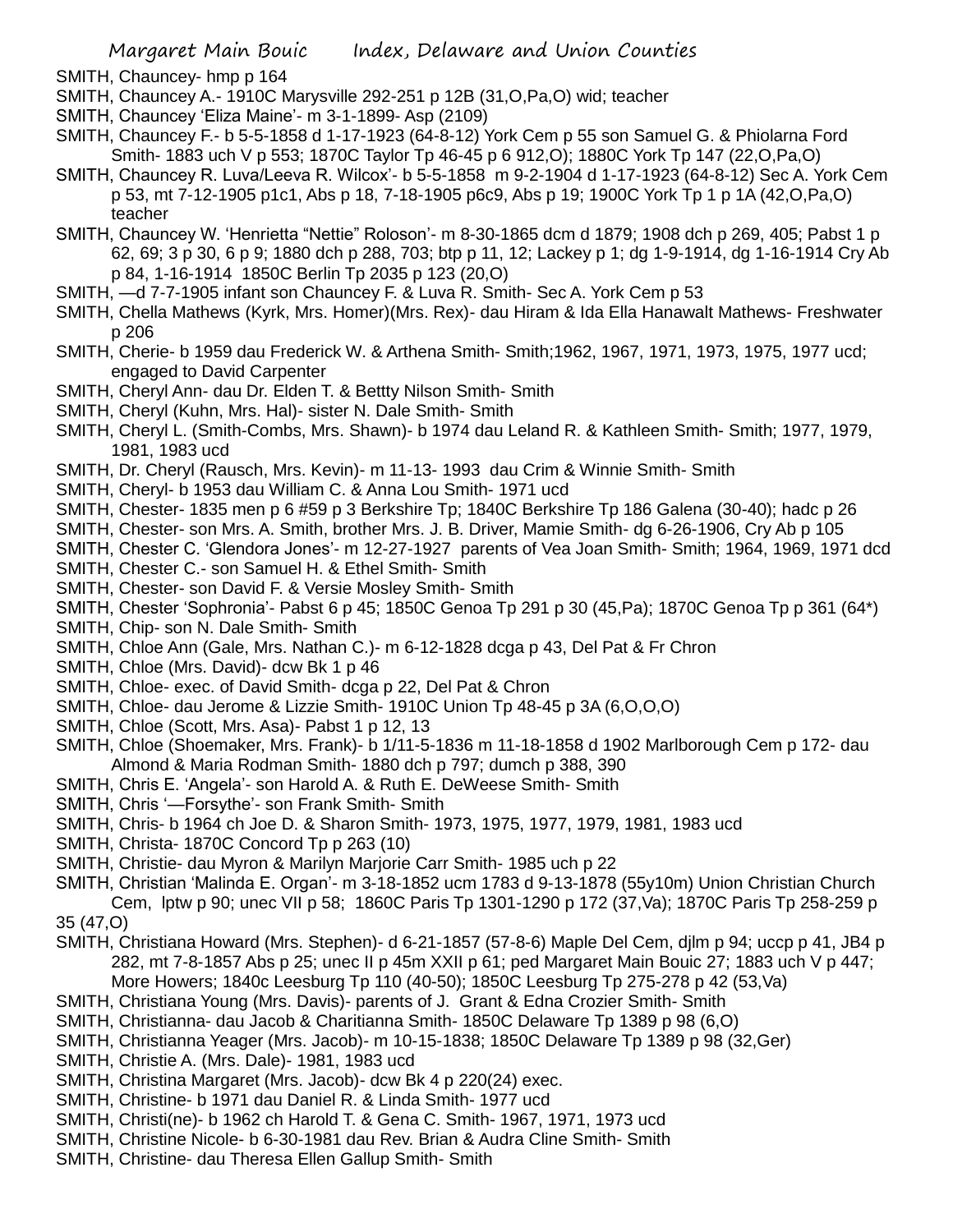- SMITH, Christine- dau Vann B. & Ruth Smith- Smith; 1961 dcd (13)
- SMITH, Christopher 'Amanda McAdow'- m 1-15-1859 ucm 2828; 1883 uch IV p 522; unec IV p 53
- SMITH, Christopher B.- 1850C York Tp 73 p 11 (17,O)
- SMITH, Christopher 'Catharine A.'- 1860C York Tp 1210-1220 p 163 (24,O); 1870C York Tp 45-46 p 6 (35,O)
- SMITH, Christopher Daniel- b 1-29-1981 son Darrel & –Bell Smith- Smith
- SMITH, Christopher E. son Harold & Ruth Smith- Smith- engaged to Angella Blalock
- SMITH, Christopher Frank 'Regina Ann Forsythe'- b 5-2-1953/4 m 8-24-1974 son Frank & Lucia Scheiderer
- Smith- Rausch 117233; St. Paul p 85; 1959, 1967, 1971, 1973, 1975 ucd
- SMITH, Christopher F.- query Smith- unec I p 18
- SMITH, Christopher Lee son Richard & Linda Smith- Smith; engaged to Carol Yumi Choi
- SMITH, Christopher M. 'Amanda McAdow- m 1-15-1859 ucm 2828; unec XIX p 7
- SMITH, Christopher Michael (4-1979) son Steve & —Dodd Smith- Smith
- SMITH, Christopher- son Noah & Eveline Smith- 1850C York Tp 405-412 p 63 (15,O)
- SMITH, Christopher Stephan- b 2-10-1976 son Stephen C. & Carolyn Lemaster Smith- Smith
- SMITH, Chuck- Smith
- SMITH, Cicero C. 'Elizabeth Clark'- m 7-15-1860 dcm
- SMITH, Cicero- son Gilbert & Ellen Smith- dcw Bk 3 p 405; 1850C Concord Tp 2202 p 129 (12,O)
- SMITH, Cindy Hughes (Mrs. Tom)- dau Michael & Barbara Hughes- Smith
- SMITH, Cindy K.(Kennedy, Mrs. Alan)- dau Frank E. & Lurleine Smith- Smith; 1959, 1967, 1971 ucd
- SMITH, Cindy (Mrs. D. John IV) see Cynthia Anne Patrick
- SMITH, Cindy- b 1966 dau Richard L. & Carol Smith- 1975 ucd
- SMITH, C. J. 'Wanda'- 1969 dcd
- SMITH, C. L. 'Ethel'- 1959 ucd
- SMITH, Clair 'Elizabeth Rimmey'- parents of Glenn D. Smith- Smith
- SMITH, Clara- 1870C Berlin Tp p 233 (11)
- SMITH, Clara- 1870C Delaware Tp p 276 (12)
- SMITH, Clara- 1870C Scioto Tp p 491 (22)
- SMITH, Clara (Mrs. )- Pabst 2 p 62
- SMITH, Clara (Mrs. Abraham)- 1964, 1969, 1971, 1980 dcd
- SMITH, Clara A. (Lansdown, Mrs. John G.)- m 9-11-1894 ucm (Hearl)
- SMITH, Clara A.- dau Lemuel Smith- 1870C York Tp 193-189 p 25 (11,O); 1880C York Tp 167 (22,O,O,O)
- SMITH, Clara B.- 1971 dcd, Berkshire Tp, retired
- SMITH, Clara B. Cocklin (Mrs. )- d 4-20-1962 (69) bur St. Mary's, sister of Daniel Cocklin- Smith
- SMITH, Clara B.- dau Nelson B. & Eliza Smith- 1910C Claibourne NP 3 p 1 (14,O,O,O)
- SMITH, Clara- dau David & Elizabeth Smith- 1880C Claibourne -Richwood 92-97 p 9 (8,O,O,O)
- SMITH, Clara Davie (Mrs. Jessie O.)- parents of John Orlando Smith- Smith
- SMITH, Clara (Mrs. Edgar)- 1910C Paris Tp 80-81 (49) m 12y, no ch
- SMITH, Clara E. Prayer (Mrs. Willaim Lester)- b 7-30-1890 m 1908 d 5-12-1979 bur Marion Cem- dau Richard & Mary Milley F/Prayer Smith- obit, mlib (brown); obit Lester, mlib (brown)
- SMITH, Clara E. (Mrs. William L.)- 1949, 1959, 1971, 1973, 1975, 1977 ucd
- SMITH, Clara Hammond (Mrs. Clarence)- dau Peter & Sarah Catherine Bower Smith- Weiser p 543
- SMITH, Clara (Hayes, Mrs. Elbert)- dau Jacob & Carrie Williams Smith-Smith; obit John Jacob, mlib
- SMITH, Clara I. (Mrs. Abraham L.)- Smith
- SMITH, Clara (Jacobs, Mrs. )- dau N. Z. & Clara Morrison Smith- Smith
- SMITH, Clara J. (Boyd, Mrs. John S.)- m 1-20-1880 ucm 6643 d 1-226-1873 (11y10d) Ford Cem, lptw p 84 dau
- Samuel G. & Philoma Ford Smith- 1870C Taylor Tp 46-45 p 6 (8,O)
- SMITH, Clara (Mrs. John T.)- b 1852 d 2-18-1935 Oakdale II p 41 (G-R5-16); 1900C Marysville 277-285 p 12B (48,O,O,O) m 37y 11ch, 8 living; 1910C Paris-Marysville 186-191 p 7D (58,O,O,O) 11 ch, 8 living
- SMITH, Clara M.- 1980 dcd
- SMITH, Clara May (Naylor, Mrs. Charles Thomas)- b 10-17-1886 d 10-2-1970 dau John Ellwood & Ellen Riley Smith- ped Patricia Ann Naylor Wilson #717 9, unec XXI p 31
- SMITH, Clara Morrison (Mrs. Nelson Z.)- b 1861 d 1924 Claibourne Cem p 74
- SMITH, Clara (Orahood, Mrs. )- dau Arthur & Anna Belle Rapole Smith- obit Emery C., mlib (brown)
- SMITH, Clara Sellers (Mrs. Harmon)- parents of Kathryn E. Brubaker- Smith
- SMITH, Clara (Mrs. Sheldon)- 1850C Millcreek Tp 1980-2001 p 288 (63,Mass)- 1860C Mil Tp 42 (73,Mass)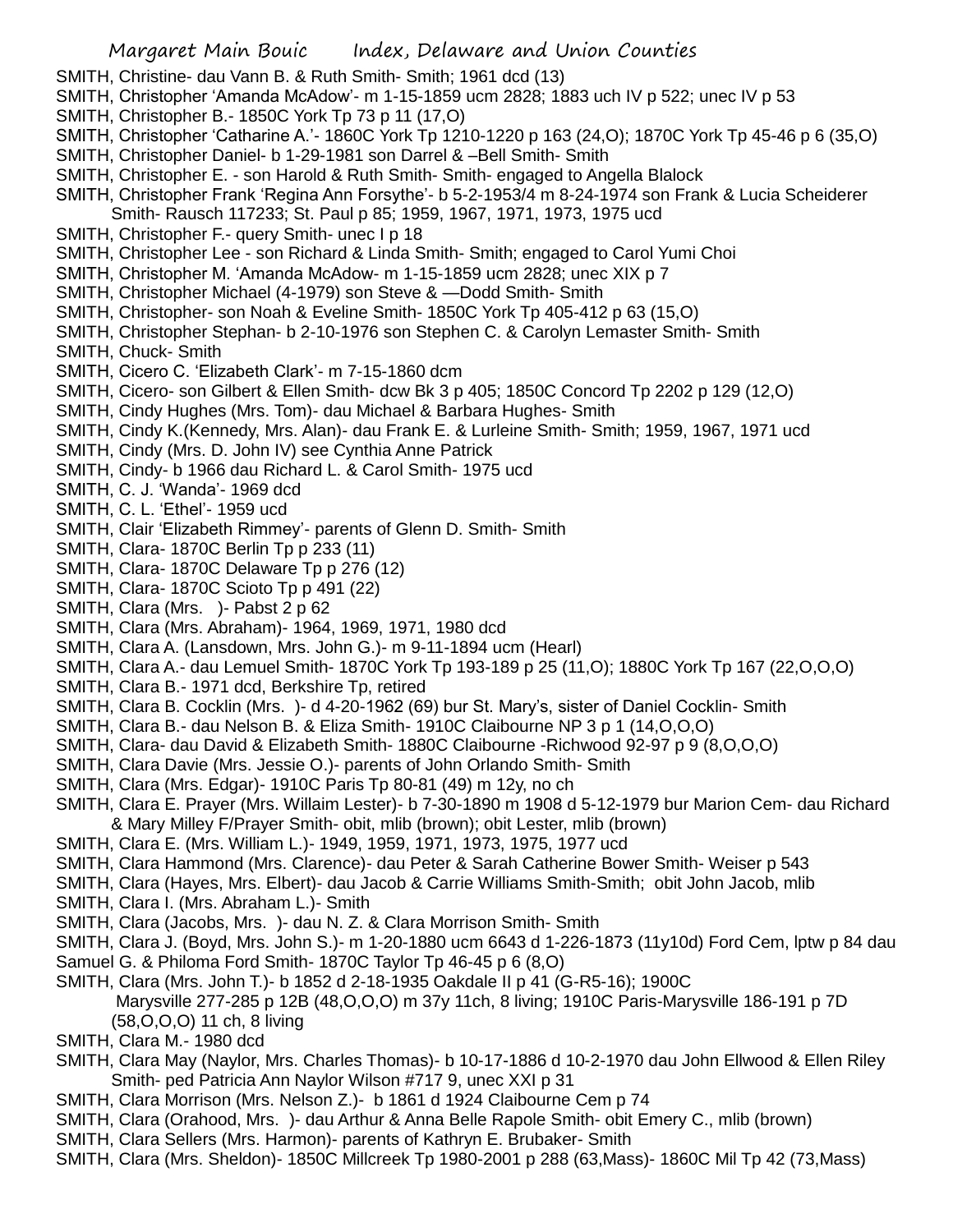- SMITH, Claramont- 1870C Oxford Tp p 439 (29\*)
- SMITH, Clarissa Simmons (Mrs. John T.)- Smith parents of Frank "Pete" Smith
- SMITH, Clara W.- 1969, 1971 dcd
- SMITH, Clarence- Pabst 2 p 63, 7 p 16
- SMITH, Clarence 'Clara Hammand'- Weiser p 543
- SMITH, Clarence- son Clarence & Gladys O. Smith- Smith; obit Gladys, mlib (brown)
- SMITH, Clarence E. "Gene"- d 4-24-1980 Springfield (57) bur Rose Hill Cem; obit mlib (brown); father of Sandy Gugel and brother Donna Wickline
- SMITH, Clarence E.- d 12-9-1963 (72) Oak Grove Cem, brother Edna Tubbs- Smith
- SMITH, Clarence E.- son John & Margaret Smith- 1880C 327 p 32 (5,O,O,O)
- SMITH, Clarence E. 'Mabel M. Galway'- parents of Earl B. Smith- Smith
- SMITH, Clarence 'Ethel Hinkle'- m 1908, dg 11-11-1910, Cry Ab p 170
- SMITH, Clarence- b 8-1899 son George W. & Esther O. Smith- 1900C York Tp 223 p 10A (4/12,O,ILL,O)
- SMITH, Clarence 'Gladys O.'- m 1921 d 7-1961- Smith; obit Gladys, mlib (brown)
- SMITH, Clarence L. 'Alice Messmer'- b 7-8-1913 m 11-23-1934 d 11-9-1981 (68) bur Upper Sandusky, obit,mlib; Marion Star
- SMITH, Clarence 'Mabel E.'- d 1972- Smith
- SMITH, Clarence 'Meda Belle Shark'- WBrown VI p 766
- SMITH, Clarence-b 1969 son Nancy A. Smith- 1983 ucd
- SMITH, Clarence Norton 'Ruth E. Hanson''Rhea Arnold''Blanche Irene Thomas'- b 4-13-1900 m(1) 4-1922 div m(2) 1938 div (3) 6-18-1948- son Charles Webster & Nellie May Hall Smith- Nash p 338, 344, 345; CCC p 111, 112
- SMITH, Clarence S.- son George T. & Laura Polly Stewart Smith- Smith
- SMITH, Clarence S.- b 7-5-1877 d 9-9-1928 son William James & Mary Ann Ash Smith- Nash p 111
- SMITH, Clarence William 'Emma'- d 12-6-1973 (61) Oak Grove Cem- Smith
- SMITH, Clarene- b 12-3-1944 ch Francis L. & Hazel Marie Tuller Smith- Weiser p 252
- SMITH, Claret E.- son George & Josephine Smith- 1880C Taylor Tp 117-118 p 11 (3/12,O,O,O)
- SMITH, Clarice/Claryce L. (Mrs. Paul Richard)- b 1920 York Cem, Sec O p 99; 1949 ucd
- SMITH, Claricy (Milligan, Mrs. )- dau Conrad Smith- dcw Bk 2 p 277
- SMITH, Clarinda Anderson (Mrs. Gilbert)- m 8-2-1865 dcm
- SMITH, Clarinda (Mrs. John)(Copeland, Mrs. William S.)- 1880 dch p 848
- SMITH, Clarissa (Mrs. )- d 1-5-1863 (75-6-10) New Millcreek Cem p 8
- SMITH, Clarissa- b 8-1880 1900C Taylor Tp 126-130 p 6B (20,O,O,O); boarder, teacher
- SMITH, Clarissa (Epps, Mrs. Thomas)- 1915 uch p 1071
- SMITH, Clarissa Rathbone (Mrs. Theophilus W.)- 1880 dch p 672
- SMITH, Clarissa (Mrs. Sheldon)- unec V p 3
- SMITH, Clarrissa (McWilliams, Mrs. Marshall)- 1880 dch p 700; 1908 dch p 771
- SMITH, Clark 'Dorcus Carr' m 10-30-1828 Madison Co, unec V p 39- unec XII p 69
- SMITH, -Clark & Co, unec VI p 55
- SMITH, Claude L.- 1969 dcd
- SMITH, Claude 'Marjorie E.'- 1975, 1977 ucd
- SMITH, Claudia Jean- b 3-15-1948 dau Merl & Nellie Jewel Morris Smith- Weaver 12941132
- SMITH, Clayton W. 'Lucille'- d 7 -27-1976 (62) bur Michigan- Smith; obit, mlib (brown)
- SMITH, Cleo E.- dau James R. & Nellie D. Smith- 1900C Allen Tp 36-37 p 2 (5,O,O,O)
- SMITH, Cleo Thompson (Mrs. Paul Frederick)- m 3-29-1897 d 5-23-1975/3 York Cem- dau Dr. Charles L. & Louisa A. Piersol Thompson- Thompson 132542; obit, mlib (brown); 1985 uch p 137; 1949, 1959 ucd
- SMITH, Dr. Clifford C. 'Flossie'- d 7-30-1971 (90) bur Marion- Smith
- SMITH, Clifford Franklin 'Bertie Carpenter'- son Henry Norton & Helen Florilla Doty Smith- dcq Marion Smith Hagelgans 2; Pabst 6 p 103; 1880C York Tp (1,O,O,O)
- SMITH, Clifford M. 'Laura E.'- b 1860 d 1917 Claibourne Cem p 65; son Samuel G. & Philarna Ford Smith-1883 uch V p 553; 1860C Liberty Tp, Un Co 1147-1157 p 156 (3/12,O); 1870C Taylor Tp 46-45 p 6 (10,O); 1900C York Tp 1 p 1A (40,O,Pa,O)
- SMITH, Clifford Neal- speaker- Palatines, unec XIII p 10
- SMITH, Clifton- 1883 uch V p 595
- SMITH, Clifton 'Rebecca'- 1964 dcd
- SMITH, Clifton- foster son Rodney Smith- 1908 dch p 692; Pabst 2 p 55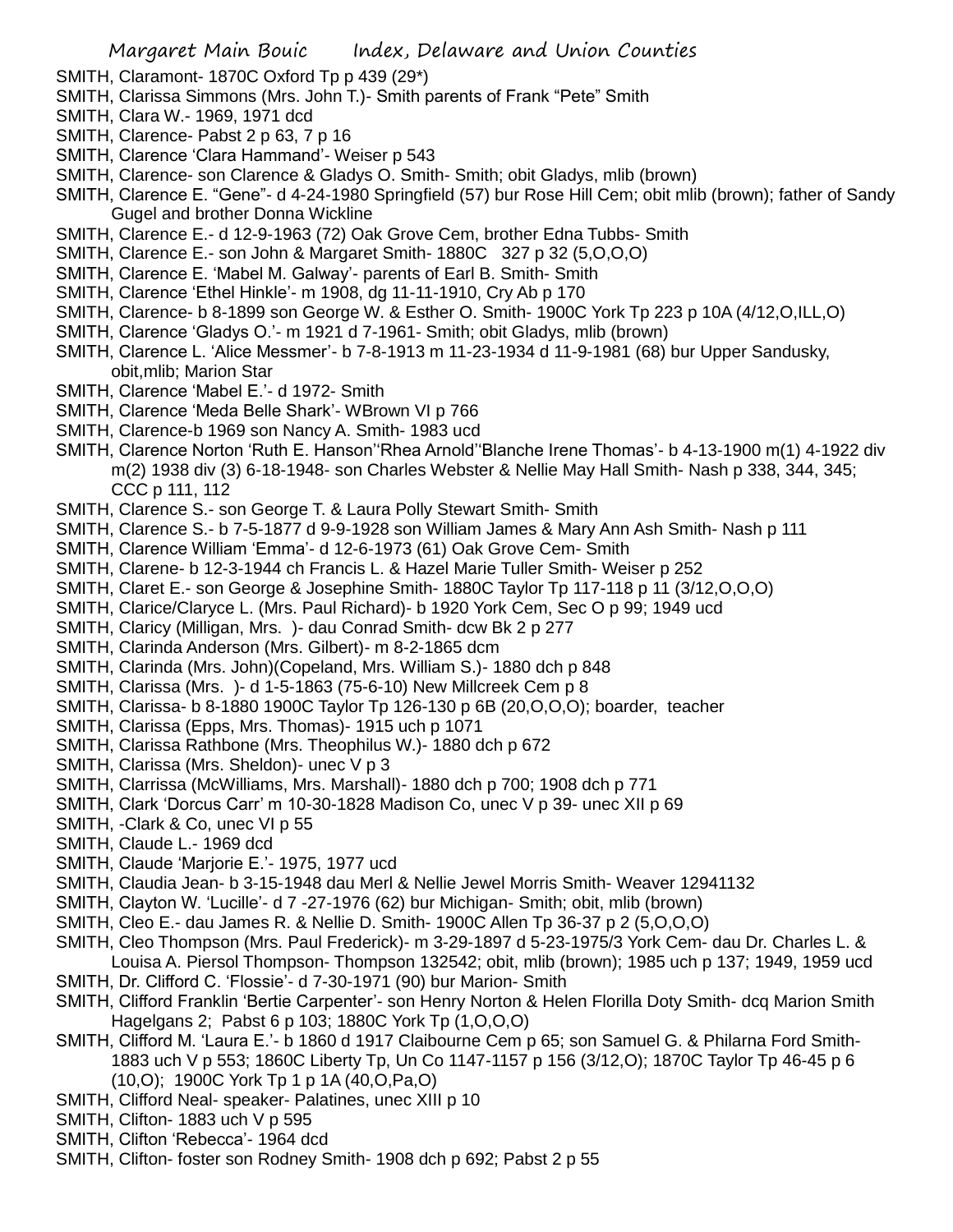- SMITH, Cline- son George & Della Bryant Smith- Smith
- SMITH, Clinton- d 12-1853 son Solomon Smith- Pabst 2 p 50
- SMITH, Clinton- 1870C Scioto Tp p 485 (19)
- SMITH, Clois Carpenter 'Naomi K. Smith'- d 1984son Clifford F. & Bertie Carpenter Smith- dcq Marian Smith Hagelgans 1; 1880C York Tp 277 p 27 (4,O,O,O); 1961, 1964, 1969, 1971, 1980 dcd
- SMITH, Clois H.- son Henry Norton & Helen Florilla Doty Smith- 1880c York Tp (4,O,O,O)
- SMITH, Clome (Holbrook, Mrs. )- dau Oscar & Rissie Riggsby Smith- Smith
- SMITH, Clotilda (Mrs. Ward)- d 10-28-1967 (85) Smith
- SMITH, Clovis W. 'Martha'- 1961. 1964 dcd
- SMITH, Clyde E.- 1870C Oxford Tp p 445 (1)
- SMITH, Clyde 'Eva Coleman'- Schultz p 8
- SMITH, Clyde- son George & Della Bryant Smith- Smith
- SMITH, Clyde Paul 'Helen Elizabeth'- d 2-16-1966 (55) Fancher Cem- Smith; 1961 dcd
- SMITH, Clyde 'Therese Carey'- m 9-23-1941- Smith
- SMITH, Colby- b 1970 son Wayne W. & Twila J. Smith- 1979, 1981 ucd
- SMITH, Conie Ruth- b 9-20-1955 dau Robert Glenn & Charlene Fae Benedict Smith- Nash p 346
- SMITH, Connie- dau C. Hansel & Anna M. Smith- 1964 dcd
- SMITH, Connie (Franklin, Mrs. Donald)- dau Arvin Ralph & Mary Lucille Frost Smith- obit Mary Lucille, mlib
- SMITH, Connie J. (Hand, Mrs. Richard E.)- m 9-7-1982 dau Glenn D. & Esther Clo Boggs Smith- Smith
- SMITH, —(Richardson, Mrs. Howard)- dau Arvin Ralph & Mary Lucille Frost Smith- obit Mary Lucille, mlib
- SMITH, —(Cone, Mrs. M. A.)- sister Judge John Albert Cone- dg 2-11-1910, Cry Ab p 98
- SMITH, Connie Jean- b 8-27-1950 dau John Harold & Theo Irene Renn Smith- Weiser p 557
- SMITH, Connie (Niebarger, Mrs. )- dau Joseph F. & Della Smith- Smith
- SMITH, Connie (Mrs. William E.)- Smith; 1975, 1977, 1979, 1981, 1983 ucd
- SMITH, Connor Scott- b 3-25-1995 son Scott & Sandra Nicol Smith- Smith
- SMITH, Conrad- 1969 dcd
- SMITH, Conrad- 1840C Thomson Tp p 111 (70-80)
- SMITH, Conrad- son Adam & Sarah Smith- 1850C Thomson Tp 71 p 188 (3,O); 1870C Thomson Tp p 502 (21) SMITH, Conrad 'Alma Fisher'- b 1-1847 m 4-12-1877 ucm 6053- 1880C Claibourne Tp 102-107 p 10
	- (33,O,O,O); 1900C Claib. Tp 10-11 p 1A (53,O,O,O); 1910C Claib SP 140-141 p 6B (63,O,O,O) m 33y
- SMITH, Conrad 'Mary'- will dcw Bk 2 p 277
- SMITH, Constance J.- 1969 dcd
- SMITH, Constance Lee Liggett (Mrs. Charles)- dau Wayne & Freda Lodell Hickok Liggett- Weaver 1259321; Carr 114312231
- SMITH, Constance (Weese, Mrs. Harold R.)- d 6-23-1983- Smith
- SMITH, Cookie (White, Mrs. )- dau Joseph W. & Helen Smith- Smith
- SMITH, Cooper- Smith
- SMITH, Cora- 1870C Scioto Tp p 492 (10)
- SMITH, Cora-dau Hezekiah C. & Susannah Taylor Smith-1880C Jerome Tp 224-240 p 27 (4,O,O,O)
- SMITH, Cora (Mrs. John A.)- b 1886 d 1954 Claibourne Cem p 94
- SMITH, Cora B. (Williams, Mrs. John T.)- m 12-24-1896 ucm (Hearl)
- SMITH, Cora Frances (Foxworthy, Mrs. Homer)- b 2-26-1893 m 3-19-1916 dau Walker G. & Margaret Jane Knecht Smith- Weiser p 273
- SMITH, Cora L.- b 11-11-1873 Berkshire Tp dau Wm. M. & Irene Dunhana Smith- dcbirths
- SMITH, Cora (Mrs. Mike)- Smith
- SMITH, Corene- b 9-4-1869 Scioto Tp dau Wm. A. & L. Smith- dcbirths
- SMITH, Corey Jo- son Norman Dale Smith- Smith
- SMITH, Cornelia- dau Joseph & Lydia Smith- 1850C Trenton Tp 934 p 75 (7,O)
- SMITH, Cornelia Tarleton (Mrs. Rev. Nathan S.)- d Wednesday (79) dg 3-30-1909, Cry Ab p 19; hmp p 242; once Supt. of Girl's Industrial school
- SMITH, Corinne Lael (Bettilyon Mrs. Allen Kyle)- b 5-25-1915 m 2-18-1938- Weiser p 415
- SMITH, Cortland C. 'Hannah P. Morton'- b 10-1828 m 3-30-1893 ucm (Hearl); 1900C Milford 63-67 p 83 (71,Mass,Mass,Mass)
- SMITH, Court C.- d Tuesday, bu Woodstock- mt 4-5-1905 p 1, Abs p 10
- SMITH, —(Kidder, Mrs. Levi)- dau Court C. Smith- mt 4-5- 1905 p1, Abs p 19
- SMITH, C. P. (Mrs. S.)- lptw p 8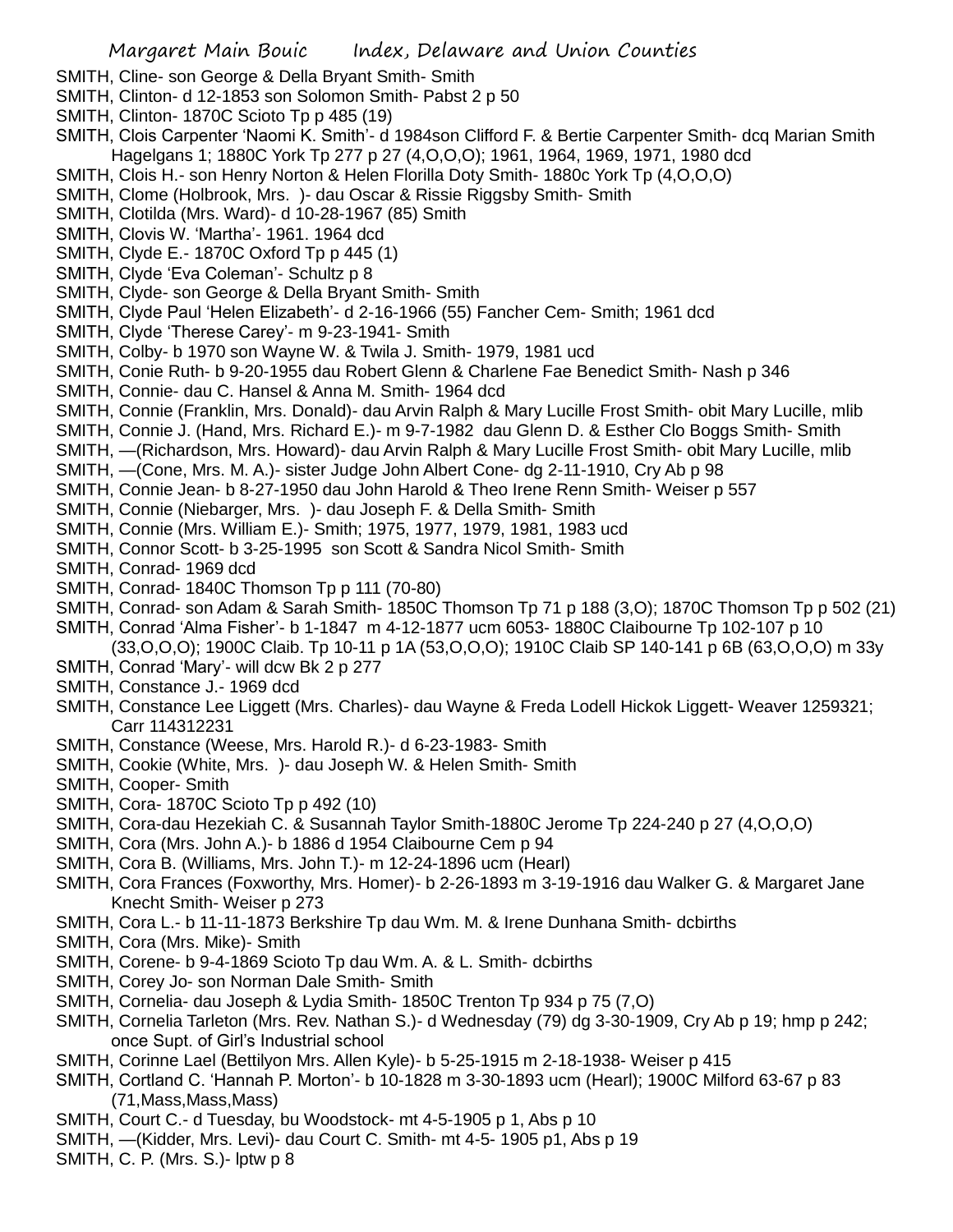SMITH, Craig 'Barbara'- son Jerry K. & Marlena l. Webster Smith- Smith- 1977, 1979, 1983 ucd SMITH, Crim 'Winnie'- Smith

- SMITH, Cristina- b 6-1880 dau Joseph & Emeline Smith- 1900C Liberty Tp Un Co 154-158 p 7A(19,O,O,O)
- SMITH, Cristine- 1850C Thomson Tp 30 p 186 (40,Pa)
- SMITH, Cristy Ann- b 6-21-1983 dau Ronald & –McGlone Smith- Smith
- SMITH, Crocker- appr est Robert Tucker (10-18-1843) JB3 p 175, uccp p 28; 1883 uch V p 145
- SMITH, —(Mrs. C. S.)- mt 9-1-1886 Abs p 27
- SMITH, —(Mrs. ) dau Ozias Culver- mt 2-24-1904 p 7 c4, Abs p 6
- SMITH, Crystal (Lipps, Mrs. )- b 1958 dau Vernon & Edna Ruth Smith- Smith; 1964, 1969, 1971 dcd
- SMITH, Curtis R. 'Iris L. Stewart'- parents of Marvin L. Smith- Smith
- SMITH, C. W.- dcg p 2 C. W.- restaurant unec III p 17
- SMITH, Elder C. W.- hmp p 85
- SMITH, C. W.- 1860C Liberty Tp un Co 1149-1159 p 156 (23,O); son of Sarah?; 1915 uch p 265; 1883 uch IV p 535, V p 683
- SMITH, C. W.- brother-in-law of H. A. Dean- mt 9-28-1904, Abs p 23
- SMITH, C. W.- son William DeForest Smith- railroad magnate, mt 3-2-1898 p1c4; Abs p 33
- SMITH, Cynthia- 1870C Harlem Tp p 367 (34)
- SMITH, Cynthia Ann (Hoopes, Mrs. William Cox)- m 1-1988 dau Jerry Smith & Otila Galvan- Smith
- SMITH, Cynthia Ann Patrick (Mrs. D. John IV) m 12-1976- 1977, 1979 ucd
- SMITH, Cynthia Avery (Mrs. Theron W.)- m 6-23-1823 dcga p 19 Del Pat & Franklin Chron
- SMITH, Cynthia (Baxter, Mrs. William H.)- b 1817 m 9-12-1840 or 7-17-1840 ucm 656 d 1897- unec I p 19. V p 37, VII p 49, Baxter Bible, m 9-17-1840
- SMITH, Cynthia Cay- b 1967 dau Charles & Patricia Pauver Smith- Maugans Anc p 173
- SMITH, Cynthia Cockrell (Mrs. William L.)- m 10-21-1852 dcm
- SMITH, Cynthia J.- 1977, 1979 ucd
- SMITH, Cynthia Kay- dau Frank E. Smith- Smith
- SMITH, Cynthia- b 1955 dau Peter G. & Carolyn S. Smith- 1964, 1969, 1971 dcd
- SMITH, Cyrena A. (Mrs. John N.)- d 4-20-1874 (49-7-29) Southardtown Cem, York Cem p 14
- SMITH, Cyrena (Patee, Mrs. Henry)- m 7-10-1824 dcga p 24 Del Pat & Franklin Chronicle
- SMITH, Cyrene- ch William & Mary Smith- 1850C Delaware Town 1116 p 85 (6,O)
- SMITH, Cyrus- 1870C Allen Tp 86-83 p 6 (16,O)
- SMITH, Cyrus 'Edith A. Shirk'- m 3-4-1894 ucm (Hearl)
- SMITH, Cyrus 'Fannie A. Harrington'- m 4-6-1856 ucm (Hearl)
- SMITH, Cyrus E. 'Nurces B. Weldon'- m 11-19-1880 ucm (Hearl) 6839
- SMITH, Cyrus 'Fannie A. Harrington'- m 4-6-1856 ucm 2406; unec VIII p 65, XVII p 54
- SMITH, Cyrus 'Lydia W. Hall'- b 2-24-1813 m 11-3-1836 d 7-25-1880 ped Rebecca Genevieve Smith #532 8; by Nancy Wright Brannan, granddaughter; unec VIII p 44, XVII p 22, 57
- SMITH, Cyrus N.- b 8-1872 1900C Allen tp 57-59 p 3B (27,O,O,O)
- SMITH, Cyrus N. 'Viola Augusta Bryan'- m 12-27-1891 ucm (Hearl); unec IV p 10, lip
- SMITH, Cyrus N.- son William & Rosie Smith- 1880C Allen Tp 195-208 p 20 (8,O,O,O)
- SMITH, Cyrus- grandson William Smith- 1880C Allen Tp 267-282 p 27 (19,O,O,O)
- SMITH, D.- hadc p 58 (Westfield) 1880 dch p 486
- SMITH, Daddy has good fish- unec VIII p 39
- SMITH, Daisy E. (Hunter, Mrs. )- d 1-5-1986 (78) Oak Grove Cem- Smith
- SMITH, Daisy Virginy- dau William Smith- Pabst 2 p 33
- SMITH, Daisy M. Crouch (Mrs. Jessie Charles)- b 4-10-1905 d 7-27-1994 (89) Greenmound Cem- dau Marion Grant & Lula Swain Crouch- parents of Martha J. Culver- Smith
- SMITH, Dale Chester- d Thursday- son W. L. Snyder- dg 3-5-1915, 3-9-1915, Cry Ab p 23, 24
- SMITH, Dale 'Christie A.'- 1979, 1981, 1983 ucd
- SMITH, F. Dale 'Esther'- 1980 dcd
- SMITH, Dale- son Francis & Dorothy Daniels Smith obit Francis- mlib
- SMITH, Dale- son Joe E. & Mary Bennett Smith- Smith
- SMITH, Dale 'Lois Joan Staley'- d 11-1-1996- Smith
- SMITH, Dale M.'Joan Staley'- b 8-22-1931 d 11-1-1996 (65) Alum Creek Cem- son Henry & Forrest Dudley Smith- ,Smith
- SMITH, Dale McCoy- son Lewn & Mabel Marie Freshwater Smith- Freshwater p 114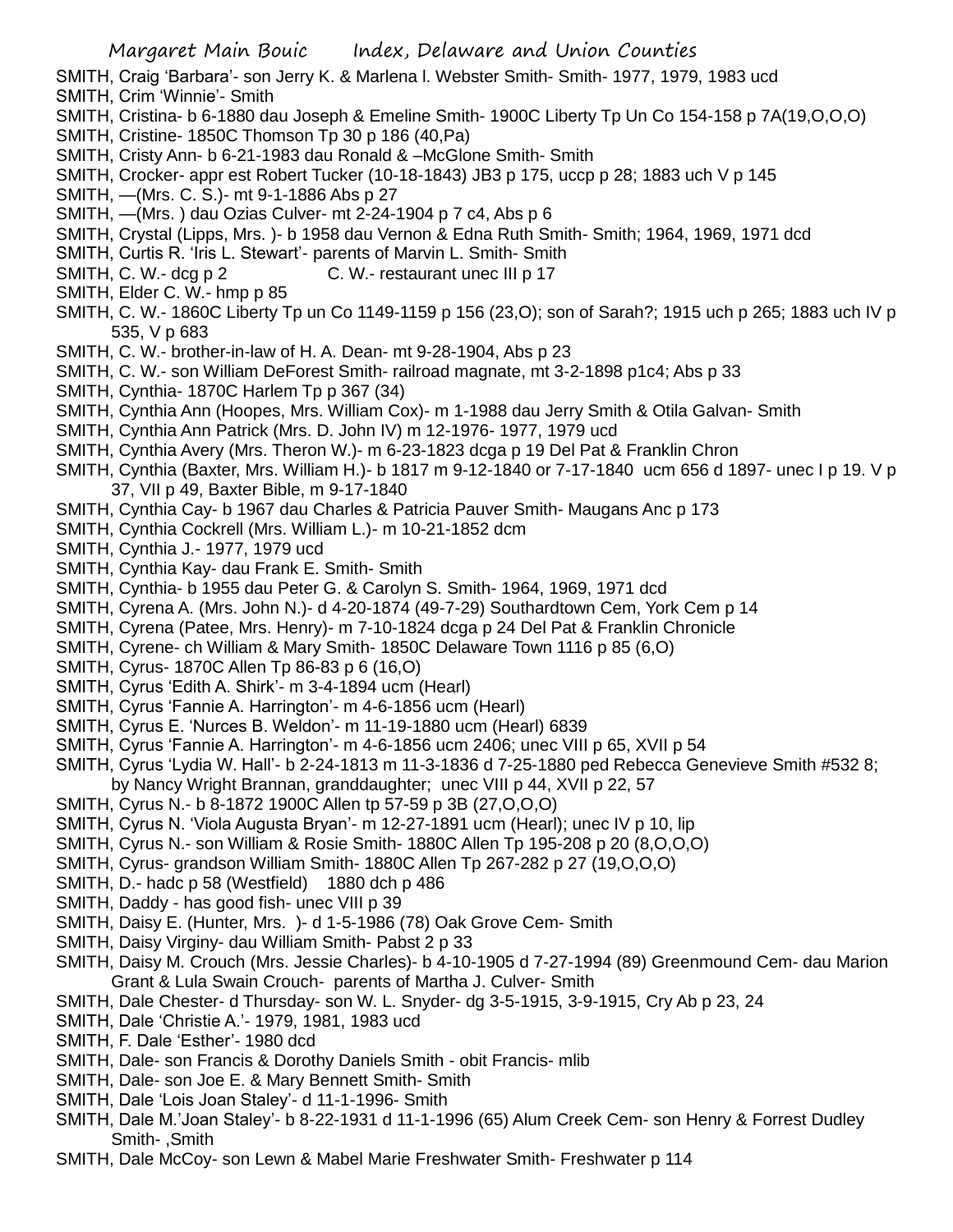- SMITH, N. Dale- d 2-22-1993 Ferncliff Cem, Springfield- son Marjorie J. Smith- Smith
- SMITH, Robert Dale- b 1951 son Robert M. & Donna M. Smith- 1961(9), 1964, 1969 dcd
- SMITH, Dale- son Wendell & Helen E. Zahn Smith- Smith; obit Wendell, mlib; obit Helen Zahn, mlib (brown); 1949 ucd
- SMITH, Dale- son William & Susie Cooperider Smith- Smith
- SMITH, Dan- d 2-16-1942 York Cem p 104
- SMITH, Dan- b 1865 1900C Liberty Tp Un Co 147-151 p 78 (34,O,O,O)
- SMITH, Dan- twin of David- obit David, mlib
- SMITH, Dan 'Eva Lenthera Hammond'- Weiser p 542
- SMITH, Dan- son Howard & Annabelle Ross Smith- Smith
- SMITH, Dan 'Judi Dunkelberger'- spm Ed & Bette Smith- Smith
- SMITH, Dan- brother of Leslie B., uncle of John Howard Smith- obit John Howard, mlib
- SMITH, Dana A.'Donna H.'-Smith,1959,1962, 1967, 1971, 1973, 1975, 1977, 1979, 1981, 1983 ucd
- SMITH, Dana- b 1968 son Dell N. & Donna Smith- Smith; 1973 ucd
- SMITH, Dana- son Fred & Myrta Liggett Smith- Carr 1144434; 1910C Millcreek Tp 65-69 p 3B (4,O,O,O)
- SMITH, Dana- son Henry & Anna J. Smith- 1962 ucd (1)
- SMITH, Dana- b 1974 son Jefferson & Becky M. Smith- 1975 ucd
- SMITH, Dana T. 'Hazel M. Turner '- b 1906 m 9-18-1926 d 7-28-1990 Oakdale I p 64 (O-R6-2); Smith; 1967, 1971, 1973, 1975, 1977 ucd
- SMITH, Daniel- 1835 men p 28 #111 p 48 Genoa Tp; Pabst 6 p 52; 1908 dch p 379
- SMITH, Daniel- hadc p 50, 52 (1849 Scioto Tp)
- SMITH, Daniel- final settlement- mt 12-29-1858, Abs p 31; letter 1844; unec XII p 70
- SMITH, Daniel B.- son Jack & Mary Jo Smith- Smith- engaged to Tanya Cunningham
- SMITH, Dr. Daniel Buttrick- 1908 dch p 234, 379; Bible publisher, unec III p 5
- SMITH, Daniel- son Earl & Esther C. Bradford Smith- Smith
- SMITH, Daniel 'Elizabeth A. West'- m 4-14-1862 ucm 3314, unec V p 10, XX p 43; 1883 uch V p 176
- SMITH, Daniel 'Elizabeth Perrigo'- b 1774 d 7-14-1856 Harrison Co- Doris Ryan letter, chart
- SMITH, Daniel G.- b 1957 d 1960 Oakdale II p 89 (H-R20-3)
- SMITH, Damiel 'Grace Martin'- m 5-18-1844 dcm; 1850C Troy Tp 2624 p 137 (30,O)
- SMITH, Daniel- b 1969 son Jack C. & Mary J. Smith- 1983 ucd
- SMITH, Daniel 'Jane McCoy Flenniken'- Powers p 135
- SMITH, Daniel- b 1962 son Jerry L. & Sharon K. Adams Smith- Smith; 1971 ucd
- SMITH, Daniel- nephew Joel K. & Margaret Manin- 1910C Liberty Tp Un Co 339 p 14A (40,O,O,O)
- SMITH, Daniel- son John C. & Mary Smith- 1977 ucd
- SMITH, Daniel John 'Elizabeth Ellen Buckley'- b 1841 son Jesse & Jane Lavey Smith- Ryan chart
- SMITH, Daniel- brother Joseph Smith- 1870C Taylor Tp 199-190 p 24 (7,O); 1880C Liberty Tp (17,O,O,O)
- SMITH, Daniel- b 1953 son Josephine Smith- 1967 ucd
- SMITH, Daniel Loren- b 12-15-1998 son Rick & Melissa Meeks Smith- Smith
- SMITH, Daniel 'Mehitable'- see Old Kilb Cem p 8
- SMITH, Daniel 'Nancy'- 1850C Genoa Tp 288 p 30 (50,Pa); hadc p 26
- SMITH, Daniel- b 12-28-1983 son Patrick & Marilyn Burns Smith- St. Paul p 21
- SMITH, Daniel- son Paul V. & Eileen Smith- Smith
- SMITH, Daniel P. 'Mary A. Munhollen'- b 1803 d 1876/8 ped Patricia Joan Smith Gray #88 16; unec VI p 62
- SMITH, Daniel 'Sarah'- 1850C Thomson Tp 90 p 189 (60,Pa)
- SMITH, Daniel- son Stephen & Christiana Howard Smith- 1840C Leesburg Tp 110 (-5); 1850C Leesburg Tp 275-278 p 42 (12,O); mt 12-29-1958; More Howers
- SMITH, Daniel T. 'Linda L.'- 1971 dcd; 1977 ucd
- SMITH, Daniel Thomas- son Harry Smith- Smith
- SMITH, Daniel- son William & Mary Smith- 1870C Millcreek Tp p 29 (10,O)
- SMITH, Daniel- son Willis R. & Ann Smith- Pabst 6 p 88
- SMITH, Danielle Renee- b 3-8-1979 dau Steve & —Dodd Smith- Smith
- SMITH, Danny- 3 ringbinder mlib, 2-7-1960
- SMITH, Danny- b 4-22-1943 son Francis L. & Hazel Marie Tuller Smith- Weiser p 252
- SMITH, Danny- b 1958 son Harold T. & Gena C. Smith- 1967, 1971, 1973 ucd
- SMITH, Danny- son Lewis E. & Eileen Cummings Smith- Smith; 1959 (11), 1962 ucd
- SMITH, Danny L. 'Melinda S.'- 1967, 1971, 1973, 1975, 1977, 1979, 1981, 1983 ucd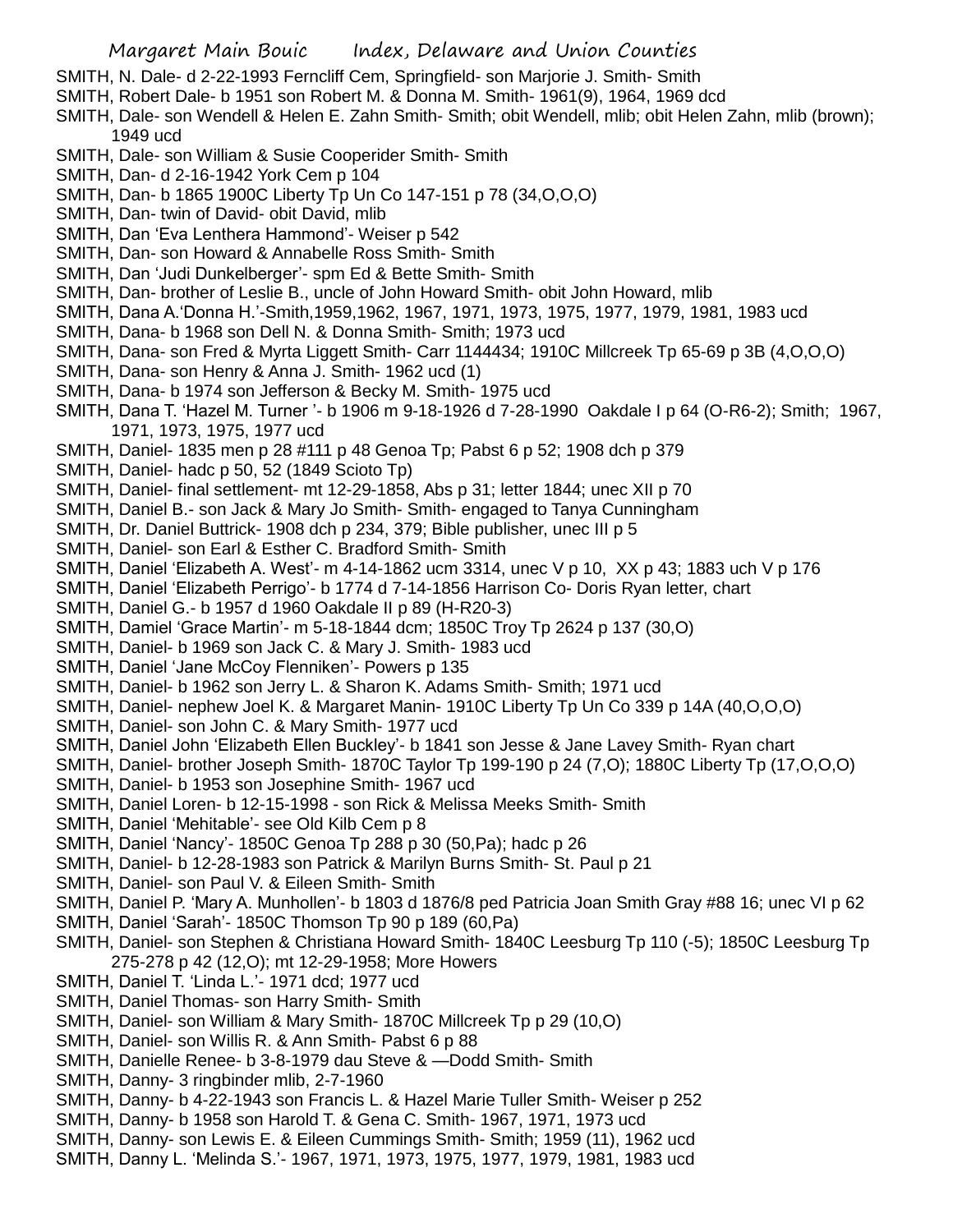- SMITH, Danny Ray- b d 10-17-1963 son Richard A. & Martha Combs Smith- Smith
- SMITH, Danny- son William C. & Virginia L. Smith- 1961(5) dcd
- SMITH, Darcus Ann Haynes (Mrs. John Wesley)- m 7-26-1850 ucm 1548; unec VII p 60
- SMITH, Darell- son Donald & Dorothy Smith- 1949 ucd
- SMITH, Darla (Mrs. Gary)- Smith
- SMITH, Darlene, query, Smith, Bollinger, Schneck- Smith
- SMITH, Darlene Ann (Phelps, Mrs. C. Alan)- b 1956 m 3-17-1978 dau Frank E. & Lurliene Smith- 1959, 1967, 1971, 1973, 1975, 1977, 1979 ucd
- SMITH, Darlene (Augenstein, Mrs. )- dau Walter H. & Edna H. Smith or Walter & Hazel Scott Smith- Smith
- SMITH, Darlene (Landis, Mrs. )- sister Robert H. Smith,Jr., Alice Mello Smith
- SMITH, Darlene (Miller, Mrs. )- dau Elberet & Jane Patterson Smith- Smith
- SMITH, Darlene (Phelps, Mrs. Alan)- dau Frank & Lurliene Brooks Smith- Smith
- SMITH, Darlene (Tomlin, Mrs. )- dau Abraham L. & Clara L. Smith- Smith
- SMITH, Dar(r)yl 'Scarlett Stambaugh'- b 1953 son James W. & Marie Smith- 755 unec XXI p 25; 1967, 1973, 1983 ucd
- SMITH, Darrell '–Bell'- son Peggy Smith- Smith
- SMITH, Darrell James II- b 3-30-1974 son Darrell James & Scarlett Stambaugh Smith- Smith
- SMITH, Darrell Ray- b 11-1941 d 1–26-1995 (53) bur Marion, Ind.- son Donald E. & Dorothy Mae Hoskins Smith- Smith
- SMITH, Darren Dominic 'Amy Jo Kuhn'- m 6-26- son Robert & Kathleen Smith- Smith
- SMITH, Daryl A. son Harold C. & Helen Parker Smith- Smith
- SMITH, Dave- 1981, 1983 ucd, Broadway Rd
- SMITH, David- land sale- unec IV p 33
- SMITH, David- 1820C Concord Tp; Pabst 7 p 15; 1976 dch p 12
- SMITH, David- 1820C Genoa Tp SMITH, David- hit p 194, 204; 1883 uch IV p 536, V p 335
- SMITH, David- 1830C Millcreek Tp 345 p 289 (40-50), Mil Tp 1829; unec VI p 5
- SMITH, David- 1870C Orange Tp p 418 (13)
- SMITH, David, b 1761 d 10-7-1823 Rev. War, dcga p 19, 21, Del Patron & Frank Chron.- dcc Helen Wornstaff Kern 36
- SMITH, David- 1835 men p 12 #114 p 15 Bennington Tp; hadc p 14 (1849 Bennington Tp)
- SMITH, David- 1835 men p 63 #6 p 118 Westfield Tp
- SMITH, David- b 1761 d 1823, mlib (brown) Cem p 152; 1820C Troy Tp; Powell p 292; dcga p 11; 1835 men p 42 #142 p 76 Marlborough Tp; 1840C Mlb Tp 251 (40-50)
- SMITH, David- 1850C Allen Tp 1479-1498 p 220 (14,O)
- SMITH, David, Claibourne Tp, 1981 ucd SMITH, David- 1977 ucd; Liberty Tp
- SMITH, David- 1980 dcd, Westerville estates
- SMITH, David- 1908 dch p 405
- SMITH, David- 1820C Delaware Tp; Pabst 1 p 1, 5 p 1, 6 p 42; 1880 dch p 318
- SMITH, David,Jr.- 1820C Delaware Tp, Pabst 5 p 1, 6 p 43, 46; Delaware Tp
- SMITH, David- d 8-18-1863; 1883 uch IV p 468 David- 1883 uch IV p 482
- SMITH, David- Nash p 82
- SMITH, David- 1910C Paris Tp 75-76 (36) ditcher
- SMITH, David- father of Aaron C. Smith- obit Aaron 1-2-1901, David d about a year ago
- SMITH, David 'Alvia Andrews'- Smith
- SMITH, David Andrew 'Fannie Peters'- b 3-15-1873 d 7-31-1944 son Andrew & Jane Futhey Smith- McKitrick p 132
- SMITH, David Andrew- b 6-10-1862 d 11-19-1863 son Andrew & Jane Futhey Smith- McKitrick p 132
- SMITH, David Benedict- b 4-23-1950 son Robert Glenn & Charlene Fae Benedict Smith- Nash p 345
- SMITH, David 'Betty Hough'- m 2-28-1942- Smith
- SMITH, David- son –& Catharine Smith- 1860C Paris Tp 1354-1344 p 180 (25,Ger)
- SMITH, David 'Catharine Willey'- 1880 dch p 796
- SMITH, David C. 'Ann Ballard'- obit Frank E., mlib
- SMITH, David- b 1957 son Cecil C. & Betty Smith- 1961, 1964, 1969, 1971 dcd
- SMITH, David- son Charles & Peggy Smith- 1969 dcd
- SMITH, David 'Chloe'- will probated 11-24-1823; dcw Bk 1 p 46
- SMITH, David Clifford- b 3-20-1954 son Brewster Holmes & Georgia Katharine Elelund Smith- Weiser p 797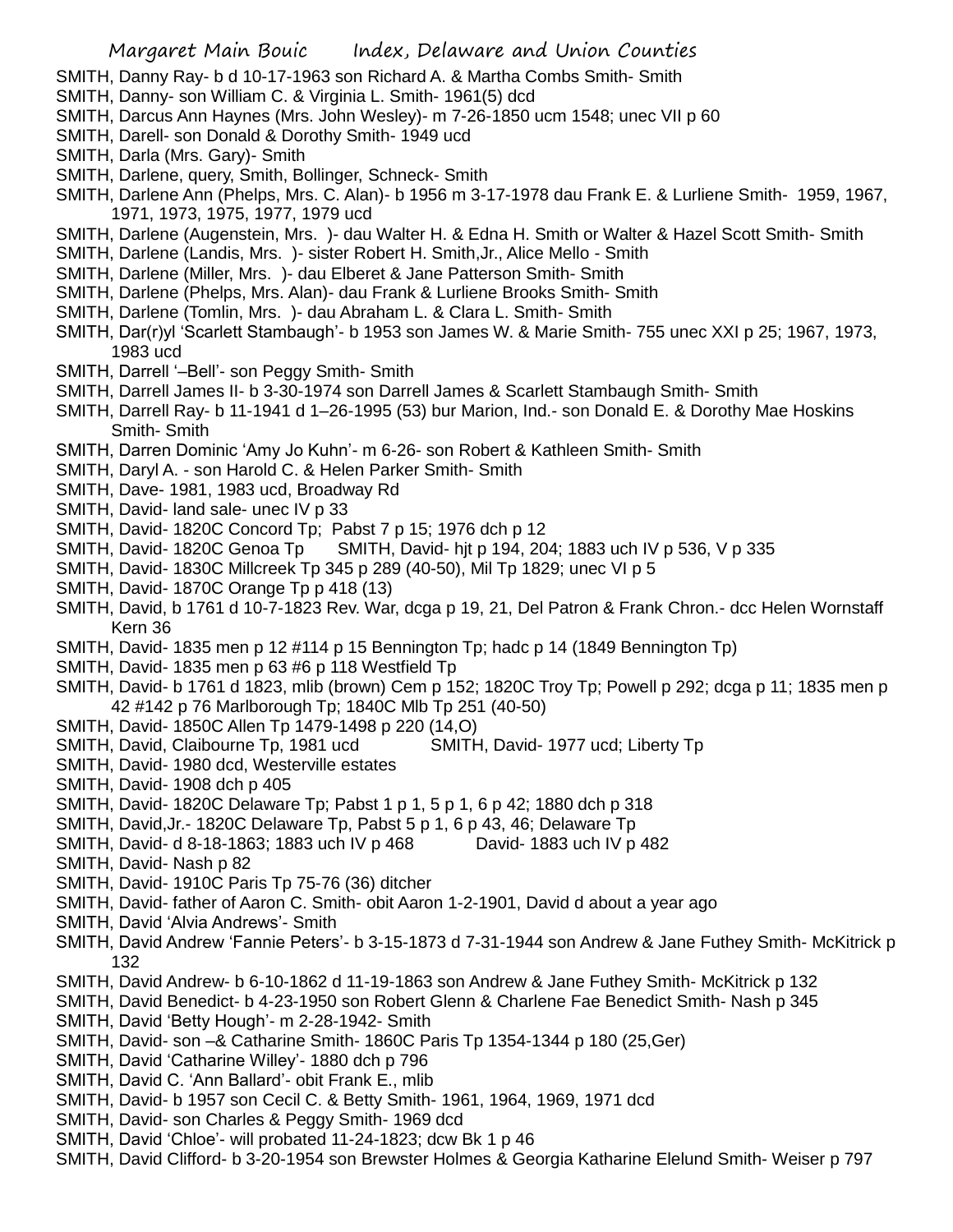- SMITH, David- twin to Dan- drowned, Findley- obit mlib
- SMITH, David (11-1986)- son Dr. David S. & Delores Smith- Smith
- SMITH, David- b 1959 son Donald W. & Jenny M. Smith- 1967, 1973 ucd
- SMITH, David- son Don & Ora Workman Smith- dg 12-8-1953
- SMITH, David E.- Smith
- SMITH, David- son Earl & Esther C. Bradford Smith- Smith
- SMITH, David E.- son David H. Smith- Smith
- SMITH, David- son George A. & Doretha Owen Smith- Smith
- SMITH, David 'Elizabeth Heater'- ped Ronald Joseph Wetzel #61 26; unec V p 45
- SMITH, David E. 'Joan'- 1969, 1971 dcd
- SMITH, David- b 1966 son David E. & Joan Smith- 1969, 1971 dcd
- SMITH, David E.- parents of Kathryn S. Cordell- Smith
- SMITH, David E. 'Kristina'- brother N. Dale Smith- Smith
- SMITH, David- mt 1-20-1904 p2c2 father of Mildred Hyland- Ab s p 2
- SMITH, David 'Elizabeth'- 1880C Claibourne Tp 92-97 p 9 (34,O,O,O)
- SMITH, David 'Elizabeth Carroll'- m 7-6-1843 dcm
- SMITH, David 'Elizabeth- 1850C Delaware Tp 1424 p 99 (30,NY)
- SMITH, David-d Ks. (65) brother Elizabeth Gunderman, Margaret Lachenmeir- mt 6-27-1900 p 7, Abs p 15; obit, mlib
- SMITH, David 'Elizabeth Reeder'- m 3-10-1878 ucm 6231
- SMITH, David 'Elizabeth Reece'- m 1828 or 1829; Pabst 8 p 92
- SMITH, David E. 'Nita'- 1975 ucd
- SMITH, David E. 'Pat M.'- 1977, 1979, 1981, 1983 ucd
- SMITH, David Eugene- b 10-30-1954 son Thomas Donald & Ruth Fehl Smith- Weiser p 454
- SMITH, David- b 1959 son Frank S. & Esther Smith Smith- Smith; 1975 ucd
- SMITH, David F. 'Versie Mosley'- parents of Bobby D Smith- Smith
- SMITH, David G.- son Edgar & Sarah Jane Shoaf Smith- Smith
- SMITH, David- son George & Gertrude Smith- dg 1-7-1910 Cry Ab p 84
- SMITH, David- son Gilbert Smith- dcw Bk 3 p 405
- SMITH, David H.- d today (54) Oakdale -brother John T. mt 7-25-1900 p6c1, Abs p 13
- SMITH, David H. 'Elizabeth Brown'- 1915 uch p 433; 1883 uch V p 83, 335; 1830C Millcreek Tp
- SMITH, David H. 'Harriet Brown'- b 1848/5 m 12-5-1872 ucm 5185 d 7-21-1900 (52y3m) Oakdale I p 26 (E-R23-5); 1985 uch p 19; WBrown II p 151. VI p 768; 1880C Paris Tp 91-106 p 50 (34,O,O,O); 1900C Dover Tp 195-197 p 9A (54,O,O,O)
- SMITH, Hon. David 'Harriet Mitchell'- dcga p 12, Franklin Chronicle
- SMITH, David H. 'Emma L.'- 1910C Liberty Tp 15 (41,O,O,O) m 10-y
- SMITH, David H.- d 7-25-1900 brother John T. Smith- obit, mlib
- SMITH, David H. 'Ruth A.'- 1961 dcd
- SMITH, David H. ' ' 'Ruth E. Gillis' b 2-7-1897 d 7-3-1987 (90) bur Caledonia- Smith
- SMITH, D. J.- mayor of Marysville -mt 2-22-1860, Abs p 39
- SMITH, David- son Jacob & Eliza Smith- 1850C Scioto Tp 2346 p 142 (5,O); 1870C Dover Tp 183-185 p 23 (24,O)
- SMITH, David J.- b 1846 son Jesse & Jane Lavery Smith- Ryan chart
- SMITH, David Jackson. 'Rossana Aspite' m 8-13- 1983 son Richard Smith- Smith
- SMITH, David- b 1973 son Jerry & Cathy Smith- 1981, 1983 ucd
- SMITH, David/Joel 'Millie Cook'- son Daniel & Elizabeth Perrigo Smith- D. Ryan chart
- SMITH, David- b 1-9-1883/4 d 10-22-1972 Oakdale Cem- son John T. & Clara Simmons Smith- Smith; 1900C Marysville 1st ward 277-285 p 12A (17,O,O,O)l 1910C Paris-Marysville 186-191 p 7A (26,O,O,O)
- SMITH, David 'Kathrine McKitrick'- McKitrick p 60. 126
- SMITH, David- son Katy Smith- 1870c Paris Tp 188-189 p 25 (32,Bav)
- SMITH, David- b 1959 son Leland L. & Esther J. Smith- 1967, 1971, 1973 ucd
- SMITH, David Leroy 'Janet Husted'- b 6-4-1936 son Walter Earl & Thelma Maxine Cratty Smith- Maugans Anc p 12
- SMITH, David 'Louisa Easter'- m 4-6-1871 ucm 4910
- SMITH, David L.-son Newton & Mary A. Smith- 1850C Liberty Tp Union Co 949-965 p 142 (10/12,O) SMITH, David L..- 1980 dcd, 1425 Marysville R.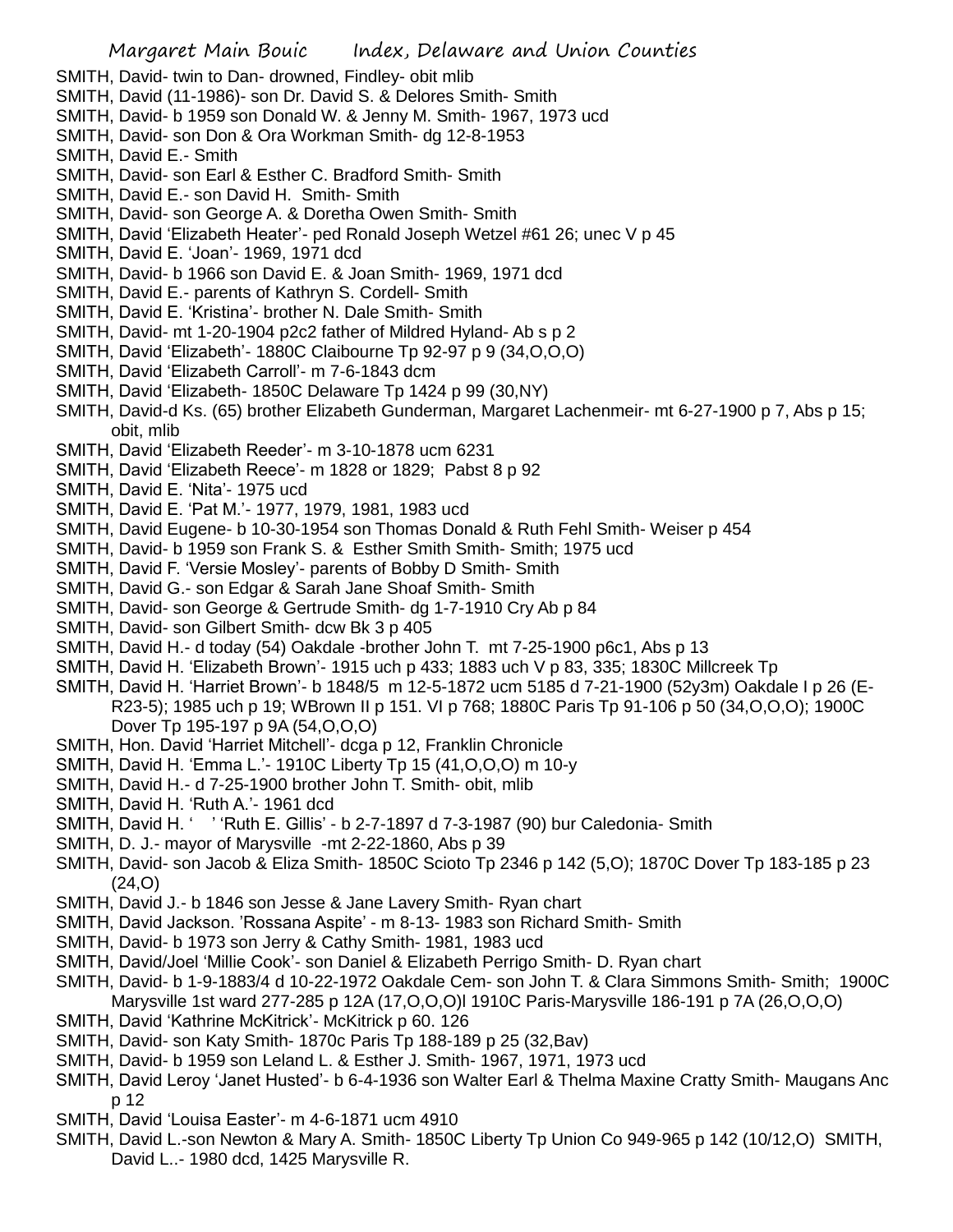- SMITH, David 'Martha Powers'- m 9-27-1863 dcm; Powers Pat p 204
- SMITH, Dr. David 'Mary'- parents of Dr. David Ronald Smith- Smith
- SMITH, David 'Mary E.'- b 10-1845 1900C Dover Tp 195-197 p 9A (54,O,O,O)
- SMITH, David M. 'Vide Andrews'- m 7-26-1876 ucm (Hearl)
- SMITH, David- son Nelson & Ann Jane Crawford Smith- 1883 uch V p 447; 1880c Leesburg Tp 80 p 8  $(14, 0, 0, 0)$
- SMITH, David Noel- b 9-24-1921 Ind. d Monday, accident- son Noah W. & Ella Mae Lauders Smith Un Co. Journal 7-18-1940 front page; Powell Cem
- SMITH, David P '-- Amato'- son Cooper Smith- Smith
- SMITH, David Paul II 'Julie Ann Pierson'- m 9-18-1993 son David & Penny Smith- Smith
- SMITH, David 'Penny'- Smith; 1969 dcd
- SMITH, David P.- son Samuel & Armina Smith- 1850C Harlem Tp 579 p 54 (13,O)
- SMITH, David R.- 1976 dch p 183, 184, 221, 226
- SMITH, Col. David R.- d 7-1955- Smith
- SMITH, David Rahm- son Edward Luther & Mildred Louise Rahm Smith- Weiser p 809
- SMITH, David Rahm,Jr.- son David Rahm Smith- Weiser p 809
- SMITH, David (20-1959) son Rev. Robert E. & Catherine Smith- Smith
- SMITH, Dr. David Ronald 'Judith Dianne Cribb'- m 6-22-1991 son Dr. David & Mary Smith- Smith
- SMITH, David 'Ronda Chandler'- Smith
- SMITH, David 'Rose Marie'- parents of Kevin David Smith- Smith
- SMITH, David 'Sarah Ann Freshwater '- Freshwater p 118, 122
- SMITH, David S.- son Wilson & Anne J. Smith- 1870C Leesburg Tp 232-224 p 30 (5,O)
- SMITH, David- b 1960 son Tucker P. & Janet A. Smith- 1973, 1975, 1979 ucd
- SMITH, David Tucker- b 8-17-1960 son Tucker Phillip,Jr. & Janet Zuspan Smith- 1985 uch p 130
- SMITH, David- b 1960 son Vernon & Ruth Edna Smith- Smith; 1964, 1969, 1971 dcd
- SMITH, Rev. David M. 'Alvira "Vide"Andrews , 7-26-1876 son Robert & Sarah Smith- 1915 uch p 1090; mt 3 p 30, mt 8-2-1876
- SMITH, Dr. David S. 'Delores'- Peace Corps, dg Pacer 3-24-1986; Smith
- SMITH, David W.- son Don W. Smith- Smith
- SMITH, David- son Walter J. & Helen A. Smith- 1964 (15) dcd
- SMITH, David Warren- b 11-15-1960 son David Leroy & Janet Husted Smith- Maugans Anc p 12
- SMITH, David- b 1959 son Wayne D. & Jenny B. Smith- 1971 ucd
- SMITH, Davis 'Christiana Young- parents of J. Grant & Edna Crozier Smith- Smith
- SMITH, Dawn E. (Hymel, Mrs. )- dau Woodrow E. & Elanor Smith- Piersol; Turney
- SMITH, Dawn Marie (Irwin, Mrs. Raymond Dye)- m 9-8-1990 dau Robert E. & Kathleen Ann Smith- Smith
- SMITH, D. D. 'Catharine Carpenter'- dumch p 160
- SMITH, D. E. 'Elizabeth English'- 1915 uch p 951
- SMITH, Dean- brother Vann Smith- Smith
- SMITH, Deann Marie- b 1958 dau Robert M. & Donna Smith- 1961, 1964, 1969, 1971 dcd
- SMITH, Debbie (Mrs. Charles)- Smith
- SMITH, Debbie J. (Mrs. Charles E.)- 1980 dcd
- SMITH, Debbie- b 1956 dau Charles G. & Ruby K. Smith- 1964, 1969 dcd
- SMITH, Debbie- b 1964 dau Harold A. & Joyce A. Smith- 1971, 1973 ucd
- SMITH, Debbie- b 1965 dau Harold J. & Peggy Smith- 1969 dcd
- SMITH, Debbie Jean- b 1-13-1956 dau Alvin Jay & Deloras Jean Tague Smith- Weiser p 275
- SMITH, Debbie- b 1955 dau Josephine Smith- 1967 ucd
- SMITH, Debbie- b 1955 dau Lester & Margaret A. Smith- 1967, 1971 ucd
- SMITH, Debbie- b 1955 dau William A. & Mary E. Smith- 1961, 1964, 1969, 1971 dcd
- SMITH, Debersa (Sturgess, Mrs. Smith)- m 1-10-1841 dcm
- SMITH, Debert R.- b 5-1893 son James & Nellie D. Smith- 1900C Allen Tp 157-161 (7,O,O,O); 1910C Allen Tp 36-37 p 2 (17,O,O,O)
- SMITH, Deborah- dau Dr. David R. Smith- Smith- engaged to Alexander Berthelot,Jr.
- SMITH, Deborah J. (Kannally, Mrs. Thomas E. Jr.)- m 5-28-19--- b 1962 dau Delbert R.,Jr. & Geraldine Smith-Smith; 1964, 1969, 1971 dcd
- SMITH, Deborah (Mrs. James R.)- Smith
- SMITH, Deborah June- b 1956- dau James R. & Doris E. Clark Smith- Smith; 1961, 1964, 1969, 1971 dcd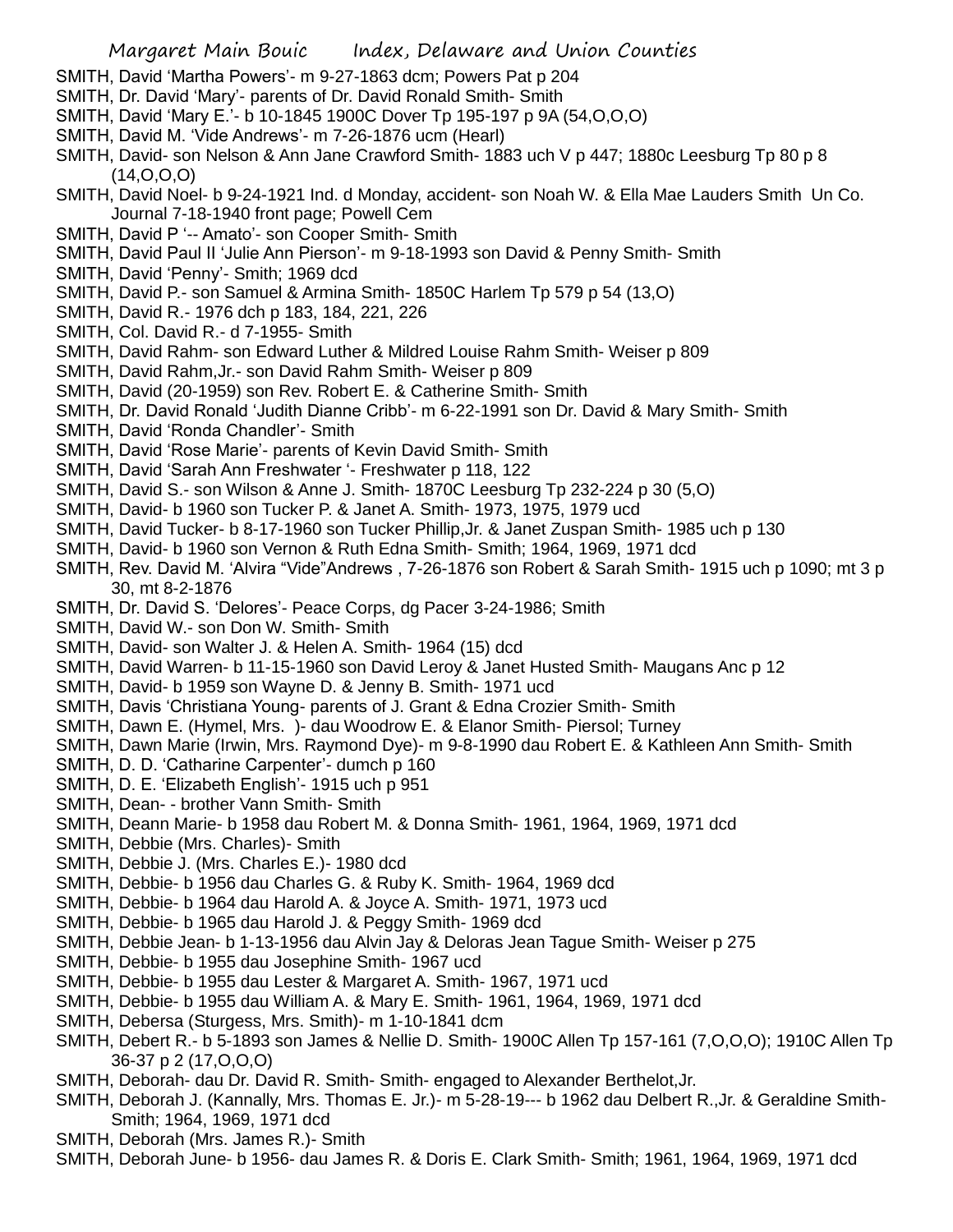SMITH, Deborah Lenar- b 1-21-1951 dau William Talmadge & Elizabeth Ann Weiser Smith- Weiser p 102 SMITH, Deborah Madison- b 5-8-1999 dau Charles & Nikki Held Smith- Smith

- SMITH, Deborah Ruth Raita (Mrs. Paul Edwin)- m 8–25-1973 dau Aaron Raita- Smith
- SMITH, Deborah (Smith, Mrs. James)- sister Ricky A. Smith,Sr.- Smith
- SMITH, Debra (Mrs. Gary)- 1980 dcd

SMITH, Debra L.- dau Gerald Smith- Smith

- SMITH, Deeny- b 1962 ch Dell N. & Donna Smith- Smith; 1973 ucd
- SMITH, DeBrasse Fox 'Ropween Minerva Kahle'- b 10-26-1888 m 9-4-1928- Weiser p 686
- SMITH, Delbert- son Frank/Francis & Myrtle Hayes Smith- obit Francis, mlib (brown)
- SMITH, Delbert 'Kathryn Grace Ufferman'- Smith
- SMITH, Delbert R.,Sr. 'Annabel M. Wiley '- m 5-1934 m 4-24-1934 d 10-2-1986 (74) Fairview Mem. Pk- Smith; 1961, 1964, 1969, 1971, 1980 dcd
- SMITH, Delbert Richard,Jr. 'Geraldine'- son Delbert R.,sr. & Annabel M. Wiley Smith- Smith; 1961, 1964, 1969, 1971, 1980 dcd
- SMITH, Delenie- dau George W; & Esther Weaver Wood- 1870C Leesburg Tp 252-260 p 32 (14,O)
- SMITH, Delilah (Mrs. Abraham)- d 9-18-1887 (78-4-22)- Powell p 88; 1850C Concord Tp 2220 p 130 (34,NY); 1870C Concord Tp p 258 (61\*)
- SMITH, Delilah (Mrs. Duncan)- 1850C Berkshire Tp 90 p 10 (26,O)
- SMITH, Delilah Inskeep (Mrs. Andrew J.)- m 11-29/8-1855 ucm 2357 unec VIII p 35, XVII p 42
- SMITH, Delilah- dau Nathan & Rhoda Love Smith- 1908 dch p 694
- SMITH, Delilah Reynolds (Mrs. Robny/Rodney)- b 1812 m 12-18-1828 ucm 159 d 4-16-1866 (54), Powell p 93; dau Elisha Reynolds, 4-5-1898 p 237 Ref Record Bk p 135; uccp p 50; 1880 dch p 703; 1908 dch p 691; 1883 uch III p 288; dcg p 7, 11; unec II p 26; uccp Record Bk 5 p 237; dg 4-27-1866 ,Cry Ab p 55; 1850C Berlin Tp 2035 p 123 (38,NY)
- SMITH, Dell N. 'Donna''Shirley'- b 2-15-1938 m (2)1983 d 5-17-1985 (46) son Walter Dunkel & Edith Weaver Smith- Smith; 1973 ucd
- SMITH, Della- d 1-29-1864 typhoid, dg 2-26-1864. Cry Ab p 39
- SMITH, Mr. Della B.- b 7-19-1886 Mason Co WVA d 10-1964 Oakdale II p 10 (B-R6–)
- SMITH, Della Bryant (Mrs. George)- Smith
- SMITH, Della- dau Jacob B. & Mary J. Smith- 1870C Paris Tp 154-155 p 81 (13,O)
- SMITH, Della (Mrs. Joseph F.)- Smith
- SMITH, Della Zimmerman (Mrs. Charles H.)- m 5-28-1891; obit Charles H. mlib
- SMITH, Delmar C. 'Edna Belle Grauman'- b 12-14-1892 m 5-31-1916 d 11-21-1966 (73) Oakdale II p 48 (B-R8-13); son William & Lillie Mae Saygrover Smith- Smith; 1900C Paris Tp 3 p 1A (8,O,O,O) ; 1910C Paris Tp 23 p 2A (17,O,O,O)
- SMITH, Delmar- son Delmar C. & Edna B. Grauman Smith- Smith; obit Edna Belle, mlib (brown)
- SMITH, Delmer- son George W. & Esther Weaver Smith- 1860C Leesburg Tp 448 (6,O)
- SMITH, Delmer W. 'Maxine'- 1949 ucd
- SMITH, Delno W.- 1880c Scioto Tp 250-266 (13,O,O,O)
- SMITH, Deloras Jean Tague (Mrs. Alvin Jay)- m 11-9-1952- Weiser p 275
- SMITH, Delores (Mrs. Dr. David S.)- Peace Corps- Smith
- SMITH, Delores E. McGlothlin (Kelton, Mrs. )(Mrs. Harold H.)- dau Mrs. Omer McGlothlein- Eastview Cem-**Smith**
- SMITH, Delores (Green, Mrs. )- dau William A. & Audrey K. Burton Smith- Smith
- SMITH, Delores Jean (Wootchie, Mrs. John David)- m 7-9-1977- dau Michael J. & Leona L Lunter Smith-Smith
- SMITH, Delpha/Delphia- b 1-30-1907 d 2-10-1986 (79) York Cem- dau Hutson & Amanda Williams Smith-1949, 1962, 1967, 1971, 1973, 1975, 1977, 1979, 1981, 1983 ucd; obit Hutson, obit Arch, mlib (brown)
- SMITH, Delphine- 1870C Delaware Town p 297 (21)
- SMITH, Demetrius- b 1971 son Roger K. & Roxanne Smith- 1971 dcd
- SMITH, Denise D. (Mrs. Robert L.)- 1980 dcd
- SMITH, Denise Kay- b 11-29-1953 dau Robert Glenn & Charlene Fae Benedict Smith- Nash p 346
- SMITH, Dennis E.- son Earl & Betty Lloyd Smith- Smith;1959 (16), 1962, 1967 ucd
- SMITH, Dennis Ebert 'Luella May Witters''- b 11-16-1901 m 10-26-1929- Weiser p 708
- SMITH, Dennis- son Paul V. & Eileen Smith- Smith
- SMITH, Dennis R.- b 1954 d 1968 Our Lady of Lourdes Cem, lptw p 56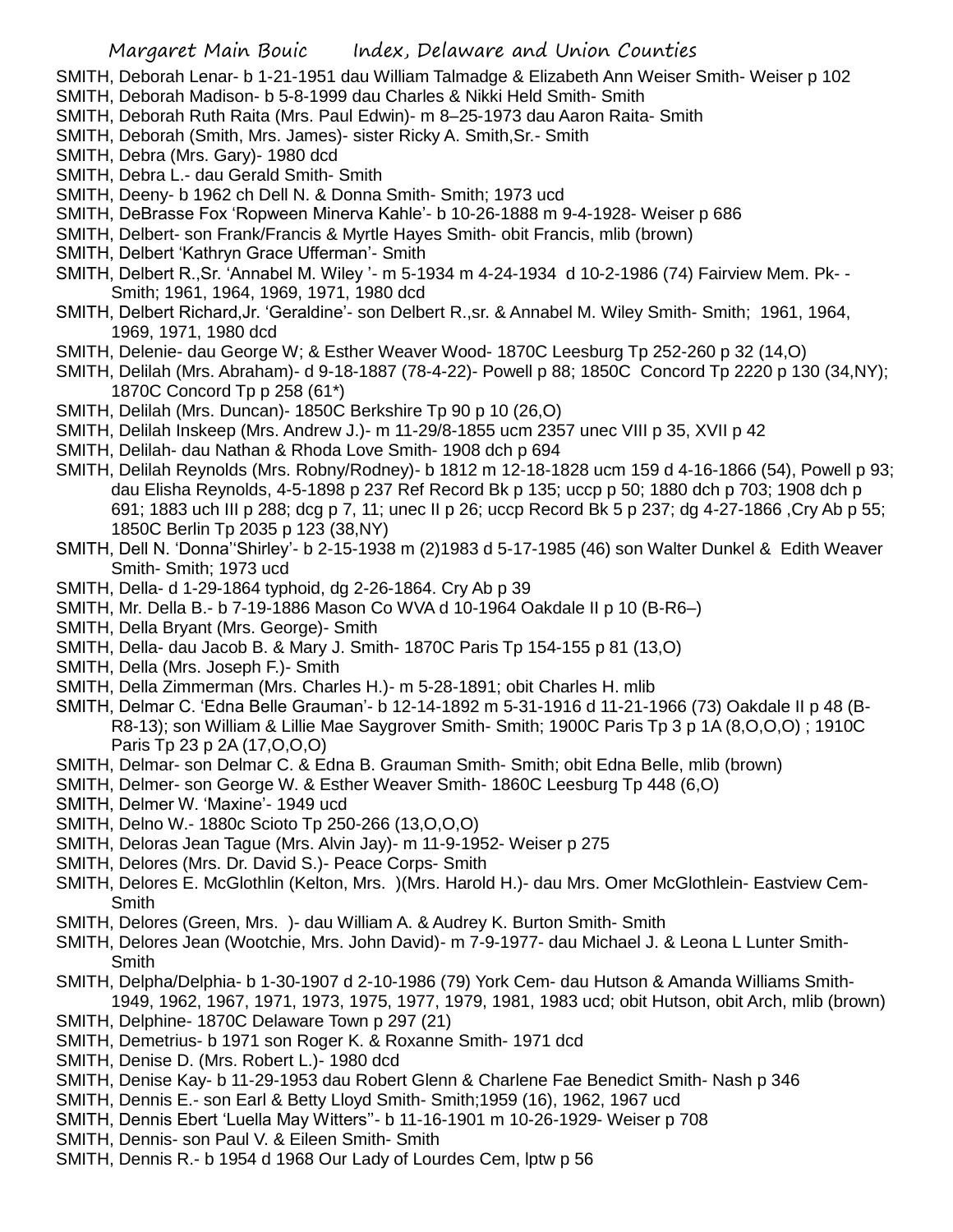SMITH, Denton 'Myrtle Bidwell- d 1-3-1933 (54) bur W. Jefferson- obit mlib; obit Wendell mlib

- SMITH, Denver 'Barbara J.'- 1977, 1979, 1981, 1983 ucd
- SMITH, Denver- b 1962 son Denver & Barbara J. Smith- 1977, 1979 ucd
- SMITH, Depha- sister Huston Sewell- obit Huston, mlib (brown)
- SMITH, Derald Lee- son Newton C. & Bertha Leota Johnson Smith- Smith
- SMITH, Derek- b 1969 ch Donald E. & Winifred Smith- 1980 dcd
- SMITH, Derell Michael ' Orahood'- son Robert Smith- Smith
- SMITH, Dessie M. (Mrs. Hawley)- 1910C Dover Tp 104-109 p 5A (28,O,O,O) m 13y, 6 ch, 5 living
- SMITH, DeWayne- son Delmar & Maxine Smith- Smith
- SMITH, Dewey D. 'Ruth R.;- 1961 dcd
- SMITH, Dewey- son Joseph F. & Della Smith- Smith
- SMITH, D. H. 'Harriet'- m 1872 ,mt 2-8-1893 p 5 c1; Abs p 5
- SMITH, D. H.- Hutchisson p 32
- SMITH, Diana Marine (Wrench, Mrs. William Buchanan)- b 7-8-1933 m 10-6-1956 dau Walter Earl & Thelma Maxine Cratty Smith- Maugans Anc p 12
- SMITH, Diana Ruth Sparks (Mrs. Michael)- 1985 uch p 41
- SMITH, Diane Kay- b 2-7-1959 dau Jack David & Rita Watson Smith- Weiser p 634
- SMITH, Diane (Schownleb, Mrs. Dennia)- dau Paul V & Eileen Smith- Smith
- SMITH, Dianna- dau Jack W. & Jean Smith- 1961(5) dcd
- SMITH, Dianna- b 1957- dau Lester & Margaret A. Smith- 1967, 1971, 1973 ucd
- SMITH, Dianne (Asbury, Mrs. Richard)- m 2-3-1973- Smith
- SMITH, Dianne (May, Mrs. )- dau Elbert & Jane Patterson Smith- Smith
- SMITH, Diantha Bean (Hempstead, Mrs. Hiram E.)(Mrs. William Harrison)- b 1846 d 3-21-1873 dau Michael
- Carr & Annis Turner Wood Bean- 1850C Scioto Tp 2361- 2373 (3); Maugans Anc p 99; Bean 11215
- SMITH, Dill- b 1962 ch Charles & Peggy Smith- 1969 dcd
- SMITH, Dingus- 1983 ucd
- SMITH, Disie (Mrs. James E.)- 1959 ucd
- SMITH, D. L.- mt 2-22-1860
- SMITH, D. L.'Mary M.'- b 3-18-1929 d 1-31-1989 (59) son Don & Carrie Smith- Smith; 1969, 1971, 1980 dcd
- SMITH, Dodie (Cratty, Mrs. S. Frank)- m 8-5-1883 ucm 7203, d Kans 1-20-1888 (23y4m); mt 1-25-1888, Abs p 43
- SMITH, Dollie C. (Mrs. James O.)- b 1891 d 1957 Oakdale II p 49 (G-R9-7)
- SMITH, Dolly (Beck, Mrs. Frank) MR-DAR p 7
- SMITH, Dolly (Mrs. Lyle P.)- Smith
- SMITH, Dolly Sarver (Mrs. James R.)- parents of Ernest Smith, John C, Smith
- SMITH, Dolly (Wilgus, Mrs. Guy)- dau Delbert R.,Sr. & Annabel M. Wiley Smith- Smith
- SMITH, Dolores E. (Mrs. Harold M.)- Smith
- SMITH, Don- son Arliss Olin & Bertha Marie Stevens Smith- Smith
- SMITH, Don 'Carrie'- parents of D. L. Smith- Smith
- SMITH, Don- son Morris R. & Mary C. Rabb Smith- Smith
- SMITH, Don- son Oscar & Rissie Riggsby Smith- Smith
- SMITH, Don- grandparents of Jered Eugene Guy- son Mr. and Mrs. Ted Guy- Smith
- SMITH, Don W. 'Louise'- Smith
- SMITH, Donald- 1980 dcd; 500 Bunty Station Rd
- SMITH, Donald A. 'Ellen M.'- 1959, 1967, 1971, 1973, 1975, 1977, 1979, 1981, 1983 ucd
- SMITH, Donald Archie 'Joan Speedie'- b 2-23-1934 m 5-18-1955 son Archie Ford & Catherine Rosella Rabold Smith- Weiser p 722
- SMITH, Donald- son Arch & Vera Southard Smith- Smith; obit, mlib (brown); 1949 ucd
- SMITH, Donald C.- son Delmar D. & Edna Belle Grauman Smith- obit Edna Bell, mlib (brown)
- SMITH, Donald- son Clarence & Gladys O. Smith- Smith; obit Clarence,, obit Gladys, mlib (brown)
- SMITH, Donald- b 1955 son Charles G. & Ruby K. Smith- 1964, 1969 dcd
- SMITH, Donald- brother Clarence Eugene Smith- Smith
- SMITH, Donald D. -'Judy K'. Smith; 1977 ucd
- SMITH, Donald- son Donald W. & Bertha Smith- 1959 (12) dcd
- SMITH, Donald 'Dorothy'- 1949 ucd
- SMITH, Donald E.- Smith (223 Grandview Ave, Delaware)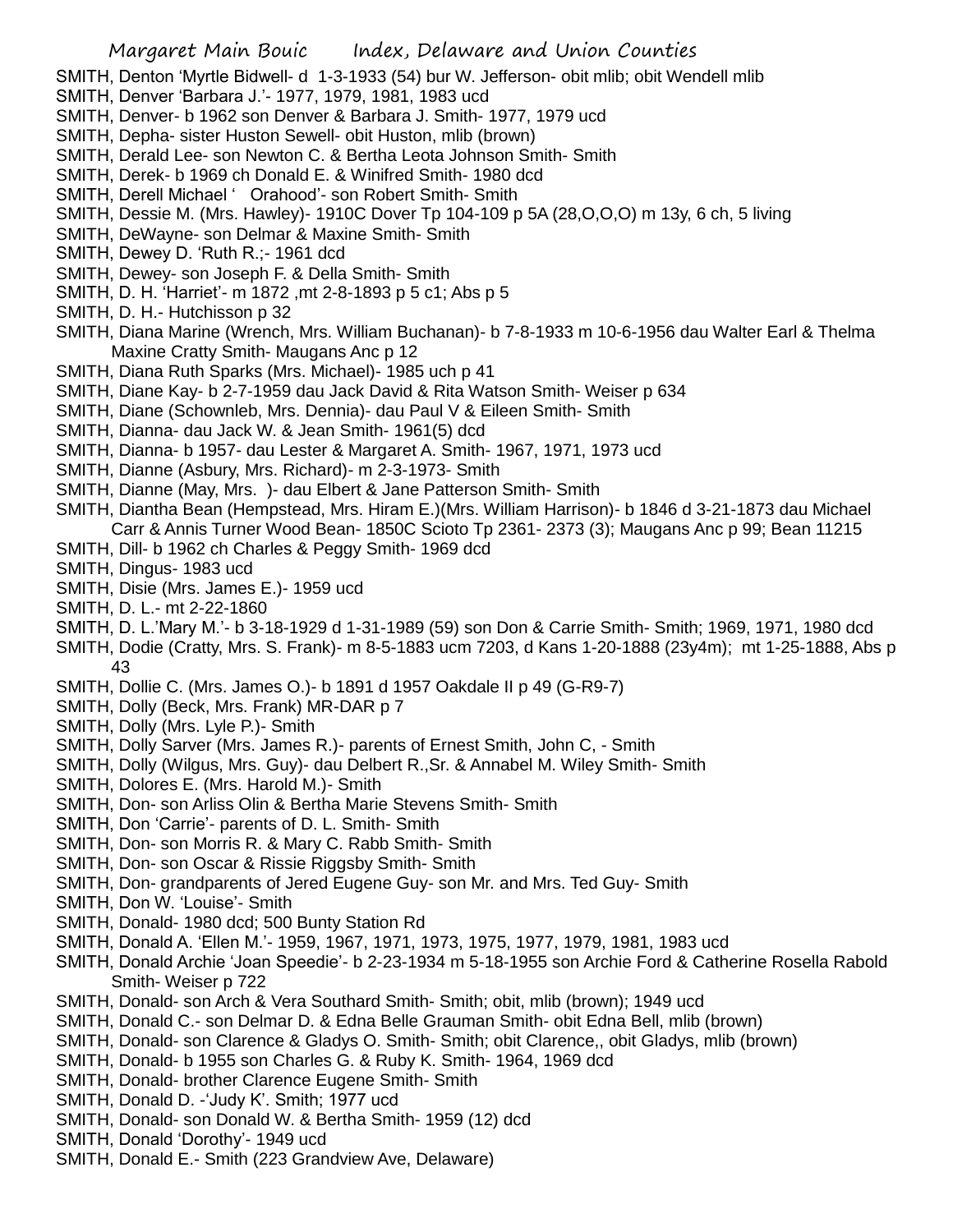- SMITH, Donald E. d 2-25-1987 (65) Oak Grove Cem- Smith
- SMITH, Donald- son Emor L. Sr. & Glenna Mae Morris Smith- Smith
- SMITH, Donald Eugene- son Clyde P. & Helen Smith- Smith; 1961(12) dcd
- SMITH, Donald E.- son Merle G. & Aileen J. Smith- obit Aileen J., mlib
- SMITH, Donald E. 'Winifred'- 1980 dcd
- SMITH, Donald- son Forrest & Nellie L. Bishop Smith- Smith
- SMITH, Donald Galen- b 2-3-1944 son Frank Leroy & Harriet Elizabeth Crossley Smith- Weiser p 329
- SMITH, Donald 'Gloria Eicher'- b 1935 m 1960 son Vernard & Martha Ellen Walker Smith- Maugans Anc p 173
- SMITH, —(McIntire, Mrs. Stephen)- ped Donald Hubert Wiggins #384 11, unec XII p 72
- SMITH, Donald H.- 1959, 1962, 1967, 1971, 1973, 1975, 1977, 1979, 1981, 1983 ucd
- SMITH, Donald H.- b 2-27-1910 d 6-5-1986 (70) Maple Grove Cem-son William B. & Grace L. Warner Smith-1910C Allen Tp 147-149 p 6A (2/12,O,O,O); obit Grace L., mlib
- SMITH, Donald- son James & Beulah Smith- 1949 ucd
- SMITH, Donald M.- 1969, 1971 dcd
- SMITH, Donald O. "Bear"- son James Edward & Julia Smith- Smith
- SMITH, Donald Robert- b 4-16-1956 son Norman Samuel & Elsie Emma Kahle Smith- Weiser p 696
- SMITH, Donald- son Stan E. & Martha Shaw Smith- Smith
- SMITH, Donald- son Walter Raleigh & Donna Lannon Smith- obit Walter Raleigh, mlib
- SMITH, Donald Ward 'Marguerite Jane DeGood'- m 12-24-1939 d 7-31-1979 -Smith
- SMITH, Donald (Donnell M)- b 1903 d 1923 New Millcreek Cem p 21-son William & Lydia Piersol Smith-Piersol 4; Turney 6; 1910C Millcreek tp 78-82 p 4A (5?,O,O,O)
- SMITH, Donald Ward 'Marguerite J. DeGood'- b 7-30-1919 d 7-31-1979 Oakdale Cem- son Lester Ward & Anna Hall Smith- Newhouse 1317321; obit Anna , obit Lester Ward, mlib (brown); 1959 ucd
- SMITH, Donald W. 'Bertha'- 1959 ucd
- SMITH, Donald W. 'Jenny M.'- Smith; 1967 ucd parents of William J. Smith
- SMITH, Donald- son Wilmer J. & Grace Alma Smith- Smith
- SMITH, Donald W.- son Lester & Anna Hall Smith- obit mlib (brown), obit Anna, mlib (brown)
- SMITH, Don 'Winifred'- Smith parents of Heather Smith
- SMITH, Don 'Ora Workman'- dg 12-8-1953
- SMITH, Donn Ray- son Newton C. & Bertha Leota Johnson Smith- Smith
- SMITH, Donna Barnes (Mrs. Porter Alden)- Smith
- SMITH, Donna (Mrs. Dana)- Smith; 1959, 1962, 1967, 1971, 1973, 1975, 1977, 1979, 1981, 1983 ucd
- SMITH, Donna Dell (Ballinger, Mrs. )- dau Arch & Vera Southard Smith- Smith; obit Arch, mlib (brown); 1949 ucd
- SMITH, Donna (Mrs. Dell N.)- 1973 ucd
- SMITH, Donna (Covey, Mrs. William)- dau Delbert R.,Sr. & Annabel M. Wiley Smith- Smith
- SMITH, Donna- b 1960- dau Bernis E. & Ruby E. Smith- 1961, 1964, 1969, 1971 dcd
- SMITH, Donna- b 1962 dau D. L. & Mary R. Smith- 1969, 1971 dcd
- SMITH, Donna (Downey, Mrs. )- dau D. L. & Mary M. Smith- Smith
- SMITH, Donna Foor (Yonis, Mrs. ) (Mrs. Harold)- b 11-24-1944 m(2) 9-5-1987 d 5-18-1988 (43) dau Clarence & Velma Gainer Foor- bur Johnstown, Oh- Smith
- SMITH, Donna- b 1959 dau Harley & Shelby Smith- 1969 dcd
- SMITH, Donna (Kiechle, Mrs. )- dau William & Evelyn Smith- Smith
- SMITH, Donna (Lannon (Mrs. Walter Raleigh)- obit Walter Raleigh, mlib
- SMITH, Donna Marie (Mrs. Robert M.)- d 9-5-1971 (41) Sunbury Cem- dau Mrs. Clhloe Van Atta- 1961, 1964, 1969, 1971 dcd
- SMITH, Donna (Richardson, Mrs. )- dau Harley A. & Shelby Bingham Smith- Smith
- SMITH, Donna (Wickline, Mrs. Gale )- du Clarence & Gladys C. Smith- Smith- obit Clarence, mlib (brown)
- SMITH, Donnell J. 'Mary'- son Woodrow & Eleanor Smith- Smith; Turney
- SMITH, Dora- 1959 ucd
- SMITH, Dora- b 9-1885, servant; 1900C Millcreek Tp 70-71 p 4A (14,O,O,O)
- SMITH, Dora- attended funeral of Mrs. A. E. Copper- dg 1-18-1910, Cry Ab p 87
- SMITH, Dora (Mrs. Frank)- dau Marchus F. & Mary Sstamats- mt 11-9-1904 p3c4; Abs p 26
- SMITH, Dora Emerson (Mrs. Merton)- m 10-28-1886 ucm (Hearl), mt 3-9-1904 p10c1; Abs p 7
- SMITH, Dora Henton (Mrs. Dr. George)(Downs, Mrs. )- dau Isaiah & Mary Susan Freshwater Henton-Freshwater p 100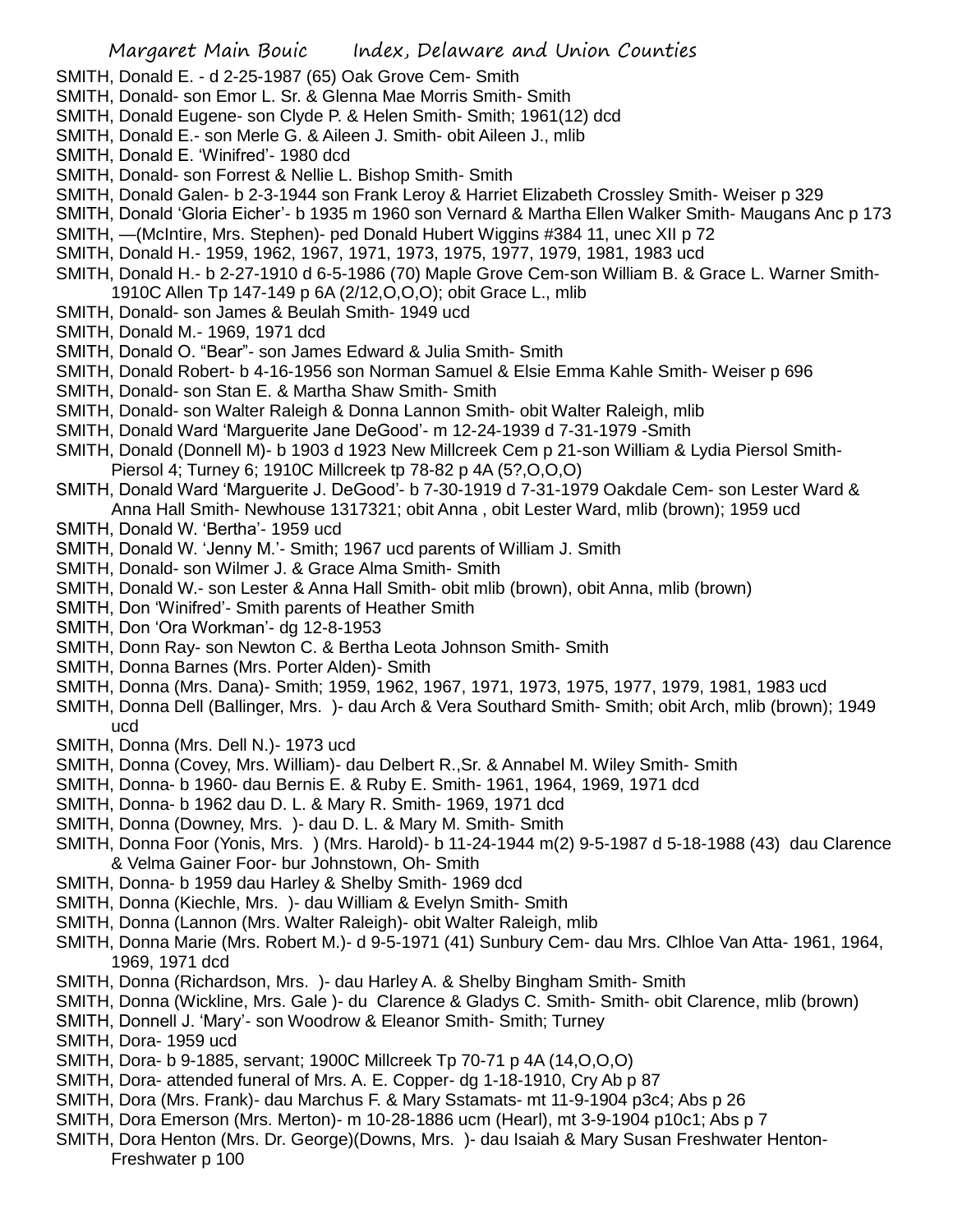SMITH, Dora Jane- b 1-22-1856 d 1-6-1897 (39-11-14) dau Andrew & Ruth Clark- dcd; Africa Cem- Powell p 181

- SMITH, Dora R.- b 12-11-1881 BerlinTp dau Ralph & Ida May Honey Smith- dcbirths
- SMITH, Dora (Mrs. )- d 7-7-1960 (101) mother of Mrs. Wm. Stultz- Smith
- SMITH, Dorah "Deb"(Hendricks, Mrs. )- dau Harvey Monroe & Emma R. Voelsong Smith- Smith
- SMITH, Doras-d 4-1-1853 (19) typhoid,dau Eliphas Burnham- mt 4-13-1853, Abs p 11; unec V p 22
- SMITH, Dorcas Ann Haines/Haynes (Mrs. John Wesley)- m 7-24-1850 ucm 1548 dau William W. & Atlantic Grubbs Haines- 1883 uch V p 453; Allen Tp, unec XVI p 43
- SMITH, Dorcas Burnham (Mrs. )- d 4-1-1853 (19) dau Eliphas Burnham- mt 4-13-18531
- SMITH, Dorcas (Cratty, Mrs. Frank)- m 8-1882; mt 2-3-1892 p 5; Abs p 20
- SMITH, Dorcus Carr (Mrs. Clark)- m 10-30-1828 Madison Co, unec V p 39
- SMITH, Dorcus- dau William & Nancy J. Smith- 1870C Paris Tp 19-20 p 3 (7,O); 1880C Marysville 208-213 (15,O,Va,O)
- SMITH, Doretha Owen (Mrs. George A.)- dau Mary Owen- Smith
- SMITH, Dorinda- 1870C Delaware Town p 309 (29)
- SMITH, Doris (Mrs. Charles T.)- 1967, 1971, 1973, 1975, 1977, 1979, 1981, 1983 ucd
- SMITH, Doris E. Clark (Mrs. James R.,Sr)- b 11-21-1934 d 6-28-1990 (54) Berkshire Cem- dau Daniel Monroe & Goldie Mae Fran Clark- Smith
- SMITH, Doris (Hack, Mrs. Kenneth)- dau Harry Haver & Hazel W. Needles Smith- Smith; obit Haver, mlib (brown)
- SMITH, Doris (Mrs. Harry Stephen)- Smith
- SMITH, Doris (Mrs. James R.)- 1961, 1964, 1969, 1971 dcd
- SMITH, Doris (Mrs. John O.) 1910C Marysville 4th ward 150-164 (19,O,O,O) m 2y, 1 ch
- SMITH, Doris L. Ferguson (Mrs. Charles Taylor)- b 8-6-1929 d 7-16-2000 (70) Jerome Tp Cem dau Carl & Mary Margaret Ross Ferguson- Smith
- SMITH, Doris Patrick (Mrs. Neal O)- m 11-1-1946- Smith
- SMITH, Doris (Rings, Mrs. Alvin)- dau Earl G. & Lula Edwards Smith- Smith
- SMITH, Doris (Ryan, Mrs. )- sister Daisy Hunter, Guy E. Smith- Smith
- SMITH, Doris (Mrs. William A.)- Smith
- SMITH, Dorman E. 'Evelyn Wilkes'- b 8-28-1918 d 11-30-1987 (69) Glen Rest Cem- Smith; 1964, 1969 dcd
- SMITH, Dorman E. II- b 1959 son Dorman E. & Evelyn Wilkes Smith- Smith; 1964, 1969 dcd
- SMITH, Dorotha- dau David H. & Emma l. Smith- 1910C Liberty Tp 15 p 1B (7 10/12,O,O,O)
- SMITH, Dorotha Ellen (Near, Mrs. Joseph C.)- 1883 uch V p 645
- SMITH, Dorothea Mae Morris (Mrs. Charles O.)- d 2-11-1973 (56) Fairview Mem. Pk- sister Clinton Morris-1961, 1964, 1969, 1971 dcd
- SMITH, Dorothy (Mrs. Arthur)- m 7-4-1940- parents of Paul A. Smith- Smith
- SMITH, Dorothy (Boger, Mrs. Robert)- Schultz p 7
- SMITH, Dorothy Daniels (Mrs. Francis E.)- b 1916 d 1949 Claibourne Cem p 82; obit Francis, mlib
- SMITH, Dorothy (Day, Mrs. )- dau Sherry & Martha Unger Smith- Smith
- SMITH, Dorothy (Mrs. Donald)- 1949 ucd
- SMITH, Dot (Smith, Mrs. Kendall)- dau Delbert R.,Sr. & Annabel M. Wiley Smith- Smith
- SMITH, Dorothy (Gordon, Mrs. Harvey)- sister Lawrence Smith- Smith
- SMITH, Dorothy H.- 1969, 1971 dcd
- SMITH, Dorothy Mae Hoskins (Mrs. Donald E. )- d 2-28-1984 (59) Oak Grove Cem- Smith parents of Darrell R., Patti Smith; sister of Robert, Hansford, Virgil, Paul Hoskins
- SMITH, Dorothy Irene Maize (Mrs. Belvin Paul)- b 7-26-1906 m 1933 d 9-21-1991 (85) bur Thompson Cem, Prospect- dau Samuel & Dora Cowgill Maize- Smith
- SMITH, Dorothy- dau Jean Smith- 1961(13), 1964 dcd
- SMITH, Dorothy Jean (Crabbe, Mrs. )- b 8-20-1919 d 2-21-1993 (73) Fla. Oakdale Cem- dau John W. & Bessie Shaw Smith- Smith
- SMITH, Dorothy Kuntz (Mrs. Robert)- dau Robert & Janet Kuntz- parents of Dorothy Mae- Smith
- SMITH, Dorothy (Larson(s), Mrs. )- dau George C. & LeEtta P. Taylor Smith- Smith; obit George C., mlib (brown)
- SMITH, Dorothy Mae- 6-27-1990 dau Robert & Dorothy Kuntz Smith- Smith
- SMITH, Dorothy Maize (Mrs. B. Paul)- Smith; obit B. Paul, mlib (brown)
- SMITH, Dorothy Marie Brown (Mrs. Arthur E.)- b 10-13-1915 d 8-24-1996 (80) Forest Grove Cem- dau Edwin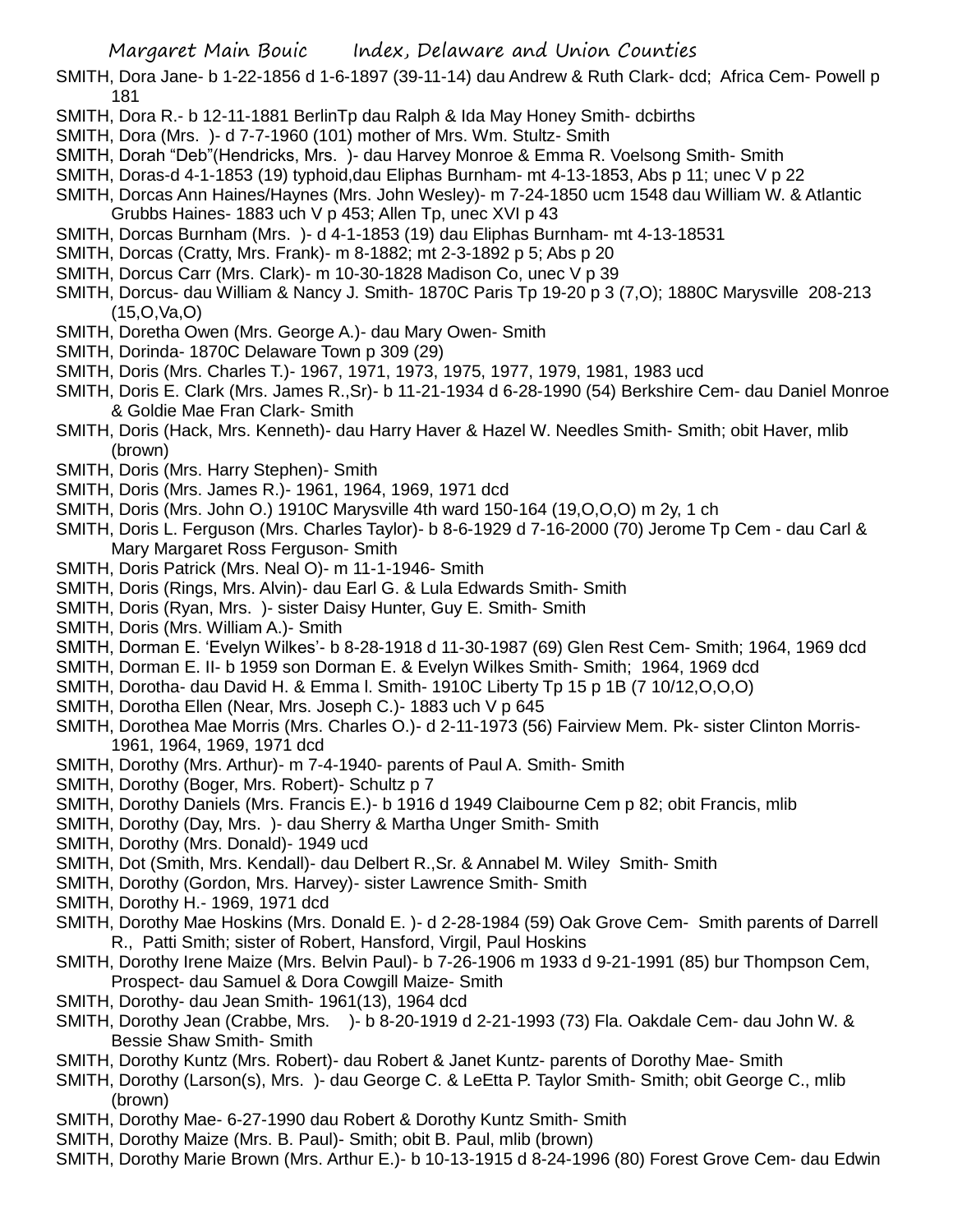& Lula Fletcher Brown- Smith

- SMITH, Dorothy (Martin, Mrs. John)- m 6-26-1977- Maugans Anc p 210
- SMITH, Dorothy M. (Mrs. Thurman L.)- 1971, 1980 dcd
- SMITH, Dorothy (Mrs. P. R.)- 1969, 1971 dcd
- SMITH, Dorothy R. (Burd, Mrs. Jeremiah)- m 1-23-1937- Weiser p 100
- SMITH, Dorothy (Robertson, Mrs. )- dau Glenn L. & Violet Smith- Smith
- SMITH, Dorothy (Scott, Mrs. Donald)- dcq Roy Scott 1; CLS 1
- SMITH, Dorothy (Scott, Mrs ) sister Thomas M. Smith, Jr.- Smith
- SMITH, Dorothy- dau Walter J. & Helen Keen Smith- Weiser p 774
- SMITH, Dorothy Wessner, Mrs. )- dau Samuel E. & Ethel Smith- Smith
- SMITH, Dorothy West (Mrs. Seneca A.)- dumch p 17
- SMITH, Dortha (Dugan, Mrs. )- sister Leroy E. Smith- Smith
- SMITH, Dortha (Trout, Mrs. )- dau William P. & Mentie E. Summers Smith- Smith
- SMITH, Dot Ann (Smith, Mrs. Kendall)- m 12-24-1967 dau Delbert Smith,Sr.- Smith; 1964 ,1969 dcd
- SMITH, Dotty L.- 1977, 1979 ucd
- SMITH, Douglas Alan- b 6-20-1956 son Donald Archie & Joan Speedie Smith- Weiser p 722
- SMITH, Douglas Christopher II- b 8-3-1970 son Douglas & Margaret Ann Freshwater Smith- Freshwater p 137 SMITH, Douglas Lee- son Dr. Douglas L. Smith- Smith
- SMITH, Raymond Douglas-son Earl & Betty Lloyd Smith- mith; obit Earl B., mlib; 1959(12),1962 ucd
- SMITH, Dr. Douglas L.'Martha Huffman'- dpc p 112; Smith; 1976 dch p 297; hmp p 69
- SMITH, Douglas L. Jr. 'Sally Holscher'- m 4-16-1983 son Dr. Douglas L. & Martha Huffman Smith- Smith
- SMITH, Doug- son Myron & Marilyn Marjorie Carr Smith- 1985 uch p 22
- SMITH, Douglas 'Laura Wimmers'- m 1983 son Judith Curry Smith- 1985 uch p 107
- SMITH, Douglas 'Margaret Ann Freshwater '- Freshwater p 137
- SMITH, Dovie Marie (Music, Mrs. Ora)- b 5-27-1926 m 11-18-1944 d 5-2-1984 (57) dau Russell & Ida Mae Conley Smith- parents of Edward Music- Smith
- SMITH, D. R.- 1971 dcd
- SMITH, —(Mrs. D. R.- dau Mrs. Ellen Burke- dg 5-8-1905, Cry Ab p 24
- SMITH, Drusella W. Wilcoxan (Mrs. John D.)- dumch p 257
- SMITH, Dudee?- son Lewis S. & Harriet Said Smith- 1860C Millcreek Tp 43 p 7 (2,O)
- SMITH, Dudley- son George & Aryenette Smith- 1850C Delaware Town 1146 p 87 (1,O)
- SMITH, Dudley Wetmore- son George B. & Juliette Wetmore Smith- Pabst 2 p 51
- SMITH, Dudley W.- son Solomon Smith- Pabst 2 p 55
- SMITH, Duke F.- 1880 dch p 377
- SMITH, Dulcia Malloy (Mrs. R. Earl)- d 5-19-1925 accident (30) dau John Malloy, obit mlib
- SMITH, Duncan 'Delilah'- 1850C Berkshire Tp 90 p 10 (28,O)
- SMITH, Durward B. 'Katie/Katherine Neal'- m 8-18-1891 ucm (Hearl)- son Ira & Rose Nickeson Smith; ped Walter Raleigh Smith- mlib; 1880C Union Tp 107 p 20 (9,O,O,Va); 1900C Milford 29 p 2A (29,O,O,O) m 9y; obit, mlib
- SMITH, Rev. D. W.- 1915 uch p 207
- SMITH, D. W.- d 8-30-1862- 1883 uch IV p 496
- SMITH, Dwayne- b 195 8 son James W. & Marie Smith- 1967, 1971, 1973, 1975, 1983 ucd
- SMITH, Dwayne E.- son Loren S. & Nettie E. Potter Smith- Smith
- SMITH, Dwight- b d 1944; Marlborough Cem p 177
- SMITH, Dwight- son James E. & Disie Smith- 1959 (6) ucd
- SMITH, Dwight Henry- b 5-31-1904 Radnor Tp son Joseph H. & Lida L. Heney Smith- dcbirths
- SMITH, Dwight W. son Harvey Monroe & Emma R. Vogelsong Smith- Smith
- SMITH, Dwight- b 7-4-1881 Kingston Tp son William & Louisa R. Roloson Smith- dcbirths
- SMITH, J. Dyer- d 4-7-1875 (31-10-6) Galena, b Genoa Tp- dcd
- SMITH, E,- letter unec III p 40 E. A.- letter, unec III p 40
- SMITH, E.- brother Fanny Hariington, unec V p 37
- SMITH, E. A. (Mrs. )- b 3-1833 1900C Marysville 1st ward 361-377 p 15B (67,O,WVa,WVa)- 1 ch
- SMITH, E. A (Mrs. W. H.)- Unionville Cem DJ p 35
- SMITH, E.- d 3-31-1859 (6m4d) son S. G. & D. Smith- Baughan Cem, lptw p 8
- SMITH, Earick- 1969, 1971 dcd
- SMITH, A. Earl Jr.- parents of Brian Jay Smith- Smith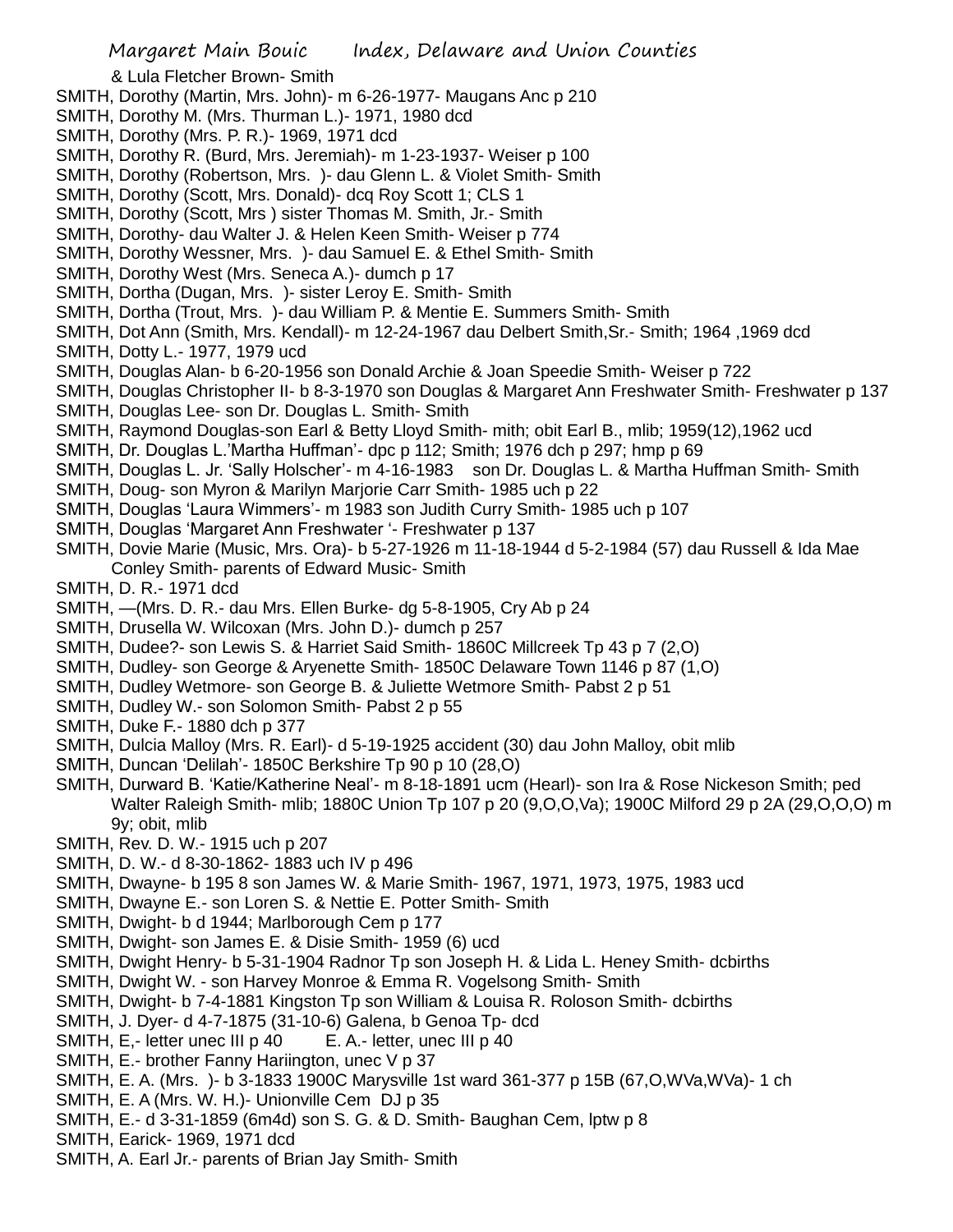- SMITH, Earl B. 'Betty Lloyd''Nellie Scothorn'- b 12-10-1914 m(2) 7-28-1951 d 1-16-1982 (67) son Clarence E. & Mabel M. Galway Smith- obit Earl B., mlib; 1959, 1962, 1967, 1973, 1975, 1977, 1979, 1981, 1983 ucd
- SMITH, R. Earl 'Dulcia Malloy'- obit Dulcia, mlib
- SMITH, Earl E.- son Elon Edmund & Orinda Jane Converse Smith- obit Elon, mlib, obit Harry, mlib
- SMITH, Earl brother Elon- obit Elon, mlib
- SMITH, Earl 'Esther Bradford'- parents of Yvonne Smith- Smith
- SMITH, Earl- halfbrother Everett W. Smith- Smith
- SMITH, Earl F.- son Wm. A. & Mary T. Smith- 1880C Richwood 360-378 p 34 (14,O,O,O)
- SMITH, Earl F.- son Wm. A. & Mary Philona McFarlin Smith- dg 1-23-1914, Cry Ab p 87
- SMITH, —(Stimmel, Mrs. J. S.)- dau Wm. A. & Mary Philona McFarlin Smith- dg 1-23-1914, Cry Ab p 87
- SMITH, —(Chapman, Mrs. J. S.)- dau Wm,. & Mary Philona McFarlin Smith- Cry Ab p Cry Ab p 87
- SMITH, E. O.- b 3-5-1878 Scioto Tp dau H. Smith- dcbirths
- SMITH, Earl O. 'Lulu Edwards'- parents of Hazel Ruth Dixson, Arthur Earl Smith- Smith
- SMITH, Earl R.- b 2-1896 son Anna G. & Ella E. Smith- 1900C Claibourne Tp 315-332 p 13B (4,O,O,O)
- SMITH, Earl- son Walter H. & Catherine Becker Smith- Smith; obit Joseph B., mlib (brown)
- SMITH, Earl W.- brother Jerry K. Smith- Smith
- SMITH, Earl W.- b 2-23-912 d 3-25-1913 drownded- son Silas L. & Lillian M. Delong Smith- dg 5-9-1913, Cry Ab p 36
- SMITH, Earle C. 'Jean Hagenlocker'- Hagenlocker 2,3
- SMITH, Earley- b 5-24-1878 Delaware Town son L. M. & Callie Smith- dcbirths
- SMITH, Earnest Harley- b 10-20-1904 Brown Tp son Wiley & Harriet Russelll Smith- dcbirths
- SMITH, Earnestine- dau Melvin W. & Irene Lellar Smith- Weiser p 274
- SMITH, Rev. E. B.- Dover- unec XXII p 14; 1915 uch p 232; 1883 uch V p 366; 1880 dch p 507; 1908 dch p 284
- SMITH, Ebenezer- 1835 men p 66 #132 p 123 Westfield Tp
- SMITH, Eber- son William & Rebecca Smith- 1850C Genoa Tp 309 p 32 (28,O)
- SMITH, E. C.-'Anna' 1883 uch V p 226; 1840C Darby Tp 1066- 2m(40-50), 1f (50-60), 1m (20-30), 2f (20-30),
- 1f (15-20), 1 f (10-15) 1m (10-15), 1 m (5-10); 1860C Darby Tp 473, 475 p 67 (70,Vt); unec VII p 18
- SMITH, E. C.- d 9-29-1894 (68-1-16) uncle of Elon Smith- mt 10-3-1894 p 3; Abs p 56
- SMITH, Capt. E. C. 'Irena''Lucy W. Doty'' '- m(2) 7-10-1848 ucm 1327, unec VII p 39, d 7-6-1866 Smith Cem, R5, Madison Co. unec VII p 37
- SMITH, —(Mrs. Capt. E. C.)- d 9-4-1857 (47) Smith Cem R5, Madison Co, unec VII p 37

Foorstones, C. P. S; B. S; J. S. unec VII p 38

- SMITH, E. C. (Mrs. Kie) 1961 dcd
- SMITH, E. C. 'Lucy W. Doty'- m 7-10-1848 ucm (Hearl)
- SMITH, E. D.- 1969 dcd
- SMITH, E. D.-performed marriage. JP- unec XVI p 30 XVII p 54, XIX p 34, 55, XXI p 66, XXII p 8, 43; 1908 dch p 259
- SMITH, E. D. 'Lorenie'- 1883 uch V p 226, 238; 1915 uch p 133; unec IV p 59; 1860C Darby Tp 474-476 p 67 (41,Vt.); 1870C Darby Tp 168-156 p 22 (51,Vt); 1880C Darby Tp 143 (61,Vt. Conn,Vt);
- SMITH, Ed- hadc p 29 (1849 Harmony Tp)
- SMITH, —(Mrs. Ed)- attended funeral of Mrs. Wm. Klingel- dg 3-8-1910, Cry Ab p 103
- SMITH, Ed 'Bette'- Smith parents of Dan Smith
- SMITH, Ed- brother Charles H. Smith- obit Charles, mlib
- SMITH, Edan Grace'- b 1910 Oakdale I p 64 (O-R6-3)
- SMITH, Eddie- son Paul & Lucinda/Lucy Smith- 1870C Jerome Tp 177-169 p 23 (16,O)
- SMITH, Eddie- son Vann B. & Ruth Smith- 1961(12) dcd
- SMITH, Eddie S.- son Wm. A. & Mary T. Smith- 1880C Richwood 360-378 p 34 (6,O,O,O)
- SMITH, Eddie- b 1965 son William M. & Gracie Smith- 1975, 1977, 1979 ucd
- SMITH, Ede- Broadway- unec XXII p 41
- SMITH, Edgar 'Clare'- 1910C Paris Tp 80-81 (63) m 12y
- SMITH, Edgar D.- d 11-31-1903 (1y10m) Oakdale Cem 1832 (275E) I p 44 (E-R43-3)
- SMITH, Edgar D. 'Gwendolyn O.'- 1961, 1964, 1971, 1980 dcd
- SMITH, Edgar 'Gladys E. Goodyear Harrison)- Smith
- SMITH, Edgar- son Guy & Esa Vaughn Smith- Smith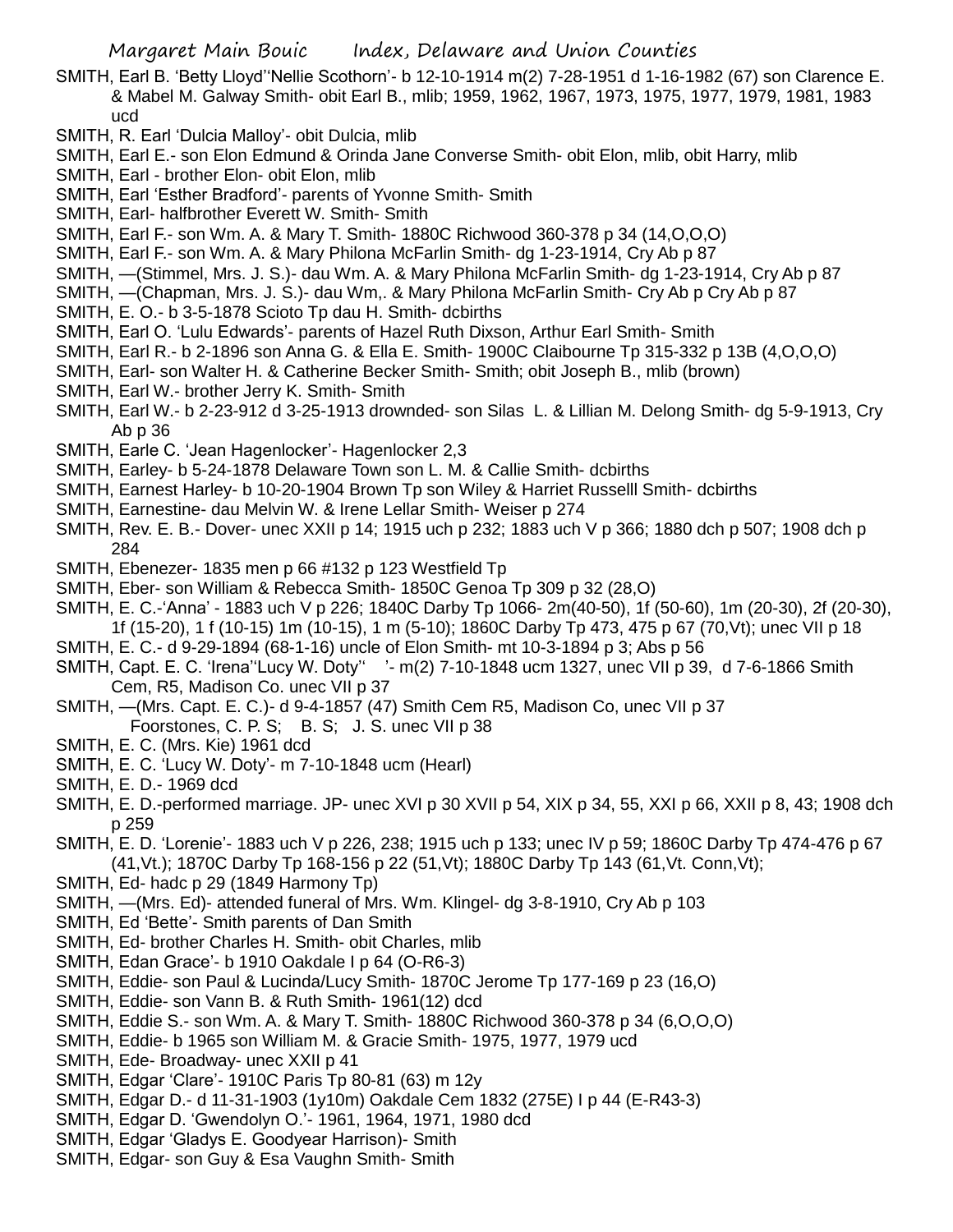- SMITH, Edgar 'Sarah Jane Shoaf'- Smith
- SMITH, Edgar- son Sherry & Martha Unger Smith- Smith
- SMITH, Edith- will, dcw Bk 2 p 71
- SMITH, Edith (Mrs. )- mother of Dell Smith- Smith
- SMITH, Edith A. Shirk (Mrs. Cyrus)- m 3-4-1894 ucm (Hearl)
- SMITH, Edith A. Weaver (Mrs. Walter Dunkle)- b 9-19-1909 d 11-9-1986 (77) bur Painesville- dau Ward & Wilma Price Weaver- Smith
- SMITH, Edith B.- dau Theodore & Ella Smith- 1910C Jerome-Plain City p 4B (13,O,O,O)
- SMITH, Edith E Calhoun (Mrs. Fred J.)- b 9-23-1905 d 6-1-1995 (89) Fancher Cem- dau Alva M. & Emma Jane Neal Calhoun- Smith; 1961, 1964, 1969, 1971 dcd
- SMITH, Edith (Pullins, Mrs. )- b 2-1898 dau George W. & Josephine Shirk Smith- obit George, mlib
- SMITH, Edith (Hill, Mrs. )- dau Theodore & Ella Howey Smith- obit Fred H., mlib
- SMITH, Edith (Jenkins, Mrs. )- sister Ganell Smith- dau Jesse & Margaret McClaren Smith- Smith
- SMITH, Edith (Mrs. Harold)(Roland, Mrs. Timothy)- mother of Rebecca Maye Smith- Smith
- SMITH, Edith Mae (Nott, Mrs. )(Mrs. Harold A.)- m 4-24-1972- Smith
- SMITH, Edith Mae (Parrott, Mrs. Russell)- m 3-1-1942 dau Lester Ward & Anna Hall Smith- Smith; Newhouse 1317322; obit Lester, Ward, obit Anna Hall Smith, obit Donald W., mlib (brown)
- SMITH, Edith (Mullins, Mrs. )- dau David F. & Versie Mosley Smith- Smith
- SMITH, Edith N. Wheeler (Mrs. Stewart)- 1910C Dover Tp 135-139 p 6A (24,O,O,O) m 1y
- SMITH, Edith O.- dau J. O. & Sarah B. Vining Smith- dumch p 258
- SMITH, Edith (Orr, Mrs. )- dau John & Emily Engle Smith- Smith; obit Lester, mlib (brown)
- SMITH, Edith (Place, Mrs. Ivan)- dau William H. & Ida Foust Smith- Giffen 164256; Smith
- SMITH, Edith (Pullins, Mrs. )- b 2-1898 dau George W. & Mame Josephine Shirk Smith- obit George W., obit
- Josephine, mlib; obit Glenn D. mlib (brown); obit Francis Smith, mlib; 1900C Allen Tp 29-31 (2,O,O,O)
- SMITH, Edith Hanby (Mrs. Ward)- Smith; 1949 ucd parents of Joey E. Smith- Smith
- SMITH, Edith Wheeler (Mrs. Stewart)- b 1885 Bokescreek Cem p 61 dau Jefferson & Eva M. Armstrong Wheeler- opc 523; Sbc p 46; 1949 ucd
- SMITH, Edmond A.- 1964 dcd, Harlem Tp
- SMITH, Edmund- brother Cynthia Baxter- unec V p 37
- SMITH, Edmund D. ;Elizabeth Dee'- lic 1-11-1842 ucm 770; unec V p 59
- SMITH, Edmund H.- 1969 dcd
- SMITH, Edna- 1962 ucd, Dover Tp
- SMITH, Edna- d 3-31-1983 (85) Smith
- SMITH, Edna Belle Grauman (Mrs. Delmer C.)- b 1-10-1898 m 5-1916 d 2-22-1973 (75) Oakdale II p 48 (G-R8-13) dau William & Martha Shaw Grauman- obit mlib (brown)
- SMITH, Edna B. Shirk (Mrs. Fred D.)- b 2-8-1885 m 6-28-1911 d 2-27-1955 (76) dau Aaron & Bessie Baughn Shirk- obit Carroll Eugene, mlib (brown)
- SMITH, Edna Buffenbarger (Mrs. Harold L.)- Smith
- SMITH, Edna Chandler (Mrs. William T.)- m 1-9-1896 ucm (Hearl)
- SMITH, Edna Criswell (Mrs. Charles S.)- m 6-5-1884 ucm (Hearl)
- SMITH, Edna (Crozier, Mrs. )- dau Davis & Chirstiana Young Smith- Smith
- SMITH, Edna Donohue (Mrs. Lewis Wayne)- Weiser p 273
- SMITH, Edna Easterday (Mrs. Walter)- Smith
- SMITH, Edna- dau Faris Earl & Annie Estella Leatherman Smith Maugans Anc p 79
- SMITH, Edna Ginder (Mrs. Frank E.)- m 2-28-1915 d 7-3-1942- Weiser p 273
- SMITH, Edna Grace- dau Fred H. & Myrta Liggett Smith- obit Fred H., mlib; Carr 1144432
- SMITH, Edna G.- 1962 ucd- N. Lewisburg
- SMITH, Edna G. (Mrs. William T.)- b 1871 d 1939 Claibourne Cem p 51; 1900C Taylor Tp 246-252 p 11B (29,O,Mass,O); 1910C Leesburg Tp 89-91 p 4A (39,O,O,O) m 14y
- SMITH, Edna H.- b 1851 dau Jesse & Jane Lavery Smith- Ryan chart, Morgan Co
- SMITH, Edna H. (Evans, Mrs. Carroll T.)- parents Marion Tossey, Catherine Parmenter- Smith
- SMITH, Edna (Hutchisson, Mrs. Harry)- Hutchisson p 53
- SMITH, Edna- b 8-10-1897 d 4-10-1983 (85) bur Piketon- dau Joseph O. & Lida C. Smith- Smith; obit Lida C., mlib; 1949 ucd
- SMITH, Edna Lucile- b 2-22-1916 dau Virgil & Agnes Hopkins Smith- Giffen 1642512
- SMITH, Edna Marie- b 2-1899 dau Anna G. & Ella E. Smith- 1900C Claibourne Tp 315-332 p 13B (1,O,O,O)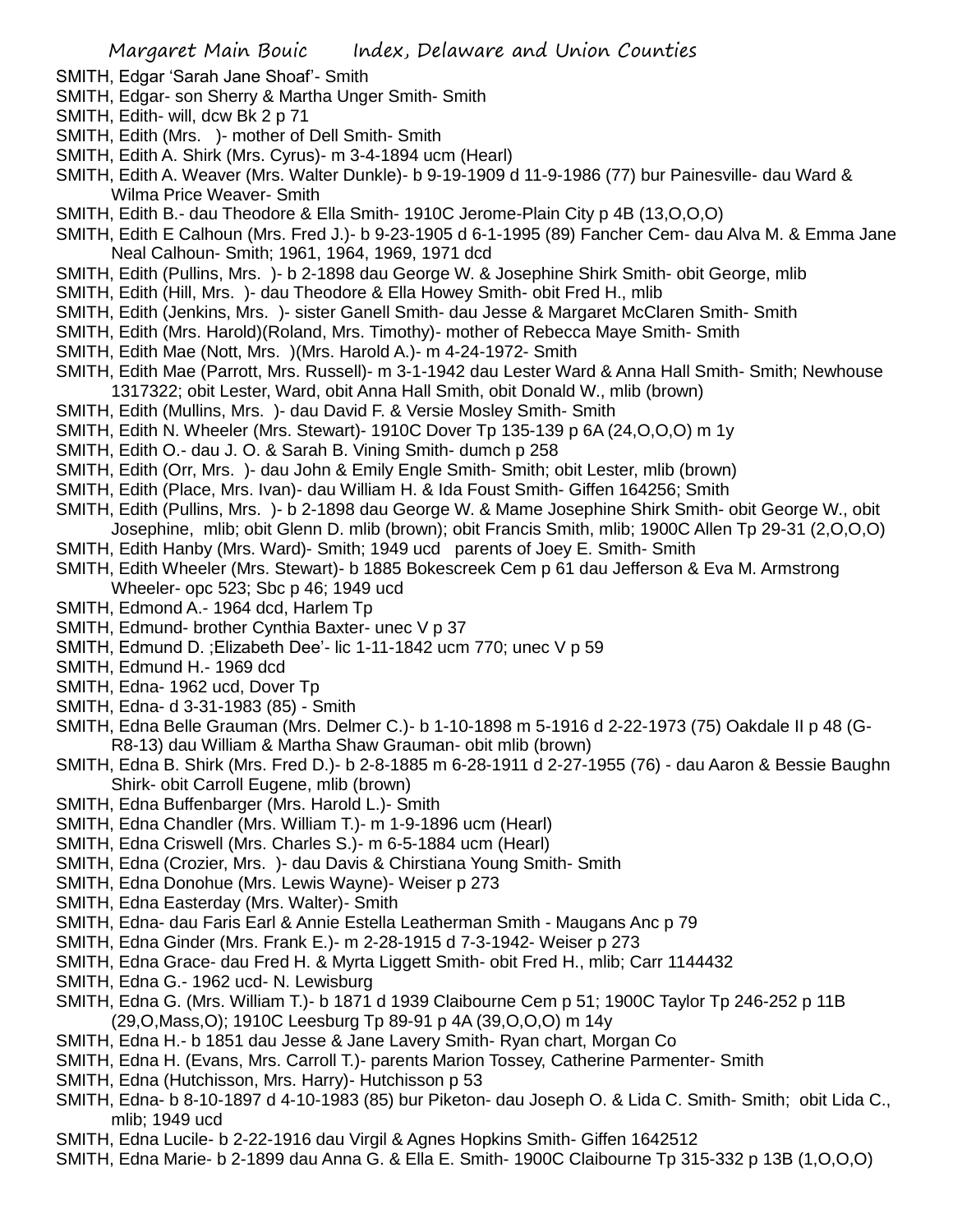- SMITH, Edna Marie- dau Leonard E. & Helen Clark Smith- Weiser p 274
- SMITH, Edna M. Buffenbarger (Mrs. Harold L.)- b 2-13-1914 d 3-15-1989 (75) Milford Center Cem- dau Raymond & Edith Watkins Buffenbarger- Smith
- SMITH, Edna M. Easterday (Mrs. Walter E.)- b 3-30-1898 d 2-28-1990 (91) bur Cleveland- Smith
- SMITH, Edna M.- dau Joseph O. & Lida Violet Smith- obit Lida C., mlib; 1959 ucd
- SMITH, Edna M. (Mrs. Harold L.)- 1962,, 1969, 1971 ucd
- SMITH, Edna- b 4-16-1895 Delaware Tp dau H. E. & Orrie Johnson Smith- dcbirths
- SMITH, Edna May- dau Henry & Mary Clark Smith- Pabst 2 p 34
- SMITH, Edna (McCloud, Mrs. )- dau Abraham L. Smith- Smith
- SMITH, Edna (Mrs. Nye)- d 11-30-1963 Marlborough Cem- Smith
- SMITH, Edna- dau Orson & Lida Smith- 1910C Union Tp 127 p 6A (12,O,O,O)
- SMITH, Edna (Payne, Mrs. Paul )- dau George W. & Josephine Shirk Smith- Smith; obit Glenn D, obit George, mlib (brown). obit Josephine, mlib; obit Francis Smith, mlib
- SMITH, Edna (Phillippi (Mrs. )- dau Arliss Olin & Bertha Marie Stevens Smith- Smith
- SMITH, Edna- b 1966 dau Richard A. & Martha Smith- 1967 ucd
- SMITH, Edna (Mrs. Sterling)- 1949 ucd
- SMITH, Edna (Unkart, Mrs. Veryl)- dau Frank & Myrtle Hayes Smith-Smith; obit Francis/Frank, mlib (brown)
- SMITH, Edna (Mrs. Vernon O.)- Smith; 1964, 1969, 1971, 1980 dcd
- SMITH, Edna- dau William S. & Lydia J. Ingman Smith- 1880C Marysville 450-495 p 34 (4,O,O,O)
- SMITH, Edmund D. 'Elizabeth Dee'- b 7-26-1818 lic m 1-27-1842 ucm 770- son Crocker Smith- 1883 uch III p 372, 349, IV p 435, V p 73, 145, 486, 515, 558; 1915 uch p 278
- SMITH, Edson A. 'Ethel'- 1910C Marysville 144-126 p 5B (23,Michigan, NY,NY)
- SMITH, Edward- 1883 uch V p 237, 287
- SMITH, Edward- Powers Pat p 152
- SMITH, Edward- 1870C Orange Tp p 418 (8)
- SMITH, Edward- letter 1839, unec XVII p 64; 1842, unec XII p 40
- SMITH, Edward- b 5-1887 boarder- 1900C Paris Tp 1770-181 p 10A (12,O,-,O)
- SMITH, Edward- 1840C Paris Tp 881 p 40 (20-30) 1f (20-30) 1m (-5), 2 f (-5)
- SMITH, Edward 'Alice'- 1910C Marysville 100-89 p 4A (40,O,O,O) m 20y
- SMITH, Edward Ashland- b 12-4-1843 d 6-13-1844 son Samuel & Sarah Jane Batten Smith- Nash p 112
- SMITH, Edward- pallbearer for Mrs. Mary Kirkpatrick, dg 10-18-1910, Cry Ab p 165, for Mrs. Wm, Klingel, dg 3- 8-1910, Cry Ab p 103, for Mrs. Celia Ann Meriday- dg 4-22-1913, Cry Ab p 33
- SMITH, Edward- son Charles E. & Anna Twining Smith- 1880 dch p 703
- SMITH, Edward C.- son J. O. & Sarah B. Vining Smith- dumch p 258
- SMITH, Edward Day 'Francies Isham''Terry Baldwin'- b 8-7-1889 div 9-1919 d 9-11-1921 son John Day & Laura Bean Smith- Bean 112193
- SMITH, Edward D. 'Bessie M. Clifton'- b 1886 d 8-10-1930 (43) Oakdale 4267 (G219) II p 59 (G-R14-14)
- SMITH, Edward E.- b 5-21-1914 d 8-31-2000 (86) son Edward & Ethel Efird Smith- Smith
- SMITH, Edward E. 'Paula F.' Smith; 1961, 1964, 1980 dcd
- SMITH, Edward 'Ethel Efird'- Smith
- SMITH, Edward F.- 1981, 1983 ucd
- SMITH, Edward- son Fred & Mary Lou Miller Smith- Graham 1456322; Bell 1256312, Hamilton 156312
- SMITH, Edward- son George & Mornie Josephine Shirk Smith; obit George, mlib
- SMITH, Edward H.- 1870C Berlin Tp p 233 (6m)
- SMITH, Edward 'Hanah'- d 7-7-1883 (71-3-19) Amrine Cem, lptw p 59
- SMITH, Edward 'Hannah/Harriet Elliott'-b 3-18-1812 m 3-12-1833 ucm 296 d 6-7-1883(71); unec II p 35l mt 7- 4-1883, Abs p 8; dumch p 93; 1850C Paris Tp 598-612 p 92 (38,O); 1860C Paris Tp 1252 (48,O); 1870C Paris Tp 256-257 p 35 (61,Va)
- SMITH, Edward 'Jennie M. Lloyd'- b 5-1873 m 4-30-1898 ucm (Hearl) 1900C Allen tp 212-217 p 10A (27,O,O,O)
- SMITH, Edward 'Jessica Brinley'- parents of Anya Brinley Smith- Smith-
- SMITH, Edward- b 6-1885 son John T. & Clara Smith 1900C Marysville 1st ward 128 (14,O,O,O); 1910C Marysville -Paris Tp 186-191 p 7A (24,O,O,O)
- SMITH, Edward H.'Mae'- d 5-19-1964 (95) Cheshire Cem, Smith
- SMITH, Edward- son John & Mary J. Smith- 1880C Allen Tp 13-15 p 2 (6,O,O,O)
- SMITH, Edward 'Lavina'- 1850C Darby Tp 1710-1730 p 252 (39/1,Vt); unec VI p 56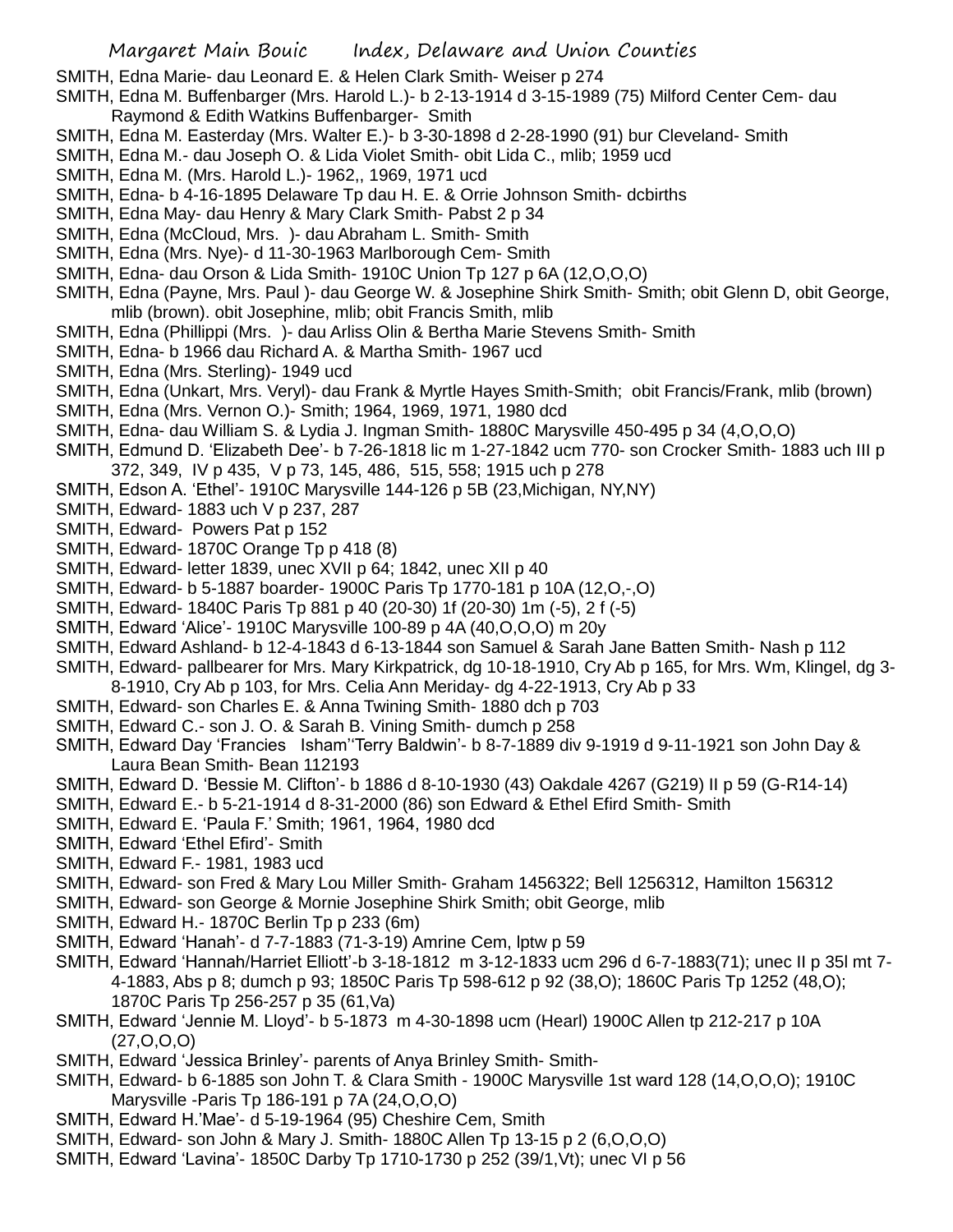- SMITH, Edward L.- son Loren S. & Nettie E. Potter Smith- Smith
- SMITH, Edward L.- b 4-1-1874 Concord Tp- son Charles G. & Mary Smith- dcbirths
- SMITH, Edward Luther 'Mildred Louise Raha'- Weiser p 809
- SMITH, Edward 'Mildred Alma McKitrick' McKitrick p 113
- SMITH, Edward- son Morris R. & Mary C. Rabb Smith- Smith
- SMITH, Edward- son of Mrs. Smith. Railroad St. d, Stoutsville Monday- dg 4-20-1909, Cry Ab p 27
- SMITH, Edward- son Paul & Lucy/Lucinda Smith- 1860C Jerome Tp 82-80 (6,O)
- SMITH, Edward 'Ruth Carter'- Maugans Anc p 136
- SMITH, Edward S.- 1870C Paris Tp 171-172 p 23 (3,O) lived with Matilda M. Smith
- SMITH, Edward T son Wm. A. & Mary Philona McFarlin Smith- dg 1-23-1914, Cry Ab p 87
- SMITH, A. Edward 'Thelma Pinyerd'- b 7-14-1913 d 3-13-1988 974) bur Mt. Gilead Smith
- SMITH, Edward 'Sarah Lucille Osborn'- Smith
- SMITH, Edward- brother Vann Smith- Smith
- SMITH, Edwin- Marysville p 69
- SMITH, Edwin A. 'Hattie Vergon' see A. E.- 1908 dch p 520-708
- SMITH, Edwin Bashbord- b 7-15-1893 Radnor Tp -son Rev. Charles G. & Luella Jane English Smith- Smith; dcbirths
- SMITH, Edwin D.- present at Eleazar C & Cathrine A. Stephens wedding- unec VII p 59
- SMITH, Edwin F.'Nettie Amrine'- b 1886 d 4-25-1975 Oakdale II p 121 (K-R7-9); obit, mlib (brown) 1910C Paris Tp 6-7 (24,O,O,O) m 2y
- SMITH, Edwin J.- b 6-22-1881 d 4-29-1901 son James W. & Lillian Smith- York Cem, Sec A; p 56
- SMITH, Edwin- son James R. & Anna Masters Smith- 1883 uch V p 522l 1860C York Tp 1258-1266 p 170 (12,O)
- SMITH, Edwin- son John W. & Hester A. Smith- 1850C Darby Tp 1645-1715 p 25 (2/12,O); unec Vi p 56
- SMITH, Edwin- death, son Nathan Smith- mt 1-4-1904 p1c6, Abs p 1
- SMITH, Edwin O.- son James K. Smith- 1850C York Tp 359-364 p 56 (1,O)
- SMITH, Effie F. Clawson (Mrs. )- d 10-15-1979(68) Forest Lawn Cem- sister Chester Clawson- Smith
- SMITH, Effie-dau Hezekiah C. & Susannah Taylor Smith-1880C Jerome Tp 224-240 p 27 (8,O,O,O)
- SMITH, Effie (Orth, Mrs. George)- Smith
- SMITH, Effie Walden- Nash p 299
- SMITH, E. G. 'Amy'- 1949 ucd
- SMITH, E. Genetta (Griffith, Mrs. Evan D.)-b 1874 dau Allvin G. & Martha Swick Smith- Newhouse 13821 p 83; 1880C Scioto Tp 235 (6,O,O,O)
- SMITH, E. H..- 1908 dch p 427
- SMITH, E. 'H.' Amrine Cem, lptw p 63
- SMITH, Eileen, Miss- Pabst 8 p 36
- SMITH, Eileen (Coffee, Mrs. )- dau George C. & LeEtta P. Taylor Smith- Smith
- SMITH, Eileen Davis (Mrs. Ernest)- m 6-27-1945- Smith- parents of Robert & Sharon Daniels
- SMITH, Eileen F.(Mrs. Paul V. )- b 2-5-1918 d 11-23-1988 (70) Fairview Mem Pk- mother of Gary & Larry Smith- Smith
- SMITH, Eileen Grace- b 2-24-1938 dau Dennis Ebert & Luella May Witters Smith- Weiser p 708
- SMITH, Eileen Cummings (Mrs. Lewis E.)- m 1936 Smith; 1959, 1962, 1971, 1973, 1975, 1977, 1979, 1981, 1983 ucd
- SMITH, E. J.- brother Blanche E. Smith- dg 9-18-1914 Cry Ab p 149
- SMITH, E. J.- d 11-24-1899 (38y7m) Delaware Tp son Jacob Smith- dcd
- SMITH, Rev. E. L- conducted funeral-for Mrs. Clarinda Edward Wilson- dg 11-225-1890, Cry Ab p 39; for Isaac Henry, 1-2-1891, Cry Ab p 43; for Frank Rice & Joseph Young, dg 3-20-1891, Cry Ab p 49; for Ch. Montgomery, dg 1-15-1892, Cry Ab p 82 for Mrs. J. B. Havens, dg 12-6-1892, Cry Ab p 108/ for Mrs. Adam Stelzer- dg 1-12-1894, Cry Ab p 149 dg 1-27-1905, Cry Ab p 6; dg 10-21-1898, Cry Ab p 169
- SMITH, E. L.- son of Mrs. Charles Smith- dg 4-2-1909, Cry Ab p 21
- SMITH, Elaine (Longfellow, Mrs. James L.)- Weiser p 367
- SMITH, Elaine P. (LaFrance, Mrs. Fredric)- dau Loren S. & Nettie E. Potter Smith- Smith
- SMITH, Elaine- dau Paul & Grace Auman Smith- Weiser p 775
- SMITH, Elaine (Mrs. Tim)- Smith
- SMITH, Elan A.- son Moses & Sarah L. Smith- 1850C Delaware Town 985 p 78 (7,O)
- SMITH, Elan 'Jennie Converse'- dumch p 398. 399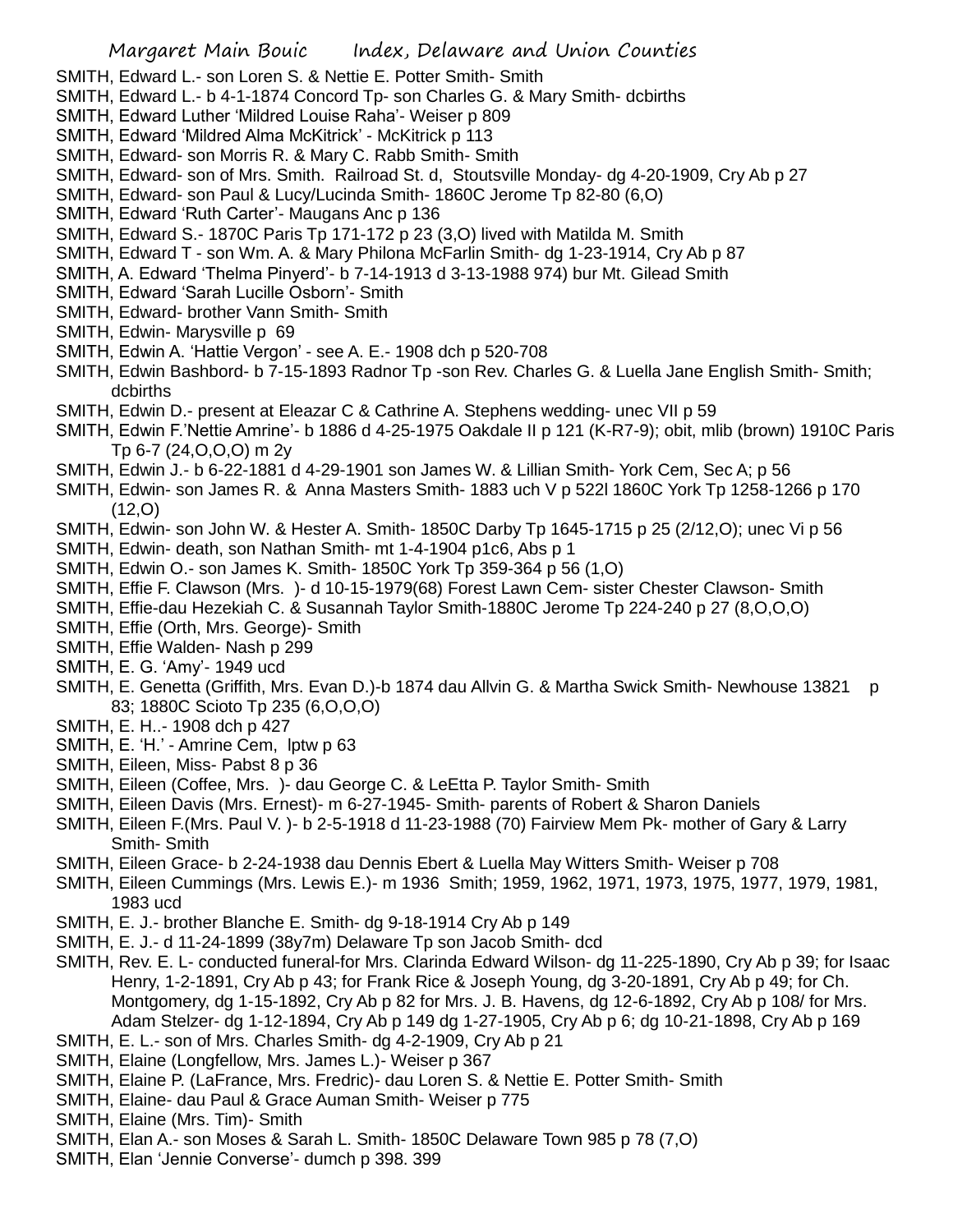- SMITH, Eland/Eleon E. 'Orinda J. Converse'- b 7-30-1848 Madison Co d 7-28-1929 (84) Oakdale 4160 (C-161); I p 173- son E. D. & Lavina Smith- 1860C Darby Tp 475-477 p 67 (11,O) ; 1880C Marysville 442- 487 p 33 (31,O,O,Vt)
- SMITH, Elbert 'Jane Patterson'- d 8-223-1960- Smith
- SMITH, Elby (Vance, Mrs. William)- m 11-15-1849 dcm
- SMITH, Eldon Michael- son Eldon O. Smith- Smith
- SMITH, Eldon O. 'Helen Irene Kemper'- Smith
- SMITH, Elden T. 'Betty Nilsen'- b 11-7-1910- Smith; 1976 dch p 207
- SMITH, Eldon 'Rita'- 1959 ucd 1980 dcd
- SMITH, Eleanor A.- dau John W. & Hester A. Smith- 1850C Darby Tp 1695-1715 p 251 (5,O); unec VI p 56
- SMITH, Eleanor- dau Joseph & Lydia Smith- 1850C Trenton Tp 934 p 75 (10,O)
- SMITH, Eleanor L.- 1964, 1969, 1971, 1980 dcd
- SMITH, Eleanor Morrison (Mrs. Joseph)- b 3-3-1912 dau Ernest & Effie Herriott Morrison; Piersol 4,5; Beckley 4,5; Herriott 4,5; Turney 6,7
- SMITH, Eleanor- b 1967 dau Paul,Jr. & Bonnie Smith- 1971 ucd
- SMITH, Eleanor "Nora" d 7-5-1982 (68) Radnor Cem, cook at Grady- sister Lee, Virgil, Ethel Jones
- SMITH, Eleanor Scott (Webster, Mrs. )- dau Edward Luther & Mildred LouiseRahm Smith- Weiser p 809
- SMITH, Eleanor Tallman (Mrs. Charles H.) m 6-23-1904 dau James & Rebecca Sager Tallman- 1915 uch p 1093; 1949 ucd
- SMITH, Eleanor (Mrs. Woodrow E.)- Smith; Turney
- SMITH, Eleanor- dau Nettie L. Smith- Smith
- SMITH, Eleanor/Ellener- dau Solomon & Melia Smith- 1860C Leesburg Tp 379 (9,O)
- SMITH, Eleanor (Wilson, Mrs. James)- m 10-2-1836 Madison Co, unec VII p 24
- SMITH, Eleazar D.- appr est Joseph Sager- JB 2 p 86 (4-25-1839) uccp p 17
- SMITH, Eleazer C.' Ann Smith'- m 10-14-1857 ucm 2612- mt 10-21-1857, Abs p 26; unec XII p 15, XVIII p 33; uccp  $p$  17 appr, JB 2  $p$  85
- SMITH, Eleazer C. Jr. 'Catharine A. Stephens'- b 1826 m 2-12-1850 ucm 1500- son Eleazer & Irene Doty
- Smith; 1883 uch V p 257; unec VII p 59; 1860C Darby Tp 474-476 p 67 (34, Vt); 1870C Darby Tp 170-158 p 22 (43,Vt)
- SMITH, Eleazer C. 'Irene Doty'- son Elijah C. & Elisa W. Smith- 1883 uch V p 257; 1850C Darby Tp 1709-1779 p 252 (24,Vt); unec VI p 56
- SMITH, Electa (Fay, Mrs. David)- 1908 dch p 544
- SMITH, Electa L. (Converse, Mrs. Lathrop)- m 3-21-1844 ucm 953; unec VI p 15, XXI p 40
- SMITH, Electa (Mrs. Luther)(LaBlanc, Mrs. )- mother of Sherriee Smith- Smith
- SMITH, Electa (Waggoner, Mrs. James)- m 8-26-1852 dcm
- SMITH, Electa- dau William & Rebecca Smith- 1850C Genoa Tp 309 p 32 (26,O)
- SMITH, Elenor- b 1878 d 8-14-1966 SR York Cem, Sec C 84
- SMITH, Elenor F. McKee (Sherwood, Mrs. )(Mrs. Wilbur E.)- d 1-1-1993 (80) Byhalia Cem- dau Francis W. & Harriet Grace Murray McKee-
- SMITH, Elesas C. 'Catharine'- 1870C Darby Tp 170-158 p 22 (43,Vt); 1880C Darby Tp 145 (53,Vt.Vt.VT)
- SMITH, Eley (Mrs. Israel)- Pabst 8 p 91
- SMITH, Elias 'Huldah'- m 1832- mt 9-28-1887 p3c2, Abs p 39
- SMITH, Elijah- mt 8-7-1889 p5c1, Abs p 3
- SMITH, Elijah- b 1-1845 d 8-5-1889 (43) Oakdale 471 I p 176 (C-north 13); 1883 uch IV p 494, 519
- SMITH, Elijah 'Almira Cowles- Ashley Cem, Powell p 187- dcq Forrest Shoemaker 18; 1880 dch p 538; 1908 dch p 476, 780
- SMITH, Elijah 'Anna Riddle'- m 11-26-1829 Madison Co, unec V p 40
- SMITH, Elijah G. 'Elisa W.- 1850C Darby Tp 1709-1779 p 252 (59. Vt); unec III p 10, 28, VI p 56
- SMITH, Elijah H.- 1835 men p 44 #49 p 80 Oxford Tp; 1850C Oxford Tp 2782 p 156 (66,NY)
- SMITH, Elijah W. 'Elizabeth S.'- d 8-30-1865 (55y6m) Mt. Herman Cem, djlm p 12; dumch p 102; 1850C Dover Tp 817-834 p 123 (34,NY); 1860C Dover Tp 253-243 (50,NY)
- SMITH, Elijah W. 'Hannah Curren'- m 2-26-1852 dcm
- SMITH, Elijas- Cline p 9 Elijam- Cline p 9
- SMITH, Elinor- 1961 dcd
- SMITH, Elisa E.- 1850C Union Tp 1257-1275 p 203 (16,O)
- SMITH, Elisa M./W. (Mrs. Elijah)- 1850C Darby Tp 155 (43,Vt)- unec VI p 56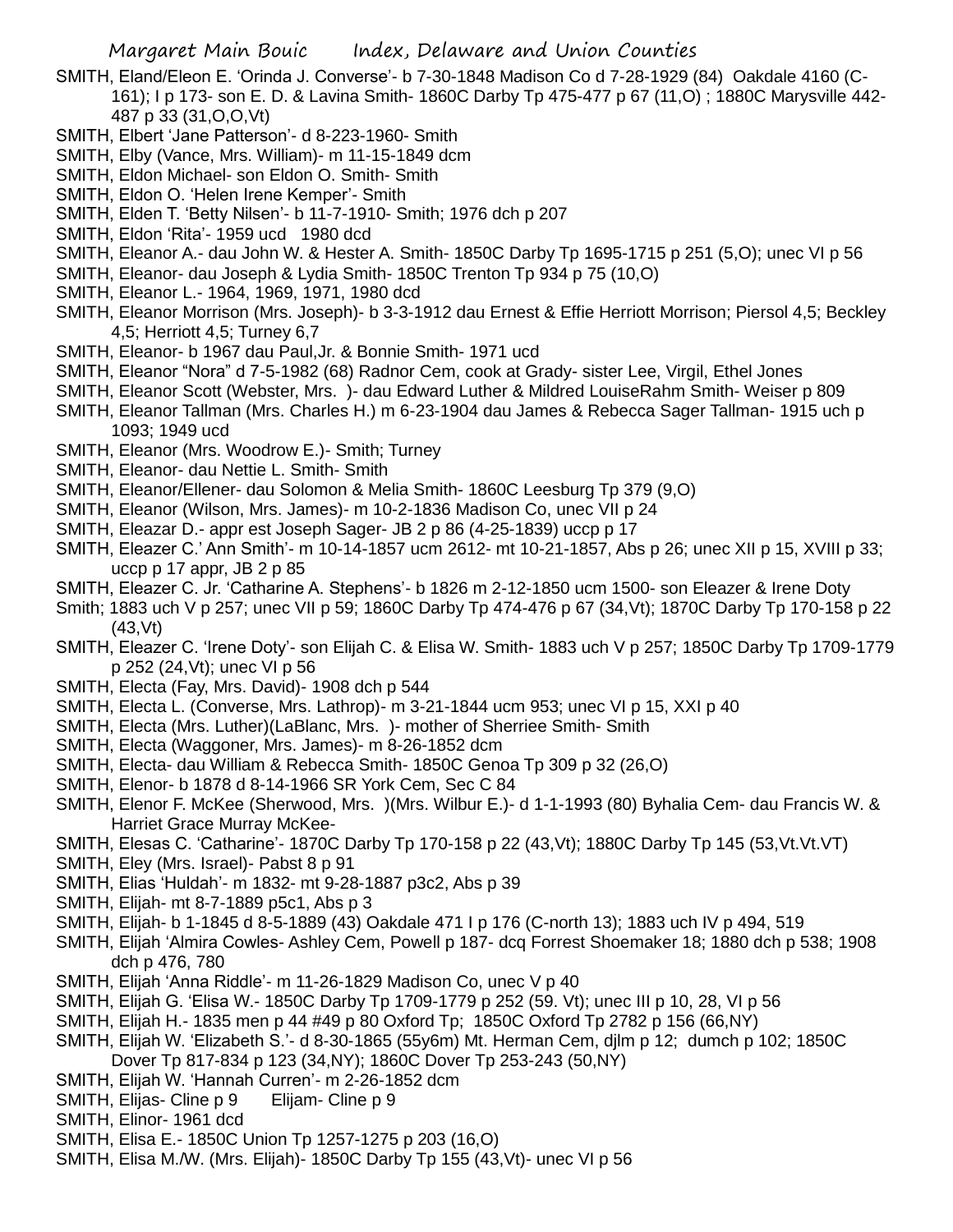- SMITH, Elisha- hadc p 59 (Westfield); 1835 men p 65 #93 p 121 Westfield Tp
- SMITH, Eliza- 1860C Dover Tp 253-243 (50,NY)
- SMITH, Eliza- (7mos 4 d) Oller Cem p 2
- SMITH, Eliza- 1870C Delaware Tp p 277 (6)
- SMITH, Eliza A. Joy (Mrs. Marion DeKalb)- m 12-17-1851 dcm
- SMITH, Eliza Ann- b 1841 d 1900 Claibourne Cem p 38
- SMITH, Eliza Ann Earhart (Mrs. Josephus)- b 9-2-1834 m 3-2-1862 d 7-16-1899, Claibourne Cem dau John & Polly Earhart- 1883 uch V p 447; mt 7-19-1899 p 8c4; Abs p 58
- SMITH, Eliza Ann (Robinson, Mrs. W. D.)- b 1830 d 1911 Oller Cem p 27; dcq Dorence Arehart 13
- SMITH, Eliza A. (Mrs. W. G.)- b 1820 d 1898, Bokescreek Cem p 57
- SMITH, Eliza Bartrum (Mrs. Joseph)- m 12-7-1843 dcm
- SMITH, Eliza Bell Carter(Mrs.Skidmore)-ped Beverly June Harris Lemmons #637 11,unec XIV p 8
- SMITH, Eliza (Buckworth, Mrs. )- b 8-26-1806 dau James & Ann Buckworth Smith- Nash p 112
- SMITH, Eliza Catherine (Jaffray, Mrs. Robert)- b 7-19-1892 m 4-19-1849 d 12-19-1876 dau Albert & Emily Maria Meier Smith- Weiser p 202
- SMITH, Eliza (Cleason, Mrs. Sol)- dau Charles & Sarah Godfrey Smith- 1915 uch p 1093- 1883 uch V p 553; 1840C Liberty Tp 486 (-5); 1850C Liberty Tp Un Cp 860-877 p 129 (13,O)
- SMITH, Elizabeth Compton (Mrs. William)- m 3-8-1822 Madison Co, unec IV p 63
- SMITH, Eliza (Dorrence, Mrs. Joses)- 1908 dch p 410
- SMITH, Eliza Ellen Kennady (Mrs. John C.)- m 2-1-1849 ucm 1380; unec VII p 40
- SMITH, Eliza (Mrs. Francis J.)- 1850C Berlin Tp 2044 p 124 (46,NY)
- SMITH, Elizabeth (Mrs. George)- 1850C Concord Tp 2083 p 125 (62,Va)
- SMITH, Eliza H.- b 1849 dau Jesse & Jane Lavery Smith- Ryan Chart
- SMITH, Eliza (Mrs. Jacob)- 1850C Scioto Tp 2346 p 142 (30,O)
- SMITH, Eliza (Mrs. Jacob M.)- b 5-3-1820 Del C d 3-20-1895 Oakdale I p 26 (E-R23-5); 1880C Paris Tp 92- 107 p 50 (60,O,Va,Ky)
- SMITH, Eliza- dau John & Carrie Smith- 1850c Scioto Tp 2686 p 152 (26,Pa)
- SMITH, Eliza Maine (Mrs. Chauncey)- b 7-19-1853 m 3-1-1899 dau Andrew J. & Tacy Cole Maine- Asp 2109
- SMITH, Eliza Meeker, Mrs. Caleb)- 1880 dch p 738
- SMITH, Eliza (Mrs. Nelson)- 1910C Claibourne NP 3 p 1 (50,O,O,O) m 30y, 8 ch
- SMITH, Eliza (Piper, Mrs. John)- m 2-15-1853 dcm
- SMITH, Eliza Ramsey (Mrs. Jacob H.)- m 7-23-1843 dcm
- SMITH, Eliza Rebecca Piersol (Mrs. William)- b 2-2-1873 d 1-113-1964 dau George & Abigail C. Robinson Piersol- dumch p 434; Piersol 1362; Turney 5,6; 1883 uch V p 351; 1880C Millcreek Tp 24
- SMITH, Eliza- 1860C Liberty Tp Un Co 1149-1159 p 156 (21,O); might be dau of Sarah
- SMITH, Eliza (Swartz, Mrs. Abram)- m 1-21-1849 dcm
- SMITH, Eliza (Taylor, Mrs. Icromus)- m 9-19-1835 dcm
- SMITH, Eliza W. (Mrs. Elijah C.)- 1850C Darby Tp 1709-1779 p 252 (43,Vt)
- SMITH, Eliza- dau William & Celestia Smith- 1850C Concord Tp 2210 p 130 (5,O)
- SMITH, Eliza- dau William & Nancy Smith- 1860C Paris Tp 1283-1274 p 169 (15,O)
- SMITH, Elizabeth- Pabst 8 p 3,5,7,93 Elizabeth- hmp p 99
- SMITH, Elizabeth- unec VIII p 23, church
- SMITH, Elizabeth- b 1840 Delaware Co d 2-7-1920 (80y) Oakdale I p 53 (E-55-2)
- SMITH, Elizabeth- 1880C Marysville 138-159 p 6 (41,O,Va,Va); 1910C Marysville 15 p 1B (68,O,O,Va) wid
- SMITH, Elizabeth- 1850C Genoa Tp 481 p 47 (18,O)
- SMITH, Elizabeth- 1870C Delaware Town p 311 (53\*)
- SMITH, Elizabeth- 1870C Delaware Town p 308 (75\*)
- SMITH, Elizabeth- 1870C Thomson Tp p 499 (18)
- SMITH, Elizabeth- 1870C Delaware Town p 346 (54)
- SMITH, Elizabeth- 1870C Berkshire Tp 206 (55)
- SMITH, Elizabeth A.- d 9-5-1857 (17-1-8) Somersville Cem, York Cem p 21- dau James B. & Anna Smith
- SMITH, Elizabeth A.- dau James K. Smith- 1850C York Tp 359-364 p 56 (10,O)
- SMITH, Elizabeth Ann- b 12-22-1948 dau Blair Shultz & Laura Jane Giffin Smith- Weiser p 635
- SMITH, Elizabeth Ann (Robins, Mrs. William C.)- m 12-24-1850 dcm
- SMITH, Elizabeth Ann(Robinson, Mrs. William Daniel, III m 1850 d 8-23-1911; dcc Ray Bauman 13
- SMITH, Elizabeth Ann Weiser (Mrs. William Talmadge)- b 10-9-1926 m 2-5-1948 dau Saint Paul & Katharine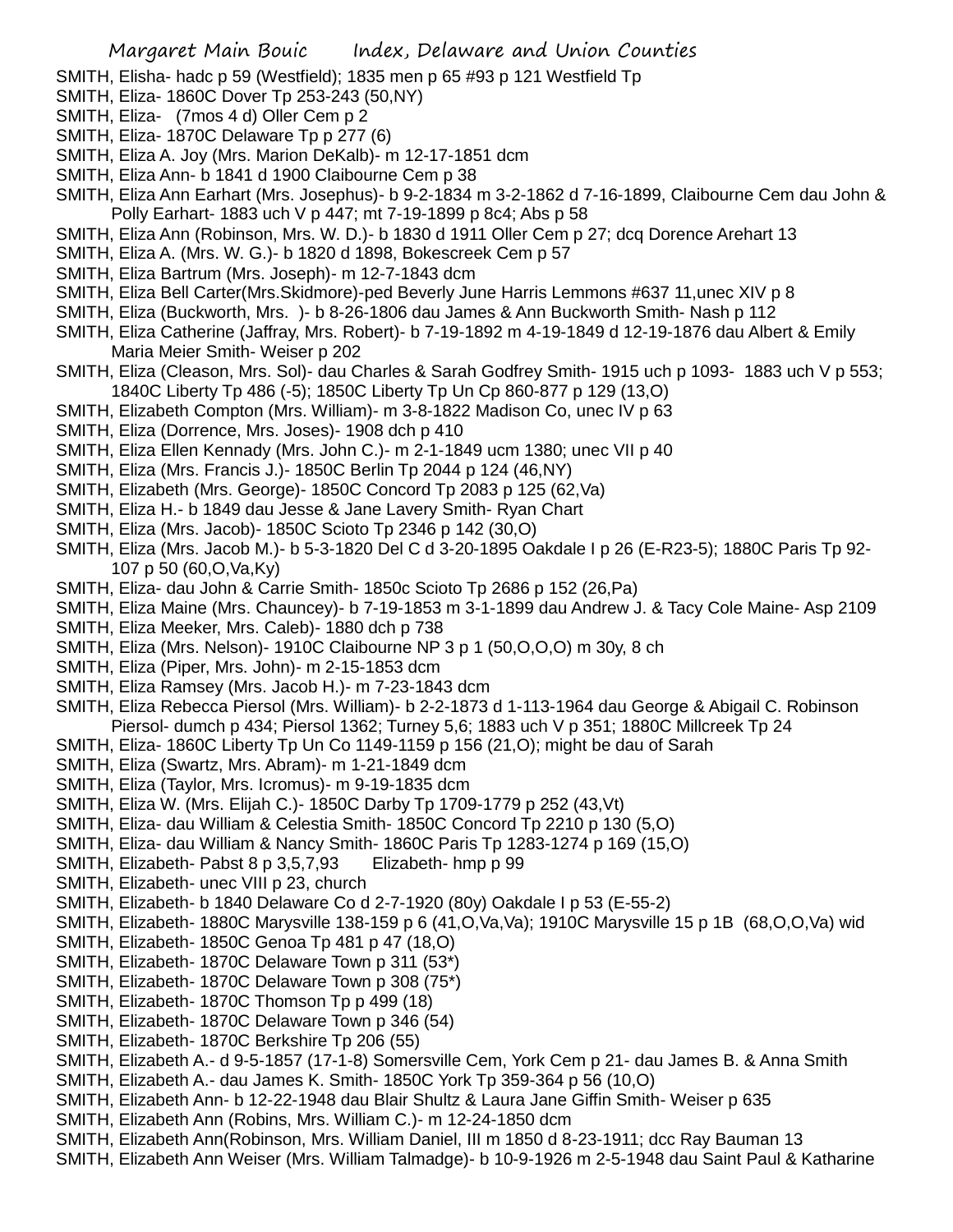Elizabeth Konda Weiser- Weiser p 102

- SMITH, Elizabeth (Mrs. )- mother of Arthur- 1870C Jerome Tp 180-195 (40,O,Eng,Pa)
- SMITH, Elizabeth A. Wilmoth (Mrs. Israel E.)- m 10-21-1855 ucm 2347,unec XVII p 42
- SMITH, Elizabeth A. West (Mrs. Daniel)- m 4-14-1862 ucm 3314, unec XX p 43
- SMITH, Elizabeth (Bell, Mrs. Benjamin)- m 4-14-1836 Madison Co, unec VII p 24
- SMITH, Elizabeth- dau Benjamin & Anida- Plain City Cemn, unec VIII p 10
- SMITH, Elizabeth (Biggs, Mrs. James)- m 7-24-1845 dcm
- SMITH, Elizabeth (Boynton, Mrs. Jonathan)- see Asp 839
- SMITH, Elizabeth Brock (Mrs. Levi Baskeville)- b 4-20-1868 m 12-21-1879 d 4-14-1941 dau William Harrison & Sarah House Brock-ped Beverly June Harris Lemmons #637 11 unec XIX p 8
- SMITH, Elizabeth Brown (Mrs. Charles)- m 11-29-1854 dcm
- SMITH, Elizabeth Brown (Mrs. David H.)- dau Aaron & Elizabeth Brown Brown- 1883 uch V p 83
- SMITH, Elizabeth Brown (Mrs. Samuel)- m 1-2-1859 dcm
- SMITH, Elizabeth (Bruce, Mrs. William M.)- m 10-3-1844 dcm
- SMITH, Elizabeth (Burkepile, Mrs. Melvin Leroy)- b 3-16-1955 m 10-24-1980 , 1985 uch p 21
- SMITH, Elizabeth C.- 1880C Marysville 6-7 p 1 (64,O,Pa,Pa)
- SMITH, Elizabeth (Campbell, Mrs. Charles)- m 6-17-1939- Weiser p 104
- SMITH, Elizabeth Carroll (Mrs. David)- m 7-6-1843 dcm
- SMITH, Elizabeth Carson (Mrs. Josephus)- b 1833 m 12-18-1850 1883 uch V p 447
- SMITH, Elizabeth- dau Rev. Charles G. & Luella Jane English Smith- Smith
- SMITH, Elizabeth (Cheek, Mrs. William)- dcq Sarah Jane Hatton Swearengin 7
- SMITH, Elizabeth Clark (Mrs. Cicero G.)- m 7-15-1860 dcm
- SMITH, Elizabeth Coe (Swain, Mrs. Dr. Lafayette)(Mrs. L.H)- dau Daniel & MaryGladden Coe- m(2) 9-24-1867 ucm 4246; 1883 uch V p 88, 458
- SMITH, Elizabeth Daily (Mrs. Calvin)- d 1-23-1899 (67-9-10) Oxford Tp, dcd- dau John Daily- 1880 dch p 796
- SMITH, Elizabeth (Mrs. David)- 1880C Claibourne Tp 92-97 p 9 (28,O,O,O)
- SMITH, Elizabeth (Mrs. David)- 1850C Delaware Tp 1424 p 99 (24,O)
- SMITH, Elizabeth (Decker, Mrs. )- dau Conrad Smith- dcw Bk 2 p 277
- SMITH, Elizabeth Dee (Mrs. Edmund D.)- lic m 1-11-1842 ucm 770 m 1-27-1842 d 11-27-1846; 1883 uch V p 145; unec V p 59
- SMITH, Elizabeth De Forest (Mrs. Lyman)- 1883 uch V p 246
- SMITH, Elizabeth (Dodge, Mrs. Judah)- d Sunday (86) mt 5-27-1885 p5c1, Abs p 14
- SMITH, Elizabeth Dodge (Mrs. )- dau Judah & Elizabeth Dodge- mt 5-27-1885 p 5 c1 Abs p 14
- SMITH, Elizabeth (Mrs. Elijah)- 1850C Dover Tp 817-834 p 123 (25,O)
- SMITH, Elizabeth Ellen Buckley (Mrs. Daniel John)- Ryan Chart
- SMITH, Elizabeth (Ellis, Mrs. John)- m 7-11-1833 Madison Co, unec VII p 10
- SMITH, Elizabeth Emberlin (Mrs. Samuel)- m 1-13-1891 ucm (Hearl)
- SMITH, Elizabeth English (Mrs. D. E.)- dau George & Sarah Kinney English- 1915 uch p 951
- SMITH, Elizabeth (Foote, Mrs. Nathaniel )(Gull, Mrs. William)- m 1646- Powers Pat p 85, 86
- SMITH, Major Elizabeth dau Fred H. & Myrta Liggett Smith- Carr `1144434; obit Fred H., mlib; 1910C Millcreek Tp 65-69 p 3B (1,O,O,O)
- SMITH, Elizabeth G.- dau Elizabeth C. Smith- 1880C Marysville 6-7 p 1 (26,O,O,O)
- SMITH, Elizabeth Goldsberry (Mrs. Alden)- m 8-3-1865 ucm 3757
- SMITH, Elizabeth (Gunderman, Mrs. John)- m 1-1-1857 ucm 2502; dau Frederick & Katharine Herecher Schmidt- 1915 uch p 630, 636. 637, 638; sister David Smith- mt 6-27-1900 p 7, Abs p 15; unec VIII p 65, XVIII p 33; obit David, mlib
- SMITH, Elizabeth- d 10-1-1891 (75-6-16) Delaware b Urbana- dau Ruben & Nancy Hall- dcdeaths
- SMITH, Elizabeth(Hair/Hare, Mrs. Daniel)-m 2-17-1856 ucm 2387;unec IV p 66, VIII p 65, XVII p 54
- SMITH, Elizabeth (Harriott, Mrs. Samuel)- m 8-21-1866 ucm 4017, unec XXII p 57
- SMITH, Elizabeth (Harris, Mrs. George W.)- m 11-19-1857 dcm
- SMITH, Elizabeth (Mrs. Harrison)- 1850C Porter Tp 3124 p 168 (28,Pa) m within year
- SMITH, Elizabeth- dau Harrison & Elizabeth Smith- 1850C Porter Tp 3124 p 168 (6/12,O)
- SMITH, Elizabeth (Harvey, Mrs. Isaac N.)- m 4-11-1863 ucm 3432
- SMITH, Elizabeth H. Buden (Mrs. Dr. Henry)- m 11-9-1856 dcm
- SMITH, Elizabeth Headington (Mrs. )- dau Clark & Mary Lamon Headington- dg 4-23-1915, Cry Ab p 43
- SMITH, Elizabeth (Hedges, Mrs. )- dau Wm. W. Smith- dg 11-24-1914, Cry Ab p 159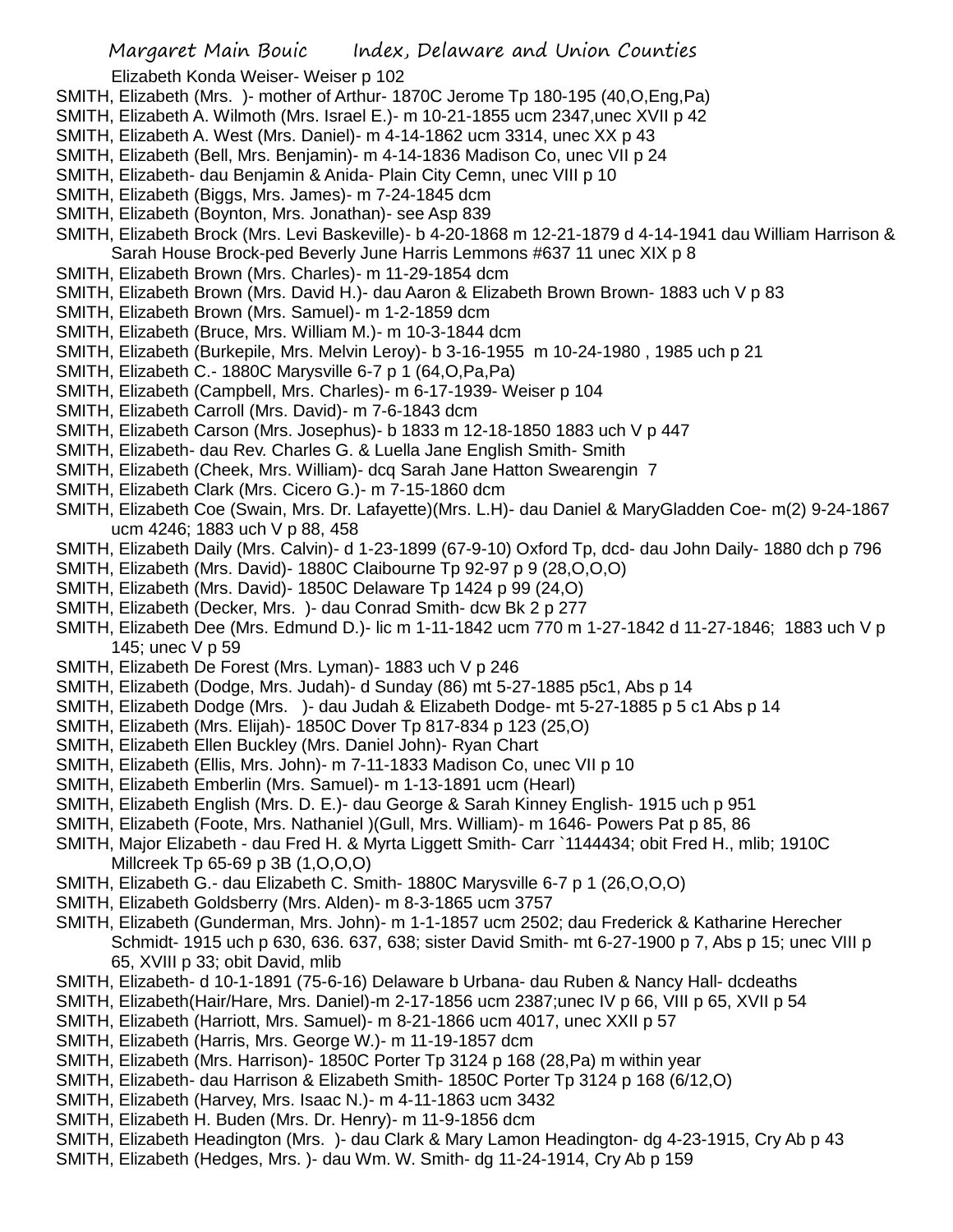- SMITH, —(Sloop, Mrs. James)- dau Wm. W. Smith- dg 11-24-1914, Cry Ab p 159
- SMITH, —(Sparks, Mrs. Harry)- dau Wm. W. Smith- dg 11-24-1914, Cry Ab p 159
- SMITH, Elizabeth Heater (Mrs. David)- ped Ronald Joseph Wezel #61 27; unec V p 45
- SMITH, Elizabeth (Horton, Mrs. Roy C.)- m 2-13-1895 ucm (Hearl)
- SMITH, Elizabeth Herd (Mrs. )- dau James & Margaret Hanna(h) Herd- 1985 uch p 68
- SMITH, Elizabeth (Horton, Mrs. Roy C.)- m 1895- unec IV p 66
- SMITH, Elizabeth Howard (Mrs. J. H.)- dau Henry & Catherine Thomson Howard- 1908 dch p 870
- SMITH, Elizabeth (Mrs. Israel)- 1870C Marysville-Paris Tp 186 p 21 (34,O)
- SMITH, Elizabeth (Mrs. Jacob)- d 2-12-1856 (87-0-10)- Powell p 93; dcga p 9
- SMITH, Elizabeth (Jackson, Mrs. Butler F.)- Smith
- SMITH, Elizabeth- dau Jane M. Smith- 1860C York Tp 1205-1215 p 162 (15,O)
- SMITH, Elizabeth (James/Jaynes) sister Robert Gordon Smith- Smith
- SMITH, Elizabeth Jane Herd (Mrs. Samuel Godfrey)- m 2-26-1846 ucm 1108 d 8-11-1853 (27) Baughn Cem, lptw p 8; mt 12-10-1902- Abs p 23; dau James & Margaret Herd; 1883 uch V p 553 heir of William Herd, uccp p 5, record Bk 5 p 315; unec VI p 32
- SMITH, Elizabeth- b 10-7-1870 Berkshire Tp dau J. M. & Ovia Stockwell Smith- dcbirths
- SMITH, Elizabeth (Mrs. John)- parents of Wm. Smith- dg 11-22-1910, Cry Ab p 172
- SMITH, Elizabeth- dau John & Rosanna Smith- 1850C Troy Tp 2613 p 137 (13,Pa)
- SMITH, Elizabeth- dau Jonathan & Anna Smith- Pabst 1 p 59 6 p 23, 97
- SMITH, Elizabeth (Mrs. Joshua)- 1870C Jerome Tp 178-170 p 23 (19,O)
- SMITH, Elizabeth d 1841 Oakdale I p 12 (E-R160 same stone as Josie
- SMITH, Elizabeth Kay Smith (Mrs. Buddy Lee)- Mcintire 173611
- SMITH, Elizabeth L.- b 1908 Oakdale I p 64 (O-R6-3)
- SMITH, Elizabeth Latemore/Latimore (Mrs. Andrew J.)- m 3-28-1867 ucm 4163
- SMITH, Elizabeth Learned- dy dau Edward Luther & Mildred Louise Rahm Smith- Weiser p 809
- SMITH, Elizabeth (Mrs. Leo)- parents of Thomas Joseph Smith- Smith
- SMITH, Elizabeth (Mrs. Leonidas)- 1870C Marysville -Paris Tp 270-273 p 31 (36,Pa)
- SMITH, Elizabeth Lord (Taggert, Mrs. John Arthur)- b 2-4-1881 dau John Day & Laura Bean Smith- Bean 112191
- SMITH, Elizabeth Malissa- d 9-5-1857 (17) dau J. R. Smith- mt 9-9-1857, Abs p 25
- SMITH, Elizabeth Marquis (Mrs. )- dau James & Barbara Sager Marquis- 1883 uch V p 227; Darby Tp, unec XVI p 44
- SMITH, Elizabeth (Marrott, Mrs. )- dau William & Rebecca Hobins Smith, Thompson Tp dg 11-15-1910, Cry Ab p 171
- SMITH, Elizabeth (Mrs. Michael)- 1860C Paris Tp 1400-1389 p 186 (65,Ger)
- SMITH, Elizabeth M. North (Mrs. Willard I.)- d 1962- Smith parents of Belvie M. Tatman
- SMITH, Elizabeth Otto Richards (Mrs. Samuel Hart)- b 11-19-1837 m 10-8-1873 d 11-28-1894 dau George Washington & Mary Slemmer Richards- Weiser p 219
- SMITH, Elizabeth (Packard, Mrs. Eugene C.)- b 1846 d 1924 ped Marjorie Cody Dunn #67 11, unec VI p 20, 25
- SMITH, Elizabeth Perrigo (Mrs. Daniel)- letter Doris Ryan
- SMITH, Elizabeth- dau Phebe Smith- 1850C Harlem Tp 722 p 63 (19,O)
- SMITH, Elizabeth Rebecca Piersol (Mrs. William)- (34-1909)- unec VIII p 57, 58
- SMITH, Elizabeth Reece (Mrs. David)- m 1828/29; Pabst 8 p 92
- SMITH, Elizabeth (Reeder, Mrs. ) (Mrs. David)- m 3-10-1878 ucm 6231
- SMITH, Elizabeth Rimmey (Mrs. Clair)- parents of Glenn D. Smith- Smith
- SMITH, Elizabeth (Sagar, Mrs. Adam)- b 1810 m 1-13-1833 ucm 288; unec II p 35; 1985 uch p 122; query, unec VI p 27
- SMITH, Elizabeth (Mrs. Samuel)- b 1838 d 1916 Byhalia Cem, lptw p 126; 1870C Claibourne Tp 92-90 p 123 (33,NY)
- SMITH, Elizabeth (Mrs. Samuel B.)- b 12-1840 1900C Washington Tp 267 p 12A (59,O,O,O) m 36y 10 ch
- SMITH , Elizabeth (Sherwood, Mrs. Jesse H.)- dau Henshaiah & Experience Robbards Smith- 1880 dch p 778 see Also Amanda E. Marlborough Cem. p 155
- SMITH, Elizabeth Snyder (Mrs. Thomas)(Renn, Mrs. Adam)- b 6-13-1806 d 8-17-1875 dau Thomas & Catharine Kehl Snyder- Weiser p 551
- SMITH, Elizabeth- d 7-1830 (20m) infant dau Solomon, dcga Ohio State Gazette 9-8-1830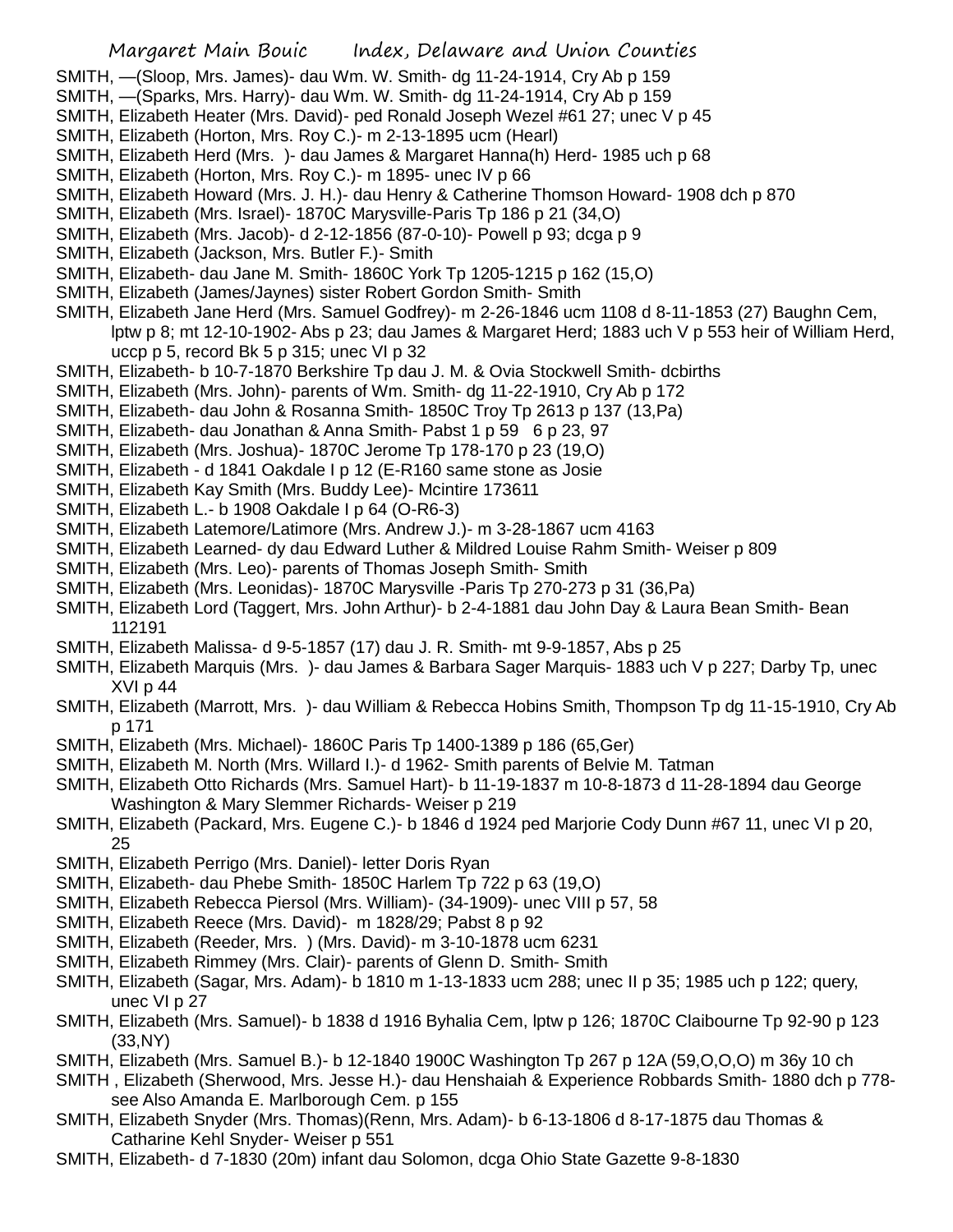SMITH, Elizabeth /Betsy Sullivan (Mrs. Job G.0- m 1828/29 d 9-1-1896 Ryan chart

- SMITH, Elizabeth Swain (Mrs. Dr. Lafayette)(Mrs. L. H.)- m 9-24-1867 ucm (Hearl) d (73) mt 5-8-1907 p1c6, d at home of Mrs. E. W. Close- Abs p 44
- SMITH, Elizabeth Taylor (Mrs. A. J.)- b 1831 un Co d 2-8-1918 Oakdale I p 168 (C-34)
- SMITH, Elizabeth (Taylor, Mrs. Andrew)- m 12-4-1888 ucm (Hearl)
- SMITH, Elizabeth (Mrs. Thomas)- dcc Susan Cain Jackson 37
- SMITH, Elizabeth- b 2-6-1894 Delaware Town dau Thomas & Johana Boessehan Smith- dcbirths
- SMITH, Elizabeth (Mrs. Valentine H)- ,mother of Harriet E. Mumons- dg2-28-1868, Cry Ab p 67
- SMITH, Elizabeth (Vanloon, Mrs. David)- m 4-11-1852 dcm
- SMITH, Elizabeth (Walters, Mrs. Samuel)- m 1827; mt 3-15-1893 p5c2, Abs p 34
- SMITH, Elizabeth Weiland (Mrs. Harry)- Weiser p 775
- SMITH, Elizabeth West (Mrs. Daniel)- m 4-14-1862 ucm 3314; unec V p 10, slip
- SMITH, Elizabeth (Mrs. Willard)- 1949 ucd
- SMITH, Elizabeth Wilmouth (Mrs. Israel)- m 10-20-1855 ucm 2347; mt 10-24-1855; 1860C Marysville 1481- 1493 p 195 (30,O)
- SMITH, Elizabeth (Wood, Mrs. Anson)- 1880 dch p 664
- SMITH, Ella- 1962 ucd, Darby Tp
- SMITH, Ella- 1870C Radnor Tp p 471 (14)
- SMITH, Ella- 1870C Berkshire Tp p 214 (3)
- SMITH, Ella- 1870C Thompson Tp p 499 (8m)
- SMITH, Ella, Miss, d Pasadena, Cal, Union Co Journal 5-16-1940, Abs p 5
- SMITH, Ella- b 2-1865 1900C Marysville 1st ward 113 p 15A (35,O,O,O) sales lady
- SMITH, Ella (Cameron, Mrs. Franklin M.)- m 2-17-1872 ucm 5047
- SMITH, Ella E.- unvmec p 37
- SMITH, Ella E. (Mrs. Anna G.)- 1900C Claibourne Tp 315-332 p 13 (21,O,O,O) 2 ch, m 5y
- SMITH, Ella E. (Luella Jane) English (Mrs. Rev. Charles G)- b 2-6-1867 m 10-5-1892 d 11-27-1962 Oak Grove Cem- dau Eli Dickerson & Nancy House Smith- English; Smith
- SMITH, Ella Freeman (Mrs. Ammie G.)- m 11-5-1895 (Hearl)
- SMITH, Ella Howey (Mrs. Theodore)- obit Fred H. mlib
- SMITH, Ella J.- hadc p 99
- SMITH, Ella- dau John H,. & Mary F. Smith- 1880C Marysville 297-326 p 20 (7,O,Ger,O)
- SMITH, Ella Johnson (Mrs. Lewis J.) m 10-26-1876 ucm 5960
- SMITH, Ella L.- 1870C Delaware Town p 31 (12)
- SMITH, Ella L. Wilcox (Mrs. John E.)- b 1859 m 1-31-1881 ucd 6903 d 1940 Claibourne Cem p 46; 1900C Leesburg Tp 108-109 p 5B (40,O,O,NY) m 19y
- SMITH, Ella Mae Landers (Mrs. Noah)- d 1-6-1967 (75) Powell Cem- ; 1964 dcd; obit, mlib
- SMITH, Ella (Manley, Mrs. John C.)- m 9-23-1886 ucm (Hearl)
- SMITH, Ella May- dau John W. & Hester A. Smith- 1870C Marysville-Paris Tp 190 p 22 (8,O); 1880C Darby Tp 163 p 17 (16,O,O,O)
- SMITH, Ella M.- dau Lemuel W. Smith- 1870C York Tp 193-189 p 25 (13,O)
- SMITH, Ella M. (Seran, Mrs. Charles A.)- m 7-1-1874 ucm 5507 d 2-11-1875 (19-1-2) dau L. W. Smith- mt 2- 24-1875, mt 3 p 8, mt 2-24-1878
- SMITH, Ella Ora (Watrous, Mrs. Emery W.)- b 1877 dau Alvin G. & Martha Swick Smith- Newhouse p 83, 13822; 1880C Scioto Tp 235 (3,O,O,O)
- SMITH, Ella (Mrs. Phillip)- Smith; 1980 dcd; parents of Lauren Ashley Smith- Smith
- SMITH, Ella S. (Mills, Mrs. William F.)- m 11-5-1890 ucm (Hearl)
- SMITH, Ella (Smith, Mrs. William)- dau Jacob & Carrie Williams Smith- Smith; obit john Jacob, mlib
- SMITH, Ella (Mrs. Theodore- 1910C Jerome-Plain City 104-109 p 4B (51,O,PA,O); m 29y, 4 ch
- SMITH, Ella V.- dau Joseph Randall & Susan Hoover Smith- 1870C Dover Tp 12 p 2 (5,O)
- SMITH, Ella Wheeler (Mrs. Frank,Sr.)- b 6-17-1909 m 1929 d 10-2-1980 Raymond Cem; lptw p 30- dau L. Dee & Lida Orahood Wheeler- 1959, 1967, 1971, 1973, 1975, 1977, 1979 ucd; obit Frank, mlib (brown), obit, mlib (brown)
- SMITH, Ellen- 1850C Orange Tp 1797 p 114 (12,O)
- SMITH, Ellen- 1870C Radnor Tp p 471 (17)
- SMITH, Ellen- 1870C Radnor Tp p 473 (32)
- SMITH, Ellen- 1870C Concord Tp p 263 (36)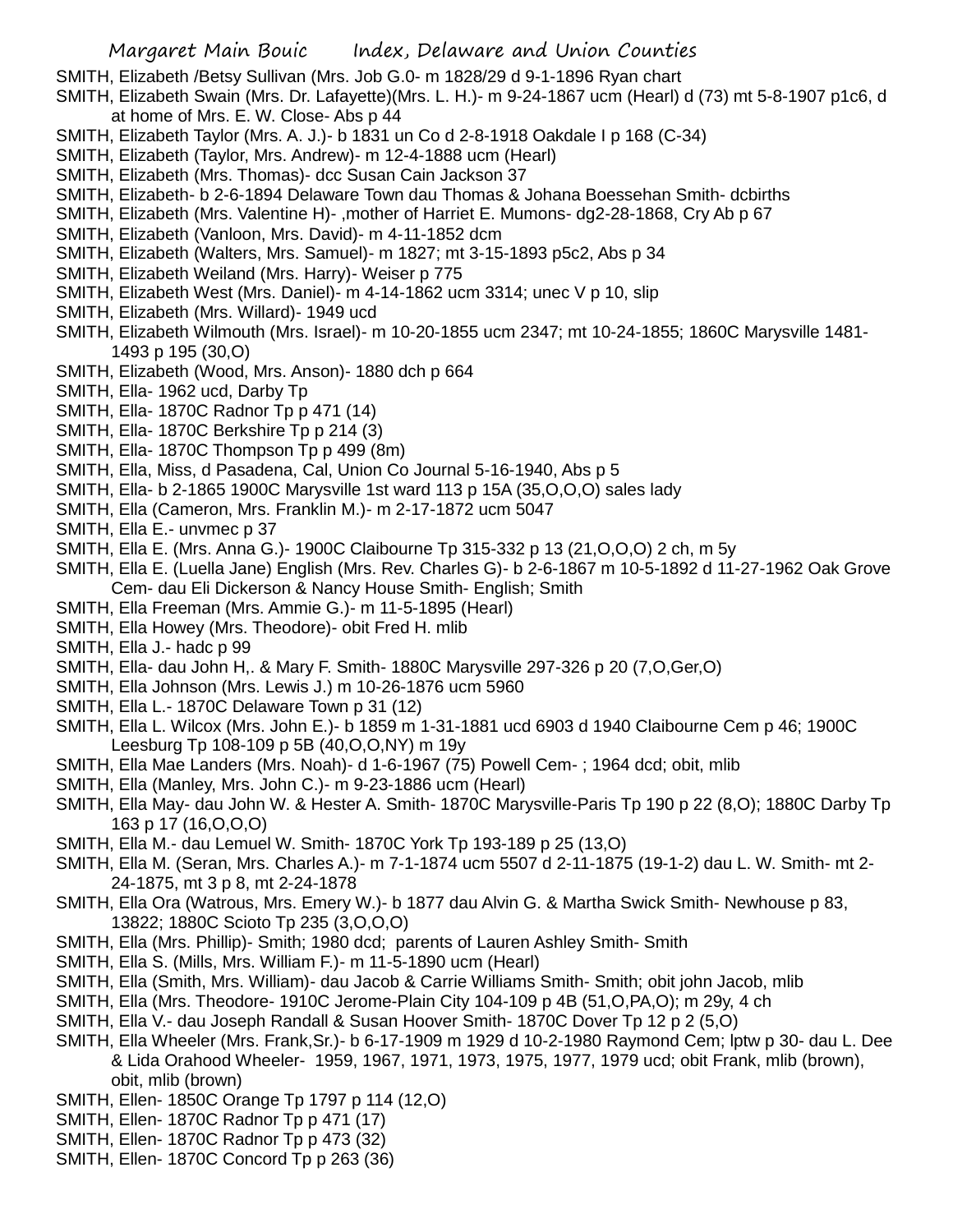- SMITH, Ellen- 1870C Scioto Tp p 485 (4)
- SMITH, Ellen Baker (Mrs. Charles P.)- m 8-19-1844 dcm
- SMITH, Ellen Barry (Mrs. Bartholomew)- m 2-6-1855 dcm
- SMITH, Ellen- dau Edward & Lovina Smith- 1850C Darby Tp 1710-1730 p 252 (2,O); unec VI p 56
- SMITH, Ellen Efird (Beavers, Mrs. John Thomas)- b 1952 m 8-16-1975 dau Glenn R. & Katheryne L. Smith-Smith; 1961, 1964, 1969, 1971 dcd
- SMITH, Ellen F.- dau J. O. & Sarah B. Vining Smith- dumch p 258
- SMITH, Ellen Fox (Mrs. Josiah)- Maugans Anc p 79
- SMITH, Ellen (Mrs. Frank)- 1910C Paris-Marysville 146 (20,-)
- SMITH, Ellen- b 2-25-1880 Delaware Town twin dau Geroge & E. J. Woodlick Smith- dcbirths
- SMITH, Ellen (Mrs. Gilbert)- 1850C Concord Tp 2202 p 129 (52,NY)
- SMITH, Ellen (Grubaugh, Mrs. Hugh)- dau William A. & Audrey K. Burton Smith- Smith
- SMITH, Ellen I.-- 1860C Leesburg Tp 358 (6,O)
- SMITH, Ellen J.- 1870C Delaware Tp p 271 (26)
- SMITH, Ellen- b 1972 dau Jack C. & Mary J. Smith- 1983 ucd
- SMITH, Ellen Jane Woodbeck (Mrs. George)- m 12-27-1864 dcm
- SMITH, Ellen- dau John C. & Mary J. Smith- 1979 ucd
- SMITH, Ellen dau Lorin & Sarah Smith- 1850C Berlin Tp 1916 p 119 (23,Conn)
- SMITH, Ellen m.- b 7-4-1845 d 12-20-1861 Unionville Cem, DJ p 34; 1860C Darby Tp 447-449 p 63 (14,O)
- SMITH, Ellen M. (Mrs. Donald A.)- 1959, 1967, 1971, 1973, 1975, 1977, 1979, 1981, 1981 ucd
- SMITH, Ellen M. (Mrs. John E.)- 1980 dcd
- SMITH, Ellen Marie Jones (Mrs. John Edward)- , 5-9-1969 dau Paul M. Jones- Smith
- SMITH, Ellen Mary- d 9-7-1856 (6m26d) dau William & Mary Smith- dcb p 15, Powell p 96
- SMITH, Ellen M.- dau William & Mary Smith- 1850C Delaware Town 1116 p 85 (1,O)
- SMITH, Ellen P. (Thompson, Mrs. Alvin)- m 8-2-1865 ucm 3758- dau Rev. James & Matilda Smith- 1883 uch V p 146; hmp p 92, 196; unec XXI p 66; 1850C Marysville 533-544 p 82 (13,O); 1860C Marysville 1511- 1503 p 199 (22,O)
- SMITH, Ellen Riley (Mrs. John Ellwood)- b 5-26-1861 Iowa, ped Patricia Ann Naylor Wilson 19 unec XXI p 31
- SMITH, Ellen- b 3-26-1854 d 10-21-1854 dau Samuel & Sarah Jane Barren Smith- Nash p 112
- SMITH, Ellen (Standish, Mrs. )(Mrs. Richard S)- m(2) 3-8-1884, mt 1-20-1886, Abs p 20
- SMITH, Ellen (Weiser, Mrs. Benjamin Franklin)- b 2-16-1840 d 9-7-1915- Weiser p 773
- SMITH, Ellen- dau William A. & Philena Smith- 1870C Scioto Tp 167 (4,O)
- SMITH, Ellen (Mrs. )- niece of Zennivan Hall, mt 2-15-1888 Abs p 43
- SMITH, Ellenor A.- dau Thomas & Lucinda Smith- 1880C Jerome Tp 9 p 1 (6,O,O,O)
- SMITH, Elles? M.- dau H. J. & Leerery Smith 1880C Jackson Tp 2 p 22 (10,O,O,O)
- SMITH, Ellie (Helen) Johnson (Mrs. Albert J.)- m 7-4-1868 ucm 4403
- SMITH, Ellnora- dau Wain & Ann Smith- 1860C Claibourne Tp 777-760 p 102 (7,O)
- SMITH, Ellraphy- ch Josephus & Eliza Ann Carhart Smith- 1883 uch V p 447
- SMITH, Elma Jane (Griffiths, Mrs. Evan David)- b 6-28-1874 m 9-13-1895 d 3-22-1957 dau Alvin George & Martha Ann Swick Smith- dcc Vera Griffiths Hedges 5
- SMITH, Elmer- 1870C Scioto Tp p 480 (10)
- SMITH, Elmer J.-nephew Daniel H. Smart New Millcreek Cem p 34;1880C Scioto 226 (20,O,O,York)
- SMITH, Elmer- parents of Alice Smith- dg 11-7-1916, Cry Ab p 105
- SMITH, Elmer J.- d Friday (40)son of Rev. Jacob H.- dg 11-28-1899, Cry Ab p 226
- SMITH, Elmer Lawrence- b 1-29-1861 d 6-19-1874 son James S. & Amanda Perry Smith- 1883 uch V p 257
- SMITH, Elmira H. (Baldwin, Mrs. James S.)- m 2-20-1878 ucm 6218
- SMITH, b 7-20-1888 Ric Tp Lex Co dau Elmor & Maggie Hopper Smith- dcbirths
- SMITH, Elmore C. 'Maria Jacoby'- b 10-2-1858 m 3-24-1881 son William J. & Nancy M. Smith- 1883 uch V p 552
- SMITH, Elmore- son David & Elizabeth Smith- 1850C Delaware Tp 1424 p 99 (3/12,O)
- SMITH, Elmore- son James S. & Amanda Perry Smith- 1870C Darby Tp 159-146 p 21 (9,O)
- SMITH, J. Elmer 'Ida Mitchell'- Freshwater p 228
- SMITH, Elnora (Cameron, Mrs. Franklin McMillen)- b 10-13-1853 m 2-17-1872 d 12-22-1932 dau Anthony
- Wayne & Ann Atcheson- ped Don Stuart Cameron by Finley Ryan #697 5; unec XX p 21
- SMITH, Elnore- 1870C Thomson Tp p 502 (3)
- SMITH, Elnore- dau Anthony W. Smith- 1870C Jackson Tp 141-135 p 20 (16,O)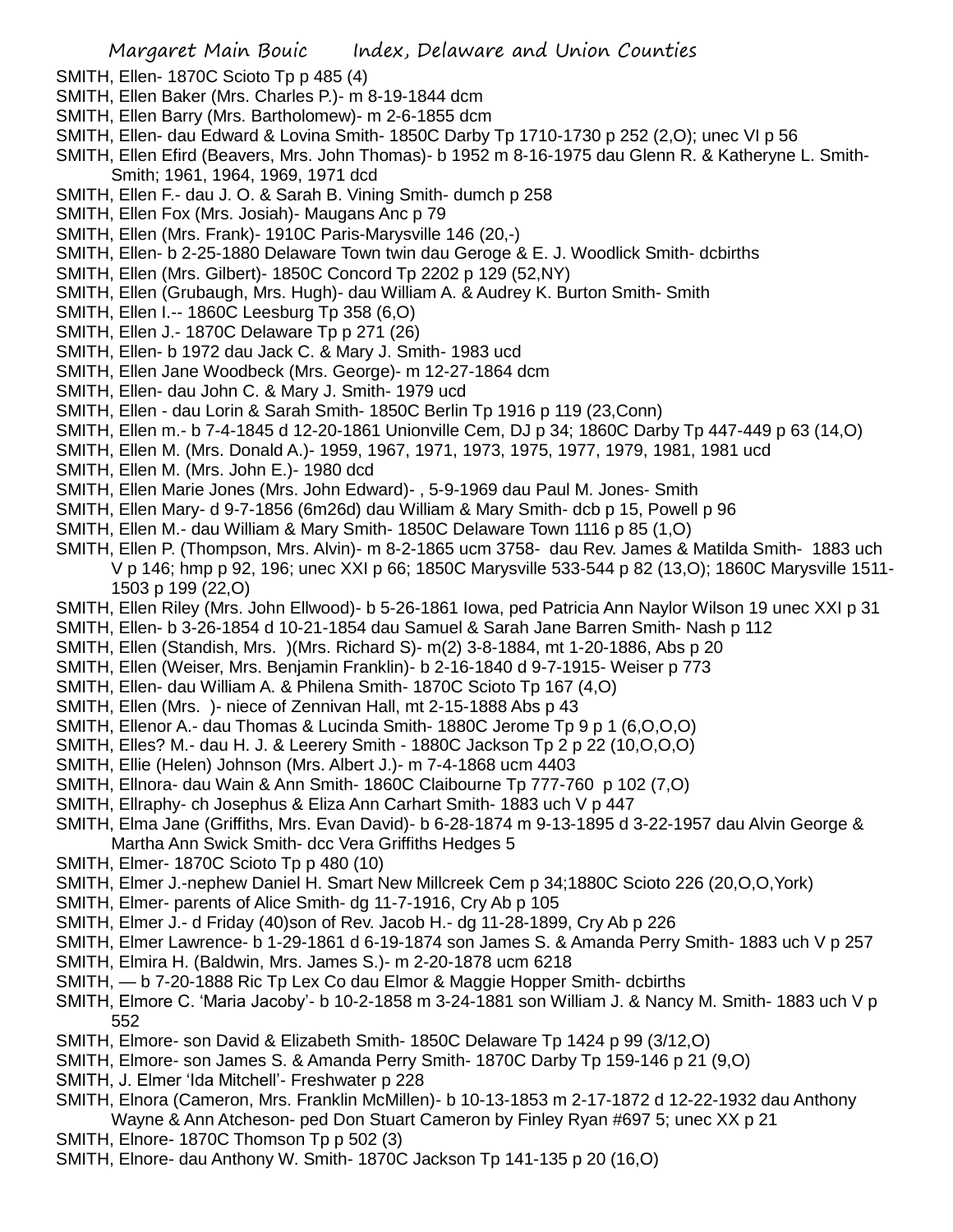SMITH, Eloise (Perry, Mrs. )- sister Robert H. Smith- Smith

- SMITH, Elon Edmund 'Orinda J. Converse'- b 7-30-1848 m 12-1-1869 ucm 4653 d 7-28-1929 (81) Oakdale Cem- son Edward D/ E. & Lavinia Bailey Smith; Smith; obit, mlib; obit, Harry, mlib; attended funeral of Rebecca Parthemer Converse- mt 10-3-1894, p 3, Abs p 56 mt 9-11-1907 mt 9-11-1907 p1c2 Abs p 55; photographer, mt 1-29-1896, p5c5, Abs p 2; mt 1-5-1898 p8c2 Abs p 31; 1880C Marysville 442-487 p 33 (31,O,O,Vt)
- SMITH, Elrisa- 1908 dch p 424
- SMITH, Elsie B.- dau John & Lena A. Smith- 1910C Union Tp 122 p 6A (6,O, Ger,Ger)
- SMITH, Elsie Dutcher (Mrs. Stanley L.)- m 11-26-1913, Cry Ab p 111
- SMITH, Elsie E.- 1967 ucd
- SMITH, Elsie Emma Gottier (Mrs. Leslie B.)- b 2-5-1895 d 4-14-1969 974) Sunset Cem- dau Fredrick & Bertha Hinks Gottier-obit, mlib (brown); obit Robert P., mlib; Smith; 1949, 1959, 1962 ucd
- SMITH, Elsie Emma Kahle (DelGrasso, Mrs. George Mark)(Mrs. Norman Samuel)- b 3-8-1938 m(1) 5-11-1950 (2) 10-14-1955 dau Howard Jay & Winifred Geer Kahle- Weiser p 696
- SMITH, Elsie- dau Faris Earl & Annie Estella Leatherman Smith- Maugans Anc p 79
- SMITH, Elsie Lee- b 3-20-1950 dau Ivan Roy & Emmalee Haggardy Smith- Weiser p 275
- SMITH, Elsie (Mrs. Leslie B.)- obit John Howard, mlib
- SMITH, Elsie Mary Sloan (Mrs. Sidney Bailey)- McKitrick p 166
- SMITH, Elsie M. (Mrs. William E.)- 1980 dcd
- SMITH, Elsie R.- b 4-6-1905 d 3-25-1913 dau Silas L. & Lillian M. DeLong Spaulding- dg 5-9-1913, 4-2-1913, Cry Ab p 28, 36
- SMITH, Elsie V.- dau Merle C. & Nellie Lowry Smith- 1910C Darby Tp 111 p 5B (2/12,O,O,O)
- SMITH, Elsy- 1850C Thomson Tp 30 p 186 (76,NJ)
- SMITH, Eltha (Mrs. John E.)- b 7-1865; 1900C Darby Tp 86-92 p B4 (34,O,O,O) m 17y, 4 ch, 2 living; 1910C Jerome-Plain City 101-106 p 4B (44,O,O,O) m 27y, 4 chk 2 living
- SMITH, Elton Brownfield- brother Porter Alden Smith- Smith
- SMITH, Elva L.- b 12-1889 dau John N. Smith- 1900C York Tp 175 p 8A (10,O,O,O)
- SMITH, Elva- dau Samuel S. & Elizabeth Smith- 1870C Claibourne Tp 92-90 p 12 (2,O)
- SMITH, Elvina E. (Daniels, Mrs. Frank)- b 1872 d 12-29-1932 Oakdale II p 36 (G-R4-13)
- SMITH, Elvira- 1870C Berkshire Tp p 216 (30)
- SMITH, Elvira J. (Mrs. Willis D.)- Smith
- SMITH, Elward P.- son Ira S & Rose Nickerson Smith- 1915 uch p 579, 580, 581; obit Durwood, mlib
- SMITH, Elwell- son John W. & Esther Smith- 1870C Marysville -Paris Tp 190 p 21 (20,O)
- SMITH, Elwood- b 9-1872 son Ira & Frances Nickerson Smith- 1900C Union Tp 219-221 p 11B (27,O,O,Va)
- SMITH, Elwood 'Karen'- 1961. 1980 dcd
- SMITH, Elwood W.- b 6-1850, 1900C Jerome Tp 94-101 p 4B (49,O,O,O); 1910C Jerome-Plain City 138-142 p 6A (59,O,O,O) wid
- SMITH, Elwyn L.- d 8-22-1959 (56) Oak Grove Cem- Smith
- SMITH, Elza 'Agnes Steitz'- Smith
- SMITH, E. M.- son of Elias & Huldah Smith- mt 9-28-1887 p 3c2 Abs p 39
- SMITH, E. M.- son Job M. & Cyrena A. Smith- d 4-8-1860 (6y4m) Southardtown Cem, York Cem p 14
- SMITH, —(Mrs. E. M.)- Orvie Smith funeral at her home, mt 12-21-1898 p8c2, Abs p 47
- SMITH, Ema Marie- b 4-11-2002 twin dau Mark & Elizabeth Smith- Smith
- SMITH, Emeline (Jenkins, Mrs. Silas)- m 12-15-1861 dcm dau William & Marilla Smith- 1880 dch p 793; 1850C Oxford Tp 2724 p 154 (7,O)
- SMITH, Emaline (Mrs. Joseph)- 1870C Taylor Tp 199-190 p 24 (19,O); 1880C Liberty Tp Un Co 155-159 p 17 (24,O,Maine,Va); 1900C Liberty Tp 154-158 p 7A (49,O,O,O); m 30y
- SMITH, Emeline- dau Paul & Grace Auman Smith- Weiser p 77
- SMITH, Emaline Sager (Mrs. Abraham)- 1985 uch p 122
- SMITH, Emeline Rebecca Newton (Mrs. Albert)- m 8-26-1852 ucm 1843
- SMITH, Emery C. 'Mary L.'- 1967, 1971 ucd
- SMITH, Emery James- Pabst 3 p 26
- SMITH, Emery 'Leona Disbennett'- b 1892 m 1942 d 12-13-1971Raymond Cem, lptw p 38- son Arthur & Anna Belle Rapole Smith; obit mlib (brown)
- SMITH, Emery 'Leona Rodenberger Jackson'- d 1971, obit Leona, mlib (brown)
- SMITH, Emilie- b 1873 d 1925 sister Charles S. dau Charles W. & Augusta Smith, York Cem, Sec C. p 84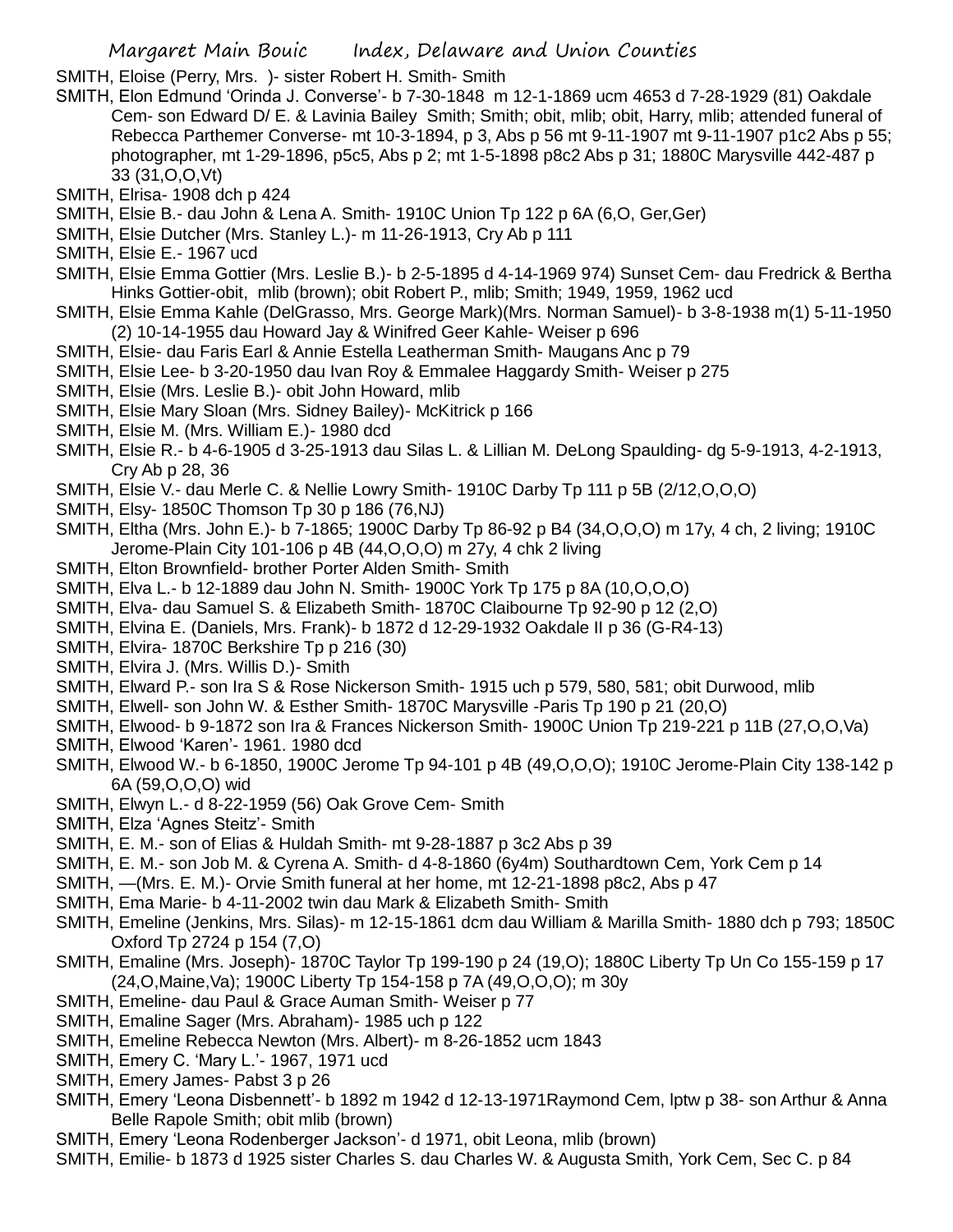- SMITH, Emily- 1870C Berkshire Tp p 210 (5m)
- SMITH, Emily (Mrs. )- dpc p 14, 23, 24
- SMITH, Emily- 1850C Genoa Tp 481 p 47 (10,O)
- SMITH, Emily- b 1-1872 boarder- 1900C Marysville 4th ward 309-319 p 13A (28,O,O,O)
- SMITH, Emily (Mrs. ) b 2-1865 wid; 1900C Jerome -Plain City 87-94 p 4A (32,O,O,O) 5 ch 4 living
- SMITH, Emily A.- 1870C Delaware Tp p 275 (38)
- SMITH, Emily A. Cowles (Mrs. Martin F.)- m 8-2-1854 dcm
- SMITH, Emily (Bitzer, Mrs. Clyde)- dau Charles W. & Caroline Augusta Hathaway Smith- 1915 uch p 1093; 1883 uch V p 553; 1880C York Tp 273 p 26 (7,O,O,O)
- SMITH, Emily Burkhart (Mrs. Thearl)- dau Frank & Laura Nash Burkhart- Nash p 250
- SMITH, Emily C.- b 8-27-1867 Porter Tp dau Andrew E. & Eliza J. Smith- dcbirths
- SMITH, Emily- dau Charles W. & Augusta C. Hathaway Smith- dumch p 396
- SMITH, Emily (Mrs. Clayton)- d 10-3-1987 (83) Fla.
- SMITH, Emily Clements (Mrs. John)- m 7-5-1862 ucm 3331
- SMITH, Emily E. Conn (Mrs. Rev. Ephraim E.)- Smith
- SMITH, Emily E.- d 3-30-1861 (30y3d) dau Charles & Sarah Godfrey Smith Raymond Cem, lptw p 31; 1840C Liberty Tp Un Co 486 (5-10); 1850C Lib Tp 860- 877 p 129 (19,O)
- SMITH, Emily E.- 1860C Liberty Tp Un Cp 1149-1159 p 156 (25,O) may be dau of Sarah
- SMITH, Emily Elizabeth- b 4-11-2002 twin dau of Mark & Elizabeth Smith- Smith
- SMITH, Emily Engle (Mrs. John)- Smith; obit Lester, mlib (brown)
- SMITH, Emily (Hagen, Mrs. )-sister Howard Smith- Smith
- SMITH, Emily H. Ferguson (Mrs. Robert W.)- m 3-18-1869 ucm 4521; 1870C York Tp 89-87 p 12 (21,O)
- SMITH, Emily Jane Bond (Mrs. Keener B.)- b 1823 dau Thomas & Susanna Bond- dcc Susan Cain Jackson 19
- SMITH, Emily J. Clements (Mrs. John)- m 7-5-1862 ucm (Hearl)
- SMITH, Emily- dau Job & Mary Smith- 1860C Liberty Tp 1135-1145 p 154 (21,O)
- SMITH, Emily- dau John R. & Sarah B. Smith- 1850C Trenton Tp 902 p 73 (16,O)
- SMITH, Emily Maria Meier (Mrs. Albert)- b 4-20-1806 m 5-3-1825 d 3-20-1872 dau Caspar & Catharine Eliza Kunze Meier- Weiser p 202
- SMITH, Emily/Millie (Nixon, Mrs. David)- dau Daniel & Elizabeth Perrigo Smith- D Ryan chart
- SMITH, Emily (Perfect, Mrs. George)- m 12-15-1852 dcm
- SMITH, Emily (Stephens, Mrs. George)- m 1-3-1837 ucm 401- dau E. C. Smith- 1883 uch V p 258; unec III p 29
- SMITH, Emily Taylor (Mrs. Philip)- m 10-25-1873 ucm (Hearl)
- SMITH, Emla (Mrs. Martin)- 1880C Scioto Tp 343 (49,York, York, York)
- SMITH, Emlie (Meek, Mrs. John R.)- m 3-21/31-1867 ucm 4165
- SMITH, Emma- Rebecca Lodge, unec XVI p 41
- SMITH, Emma- 106 South St., Ashley- 1980 dcd
- SMITH, Emma- 1870C Delaware Town p 290 (29\*)
- SMITH, Emma- 1870C Concord Tp p 263 (7)
- SMITH, Emma- 1870C Berkshire Tp p 216 (8)
- SMITH, Emma- 1870C Delaware Tp p 275(9)
- SMITH, Emma Belle Doland(Mrs. Harold B.)- b 12-14-1912 d 3-15-1988 (75) Forest Lawn Cem Columbussister Arthur Doland- Smith
- SMITH, Emma (Mrs. )- Smith; mother of Richard L., Robert, Jerry
- SMITH, Emma- b 11-19-1860 dau Allen & Laura Maine Smith 1808
- SMITH, Emma B. (Mrs. George B.)- mother of Grace Darling- dg 9-16-1870, Cry Ab p 82
- SMITH, Emma (Mrs. C. F.)- 1880C Richwood 244-258 p 23 (27,O,NY,O)
- SMITH, Emma (Mrs. Clarence William)- Smith
- SMITH, Emma C. (Mrs.Oather)- b 1878 d 1950 Claibourne Cem p 69; 1910C Richwood 403-411 p 14B (32,O,O,O); her son is Leo Rizor
- SMITH, Emma (Mrs. David H.)-1910C Liberty Tp 15 p[ 1B (31,O,O,O) m 10y, 1 ch dau George Koch
- SMITH, Emma Draper (Mrs. Joseph)- m 10-3-1868 ucm 4443
- SMITH, Emma F.- dau Larkin & Lydia Smith)- 1870C Milford 22 p 2 (14,O)
- SMITH, Emma A. Frisbey (Mrs. Lineous Humphrey )- b 1866 d 2-14-1936 oI p 126 (F-R7-14); 1910C Marysville 4th ward 23-25 p 1B (44, O, O, O) m 21y 3 ch 2 living; MR-DAR p 8, obit Lineous, mlib
- SMITH, (Turner, Mrs. Richard F.)- dau Lineous Humphrey & Emmea A. Frisbey Smith, obit, Lineous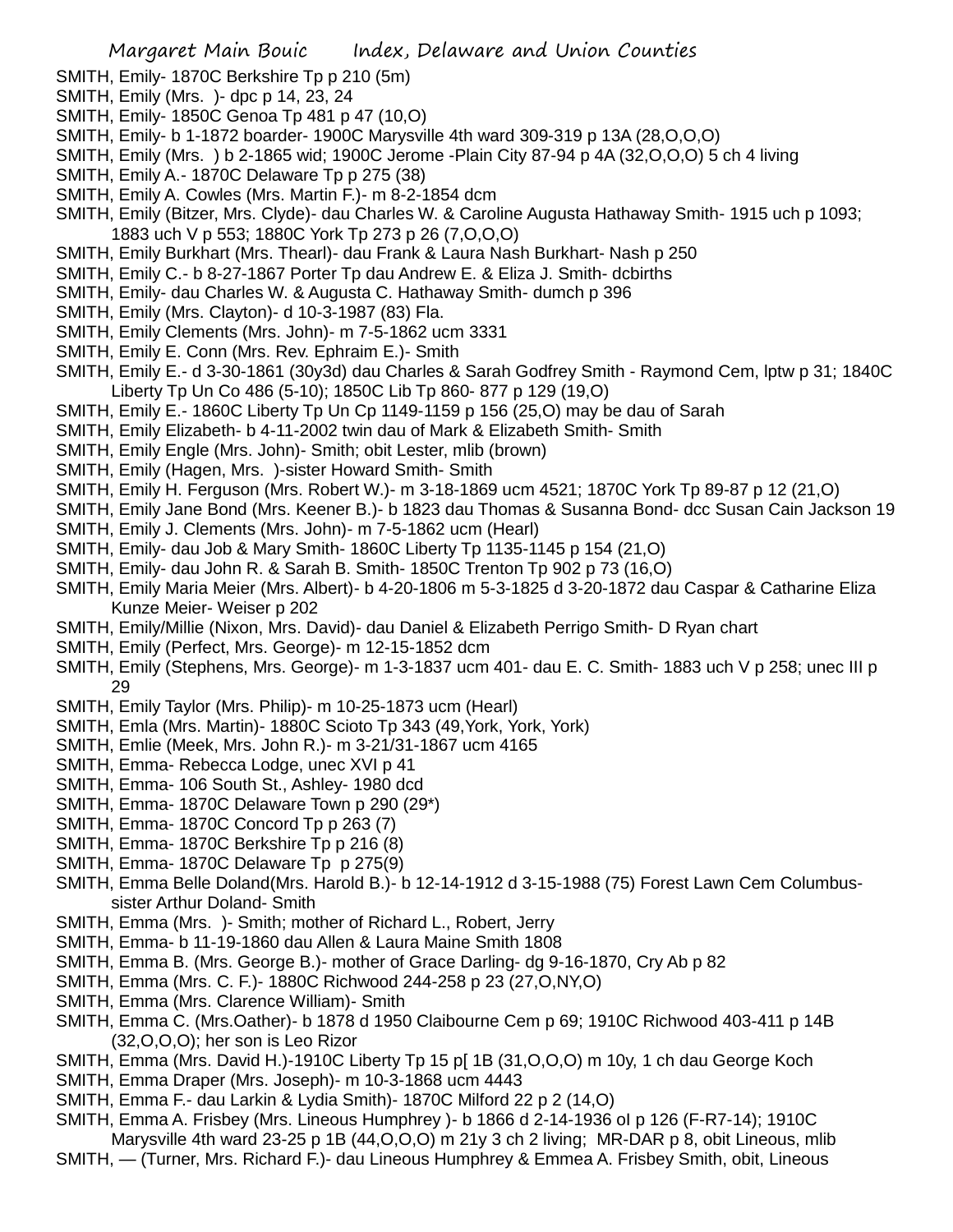Humphrey, mlib

- SMITH, Emma E.- d 1-16-1880 (2/3y6m) New California Cem, DJ p 94 dau Thomas R. & Lucinda Smith; mt 1- 21-1880 p3c2 Abs p 8
- SMITH, Emma Gaston (Mrs.Levi R.)- dg 1-14-1913, Cry Ab p 5
- SMITH, Emma- dau George & Aryenetta Smith- 1850C Delaware Town 1146 p 87 (4,O)
- SMITH, Emma H. (Mrs. Marion B.)- b 4-1857 1900C Jerome Tp 50-54 p 2B (43,O,Va,O) m 23y, 7 ch, 5 living
- SMITH, Emma-sister Henry Arthur Smith- dg 6-12-1894, Cry Ab p 170
- SMITH, Emma (Mrs. )- dau of Mrs. Mary Hill, dg 7-10-1908, Cry Ab p 142
- SMITH, Emma J.- 1870C Delaware Town p 331 (14)
- SMITH, Emma Jane (McLean, Mrs. )- b 9-20-1857 d 10-11-1893 dau Andrew & Jane Futhey Smith- McKitrick p 132
- SMITH, Emma Jane (Oyster, Mrs. Albert K.)- m 2-4-1866 m 5-30-1885 d 10-13-1950 dau James W. & Mary Elizabeth Weiser Smith- Weiser p 96
- SMITH, Emma J. (Mrs. John)- 1870C Allen Tp 252-241 (28,O)
- SMITH, Emma- b 1-7-1893 d 1-8-1893 dau John Day & Laura Bean Smith- Bean 112194
- SMITH, Emma- dau John & Malinda Smith- 1880C Leesburg Tp 43 p 41 (4,O,O,O)
- SMITH, Emma J.- dau Lafayette & Mary Smith- 1870C Jackson Tp 15 p 2 (6,O)
- SMITH, Emma Josephine (Miller, Mrs. Wendell Pierson)- Sunbury p 139
- SMITH, Emma L.- dau Moses & Sarah L. Smith- 1850C Delaware Town 985 p 78 (9,O)
- SMITH, Emma L. Mosher b 5-10-1874 d 1-20-1896 (21-8-10) dg 2-7-1896, Cry Ab p 58
- SMITH, Emma L. (Root, Mrs. Josephus)- m 7-16-1863, dg 10-11-1895, Cry Ab p 41
- SMITH, Emma (Mapes, Mrs. Thomas)- m 8-21-1883 ucm (Hearl)
- SMITH, Emma Marie Zimmer (Mrs. Russell Lloyd)- m 11-4-1944; Smith; Giffen (1642523)
- SMITH, Emma (Mrs. Marion)- 1880C Jerome Tp 253-261 p 26 (23,O,Va,O); 1910C Jerome Tp 14-15 p 1A (52,O,Va,O) m 33y, 11ch, 5 living
- SMITH, Emma May- dau George B. & Juliette Wetmore Smith- Pabst 2 p 50, 51
- SMITH, Emma M. (Mrs. Philip M.)- b 1846 Sec C. York Cem p 80
- SMITH, Emma (Mrs. Ottis)- b 1887 d 6-9-1970 York Cem p 44; 1910C Marysville 90-93 p 4A (22,O,O,O) m 2y, not ch, obit, mlib (brown) dau John & Okey Stiggers Washington
- SMITH, Emma (Root, Mrs. )- sister Dr. Lowell H. Smith- dg 1-15-1909, Cry Ab p 4
- SMITH, Emma (Mrs. Russell L.- 1964, 1969, 1971 dcd
- SMITH, Emma R. Vogelsong (Mrs. Harvey Monroe)- parents of Lewis E. Smith- Smith
- SMITH, Emma- dau Samuel S. & Elizabeth Smith- 1870C Claibourne Tp 92-90 p 12 (10,O)
- SMITH, Emma (Mrs. Thomas)- d 1-1970 2nd mother of Harold Smith; obit mlib (brown)
- SMITH, Emma (Wilson, Mrs. Elmer E.)- m 12-28-1886, dg 8-19-1890, Cry Ab p 28
- SMITH, Emma Worthington (Mrs. Otis)- b 9-7-1887 d 6-9-1970 York Cem- dau John & Okay Stiggers Worthington Smith- obit, mlib (brown)
- SMITH, Emmalee Haggardy (Mrs. Ivan Roy)- m 2-6-1949- Weiser p 275
- SMITH, Emor L. Sr. 'Glenna Mae Morris' Smith
- SMITH, Emor L. Jr. 'Martha Smith Sherwood'- b 2-1-1931 m 4-29-1983 d 5-9-1989 (58) Byhalia Cem- son Emor L. Sr. & Glenna Mae Morris Smith- Smith
- SMITH, Emory- son John H. & Meliisa Allen Smith- Smith, brother of Joseph F. Smith
- SMITH, E.N.- 1971 dcd Oxford Tp
- SMITH, Enoch- son Jacob & Frances Smith- 1850C Thomson Tp 7 p 186 (11,O); dcw Bk 3 p 230
- SMITH, Enos- 1840C Scioto Tp (30-40)
- SMITH, E. P. "Dutch" d 4-11-1947 son Ira S. & Frances Nichols Smith- obit, mlib
- SMITH, Ephraim- 1835 men p 11 #71 p 12, Bennington Tp
- SMITH, Ephraim- 1830C Darby Tp 95 p 283 (20-30)
- SMITH, Ephraim 'Betsy Wheeler'- m 12-2-1845 dcm
- SMITH, Rev. Ephraim E. 'Emily Conn'- b 3-22-1901 m 3-15-1926 bur Jackson, Ohio- son Morris R. & Mary C. Rabb Smith- Smith
- SMITH, E. R.- d Saturday, dg 2-9-1897 Cry Ab p 105
- SMITH, E. T.- parents of Stanley L. Smith- dg 4-10-1914, Cry Ab p 111
- SMITH, Eric- 1977 ucd, Leesburg Tp
- SMITH, Eric Anthony- b 11-5-1977 son Christopher Frank & Regina Ann Forsythe Smith- Rausch 1172332; St. Paul p 85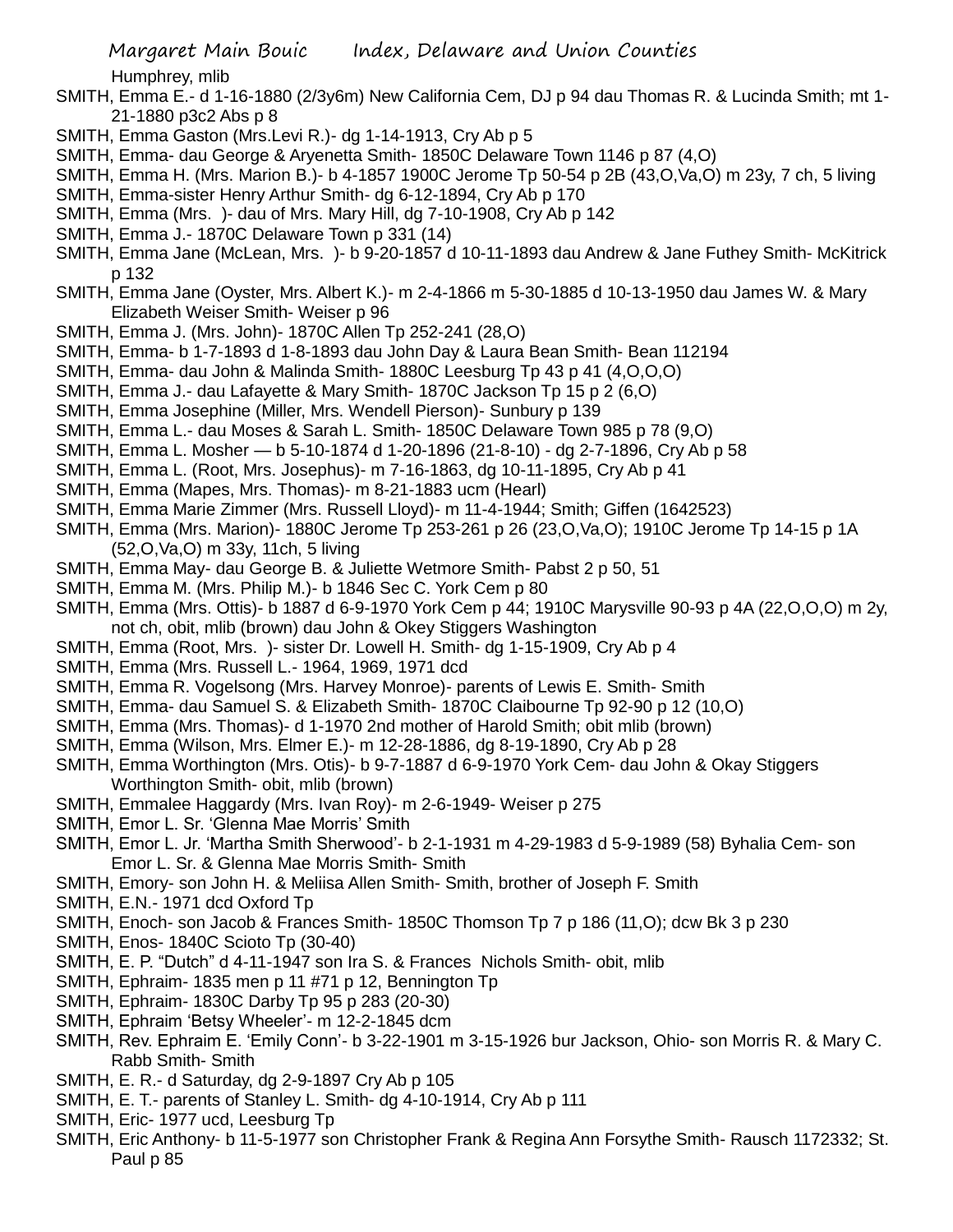SMITH, Eric(k) B.- son Frank Ira & Helen M. Butler Smith- Smith; 1959(3), 1962 ucd

- SMITH, Eric K.- son Marvin L. Smith- Smith
- SMITH, Eric- b 1971 son Pat A. Smith- 1981 ucd
- SMITH, Eric- b 1969 son Paul L. & Joanne M. Smith- 1973, 1975 ucd
- SMITH, Eric- b 1970 son Robert B. & Norma Joyce Smith- 1971, 1980 dcd
- SMITH, Erie Elizabeth (Ewing, Mrs. George Thomas)- b 11–17-1922 m 6-7-1948- Weiser p 692
- SMITH, Erin Leigh- b 9-26-1989 d 10-1-1989 (5days) Byhalia Cem- dau Mark & Julia Robinson Smith- Smith
- SMITH, Erma- dau George T. & Laura Polly Stewart Smith- Smith
- SMITH, Erma (McVicker, Mrs. )- sister Daisy Hunter, Guy E. Smith- Smith
- SMITH, Ephraim- 1830C Darby Tp 1m (-10), 1m (-30), 2f (-5) 1 f (-20), 1f (-30)
- SMITH, Rev. E. R.- funeral for Alonzo Williamson, dg 3-28-1893, Cry Ab p 116
- SMITH, Ernest- son Charles E. & Anna Twining Smith- 1880 dch p 703
- SMITH, Ernest "Ernie' 'Eileen Davis' b 11-28-1915 m 6-27-1945 d 10-24-1983 (67) Oakdale Cem- son James R. & Dolly Sarver Smith- Smith- father of Sharon Kathleen Smith Daniels- Smith
- SMITH, Ernest E.- Smith
- SMITH, Ernest- pallbearer for Henry Nieman- dg 3-28-1916, Cry Ab p 40; for Charles Corbin- dg 1-27-1914, Cry Ab p 88
- SMITH, Ernest P.- son Stephen H. & Florence Bell Parmer Smith- Smith
- SMITH, Ernest V. 'Eve R.'- son E. Vincent Smith- 1964, 1980 dcd
- SMITH, Ernestine- dau William Clinton & Jennena P. Harpman Smith- dg 9-17-1912, Cry Ab p 157
- SMITH, Eron 'Jennie'- 1870C Darby Tp 169-157 p 22 (21,O)
- SMITH, Ershel (Combs, Mrs. Sherman)- parents of Nella Mae Combs- Smith
- SMITH, Ervin- 1835 men p 37 #78 p 65 Liberty Tp, Del Co
- SMITH, E. Vincent 'Eva R'- 1961, 1969, 1971 dcd
- SMITH, Esme Scott Neely (Mrs. Thomas Joseph)- m 8-23-1986 dau Katherine C. Neely- Smith
- SMITH, Esta (Bowar, Mrs. Riley)- dau James Clay & Sarah Lydia Mauck Smith- Weiser p 775
- SMITH, Estel,Jr.- brother Shirley Starner Smith- Smith
- SMITH, Estella- b 2-1879 servant; 1900C Marysville 1st ward 90 p 8B (21,O,O,O)
- SMITH, Estella- dau Hezekiah C. & Susannah Taylor Smith- 1880C Jerome Tp 224 p 240 p 27 (12,O,O,O)
- SMITH, Estella Howard (Mrs. William P.)- Appleman
- SMITH, Estella- stepdau John & Ida M. Wh???- 1910C Leesburg Tp 31-32 p 2A (14,O,O,O)
- SMITH, Estelle- dau Ruffus Smith- 1870C Liberty Tp Un Co 26 p 3 (9,O)
- SMITH, Ester dau Hezekiah C. & Susanna Taylor -Smith- 1880C Jerome Tp 224-240 p 27 (6,O,O,O)
- SMITH, Ester (Ryant, Mrs. Lewis R.)- m 11-4-1847 dcm
- SMITH, Esther- 1850C Oxford Tp 2782 p 156 (28,O)
- SMITH, Esther A.- 1870C Oxford Tp p 445 (19)
- SMITH, Esther (Mrs. ) d 11-3-1988 (80)- mother of Almon R. and June E. Smith- Smith
- SMITH, Esther Alderman (Mrs. James Ward)- dau Elisha & Thankful Huff Alderman- dcq Thomas Graham 21
- SMITH, Esther A. (Neal, Mrs. )- dau Stephen H. & Florence Bell Parma Smith- Smith; 1910C Millcreek Tp 78- 82 p 4A (8,O,O,O)
- SMITH, Esther Ann Keyes (Mrs. John W.)- b 9-21-1829/6 m 5-26-1844 d 8-17-1894 (68-10-27); Unionville Cem, DJ p 34; mt 8-22-1894 p1c1 Chuckery, mt 8-29-1894 p 8 c 2; Abs p 54; 1860C Darby Tp 447-449 p 63 (34,O); 1870C Marysville-Paris Tp 190 p 21 (44,O)
- SMITH, Esther (Benjamin, Mrs. Abel)- m 4-8-1759 Powers Pat p 39
- SMITH, Esther Bradford (Mrs. Earl)- parents of Yvonne Smith- Smith
- SMITH, Esther (Brassie, Mrs. )- dau Paul L. & Ruby Smith- Smith
- SMITH, Esther (Camp, Mrs. )- dau William & Lydia Piersol Smith- Piersol 4; Turney 6
- SMITH, Esther Campbell (Mrs. Gordon H.)- b 3-3-1904 m 1929 dau Frank & Carrie Blayney Campbell- Smith
- SMITH, Esther Clo Boggs (Mrs. Glenn D.)- m 8-12-1949- Smith
- SMITH, Esther (Mrs. F. Dale)- 1980 dcd
- SMITH, Esther Foust (Mrs. Selah)- m 11-17-1842 dcm
- SMITH, Esther (Mrs. )(Mrs. Frank S.)- m 6-30-1968- Smith
- SMITH, Esther- dau Henry Richey & Celia Potter Smith- 1908 dch p 633
- SMITH, Esther- dau Israel & Eley Smith- Pabst 8 p 91
- SMITH, Esther J. Austin (Mrs. Leland L.)- m 1945, obit Leland L.mlib (brown); 1949, 1959, 1962, 1967, 1971, 973, 1975, 1977 1979, 1981, 1983 ucd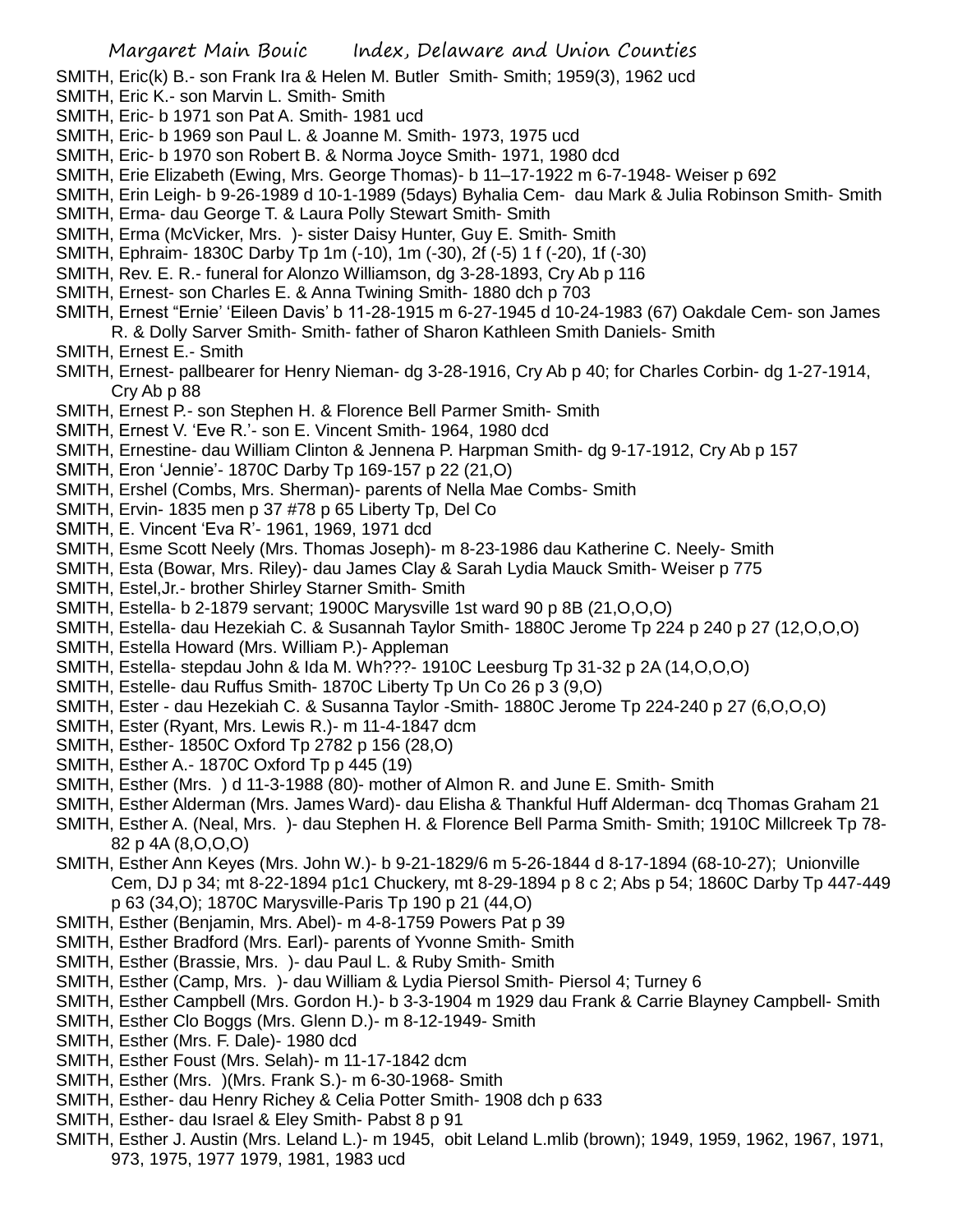SMITH, Esther L. (Mrs. George W.)- b 8-1893; 1900C York Tp 223 p 10A (26,O,O,O) m 9y, 3 ch

- SMITH, Esther- dau John W. & Bessie Shaw Smith- Smith
- SMITH, Esther- dau Lorin & Sarah Lewis Smith- dg 4-22-1898 Cry Ab p 153
- SMITH, Esther (Neal, Mrs. )- dau Stephen & Florence Palmer Smith- Smith
- SMITH, Esther- dau Noah & Bertha Cook Smith- Smith; obit D. John, mlib (brown)
- SMITH, Esther Riley (Mrs. Milton B.)- m 2-6-1840 dcm
- SMITH, Esther (Ryant, Mrs. Levins R.)- m 1847, dau Lorin & Sarah Lewis Smith- dg 4-22-1898, Cry Ab p 153 d 18 m after marriage
- SMITH, Esther S.- b 3-31-1879 Berkshire Tp dau Charles & Mary D. Fowler Smith- dcbirths
- SMITH, Esther (Smith, Mrs. Frank S.)- Smith
- SMITH, Esther (Van Fleet, Mrs. Carp)- Pabst 6 p 106
- SMITH, Esther Weaver (Mrs. George W.)- m 12-21-1847 dcm- 1850C Thomson Tp 115 p 190 (21,O); 1860C Leesburg Tp 448 (32,O); 1870C Leesburg Tp 252-260 p 32 (45,O); 1880C Leesburg Tp 42 (50,O,O,Can)
- SMITH, Estill- Pabst 3 p 32 6 p 11
- SMITH, Ethan J.- b 1-20-1996- son Ethan & Tracy Fetty Smith- Smith
- SMITH, Ethan 'Tracy Fetty'- parents of Ethan J. Smith- Smith
- SMITH, Ethel- 1980 dcd
- SMITH, Ethel Alberta (Burns, Mrs. John)- dau Isaac H. & Stella May Carroll Smith- Weiser p 550
- SMITH, Ethel- b 3-1876 dau Dr. Alexander & Virginia Smith- 1880C Allen Tp 148-159 p 16 (4,O,O,Va); 1900C Allen Tp 218-224 p 10A (24,O,O,O)
- SMITH, Ethel- dau Herman C. Smith b 1-2-1834 d Tuesday Westfield; Co d. 121st OVI Civil war- dg 12-24- 1915, Cry Ab p 101
- SMITH, Ethel A.- b 4-1886 dau John E. & Ella L. Wilcox Smith- 1900C LeEsburg Tp 108-109 p 5B (14,O,O,O)
- SMITH, Ethel- b 7-12-1876 Delaware Town dau Ben & Maria Mathias Smith- dcbirths
- SMITH, Ethel (Bidwell, Mrs. Kenneth)- 1985 uch p 79
- SMITH, Ethel (Byers, Mrs. Wray)- Smith
- SMITH, Ethel (Mrs. Edson)- 1910C Marysville 144-126 p 5B (35,Can,Can,Can)- m 9y, 1 ch
- SMITH, Ethel Efird (Mrs. Edward)- Smith
- SMITH, Ethel Gabriel (Mrs. Carl Leroy)- b 12-26-1896 m 1917 d 4-8-1973 (76) Claibourne Cem p 105- dau Herbert & Nora Bell Gabriel-; Smith; obit, mlib (brown); Sbc p 26; 1949, 1959 ucd
- SMITH, Ethel (Gillett, Mrs. Harvey)- b 3-29-1904 m 11-25-1925 dau William H. & Ida Foust Smith- Giffen 164255
- SMITH, Ethel- sister Henry Arthur Smith- dg 6-12-1894, Cry Ab p 170
- SMITH, Ethel Hinkle (Mrs. Clarence)- b 3–26-1889 m 1908 d 11-2-1910 (21-7-7) dg 11-4-1910, 11-8-1910, Cry Ab p 168, 170; funeral at home of Henry, Eaton St.
- SMITH, Ethel J.- d 6-26-1969 bur Rivercliff Cem- Smith
- SMITH, Ethel- dau Jesse & Margaret McClaren Smith- Smith
- SMITH, Ethel (Jones, Mrs. )- sister Bertha Dennis Andrews- Smith
- SMITH, Ethel (Jones, Mrs. )- sister Robert H. Smith- Smith
- SMITH, Ethel (Jones, Mrs. )- sister Eleanor, Lee Virgil Smith- Smith
- SMITH, Ethel (Jones, Mrs. )- dau Nettie L. Smith- Smith
- SMITH, Ethel (Jones, Mrs. )- sister Samuel Lee Smith- Smith
- SMITH, Ethel Mae (Holler, Mrs. )- dau David H. & Ruth E. Gillis Smith- Smith
- SMITH, Ethel (Mrs. Paul)- 1964, 1969, 1971 dcd
- SMITH, Ethel (Mrs. Samuel M.)- Smith
- SMITH, Ethyl M. (Mrs. James W.)- 1977, 1979, 1981, 1983 ucd
- SMITH, Etta- 1870C Delaware Town p 346 (13)
- SMITH, Etta L.- b 3-15-1883 Concord Tp dau James M. & Amanda Duffey Smith- dcbirths
- SMITH, Eugene- 1870C Genoa Tp p 354 (12)
- SMITH, Eugene- brother Alden C. Smith- obit Alden C., mlib (brown)
- SMITH, Eugene 'Barbara'- son Pearl Edward & Ruby Marie Smith- Smith
- SMITH, Eugene- son Emery C. & Leona Disbennet Smith- obit Emery C., mlib (brown)
- SMITH, F. Eugene- son E. Vincent & Eva R. Ewing Smith- Smith
- SMITH, Eugene 'Nursus B. Weldon'- m 11-17-1880 ucm 6839; 1883 uch V p 328
- SMITH, Eugene R.- son Gertie West Smith- obit Gertie, mlib (brown)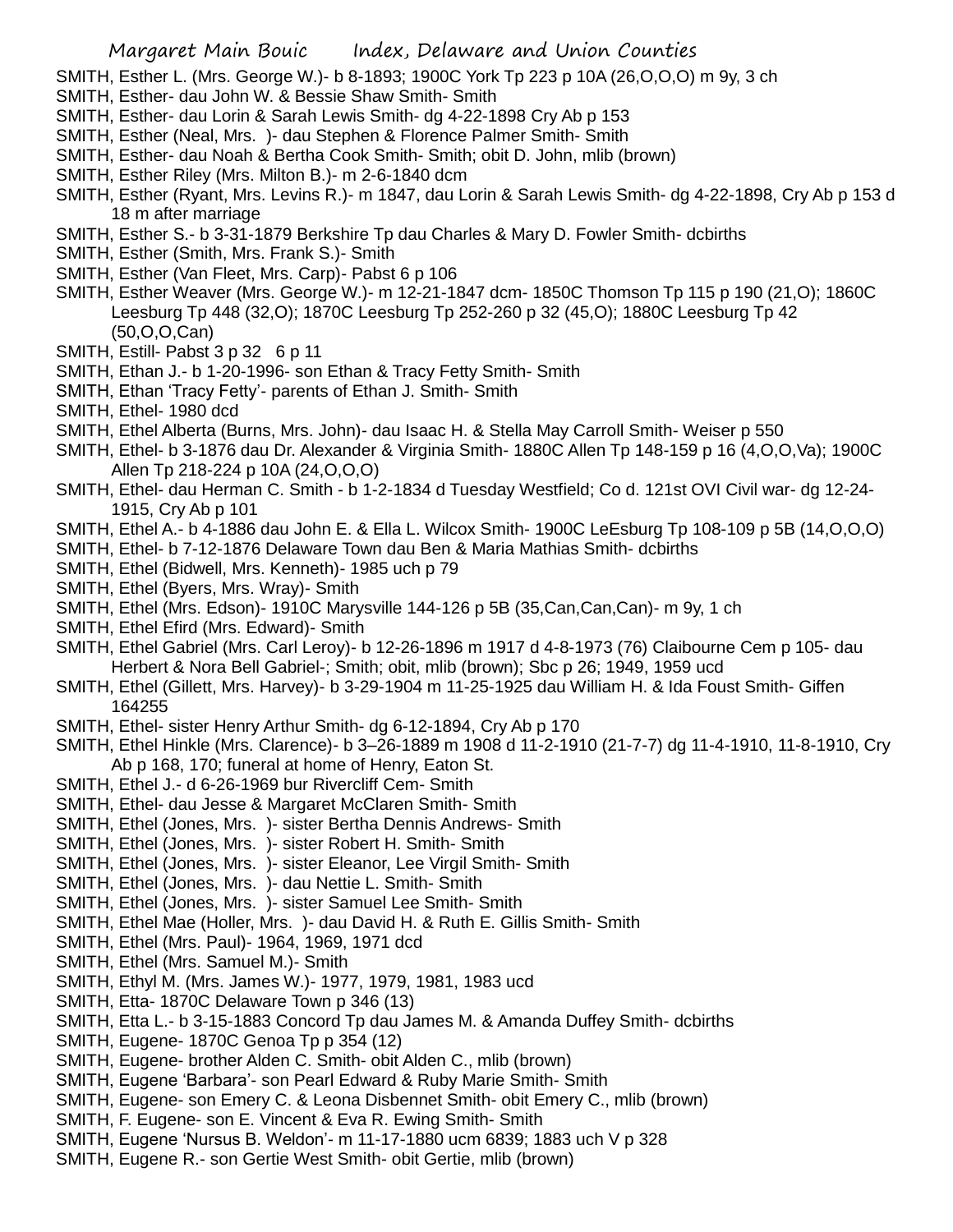- SMITH, Eula L. (Mrs. Merle R.)- 1980 dcd
- SMITH, Eula M. (Taylor, Mrs. Claud)- b 8-1876 m 12-21-1898 ucm (Hearl)- dau Charles G. & Harriet L. Ketch; 1900C Darby Tp 87-93 p 4B (23,O,O,O) 1 ch, 0 living
- SMITH, Eulah- b 8-30-1877 dau Charles C. & Harriet Ketch Smith- Ketch Bible- unec VI p 39
- SMITH, Eulala- b 2-1-1911 d 12-31-1999 (88) Oak Grove Cem- dau William. L. & Susie Cooperider Smith-**Smith**
- SMITH, Euna (Howard, Mrs. Otto N.)- dumch p 163
- SMITH, Eunice- 1969 dcd, Shawnee Hills
- SMITH, Eunice (Babcock, Mrs. Daniel Brayton)- m 1840 d 1847 Asp (497)
- SMITH, Eunice (Covey, Mrs. Jonathan)- dcga p 19 Del Pat & Fr Chr. lost 1823
- SMITH, Eunice Foust (Mrs. James H.)- m 7-15-1846 dcm
- SMITH, Eunice (Friske, Mrs. )- dau Thomas & Emma Smith- obit Emma, mlib (brown)
- SMITH, Eunice Hamilton (Mrs. Mathias)- m 9-17-1873 ucm 5325- dau John & Lucy Griffin Hamilton- Hamilton 115;1883 uch V p 688
- SMITH, Eunice Miriam Weiser (Mrs. Marlin)- b 7-13-1923 dau Harold Martin & Grace Hornberger Weiser-Weiser p 678
- SMITH, Eunice Spratt (Mrs. William)- b 1-1856 m 12-6-1874 ucm (Hearl)d 1935 Claibourne Cem p 71; obit Lucille S, mlib (brown); mt 3 p 6; 1880C Richwood 337-354 p 31 (23,O,NY,NY); 1900C Claibourne Tp 216-231 p 9B (44,O,Md,NY) m 25y. 8 ch 7 living; 1910C Richwood 423-432 p 15A (55,O,Md,Mass) 8 ch
- SMITH, Eursa B. (Huston, Mrs. Emra)- m 2-5-1882 ucm 7118
- SMITH, Eva- b 1866 d 1950 Oakdale I p 30 (R-R29-2)
- SMITH, Eva Adeline (Wood, Mrs. Braden)- dau Isaac H. & Stella May Carroll Smith- Weiser p 550
- SMITH, Eva B. (Gilette, Mrs. Allen V.)- dau Calvin & Elizabeth Daily Smith- 1880 dch p 796; 1908 dch p 836
- SMITH, Eva Coleman (Mrs. Clyde)- b 7-20-1861 Oxford Tp m 11-1905 d 1-7-1937 dau Henry & Sarah Schultz Coleman, Smith; Schultz p 8; dg 2-19-1907 Cry Ab p 16
- SMITH, Eva (Fittro, Mrs. Thamer "Percy" )- b 7-8-1903 m 9-6-1923 d 6-26-1999 (95) Hale Cem- dau Francis H./Frank M. & Myrtle Hayes Smith- Smith; obit mlib (brown); obit Frank M. mlib (brown)
- SMITH, Eva- son H. J. & Leerey Smith- 1880C Jackson Tp 2 p 22 (9/12,O,O,O)
- SMITH, Eva Heimlich (Mrs. )- d 6-24-1962 (88) Glendale Cem- sister George Heimlich- Smith
- SMITH, Eva J.- b 1-27-1866 dau Robert & Margaret Westlake Smith- 1883 uch V p 447; 1870C Leesburg Tp 123-128 p 15 (5,O); 1880C Leesburg Tp 194 p 20 (14,O,O,O)
- SMITH, Eva J.- b 3-1866 sister William B. & Josephine C. Smith- 1900C Paris Tp 95-98 p 6B (34,O,Pa,O);1910C Paris Tp 67-69 p 4B (43,O,Pa,O)
- SMITH, Eva Lenthera Hammond (Mrs. Dan)- Weiser p 542
- SMITH, Eva Maria- d 1-28-1860 (2) dau D. & L. Smith- mt 2-22-1860, Abs p 39
- SMITH, Eva May- b 1-15-1914 dau Virgil & Agnes Hopkins Smith- Giffen 164251
- SMITH, Eva May- dau William & Mary J. Smith- 1880C Taylor Tp 244-245 p 24 (6/12,O,WVa,O)
- SMITH, Eva M. (Mrs. Joseph A.)- b 11- 1875 d 1964 Oakdale I p 52 (E-R53-1); 1900C Allen Tp 23-25 p 2A (24,O,O,O) m 2y
- SMITH, Eva M. Palmore/Palmer (Mrs. Joseph A.)- m 6-12-1897 ucm (Hearl); mt 5-17-1905 p6c3, Abs p 14
- SMITH, Eva Palmer (Mrs. Joseph)- Smith
- SMITH, Eva Pearson (Mrs. Wattie E.)- b 5-1880 m 11-24-1897 ucm (Hearl) dau Thomas & Rheuama Pearsonobit Wattie, mlib; 1900C Liberty Tp Un Co 170-174 p 8A (20,O,O,O)
- SMITH, Eva R. Ewing (Mrs. Ernest Vincent)- m 2-1-1932 Smith; 1961, 1964, 1969, 1971, 1980 dcd
- SMITH, Eva (Spain, Mrs. )- dau Herman C. Smith- dg 12-24-1915, Cry Ab p 101
- SMITH, Eva (Spain, Mrs. )- sister Henry Arthur Smith- dg 6-12-1894, Cry Ab p 170
- SMITH, Evalyn Marie (Wilder, Mrs. Dennis D.)- b 7-20-1936 m 12-20-1952 dau Shelby Earl & Vera Dorothy Stauffer Smith- Weiser p 275
- SMITH, Evalina Grubbs (Mrs. Noah)- d 9-16-1850 (38y2m) York Cem p 40; 1985 uch p 49
- SMITH, Evalina (Head, Mrs. John)- m 6-30-1836 dcm
- SMITH, Evaline (Sagar, Mrs. Abraham)- m 2-26-1835 ucm 357; unec III p 8
- SMITH, Evaline- dau Thomas & Lucinda Smith- 1880C Jerome Tp 9 p 2 (1,O,Pa,O)
- SMITH, Evan- son Owen & Ginny Halloran Smith- Smith
- SMITH, Evangeline- dau Thomas Smith- 1860C Leesburg Tp 462 (8,O)
- SMITH, Evanna/Evonna (Mrs. Jesse J.)- 1961, 1964, 1969, 1971 dcd
- SMITH, Evannah Rodman (Mrs. Irwin)- m 2-15-1829 dcga p 46 Del Pat & Fr Chron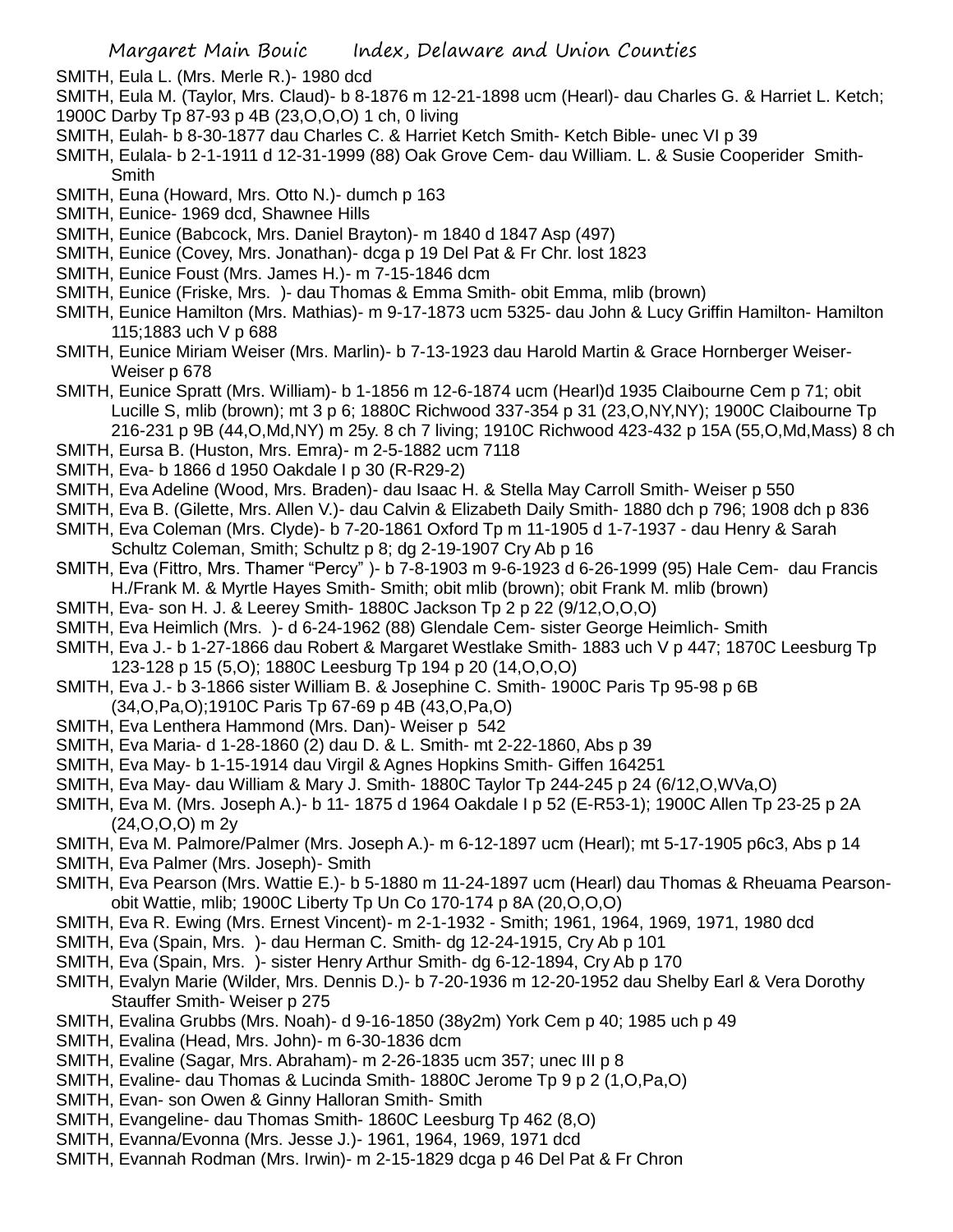- SMITH, Eveline (Mrs. Noah)- vb 1812 d 1850 ped Ardith Cox Felts #62 31; unwx C p 46; 1850C York Tp 405- 412 p 63 (38,Va)
- SMITH, Evelyn (Banks, Mrs. )- dau Glenn Lee & Violet Dickerson Smith- Smith
- SMITH, Evelyn- dau Charles G. & Ruby Smith 1964(15), 1969 dcd
- SMITH, Evelyn (Cullen, Mrs. )- sister Clayton W. Smith- Smith; obit Clayton W., mlib (brown)
- SMITH, Evelyn (Mrs. Dorman E.)- Smith; 1964, 1969 dcd
- SMITH, Evelyn (Swanberg, Mrs. John)- dau Earl & Esther C. Bradford Smith- Smith
- SMITH, Evelyn (Mrs. Wilbur A.)- 1959, 1962 ucd
- SMITH, Evelyn Roach (Mrs. William J,)- b 8-19-1934 d 6-26-1995 (60) dau Harry & Theodora Aurand Roach-Smith
- SMITH, Evelyn Wilkes (Mrs. Dorman E.)- d 1-5-1984 (68) bur Glen Rest- Smith
- SMITH, Everett C.- b 4-6-1873 Berlin Tp son Charles & Annie Sweringin Smith- dcbirths
- SMITH, Everett Gale 'E. Marie Fout'- m 8-4-1940- Smith
- SMITH, Everett W.- d 6-16-1966 (88) bur Sunbury- Smith; 1964 dcd
- SMITH, E. W.- pallbearer for Charles Mayo- dg 1911-1912, Cry Ab p 170
- SMITH, Ewany?- dau James & Sarah I. Smith- 1860C Leesburg Tp 528 (4,O)
- SMITH, Experience Carpenter (Mrs. Nehemiah)- d 8-17-1847 ( 39) Marlborough Cem p 152; Powell p 292; 1908 dch p 781
- SMITH, Experience Robberds (Mrs. Nehemiah)- heir of Jeremiah Roberts; 1880 dch p 778; dcw Bk 2 p 150
- SMITH, Ezra B.- 1870C Radnor Tp p 471 (38\*)
- SMITH, F.- killed at county Fair- mt 10-8-1856, Abs p 23; 1908 dch p 434
- SMITH, Fannie A. (Dicks, Mrs.Francis M.)- m 5-20-1869 ucm 4551
- SMITH, Fannie A. (Everett, Mrs James Gillis)- Maugans Anc p 149
- SMITH, Fannie A. Harrington (Mrs. Cyrus)- m 4-6-1856 ucm 2406; unec VIII p 65
- SMITH, Fannie E. (Boyd, Mrs. Dwight S.)- m 11-11-1880 ucm 6835; sister Elon E., obit Elom, mlib
- SMITH, Fannie- dau E. D. & Laremie Smith- 1870C Darby Tp 168-186 p 22 98,O); 1880C Darby Tp 143 (18,O,NY,Vt)
- SMITH, Fannie M. (Dunham, Mrs. John L.)- m 11-10-1819, dg 4-17-1891, Cry Ab p 52
- SMITH, Fannie Peters (Mrs. David Andrew)- McKitrick p 132
- SMITH, Fannie S. (Fidler, Mrs. Henry Shulze)- m 9-12-1873- Weiser p 181
- SMITH, Fanny A. (Harrington, Mrs. Solon)- m 12-17-1840 ucm 681; unec V p 37
- SMITH, Fanny M. (Dunham, Mrs. John L.)- m 3-28-1844 dcm
- SMITH, Faris Earl 'Annie Estelle Leatherman'- b 3-29-1880 d 11-12-1959 son Josiah & Ellen Fox Smith-Maugans Anc p 79
- SMITH, Farnum 'Catherine M. Fegley'- d 2-23-1982 (65) Oak Grove Cem- Smith
- SMITH, Fay Ona- b 6-29-1904 Delaware Tp dau W. L. & Susan Cooperider Smith- dcbirths
- SMITH, Faye (Loudenslager, Mrs. Donald Franklin)- m 10-27-1924- Weiser p 587
- SMITH, Faye (Lytle, Mrs. Luther)- Weiser p 558
- SMITH, Faye- dau William & Susie Cooperider Smith- Smith
- SMITH, F. B.- 1915 uch p 401
- SMITH, F. C.- Rebekah Lodge unec XVI p 41; 1883 uch V p 596
- SMITH, —(Mrs. F. C.)- d Thursday, Marion Co, mt 5-12-1886 p3c1, Abs p 23
- SMITH, (Mrs. F. C.)- dau Thomas P. Myers- dg 11-2-1894, Cry Ab p 184
- SMITH, F. D.- hadc p 109 (1900 Marlborough Tp)
- SMITH, Felida Coons (Mrs. Amon D.)- m 12-10-1874 ucm 5597
- SMITH, Felida (Ellis, Mrs. Wesley)- lic m 9-29-1887 ucm (Hearl)
- SMITH, Ferbert B.- son John & Emma J. Smith- Smith
- SMITH, Ferdinand- dumch p 406
- SMITH, Ferres 'Iona'- d 6-8-1968 (78) Oak Grove Cem- Smith
- SMITH, F. F.- letter, 1852, unec III p 40
- SMITH, Fletcher- 1870C Marlborough Tp p 411 (22)
- SMITH, Fletcher D. La- son Henry & Sabrina Smith- 1850C Marlborough Tp 58 p 184 (16,O); dcw Bk 4 p 232 (26)
- SMITH, Flora B. (Lauer, Mrs. John W.)- m 10-6-1886 ucm (Hearl)
- SMITH, Flora (Johnson, Mrs. )- sister Robert Gordon Smith- Smith
- SMITH, Flora R.- dau A. J. & Sarah Ann Redding Smith- 1883 uch V p 447; 1870c Leesburg Tp 258-266 p 33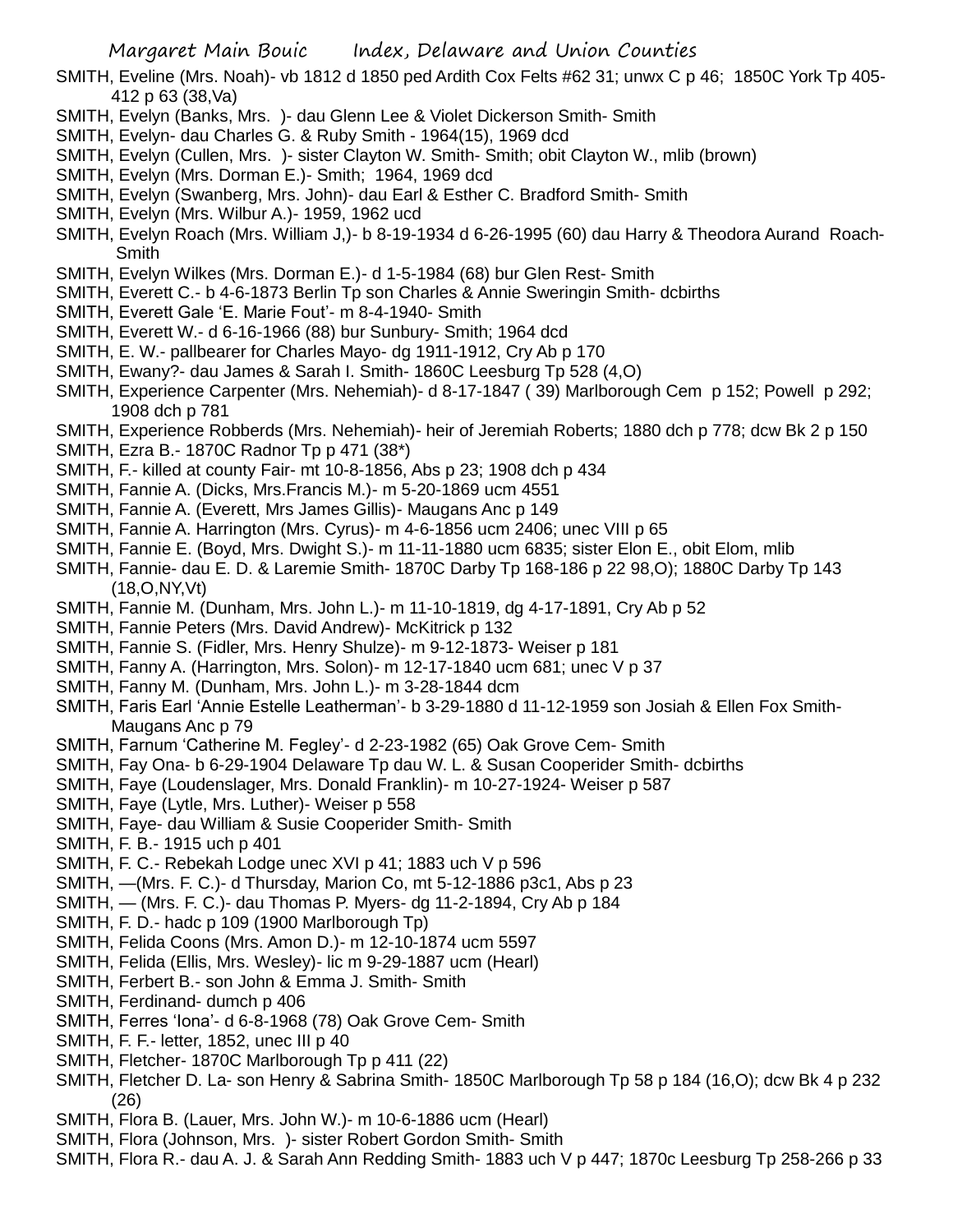(3,O); 1880C Leesburg Tp 49 p 5 (13,O,O,O)

- SMITH, Flora (Wilke, Mrs. )- sister Robert "Bob", Mary Endslow, Ralph, Betty, etz- Smith
- SMITH, Florence (Barnhart, Mrs. )- dau Orson & Mattie Baldwin Smith- Smith; obit Homer, mlib (brown)
- SMITH, Florence (Borland, Mrs. Donald)- dau Emor L. Sr. & Glenna Mae Morris Smith- Smith
- SMITH, Florence E. (Harter, Mrs. Maurice L.)(Mrs. Noble)- d 10-29-1982 (87) Oak Grove- Smith
- SMITH, Florence G. Baker (Mrs. William C.)- m 2-22-1879 ucm 6436
- SMITH, Florence Grace (Mrs. Tucker Phillip,Sr.)- 1985 uch p 130
- SMITH, Florence Grubb (Mrs. )- dau Benjamin C. & Cynthia A. Gregg Grubb- unec II p 17
- SMITH, Florence Bell Parmer (Mrs. Stephen H.)- b 3-9-1882 d 9-3-1959 dau Brayton & Esther Shannon Parmer- bur Williamstown- Smith
- SMITH, Florence Ida Fleming (Mrs. )- b 9-9-1912 d 7-1-1989 (76) sister of Sam Fleming- Smith
- SMITH, Florence Irene (Weaver, Mrs. Albert)- dau Isaac H. & Stella May Carroll Smith- Weiser p 550
- SMITH, Florence I. (Mrs. Tucker A.)- b 1898 d 1948 Claibourne Cem p 54
- SMITH, Florence- b 1-22-1885 Concord Tp dau James W. & Gracie Boyer Smith- dcbirths
- SMITH, Florence (Jenkins, Mrs. )- dau Rosa V. Smith- Smith
- SMITH, Florence L. (Mrs. Joseph H.)- b 3-1900 dau Joseph H. & Lida l. Smith- 1900C Leesburg Tp 265-268 p 11B 92/12,O,O,O)
- SMITH, Florence- dau Paul & Lucy Smith- 1870C Jerome Tp 177-169 p 23 (8,O)
- SMITH, Florence- dau John T. & Lavonia Simmons Smith- 1880C Unionville 199 p 22 (1,O,O,O)
- SMITH, Florence M.- b 6-4-1875 Liberty Tp dcbirths
- SMITH, Florence Moder (Mrs. Loreing)- b 9-28-1906 d 6-15-1970 dau William & Anna Barbara Moder- Moder; Smith; obit, mlib (brown)
- SMITH, Florence (Mrs. Orvie)- mt 12-21-1898 p5c2, Abs p 47
- SMITH, Florence Palmer (Mrs. Stephen)- parents of Hettie E. Steiner- Smith
- SMITH, Florence- sister Robert Gordon Smith- Smith
- SMITH, Dr. Florence R. (White, Mrs. Theodoric S.)- m 5-1-1892 dau Seneca A. & Dorothy West Smith- dumch p 175
- SMITH, Florence (Mrs. Samuel)- 1880C Claibourne Tp 17-18 p 210B (27,O,O,O)
- SMITH, Florilla Dort (Mrs. Ovid)- m 5-7/9-1872 ucm 5080
- SMITH, Florizel 'Josephine M. Bates'- lic m 11-1-1886 ucm (Hearl); 1915 uch p 579
- SMITH, Flossie (Clark, Mrs. )- dau Matt & Sarah Clark Smith- Smith
- SMITH, Flossie (Mrs. Dr. Clifford G.)- Smith
- SMITH, Flossie Mae Rogers (Mrs. Frank)- b 7-2-1911 d 10-7-1981 (70) Marion Star, mlib
- SMITH, Floyd- son Glenn Lee & Violet Dickerson Smith- Smith
- SMITH, Floyd- son Ida Belle Smith- Smith
- SMITH, Floyd 'Myrtle Ratliff'- m 1964
- SMITH, Floyd son Philander & Lucy Smith- 1880C York Tp 272 (7/12,O,O,O)
- SMITH, —Mrs. F. M.- dau R. C. Carpenter- dg 2-24-1899, Cry Ab p 189
- SMITH, Forest 'Anna Taylor'- Smith; obit Howard, mlib (brown)
- SMITH, Forest H.- b 8-25-1896 d 9-21-1964 son Maud Fout- Smith; 1900C liberty Tp 289-296 p 139 (3,O,O,O)
- SMITH, Forrest Dudley (Mrs. Dale M.)- parents of Dale M. & Leora Orsburn- Smith
- SMITH, Forrest 'Nellie L. Bishop''- m 12-31-1920 d 6-1970- Smith; 1959 ucd
- SMITH, Forest W.- b 7-1878 son Conrad & Alma Fisher Smith- 1900C Claibourne Tp 10-11 p 1A (21,O,O,O); also Richwood 124-132 p 5B (22,O,O,O) railroad worker; 1910C Claib. Tp 139-140 p 6B (31,O,O,O) m 10y
- SMITH, Forest W.- father of Kenneth W.- d 4-8-1972 (80) obit, mlib (brown)
- SMITH, Frances- 1870C Liberty Tp Del Co p 394 (29)
- SMITH, Frances- dau Alfred L. & Jennie R. Elliott Smith- 1870C Leesburg Tp 102-100 p 13 (2,O)
- SMITH, Frances Haggard (Mrs. James)- dau J. Frank & Viola Stimmel Haggard- Hutchisson p 36
- SMITH, Frances- b 3-19-1886 dau Herbert & Alice Maine Smith- Asp 2350
- SMITH, Frances (Mrs. Jacob)- dcw Bk 3 p 230; 1850C Thomson Tp 7 p 186 (43,Pa)
- SMITH, Frances (Mrs. James)- 1880 dch p 686
- SMITH, Frances (Mrs. J. Max)- d 10-31-1975 (59) Arlington Natl. Cem- obit, mlib (brown)
- SMITH, Frances J. (Van Demark, Mrs. )- dau Andrew J. & Mary Glass Smith- 1880 dch p 854
- SMITH, Frances R. Nicuson (Mrs. Ira S.)- m 1-6-1870 ucm 4673; 1880C Union Tp 107 p 20 (32,Va,Va,Va) also as Rose Nickeson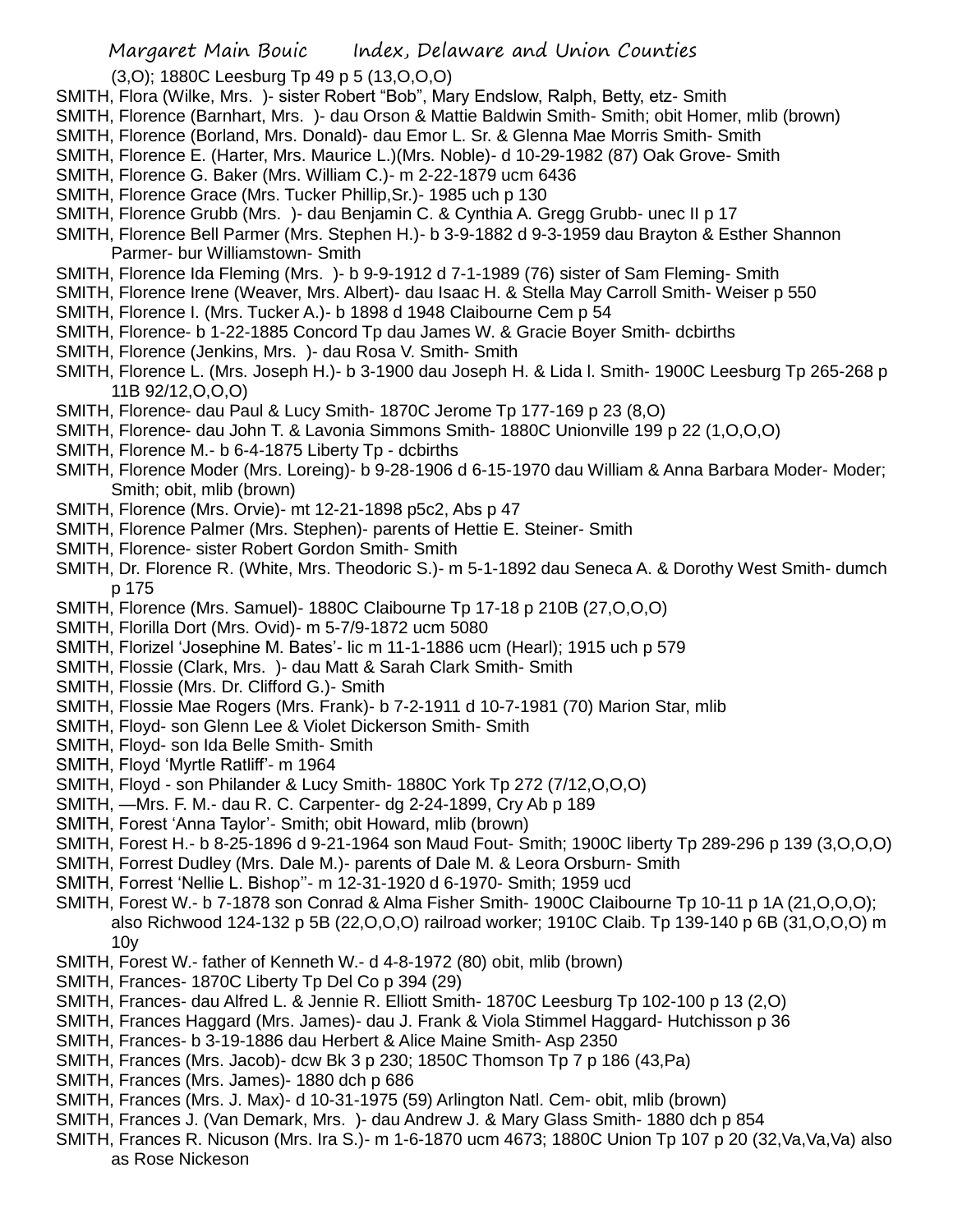SMITH, Frances/Francis 'Almina Eaton'- m 9-17-1870 (Hearl) son William & Sarah Smith-

- 1850C Allen Tp 1415-1514 p 222 (13,O); 1870C Allen Tp 86-83 p 6 (33,O); 1880C Allen Tp 204-217 p 21 (43,O,Pa,Ky); 1900C Allen Tp 58-60 p 3B (63,O,Pa,Ky)
- SMITH, Frances (Simmons, Mrs. )- dau Forest & Anna Taylor Smith- Smith; obit Howard, mlib (brown)
- SMITH, Frances (Wright, Mrs. )- dau Glenn L. & Violet Smith- Smith
- SMITH, Francis- 1883 uch V p 415, 416
- SMITH, Francis- d 1822, dcga p 8, Del Patron & Franklin Chronicle
- SMITH, Francis- d 8-16-1852 (79y4m) Powell p 95; dumch p 479; Pabst 7 p 3,4; dbg p 12; 1820C Troy Tp; 1835 men p 61 #57 p 114 Troy Tp
- SMITH, Francis- d Sunday (83) Ok Grove Cem. brother of Mrs. E. D. English- dg 5-12-1914, Cry Ab p 118, 119
- SMITH, Francis- 1860C Allen Tp 719-726 p 99 (23,O)
- SMITH, Francis A.- dau Francis J. & Eliza Smith- 1850C Berlin Tp 2044 p 1214 (14,NY)
- SMITH, Francis A. 'Loretta Price'- m 6-15-1856 dcm
- SMITH, Francis- son Denton & Myrtle Bidwell Smith- obit Wendell. mlib
- SMITH, Francis E. 'Dorothy Daniels'- b 5-8-1914 d 6-22-1942 Claibourne Cem son George & Josephine Shirk Smith- obit, mlib; obit, George, mlib
- SMITH, Francis F.- 1840C Berlin Tp p 202 (30-40)
- SMITH, Francis- dau Glenn Lee & Violet Dickerson Smith- Smith
- SMITH, Francis H.- 1870C Liberty Tp p 407 (34)
- SMITH, Francis H. 'Olive H. Breece'- m 12-14-1865 dcm
- SMITH, Francis J. 'Eliza'- 1850C Berlin Tp 2044 p 124 (46,NY)
- SMITH, Francis l. 'Hazel Marie Tuller'- b 4-8-1916 m 4-7-1942- Weiser p 252
- SMITH, Francis/Frank M. 'Myrtle Hayes'- b 12-9-1879 m 1902 d 2-8-1972 (92) bur Kenton- son John & Caroline Hammond Smith- obit, mlib (brown); Smith
- SMITH, Francis 'Rachel'- 1850C Troy Tp 2586 p 136 (72,NH)
- SMITH, Francis R.- son Benson W. & Martha Smith- 1880C Washington Tp 68-71 p 8 (5,O,Can,O)
- SMITH, Francis- son Walter J. & Helen A. Smith- 1964 dcd (10)
- SMITH, Francis- dau William & Nancy J. Smith- 1870C Paris Tp 19-20 p 3 (20,O)
- SMITH, Francis- father of William B.- 1910C Allen Tp 147-149 p 6A (73,O,Pa,Pa)
- SMITH, Frank- author of "Immigrants to America in English Recogds, unec XXII p 38, mlib
- SMITH, Frank- b Mich. 1-20-1879 Children's Home 7-17-1885; uninf p 3
- SMITH, Frank- 1870C Delaware Town p 309 (3m)
- SMITH, Frank- 1870C Berlin Tp p 235 (4)
- SMITH, Frank 1870C Berlin Tp p 237 (7)
- SMITH, two children of Frank Smith- Oakdale Cem 876 (C180)
- SMITH, Frank- 1949 ucd, Warner Rd. Plain City Mrs. Frank- 1949 ucd, Warner Rd
- SMITH, Frank- 1880 dch p 318; 1908 dch p 429; 1976 dch p 12
- SMITH, Frank- pallbearer for Apollis Justice- dg 6-27-1916, Cry Ab p 102
- SMITH, Frank- dg 7-18-1890, Cry Ab p 24; attended funeral of Wm. Smith
- SMITH, (Mrs. Frank)- cousin of Vonnie Dutcher Keefer- dg 12-24-1909, Cry Ab p 79
- SMITH, Frank- b 10-29-1856 son Allen & Laura Maine Smith- Asp 1807
- SMITH, Frank C. 'Ann Ballard'- obit Frank E., mlib
- SMITH, Frank- son Charles & Mary Brayn Smith- dg 12-22-1944
- SMITH, Frank- son Charles & Mary Smith- opc 738
- SMITH, Frank C. 'Lucille'- d 5-22-1974 (73) Ashley Union Cem.- Smith; 1964, 1969, 1971 dcd
- SMITH, Frank C.- telegarm of death of Robert Blee, dg 3-1-1898, Cry Ab p 146
- SMITH, Frank- father of Chris- Smith
- SMITH, Frank 'Dora'- mt 11-9-1904 p3c4 Abs p 26
- SMITH, Frank E.- d 4-1-1977 (76) bur Mt. Gilead- Smith
- SMITH, Frank E. 'Edna Ginder''Mayme Alice Henderson'- b 9-5-1894 m(1) 2-28-1915 (2) 6-6-1945 son Walker G. & Margaret Jane Knecht Smith- Weiser p 273
- SMITH, Frank,Sr. 'Ella Wheeler'- b 9-7-1893 m 1929 d 1-20/21-1970 (76) Raymond Cem, lptw p 30; obit, mlib (brown); obit Ella W, mlib (brown)- son Arthur & Anna Rapole Smith- Smith
- SMITH, Frank 'Ellen- 1910C Marysville -Paris Tp 146 (22,-)
- SMITH, Frank Elliott 'Anna Withros'- son Horace F.& Maria Elliott Smith- 1880 dch p 717; 1908 dch p 475, 661, Frankline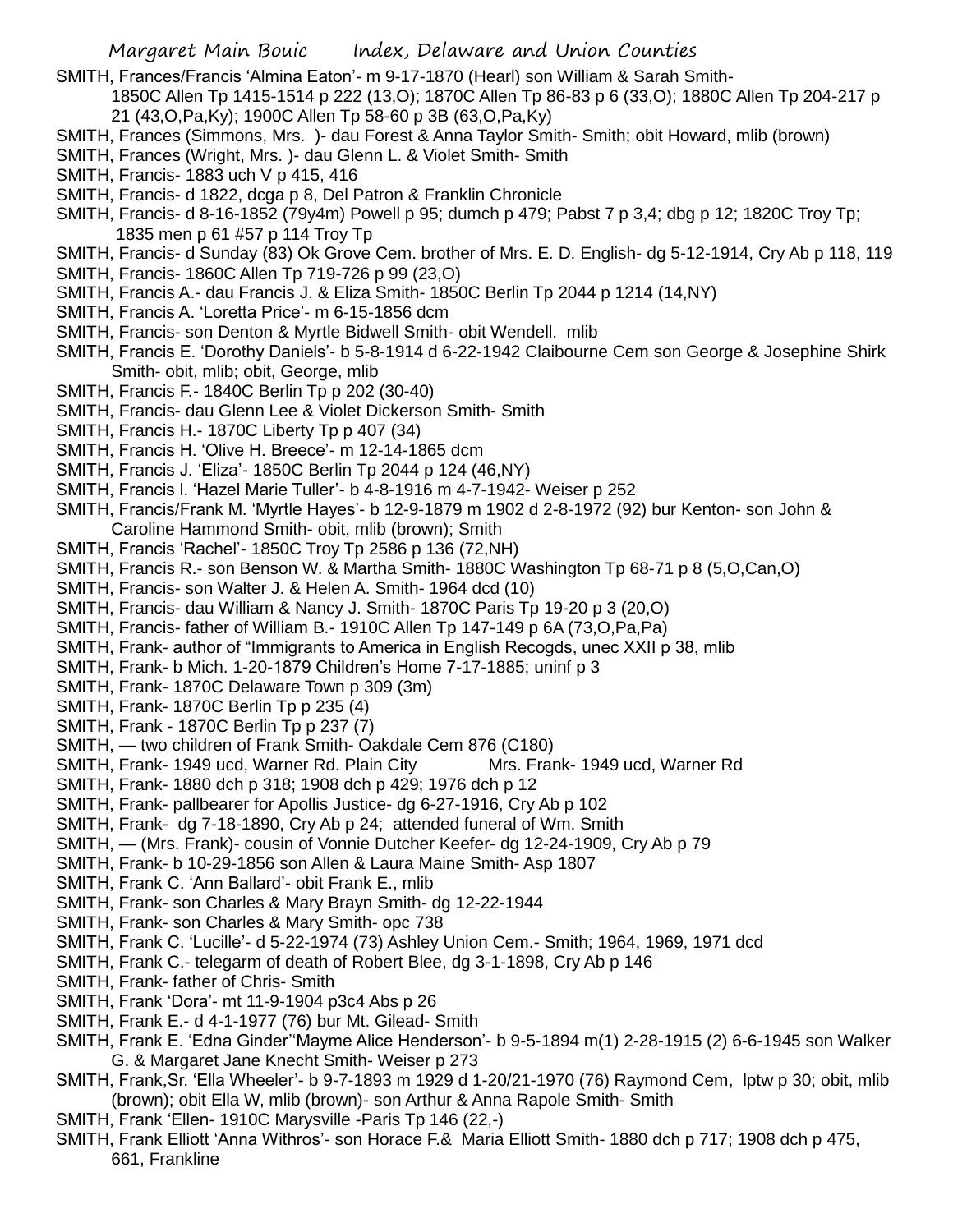- SMITH, Frank 'Lou Kunze'-dg 1-22-1892, Cry Ab p 82 infant son d 1-9-1892
- SMITH, Frank E.Jr. 'Mary J.'- b 1955 m 4-23-1976 son Frank E. & Lurleine Smith- Smith; 1959, 1967, 1971, 1973, 1975, 1977, 1979, 1981, 1983 ucd
- SMITH, Frank E.- son Leslie B. & Elsie Gottier Smith, obit John "Jack" Smith, mlib; obit Robert Perry, mlib
- SMITH, Frank E. 'Ruth E. Riley'- b 12-4-1892 d 1953d 12-11-1953 Hopewell Cem, djlm p 88; County Auditor 1935-1943; obit, mlib- son David C. & Ann Ballard Smith- Smith; 1949 ucd
- SMITH, Frank F.- son John & Clara Simmons Smith- Smith
- SMITH, Frank F. 'Margaret Adeline Randolph '- Smith
- SMITH, Frank 'Flossie Mae Rogers'- m 6-2-1955 d 3-18-1965 obit Flossie, mlib
- SMITH, Frank- b 9-1895 son Frank W. & Hattie Smith- 1900C Millcreek Tp 83-85 p 4B (4,O,-,-); 1910C Millcreek Tp 81-85 p 4A (14,O,O,O)
- SMITH, Frank Graham 'Avis'- d 8-4-1965 (54) Green Lawn Cem- Smith; 1961, 1964 dcd
- SMITH, Frank son Hallett & Almira Maine Smith- Asp 1525
- SMITH, Frank 'Hattie Gearhart'- b 1861 d 1928 son Ignatius & Catherine Cline Smith- ped M. Augusta Smith Smith 4; unec IV p 3
- SMITH, Frank 'Hattie Lattimer'- m 2-2-1895 ucm (Hearl)
- SMITH, Frank 'Helen Butler'- Smith
- SMITH, —(Mrs. Frank)- sister Henry Kunze- dg 1-15-1915, dg 1-22-1915, Cry Ab p p 5, 9
- SMITH, Frank Ira 'Helen'- d 10-20-1965 ( 70) New Millcreek Cem- son Frank,Sr., & Ella Wheeler Smith- Smith; 1959, 1962 ucd; obit Frank mlib (brown)
- SMITH, Frank 'Isadora Stamets'- m 7-12-1890 ucm (Hearl); 1915 uch p 1032
- SMITH, Frank 'Jennie Sullivan'- Weiser p 621
- SMITH, Frank- son John T. & Clarissa Simmons Smith- b 1-9-1891 d 10-20-1987 (96) Oakdale Cem- 1910C Paris Tp 186-191 p 7A (19,O,O,O)
- SMITH, Frank 'Juanita Russell- m 4-9-1944- Smith
- SMITH, Frank 'Lamont Cruikshank'- parents of William J. & Jay Smith- Smith
- SMITH, Frank Leroy 'Harriet Elizabeth Crossley'- b 4-4-1903 m 1-19-1938- Weiser p 329
- SMITH, Frank- son Lewlie B. & Elsie Emma Gottier Smith- 1949 ucd; obit Elsie Emma, mlib (brown); obit John Howard, obit Robert P., mlib
- SMITH, Frank 'Lucille Breece '- parents of Harley A. Smith- Smith
- SMITH, Frank 'Lurliene Brooks'- m 1-27-1952- Smith; 1959, 1962, 1967, 1971, 1973, 1975, 1977, 1979, 1981, 1983 ucd
- SMITH, infant girl- bur Milford Center 11-17-1952, obit, mlib dau Frank & Lurliene Brooks Smith
- SMITH, Frank 'Margarete Gregory'- d 1962- Smith
- SMITH, Frank, Jr.- d 1973 son Frank & Margarete Gregory Smith- Smith
- SMITH, Frank 'Mary Ellen Johnson'- Smith parents of Charlotte Florence Vail, Minnie Kennedy
- SMITH, Frank M. 'Myrtle Hayes'- b 12-9-1879 d 2-8-1972 bur Kenton- son John & Caroline Hammond Smith, bot, mlib (brown)
- SMITH, Frank 'Nora B. Tuller- d 1987- Smith
- SMITH, Fred R. 'Mary Hunley'- parents of Hobert, Rebecca Langley- Smith
- SMITH, Frank 'Ruby'- 1964 dcd
- SMITH, Frank- son Ruby Smith- Smith
- SMITH, Frank S. 'Esther Smith'- d 8-16-1988 Smith
- SMITH, Frank- son Samuel & Florence Smith- 1880C Claibourne Tp 17-18 p 210B (6,O,O,O)
- SMITH, Frank S. 'Margaret R.'- b 3-5-1904 Oakdale II p 160 (M-R26-6)
- SMITH, Frank- brother Mrs. Sophia Shultz- dg 11-12-1915, Cry Ab p 90
- SMITH, Frank 'Violet E.'- d 1968- Smith
- SMITH, Frank W.- infant dau died 9-26-1952 obit, mlib
- SMITH, Frank W.- 1961, 1964 dcd
- SMITH, Frank- son William & Lora Abbie Ballentine Smith- Smith
- SMITH, Rev. Frank Wade- wsc Grah p 58, 62
- SMITH, Frank W.- son Mrs. Charles Smith- dg 4-2-1909, Cry Ab p 21
- SMITH, Frank W. 'Lucia B. Scheiderer'- b 12-11-1929 m 6-11-1950 Smith; Rausch (11723); St. Paul p 85; Smith; 1959, 1967, 1971, 1973, 1975, 1977, 1979, 1981, 1983 ucd
- SMITH, Frank W.-b 5-1867 son William & Mary C. Smith/Smythe- 1870C Millcreek Tp 39 (3,O); 1880C Scioto Tp 57 (11,O,Saxony, Bav); 1900C Millcreek Tp 83-84 p 4B (33,O,Ger,Ger) ; 1949 ucd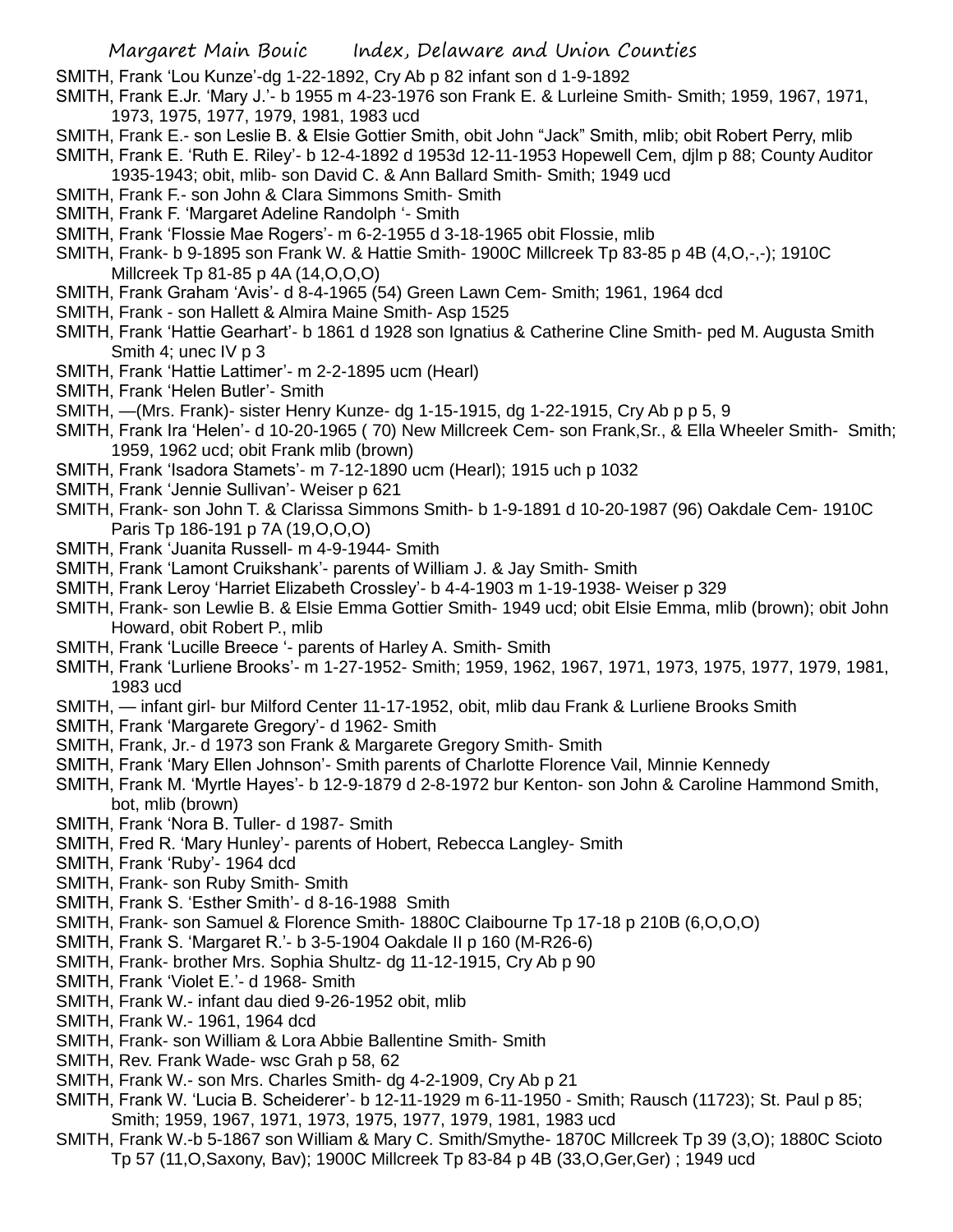- SMITH, Frank W.- son Wm. N. & Rhoda E. Adams Spaulding- dg 4-19-1907, Cry Ab p 37
- SMITH, Frank son Zachariah b. & Margaret Smith- 1860C Richwood 749-732 p 99 (7,O)
- SMITH, Frank Z.- son Lemuel & Sarah Crawford Smith- Smith; 1880C York Tp 167 (5,O,O,O)
- SMITH, Frankie- 1870C Delaware Tp p 270 (30)
- SMITH, Frankie- son Ralph & Julia H. Carter Smith- 1880 dch p 854
- SMITH, Franklin- d 6-10-1881 (21y) Delaware dcd; 1870C Delaware Tp p 276 (10)
- SMITH, Franklin- 1870C Delaware Tp p 277 (4)
- SMITH, Franklin- 1870C Orange Tp p 425 (8)
- SMITH, Franklin- 1870C Orange Tp p 420 (218)
- SMITH, Franklin- son George J. & Angeline Smith- 1870C Leesburg Tp 37-38 p 5 (10,O)
- SMITH, Fred- 1964, 1971 dcd, Ashley
- SMITH, Fred- hjt p 57; 1915 uch p 425
- SMITH, Fred- son Albert L. & Caturah Smith- 1880C Richwood 232-245 p 22 (35, O,Va,NJ)
- SMITH, Fred A.- son Lemuel & Sarah Crawford Smith- 1880C York Tp 169 p 16 (5,O,O,O)
- SMITH, Fred B. 'Edna B. Shirk'- m 6-28-1911 obit Edna B., mlib; obit Carroll Eugene, mlib (brown); 1949 ucd
- SMITH, Fred- son Clarence L. & Alice Messmer Smith- obit Clarence L., mlib
- SMITH, Fred D. 'Edna B.'- Smith
- SMITH, Fred- brother of Edward- dg 4-20-1909 Cry Ab p 27
- SMITH, Fred- son Fred & Mary Lou Miller Smith- Graham 1456321; Hamilton 156321
- SMITH, Fred H.- d 3-22-1974 (77) Oak Grove Cem- brother Lewis Smith- Smith
- SMITH, Fred H. 'Myrta Liggett'- b 1-8-1882 m 1-11-1905 d 9-7-1959 Oakdale II p 49 (G-R9-9)son Theodore & Ella Howey Smith- Carr (114443; Thompson (17(11)3)' obit, mlib; 1910C Millcreek Tp 65-69 p 3B (28,O,O,O) m 5y; 1949, 1959 ucd
- SMITH, Fred J. 'Edith E. Calhoun'- d 11-11-1989 (87) Fancher Cem- father, Pauline, Wanda- Smith
- SMITH, Fred- son Jesse & Margaret McClaren Smith- Smith
- SMITH, Fred F. 'May Coomer'- Smith
- SMITH, Fred- son Karl K. & Marion Smith- Smith
- SMITH, Fred L. 'Camille A.'- 1980 dcd
- SMITH, Fred- son Lewis E. & Eileen Cummings Smith- Smith
- SMITH, Fred 'Mary Lou Miller'- Graham 145632; Hamilton 15632
- SMITH, Fred, or Va child ; d 10-3-1916 Sec B. York Cem p 73
- SMITH, Fred- son Morris & Mary Rabb Smith- Smith
- SMITH, Fred- brother Orvie Smith- mt 12-21-1898 p8c2, Abs p 47
- SMITH, Fred- b 11-1880- son Philander & Lucy Wyeth Smith- 1900C Liberty Tp Un Co 49 p 3A (19,O,O,O)
- SMITH, Fred S.- son D. John & Ruty Simons Smith- obit D. John, mlib (brown)
- SMITH, Fred- brother Sophia Shultz- dg 11-12-1915, Cry Ab p 90
- SMITH, Fred 'Tina Tallman'- b 1956 m 6-9-1984-son Tucker P. & Janet A. Smith- Smith; 1973 ucd
- SMITH, Fred W. 'Arthena'- 1959, 1962,1967, 1971, 1973, 1975, 1977, 1979, 1981, 1983 ucd
- SMITH, Fred W.- brother Harold H. Smith- Smith
- SMITH, Fred W. 'Martha A.'- 1961, 1964, 1969, 1980 dcd
- SMITH, Dr. Fred- son W. A. & Linda Jennings Smith- dg 2-15-1916, Cry Ab p 25
- SMITH, Freddie- son David R. & Versie Mosley Smith- Smith
- SMITH, Freddie- son William & Mary Smith- Smith; 1880C Milford 11 (2,O,O,O)
- SMITH, Freda E. Miller (Mrs. )- d 6-18-1979 (68) Huntsville Cem- sister of Alice Glenadean Barger
- SMITH, Fredenia Elizabeth (Smallwood, Mrs. Eugene)- b 10-14-1920 m 3-7-1943 d 3-13-1988 (67) Oakdale Cem- dau Fred D. & Edna B. Shirk Smith- Smith; obit Carroll Eugene, mlib (brown)
- SMITH, Frederick- 1860C Taylor Tp 949-1016 p 133 (25,Irel)
- SMITH, Frederick- 1915 uch p 279; 1883 uch IV p 438
- SMITH, Frederick A. 'Charlotte L. Cenci'- m 3-21-1969 son Karl K. & Marion L. Smith- 1961(15), 1964, 1969 dcd
- SMITH, Frederick 'Annette'- Smith parents of Tucker Dwight
- SMITH, Frederick- son Mrs. Charles Smith- dg 4-2-1909, Cry Ab p 21
- SMITH, Paul Frederick 'Cleo Thompson'- b 1895 d 6-19-1953 Sec O. York Cem p 99; Thompson (132542); 1985 uch p 137; 1949 ucd
- SMITH, Frederick- heir of Frederick Smith- 1826 dcga p 36, Del Pat & Franklin Chronicle
- SMITH, Frederick, dcga p 36, heirs, Sally, Frederick, Nancy, Del Pat & Fran Chron